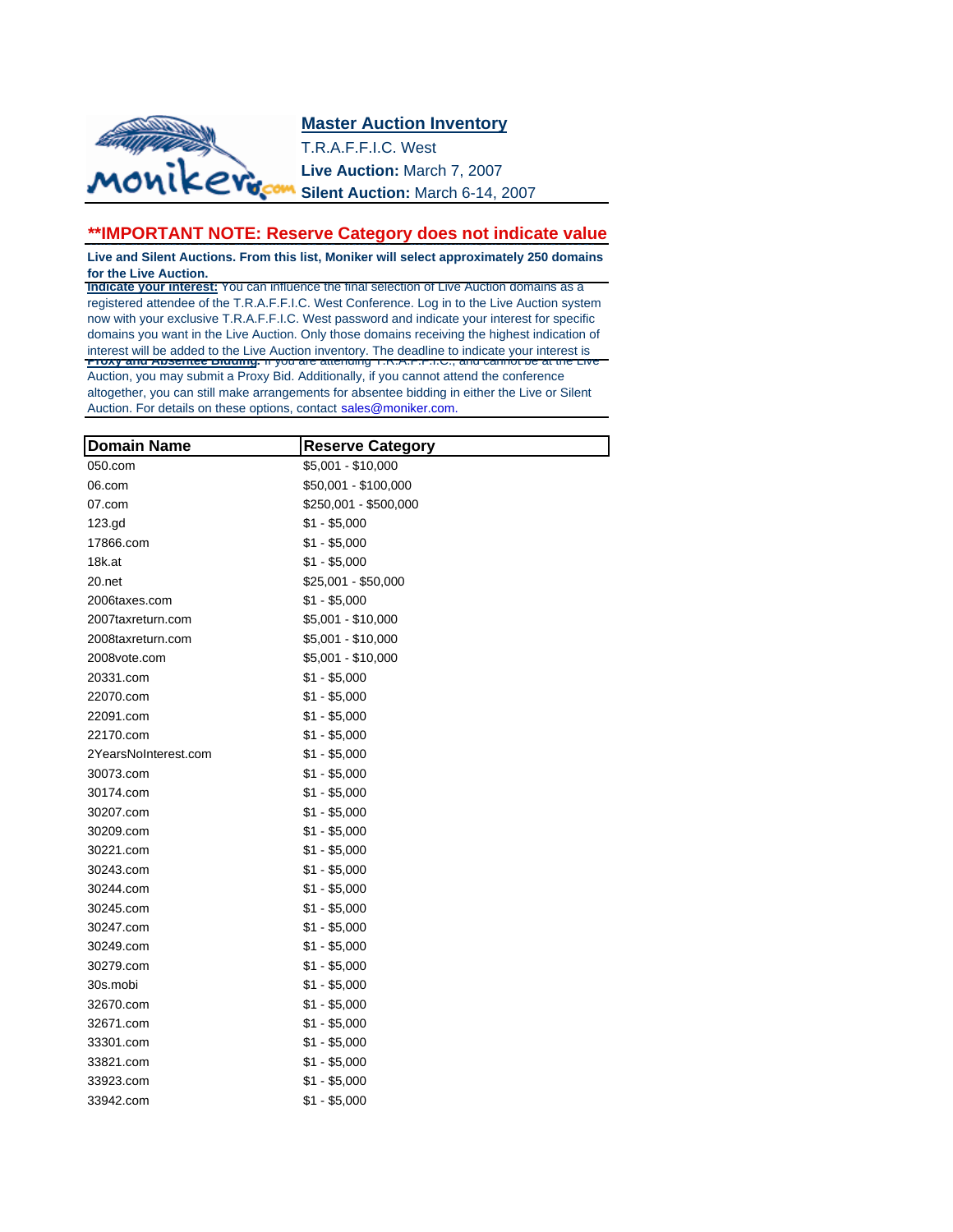| 33962.com             | $$1 - $5,000$                  |
|-----------------------|--------------------------------|
| 33964.com             | $$1 - $5,000$                  |
| 34615.com             | \$1 - \$5,000                  |
| 34616.com             | \$1 - \$5,000                  |
| 34624.com             | $$1 - $5,000$                  |
| 34641.com             | $$1 - $5,000$                  |
| 34642.com             | $$1 - $5,000$                  |
| 34665.com             | $$1 - $5,000$                  |
| 35128.com             | \$1 - \$5,000                  |
| 357.org               | $$1 - $5,000$                  |
| 36004.com             | $$1 - $5,000$                  |
| 3GCELLPHONE.MOBI      | $$1 - $5,000$                  |
| 3xvideos.com          | $$1 - $5,000$                  |
| 401KFUNDS.COM         | $$1 - $5,000$                  |
| 40s.mobi              | $$1 - $5,000$                  |
| 42268.com             | $$1 - $5,000$                  |
| 455.us                | $$1 - $5,000$                  |
| 46.com                | \$50,001 - \$100,000           |
| 463.us                | $$1 - $5,000$                  |
| 494.net               | $$1 - $5,000$                  |
| 49843.com             | $$1 - $5,000$                  |
| 4alabama.com          | $$1 - $5,000$                  |
| 4arkansas.com         | \$1 - \$5,000                  |
| 4GOSSIP.COM           | $$1 - $5,000$                  |
| 4tennessee.com        | \$1 - \$5,000                  |
| 5o.com                | \$25,001 - \$50,000            |
| 60648.com             | $$1 - $5,000$                  |
| 61.org                | \$25,001 - \$50,000            |
| 62.com                | \$50,001 - \$100,000           |
| 62020.com             | $$1 - $5,000$                  |
| 63768.com             | $$1 - $5,000$                  |
| 66.gd                 | $$1 - $5,000$                  |
| 6666.com              | \$5,001 - \$10,000             |
| 74548.com             | \$1 - \$5,000                  |
| 755.com               | \$10,001 - \$25,000            |
| 75502.com             | \$1 - \$5,000                  |
| 76447.com             | $$1 - $5,000$                  |
| 80211WiFi.com         | $$1 - $5,000$                  |
| 82.com                | \$50,001 - \$100,000           |
| 8500.com              | $$1 - $5,000$                  |
| 860.mobi              | $$1 - $5,000$                  |
| 87324.com             | $$1 - $5,000$                  |
| 87411.com             | $$1 - $5,000$                  |
| 8i.com                | $$1 - $5,000$                  |
| 950.mobi              | $$1 - $5,000$                  |
| 95390.com             | $$1 - $5,000$                  |
| 963.org               | $$1 - $5,000$                  |
|                       |                                |
| 9883.com              | $$1 - $5,000$<br>$$1 - $5,000$ |
| a.gd                  |                                |
| aak.org               | $$1 - $5,000$                  |
| aay.org               | $$1 - $5,000$                  |
| abacoislandhotels.com | $$1 - $5,000$                  |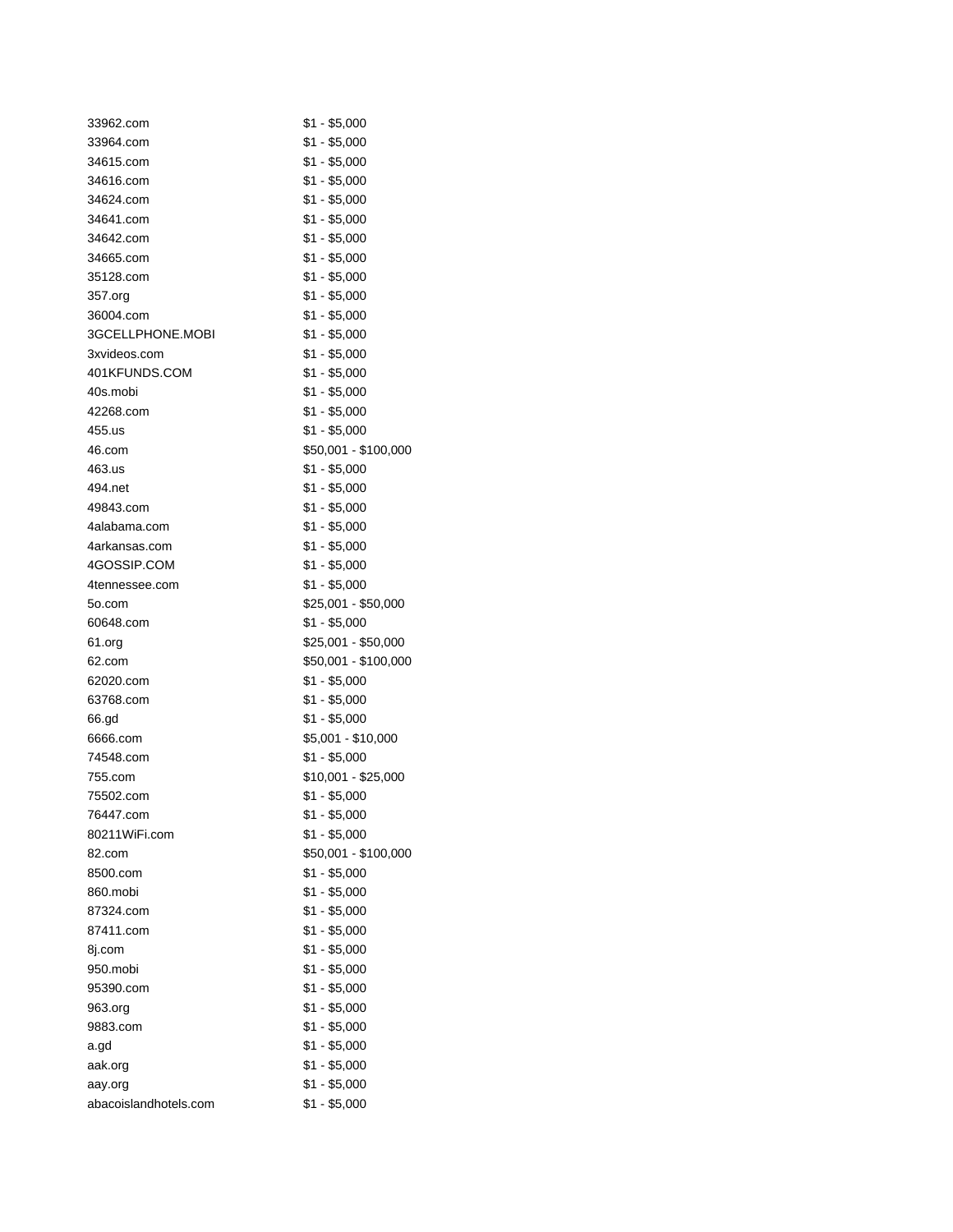| abc.gd                    | $$1 - $5,000$         |
|---------------------------|-----------------------|
| abductedchild.com         | $$1 - $5,000$         |
| abigday.com               | \$1 - \$5,000         |
| aboutfertility.com        | \$1 - \$5,000         |
| AcademicOrganization.com  | $$1 - $5,000$         |
| Account.net               | \$25,001 - \$50,000   |
| AccountingJobs.com        | \$100,001 - \$250,000 |
| accountsummary.com        | $$1 - $5,000$         |
| accrue.com                | \$10,001 - \$25,000   |
| AccurateTaxReturn.com     | $$1 - $5,000$         |
| Aces.mobi                 | \$1 - \$5,000         |
| acounselor.com            | \$1 - \$5,000         |
| actionvideos.com          | $$1 - $5,000$         |
| activeprotest.com         | $$1 - $5,000$         |
| Actress.net               | \$5,001 - \$10,000    |
| actuarialservices.com     | $$1 - $5,000$         |
| Ad.vc                     | \$5,001 - \$10,000    |
| ADMISSION.INFO            | \$10,001 - \$25,000   |
| admonishments.com         | $$1 - $5,000$         |
| adoptanimals.com          | \$1 - \$5,000         |
| ads.mobi                  | \$100,001 - \$250,000 |
| adult.gd                  | $$1 - $5,000$         |
| adultmoviegallery.com     | $$5,001 - $10,000$    |
| adultscreensavers.com     | \$25,001 - \$50,000   |
| AdvancedTreatments.com    | $$1 - $5,000$         |
| ADVERSEPOSSESION.COM      | $$1 - $5,000$         |
| Advertisement.net         | \$50,001 - \$100,000  |
| aerospaceinstitute.com    | $$1 - $5,000$         |
| AFFORDABLEAUTOMOBILES.COM | $$1 - $5,000$         |
| AffordableCruising.com    | \$1 - \$5,000         |
| affordablepayment.com     | $$1 - $5,000$         |
| afl.biz                   | $$1 - $5,000$         |
| aftermarketbatteries.com  | \$1 - \$5,000         |
| AfterMarketWarranty.com   | $$1 - $5,000$         |
| Aftershaving.com          | $$1 - $5,000$         |
| AgeBeforeBeauty.com       | \$5,001 - \$10,000    |
| AGEDSTEAKS.COM            | \$5,001 - \$10,000    |
| AgentsAvailable.com       | $$1 - $5,000$         |
| aguadillahotels.com       | $$1 - $5,000$         |
| ahr.com                   | \$25,001 - \$50,000   |
| aircleaners.net           | $$1 - $5,000$         |
| aircraftmuseum.com        | $$1 - $5,000$         |
| Aircrafts.org             | \$5,001 - \$10,000    |
| airfare.mobi              | \$5,001 - \$10,000    |
| AirfareWatcher.com        | \$5,001 - \$10,000    |
| airlinecard.com           | $$1 - $5,000$         |
| AIRLINESCOUNTER.COM       | $$1 - $5,000$         |
| AIRLINETICKETAGENCY.COM   | $$1 - $5,000$         |
| AIRLINETICKETS.NET        | \$25,001 - \$50,000   |
| AIRLINETICKETS.ORG        | \$10,001 - \$25,000   |
| AIRLINETRAVELTICKET.COM   | $$1 - $5,000$         |
| airplanecrashlawyer.com   | $$1 - $5,000$         |
|                           |                       |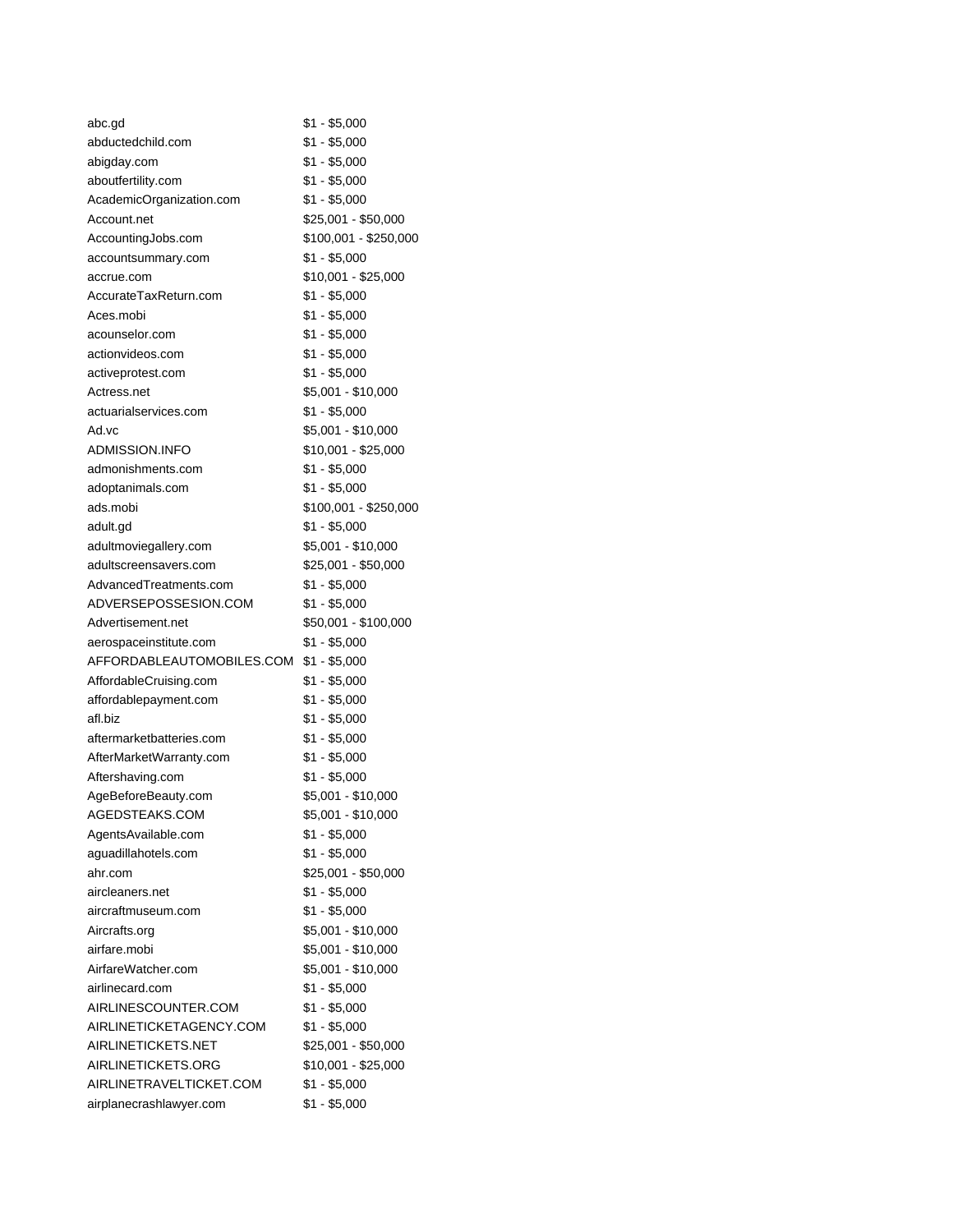| airportinformation.mobi                  | $$1 - $5,000$       |
|------------------------------------------|---------------------|
| Airways.net                              | \$10,001 - \$25,000 |
| Alarmme.com                              | $$1 - $5,000$       |
| AlaskaHealthInsurance.com                | \$5,001 - \$10,000  |
| albinos.com                              | \$5,001 - \$10,000  |
| ALBUMMUSIC.COM                           | $$1 - $5,000$       |
| albumrating.com                          | $$1 - $5,000$       |
| albumratings.com                         | $$1 - $5,000$       |
| ALE.MOBI                                 | \$5,001 - \$10,000  |
| AleHouses.com                            | \$5,001 - \$10,000  |
| alldisabilities.com                      | $$1 - $5,000$       |
| allergens.com                            | \$5,001 - \$10,000  |
| allergyandsinus.com                      | \$1 - \$5,000       |
| alleviatejointpain.com                   | $$1 - $5,000$       |
| alleviatekneepain.com                    | $$1 - $5,000$       |
| ALLKINDSOFSHIT.COM                       | $$1 - $5,000$       |
| AlloySpinners.com                        | $$1 - $5,000$       |
| AlmondCoffee.com                         | $$1 - $5,000$       |
| alternativeclothing.com                  | $$1 - $5,000$       |
| ALZHEIMERSPILL.COM                       | $$1 - $5,000$       |
| amarriage.com                            | $$1 - $5,000$       |
| AMATEURDANCING.COM                       | $$1 - $5,000$       |
| amateurnight.com                         | $$1 - $5,000$       |
| Amazonexpeditions.com                    | $$1 - $5,000$       |
| american.info                            | \$10,001 - \$25,000 |
| AMERICANCOUNCILONEDUCATION \$1 - \$5,000 |                     |
| AmericanExports.com                      | \$10,001 - \$25,000 |
| AmericanOnlineTV.com                     | $$1 - $5,000$       |
| AMERICANSENATE.COM                       | \$5,001 - \$10,000  |
| americansuppliers.com                    | $$1 - $5,000$       |
| AmericanTrucking.com                     | \$10,001 - \$25,000 |
| amessageboard.com                        | $$1 - $5,000$       |
| amethysts.com                            | \$10,001 - \$25,000 |
| analparty.com                            | $$1 - $5,000$       |
| analteensex.com                          | $$1 - $5,000$       |
| analwomen.com                            | $$1 - $5,000$       |
| AnalyzeData.com/.net                     | $$1 - $5,000$       |
| AndProudOfIt.com                         | $$1 - $5,000$       |
| anegadahotels.com                        | $$1 - $5,000$       |
| angie.com                                | \$10,001 - \$25,000 |
| animalcloning.com                        | \$25,001 - \$50,000 |
| ANNUALPROFITS.COM                        | $$1 - $5,000$       |
| Annuities.mobi                           | \$5,001 - \$10,000  |
| AnnuityCashQuote.com                     | $$1 - $5,000$       |
| ANNUITYRETIREMENT.COM                    | $$1 - $5,000$       |
| anonymousbuyer.com                       | $$1 - $5,000$       |
| Answer.us                                | \$10,001 - \$25,000 |
| ANSWERINGSERVICE.US                      | $$1 - $5,000$       |
| antiagingproduct.com                     | $$1 - $5,000$       |
| antiquebookseller.com                    | \$5,001 - \$10,000  |
| AntiqueMotorcycles.com                   | \$10,001 - \$25,000 |
| AntiqueStamps.com                        | \$5,001 - \$10,000  |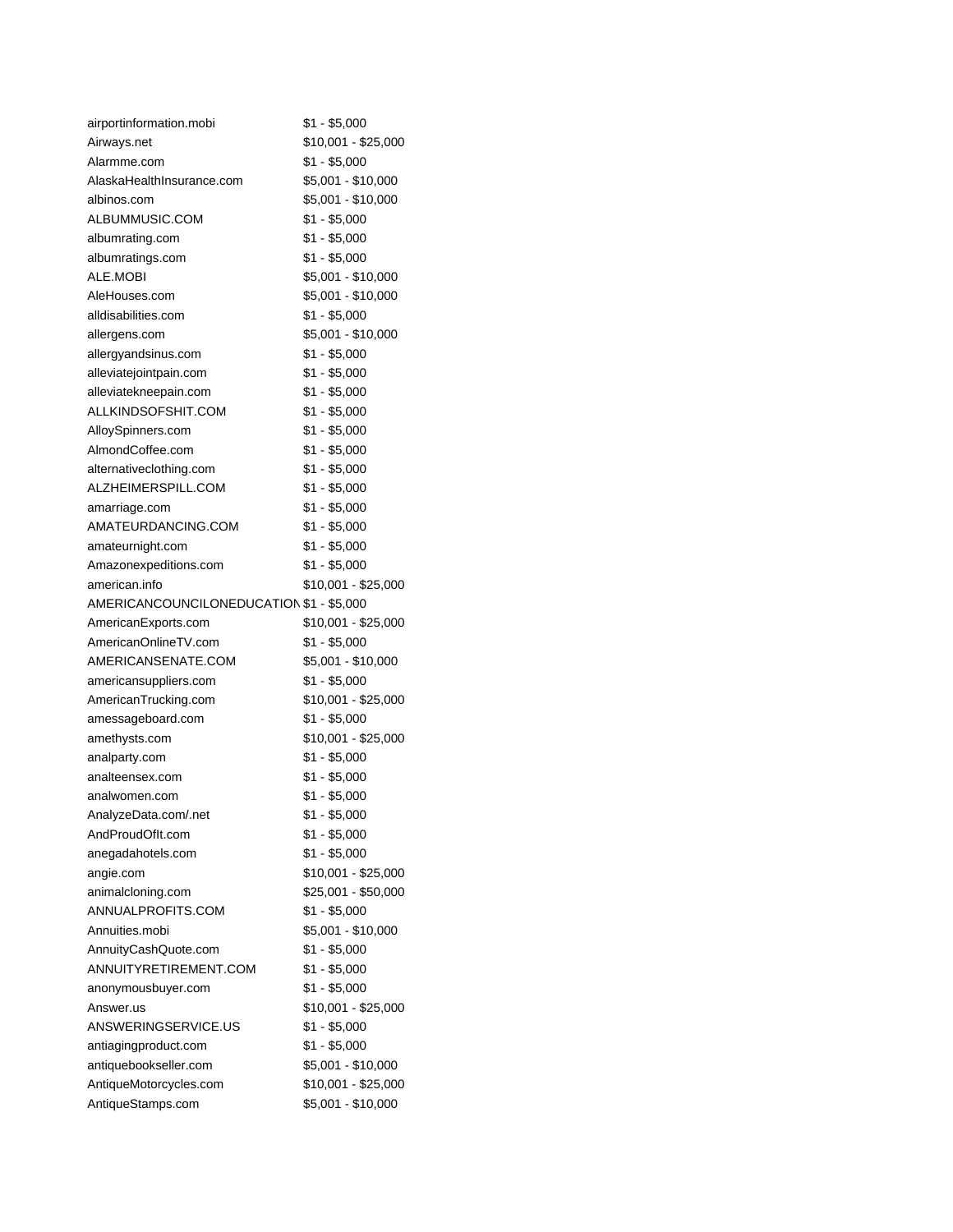| AntiSocial.com                                | \$10,001 - \$25,000   |
|-----------------------------------------------|-----------------------|
| antitobacco.com                               | \$1 - \$5,000         |
| antivirusapplications.com                     | \$1 - \$5,000         |
| ANTIVIRUSRATINGS.COM                          | $$1 - $5,000$         |
| antivirussoftware.com                         | $$100,001 - $250,000$ |
| antofagastahotels.com                         | \$1 - \$5,000         |
| antwerphostels.com                            | \$1 - \$5,000         |
| AnyOdds.com                                   | $$1 - $5,000$         |
| anysolution.com                               | \$1 - \$5,000         |
| aom.com                                       | \$50,001 - \$100,000  |
| apachejunctionhotels.com                      | \$1 - \$5,000         |
| aparent.com                                   | $$1 - $5,000$         |
| apartmentclick.com                            | $$1 - $5,000$         |
| apartmentmakeover.com                         | $$1 - $5,000$         |
| APARTMENTRENTALS.US                           | $$1 - $5,000$         |
| apartmentrentalservice.com                    | $$1 - $5,000$         |
| apartmentstoshare.com                         | $$1 - $5,000$         |
| Appealable.com                                | \$1 - \$5,000         |
| appeasers.com                                 | \$1 - \$5,000         |
| APPETITEPILL.COM                              | \$1 - \$5,000         |
| appetitereduction.com                         | \$10,001 - \$25,000   |
| Appliances.net                                | \$10,001 - \$25,000   |
| applianceservers.com                          | $$1 - $5,000$         |
| ApplyForCreditLine.com                        | $$1 - $5,000$         |
| ApplyingToSchools.com                         | $$1 - $5,000$         |
| APPROVEDCARD.COM                              | $$1 - $5,000$         |
| approveordisapprove.com                       | $$1 - $5,000$         |
| AptRental.com                                 | \$5,001 - \$10,000    |
| ArabPeople.com                                | $$1 - $5,000$         |
| arbitration.org                               | \$10,001 - \$25,000   |
| arbitrationandmediationlaw.com                | $$1 - $5,000$         |
| arbitrationlaws.com                           | $$1 - $5,000$         |
| areacodes.mobi                                | \$5,001 - \$10,000    |
| ArmyNavyStore.com                             | \$250,001 - \$500,000 |
| armyreserves.com                              | \$1 - \$5,000         |
| aroundtheclockcare.com                        | \$1 - \$5,000         |
| aroundtheclockservice.com                     | $$1 - $5,000$         |
| AROUNDTHEWORLDCRUISES.COM \$10,001 - \$25,000 |                       |
| arph.com                                      | $$1 - $5,000$         |
| arthritic.com                                 | \$10,001 - \$25,000   |
| artisanprints.com                             | $$1 - $5,000$         |
| artistically.com                              | \$5,001 - \$10,000    |
| ArtistManagement.com                          | \$10,001 - \$25,000   |
| ARTISTMODEL.COM                               | \$1 - \$5,000         |
| artisttour.com                                | \$5,001 - \$10,000    |
| arubayachtcharter.com                         | $$1 - $5,000$         |
| asbestosis.us                                 | $$1 - $5,000$         |
| AscorbicAcid.com                              | $$1 - $5,000$         |
| Asian.us                                      | \$5,001 - \$10,000    |
| asianfoodmarket.com                           | $$1 - $5,000$         |
| AskAndYouWillReceive.com                      | \$5,001 - \$10,000    |
| askwhom.com                                   | $$1 - $5,000$         |
|                                               |                       |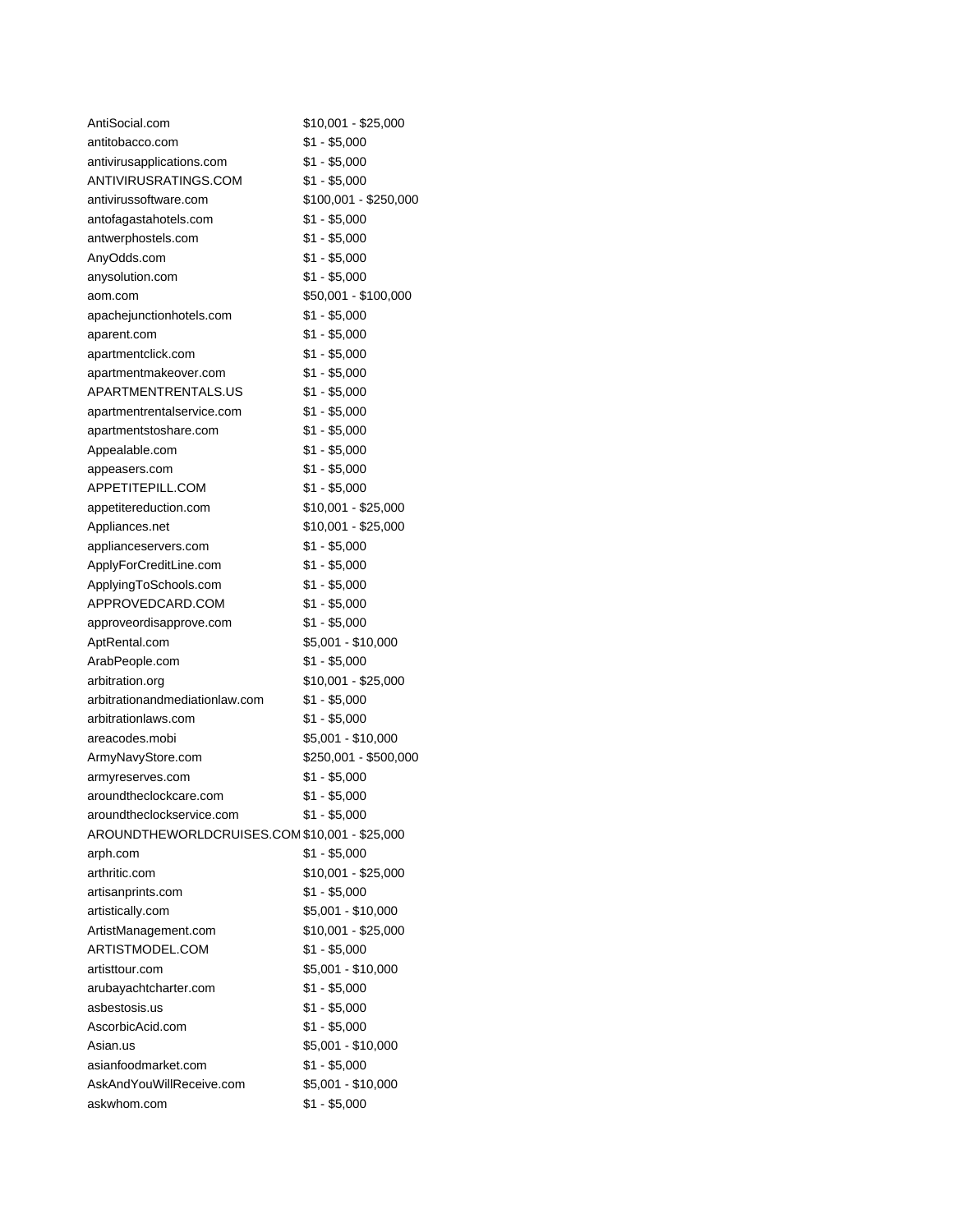| Ass.sc                                    | \$1 - \$5,000         |
|-------------------------------------------|-----------------------|
| Ass.vc                                    | \$1 - \$5,000         |
| ASSETDISPOSALS.COM                        | \$1 - \$5,000         |
| ASSUREPRIVACY.COM                         | \$1 - \$5,000         |
| astronomyblog.com                         | \$1 - \$5,000         |
| AthleteAuction.com                        | \$1 - \$5,000         |
| ATLANTAREALESTATEAGENCIES.C \$1 - \$5,000 |                       |
| ATMMachine.eu                             | \$1 - \$5,000         |
| atmpics.com                               | \$1 - \$5,000         |
| attachmentdisorders.org                   | \$1 - \$5,000         |
| attentiongetting.com                      | $$1 - $5,000$         |
| attractions.mobi                          | $$1 - $5,000$         |
| AttractivePlaces.com                      | $$1 - $5,000$         |
| aubette.com                               | $$1 - $5,000$         |
| auctionmotorcycles.com                    | $$1 - $5,000$         |
| audaciousness.com                         | $$1 - $5,000$         |
| Audit.com and Audits.com                  | \$500,001 - \$750,000 |
| AussiePort.com                            | No Reserve            |
| AustraliaRealEstate.eu                    | \$1 - \$5,000         |
| australiayachtcharters.com                | $$1 - $5,000$         |
| austrianbanking.com                       | \$1 - \$5,000         |
| AUSTRIANTOURS.COM                         | \$1 - \$5,000         |
| authentically.com                         | \$1 - \$5,000         |
| AuthenticHelmets.com                      | \$1 - \$5,000         |
| Autoclassifieds.com                       | \$100,001 - \$250,000 |
| AUTOCLUBS.INFO                            | $$1 - $5,000$         |
| autofuses.com                             | \$1 - \$5,000         |
| AutoLoanRefinance.com                     | $$1 - $5,000$         |
| automaticrenewals.com                     | $$1 - $5,000$         |
| AUTOMOBILELENDERS.COM                     | \$1 - \$5,000         |
| automobileoil.com                         | \$1 - \$5,000         |
| automobileparts.com                       | \$25,001 - \$50,000   |
| AutomobileSales.org                       | \$1 - \$5,000         |
| automotiveoil.com                         | \$1 - \$5,000         |
| autoproducers.com                         | \$1 - \$5,000         |
| autorentalinsurance.com                   | $$1 - $5,000$         |
| averagegirl.com                           | $$1 - $5,000$         |
| AVIATIONSCHOOL.US                         | $$1 - $5,000$         |
| AVIATIONSCHOOLS.US                        | $$1 - $5,000$         |
| AVOCADOS.COM                              | \$50,001 - \$100,000  |
| AvoidHighTaxes.com                        | $$1 - $5,000$         |
| AwesomePrice.com                          | $$1 - $5,000$         |
| AYRSHIRE.COM                              | \$10,001 - \$25,000   |
| b2b.net                                   | \$25,001 - \$50,000   |
| B2BJOBS.COM                               | $$1 - $5,000$         |
| B2BOMBER.COM                              | \$10,001 - \$25,000   |
| babyoutlets.com                           | \$5,001 - \$10,000    |
| babyswings.com                            | \$10,001 - \$25,000   |
| backwords.com                             | \$10,001 - \$25,000   |
| BADBOOTIE.COM                             | $$1 - $5,000$         |
| badburns.com                              | $$1 - $5,000$         |
| badcreditapplication.com                  | \$10,001 - \$25,000   |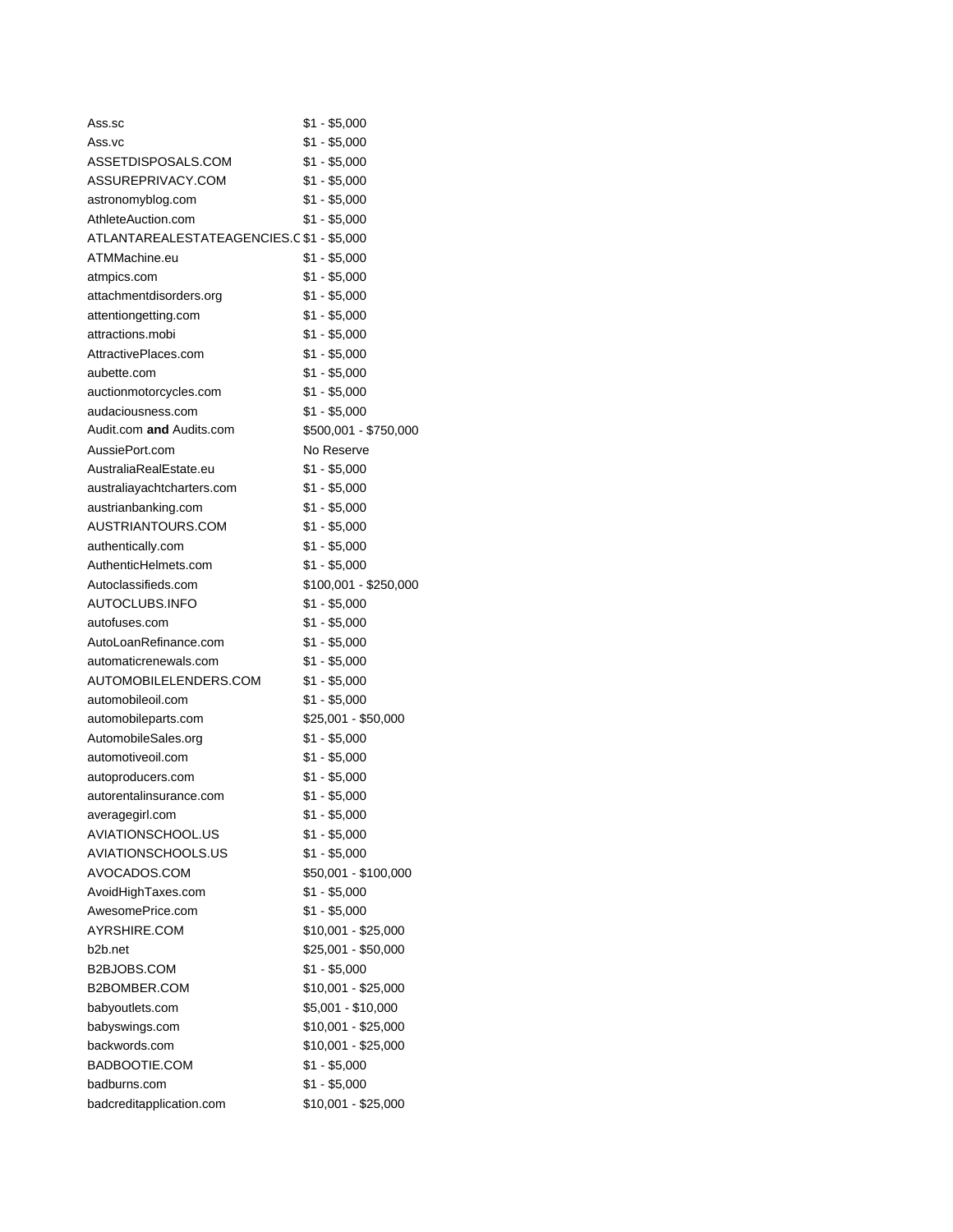| badcreditmoneyloans.com    | \$5,001 - \$10,000    |
|----------------------------|-----------------------|
| baddecisions.com           | $$1 - $5,000$         |
| BadDiarrhea.com            | \$1 - \$5,000         |
| BAGGAGE.BIZ                | \$1 - \$5,000         |
| BAHAMASISLANDS.COM         | \$25,001 - \$50,000   |
| bajabeachhomes.com         | \$1 - \$5,000         |
| Bakerssupplies.com         | \$5,001 - \$10,000    |
| Bakingsupplies.com         | \$10,001 - \$25,000   |
| balloon.net                | \$1 - \$5,000         |
| baltimorehostels.com       | $$1 - $5,000$         |
| band.com                   | \$750,001 - \$1MM     |
| bandlist.mobi              | No Reserve            |
| bandontour.info            | No Reserve            |
| bandontour.mobi            | No Reserve            |
| <b>BANDS.BIZ</b>           | $$1 - $5,000$         |
| banffguide.com             | \$1 - \$5,000         |
| <b>BANKERS.US</b>          | \$1 - \$5,000         |
| BANKINGCARDS.COM           | \$1 - \$5,000         |
| bankruptcycarfinancing.com | $$1 - $5,000$         |
| Bar.sc                     | \$1 - \$5,000         |
| barbadosyachtcharter.com   | $$1 - $5,000$         |
| barbadosyachtcharters.com  | $$1 - $5,000$         |
| barbequesmokers.com        | $$1 - $5,000$         |
| BarbequeSmokers.us         | $$1 - $5,000$         |
| barcelonayachtcharter.com  | $$1 - $5,000$         |
| barfurniture.com           | \$10,001 - \$25,000   |
| bargainauto.com            | \$10,001 - \$25,000   |
| bargaincarloan.com         | $$1 - $5,000$         |
| bargaincarloans.com        | \$1 - \$5,000         |
| <b>BARGAINPRICING.COM</b>  | \$5,001 - \$10,000    |
| barrister.es               | $$1 - $5,000$         |
| bartercurrency.com         | $$1 - $5,000$         |
| barterlistings.com         | \$1 - \$5,000         |
| BASEBALLTEAMCAPS.COM       | $$1 - $5,000$         |
| baseprices.com             | $$1 - $5,000$         |
| basicsofmoney.com          | $$1 - $5,000$         |
| <b>BASTARDS.US</b>         | \$1 - \$5,000         |
| Batchlorette.net           | $$1 - $5,000$         |
| BathAids.com               | \$5,001 - \$10,000    |
| BathDiscounts.com          | \$5,001 - \$10,000    |
| bathrooms.net              | \$5,001 - \$10,000    |
| bathsets.com               | $$1 - $5,000$         |
| BathSupplies.com           | \$10,001 - \$25,000   |
| bb.org                     | \$50,001 - \$100,000  |
| BB.vc                      | $$1 - $5,000$         |
| BBQofTheMonth.com          | \$5,001 - \$10,000    |
| Beach.sc                   | $$1 - $5,000$         |
| BEACHCAMPGROUNDS.COM       | $$1 - $5,000$         |
| beachgirls.com             | \$100,001 - \$250,000 |
| BEACHRESORTHOTEL.COM       | \$1 - \$5,000         |
| BEACHRESORTHOTELS.COM      | $$1 - $5,000$         |
| BEANIEBAGS.COM             | \$1 - \$5,000         |
|                            |                       |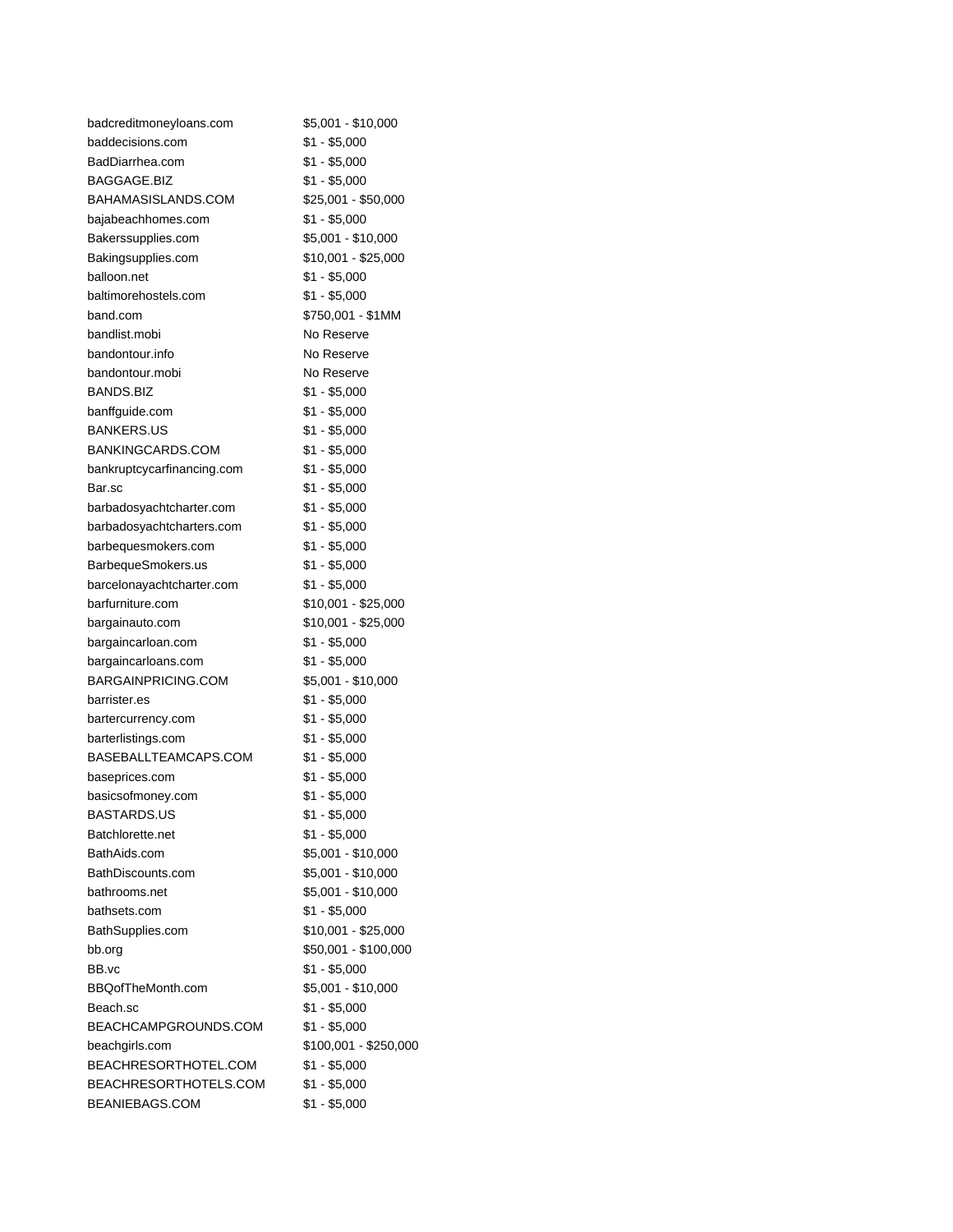| beast.net                                    | \$1 - \$5,000       |
|----------------------------------------------|---------------------|
| BEAT.MOBI                                    | $$1 - $5,000$       |
| BEAUTIFULNAME.COM                            | \$1 - \$5,000       |
| BEAUTYCOSMETICSURGERY.COM \$5,001 - \$10,000 |                     |
| BeCharming.com                               | $$1 - $5,000$       |
| BedroomCarpet.com                            | $$1 - $5,000$       |
| BedroomEyes.com                              | \$5,001 - \$10,000  |
| Beers.mobi                                   | \$1 - \$5,000       |
| beggers.com                                  | \$5,001 - \$10,000  |
| behelped.com                                 | \$1 - \$5,000       |
| <b>BELGIUM.CC</b>                            | $$1 - $5,000$       |
| BELIEVEINACAUSE.COM                          | $$1 - $5,000$       |
| belowprime.com                               | $$1 - $5,000$       |
| BELOWSUGGESTEDRETAILPRICE.(\$1-\$5,000       |                     |
| bemylady.com                                 | $$1 - $5,000$       |
| bestfundmanager.com                          | \$1 - \$5,000       |
| BestLeasePrices.com                          | $$1 - $5,000$       |
| bestmethod.com                               | $$1 - $5,000$       |
| bestorganizations.com                        | \$1 - \$5,000       |
| bestpdas.com                                 | $$1 - $5,000$       |
| bestsportcar.com                             | $$1 - $5,000$       |
| bestsportcars.com                            | \$1 - \$5,000       |
| bestvideospace.com                           | \$1 - \$5,000       |
| <b>BETIT.MOBI</b>                            | \$1 - \$5,000       |
| BETTERCARMILEAGE.COM                         | \$1 - \$5,000       |
| <b>BHS.net</b>                               | \$5,001 - \$10,000  |
| bigbargain.com                               | $$1 - $5,000$       |
| bigbeauties.com                              | \$1 - \$5,000       |
| bigcashallowances.com                        | \$1 - \$5,000       |
| bigfishingtrip.com                           | \$1 - \$5,000       |
| bighorserace.com                             | \$10,001 - \$25,000 |
| biglotto.com                                 | \$1 - \$5,000       |
| BigMatches.com                               | $$1 - $5,000$       |
| BigPair.com/.net                             | $$1 - $5,000$       |
| BigReturnInvestment.com                      | $$1 - $5,000$       |
| <b>BIGRUMORS.COM</b>                         | $$1 - $5,000$       |
| BIGSEARCHES.COM                              | \$1 - \$5,000       |
| BIGSLUGGER.COM                               | $$1 - $5,000$       |
| BigTrunk.com                                 | $$1 - $5,000$       |
| bikeriding.com                               | $$1 - $5,000$       |
| bikermagazine.com                            | \$10,001 - \$25,000 |
| BILINGUALAGENCY.COM                          | $$1 - $5,000$       |
| BillCollection.com                           | \$10,001 - \$25,000 |
| billingoptions.com                           | $$1 - $5,000$       |
| biminiislandshotels.com                      | $$1 - $5,000$       |
| biorythm.com                                 | \$10,001 - \$25,000 |
| biorythms.com                                | \$10,001 - \$25,000 |
| BIOTECHNOLOGYSCHOOL.COM                      | $$1 - $5,000$       |
| BIOTECHNOLOGYSCHOOLS.COM                     | $$1 - $5,000$       |
| birthdefectslaw.com                          | $$1 - $5,000$       |
| BJN.com                                      | \$10,001 - \$25,000 |
| blackfolk.com                                | $$1 - $5,000$       |
|                                              |                     |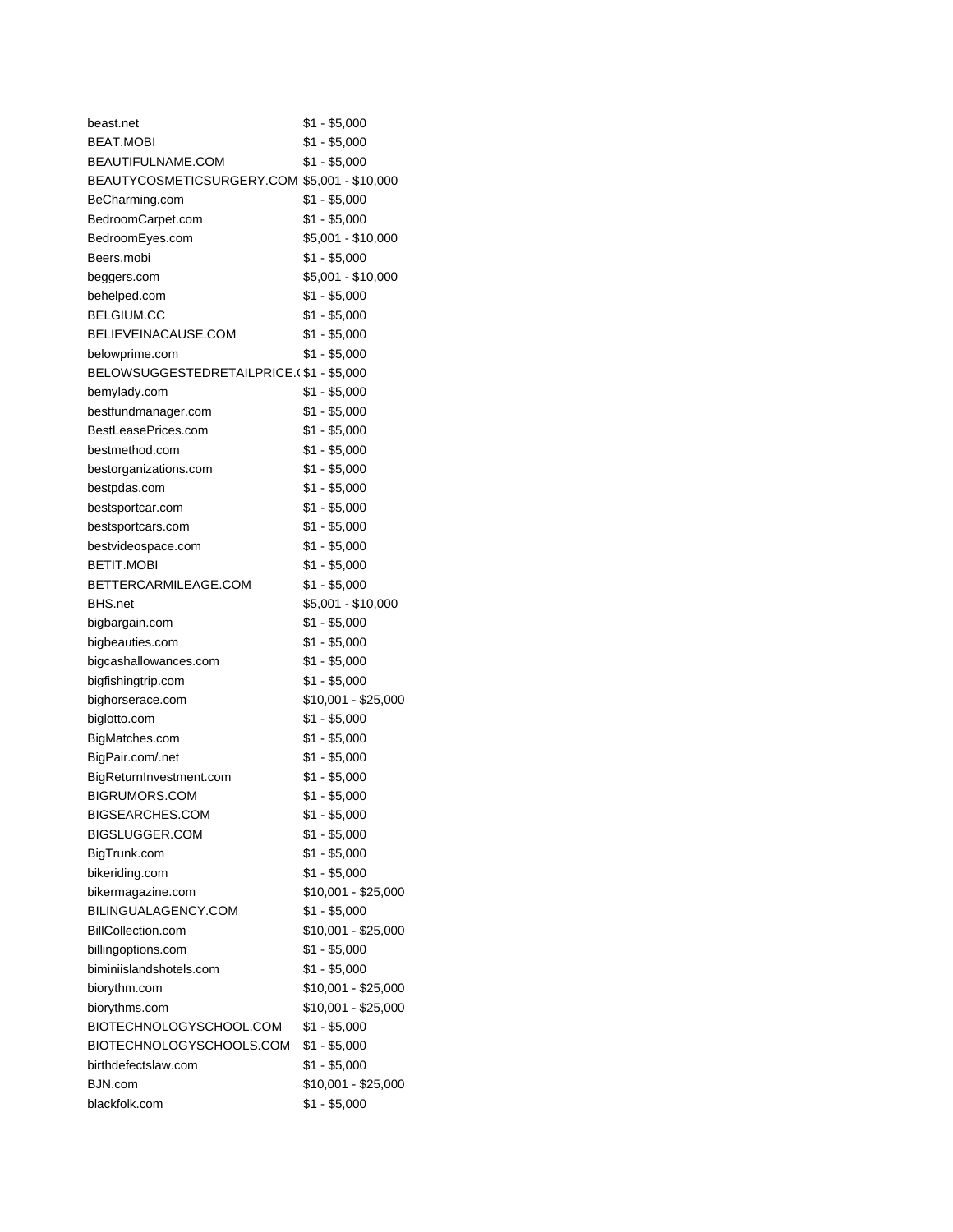| blackjack.hn                      | \$1 - \$5,000         |
|-----------------------------------|-----------------------|
| BLACKJACKONLINE.MOBI              | \$10,001 - \$25,000   |
| BlackjackSystem.eu                | \$1 - \$5,000         |
| BlackjackSystems.eu               | \$1 - \$5,000         |
| blackroom.com                     | \$1 - \$5,000         |
| Blend.com                         | \$250,001 - \$500,000 |
| blendedfamiles.com                | \$1 - \$5,000         |
| blogdeveloper.com                 | \$10,001 - \$25,000   |
| BloggingSoftware.eu               | \$1 - \$5,000         |
| Blogster.com                      | \$250,001 - \$500,000 |
| blow.com                          | \$50,001 - \$100,000  |
| BLOW.US                           | \$5,001 - \$10,000    |
| BLOWMEAKISS.COM                   | $$1 - $5,000$         |
| BMX.mobi                          | \$5,001 - \$10,000    |
| boatinsurancepolicies.com         | \$1 - \$5,000         |
| <b>BOATSTORAGE.US</b>             | \$1 - \$5,000         |
| bod.mobi                          | \$5,001 - \$10,000    |
| BodyBuilders.tv                   | \$1 - \$5,000         |
| BODYGUARDS.CC                     | $$1 - $5,000$         |
| BODYPIERCING.MOBI                 | $$1 - $5,000$         |
| boldness.com                      | \$10,001 - \$25,000   |
| BONDAGEDEVICES.COM                |                       |
|                                   | \$1 - \$5,000         |
| bondreport.com<br>BonusRounds.com | \$1 - \$5,000         |
|                                   | \$1 - \$5,000         |
| boob.com                          | \$50,001 - \$100,000  |
| book.mn                           | $$1 - $5,000$         |
| bookhotels.com                    | \$50,001 - \$100,000  |
| bookiez.com                       | \$1 - \$5,000         |
| BookingArtists.com                | \$1 - \$5,000         |
| BookSellers.com                   | \$50,001 - \$100,000  |
| bordeauxwines.com                 | \$10,001 - \$25,000   |
| borrowers.net                     | \$1 - \$5,000         |
| bostonhoteldirectory.com          | \$1 - \$5,000         |
| BottleofVodka.com                 | $$1 - $5,000$         |
| Bourbon.com and Whiskey.com       | \$1MM - \$5MM         |
| BoxOffice.TV                      | \$50,001 - \$100,000  |
| Boyfriends.mobi                   | \$1 - \$5,000         |
| BoyntonBeach.info                 | $$1 - $5,000$         |
| braininjury.md                    | $$1 - $5,000$         |
| brapadding.com                    | $$1 - $5,000$         |
| breachofcontracts.com             | $$1 - $5,000$         |
| BreadCrust.com                    | $$1 - $5,000$         |
| BreakTheAddiction.com             | $$1 - $5,000$         |
| breed.com                         | \$50,001 - \$100,000  |
| breedings.com                     | \$5,001 - \$10,000    |
| BRIDEPRODUCTS.COM                 | $$1 - $5,000$         |
| <b>BRITAINFLIGHTS.COM</b>         | $$1 - $5,000$         |
| BRITISHATTRACTIONS.COM            | \$1 - \$5,000         |
| britishwestindieshotels.com       | \$1 - \$5,000         |
| britneyfanclub.com                | $$1 - $5,000$         |
| BROADBANDTVCHANNEL.COM            | $$1 - $5,000$         |
| Brockport.com                     | \$25,001 - \$50,000   |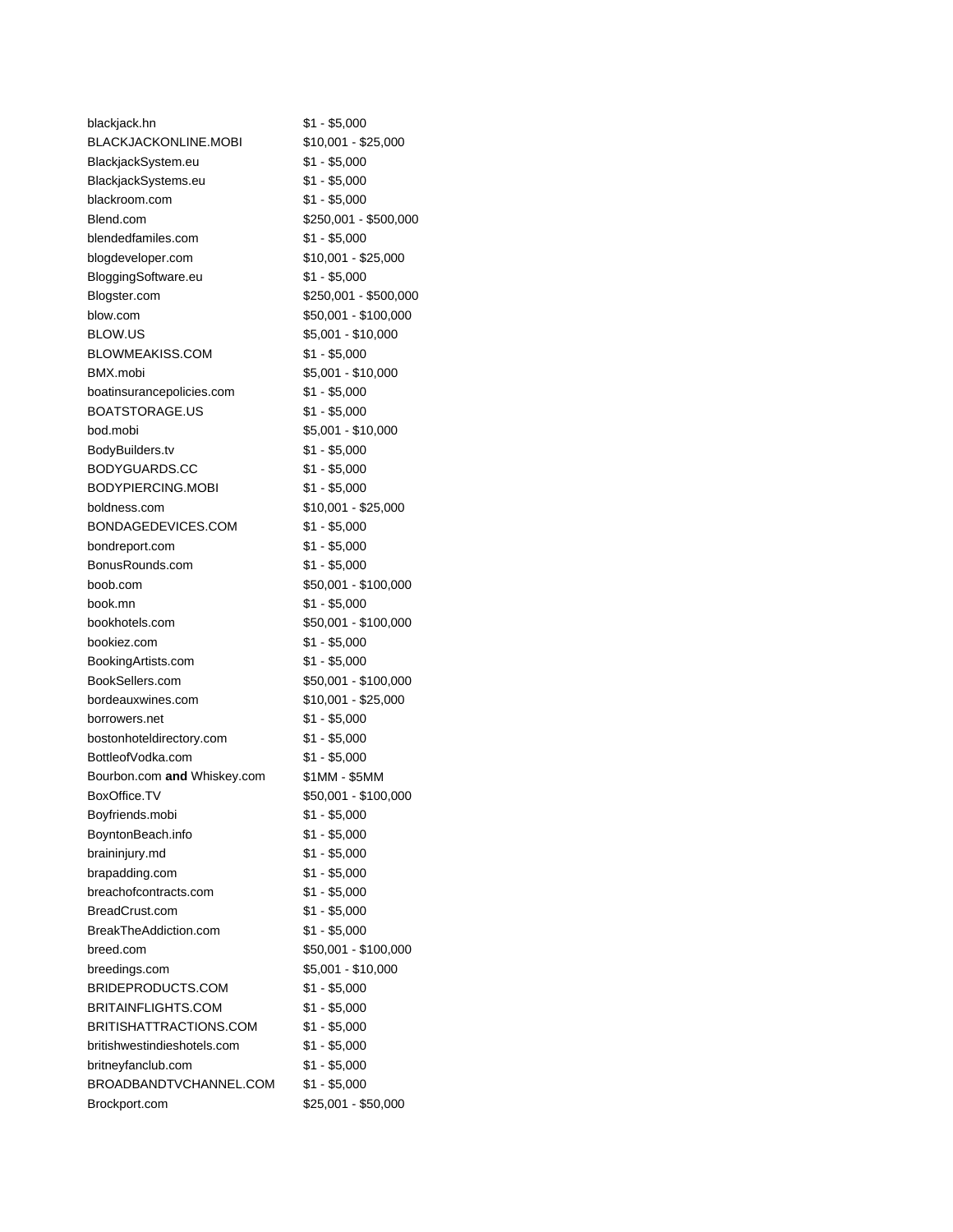| <b>BROKER.INFO</b>         | \$5,001 - \$10,000    |
|----------------------------|-----------------------|
| bronxonline.com            | $$1 - $5,000$         |
| brushed.com                | \$1 - \$5,000         |
| bsc.us                     | \$1 - \$5,000         |
| bsx.org                    | \$1 - \$5,000         |
| budgetpriced.com           | \$1 - \$5,000         |
| BUDGETSPENDING.COM         | $$1 - $5,000$         |
| buildingcustomhomes.com    | $$1 - $5,000$         |
| buildingresumes.com        | $$1 - $5,000$         |
| buildmycomputer.com        | $$1 - $5,000$         |
| <b>BULKSHIPMENTS.COM</b>   | $$1 - $5,000$         |
| bumdeal.com                | $$1 - $5,000$         |
| burgers.ca                 | $$1 - $5,000$         |
| Burgers.mobi               | $$1 - $5,000$         |
| BurningFuel.com            | $$1 - $5,000$         |
| BusinessAdvisors.com       | \$10,001 - \$25,000   |
| businessaptitude.com       | $$1 - $5,000$         |
| BUSINESSCAPITALISTS.COM    | $$1 - $5,000$         |
| businesschallenges.com     | \$1 - \$5,000         |
| BUSINESSCLASSAIRFARES.COM  | $$10,001 - $25,000$   |
| <b>BUSINESSCOLLEGE.US</b>  | $$1 - $5,000$         |
| <b>BUSINESSCOLLEGES.US</b> | $$1 - $5,000$         |
| BusinessDiscount.com       | \$5,001 - \$10,000    |
| BusinessDiscounts.com      | \$5,001 - \$10,000    |
| businessexpenditures.com   | $$1 - $5,000$         |
| businessfinancials.com     | $$1 - $5,000$         |
| businessfirms.com          | $$1 - $5,000$         |
| businessinventories.com    | $$1 - $5,000$         |
| businesslabels.com         | $$1 - $5,000$         |
| businessletterhead.com     | $$1 - $5,000$         |
| BusinessLoanApproval.com   | $$1 - $5,000$         |
| businessmen.com            | \$25,001 - \$50,000   |
| businesspayroll.com        | \$25,001 - \$50,000   |
| businessproblems.com       | $$1 - $5,000$         |
| businessrelationship.com   | \$1 - \$5,000         |
| <b>BUSRENTAL.US</b>        | $$1 - $5,000$         |
| BusyCompany.com            | No Reserve            |
| buttonhole.com             | \$5,001 - \$10,000    |
| buy.gd                     | $$1 - $5,000$         |
| BUY.VC                     | \$5,001 - \$10,000    |
| BuyGiftCertificates.com    | \$5,001 - \$10,000    |
| BUYINGAFORECLOSURE.COM     | $$1 - $5,000$         |
| BUYINGGASOLINE.COM         | $$1 - $5,000$         |
| buyinglists.com            | $$1 - $5,000$         |
| <b>BUYMOVIETICKETS.COM</b> | \$10,001 - \$25,000   |
| BuySmart.com               | \$100,001 - \$250,000 |
| buysongs.com               | \$50,001 - \$100,000  |
| BuyVinyl.com               | $$1 - $5,000$         |
| buzzme.mobi                | No Reserve            |
| ca.vc                      | $$1 - $5,000$         |
| cablecellphone.com         | $$1 - $5,000$         |
| CABLENEWS.MOBI             | No Reserve            |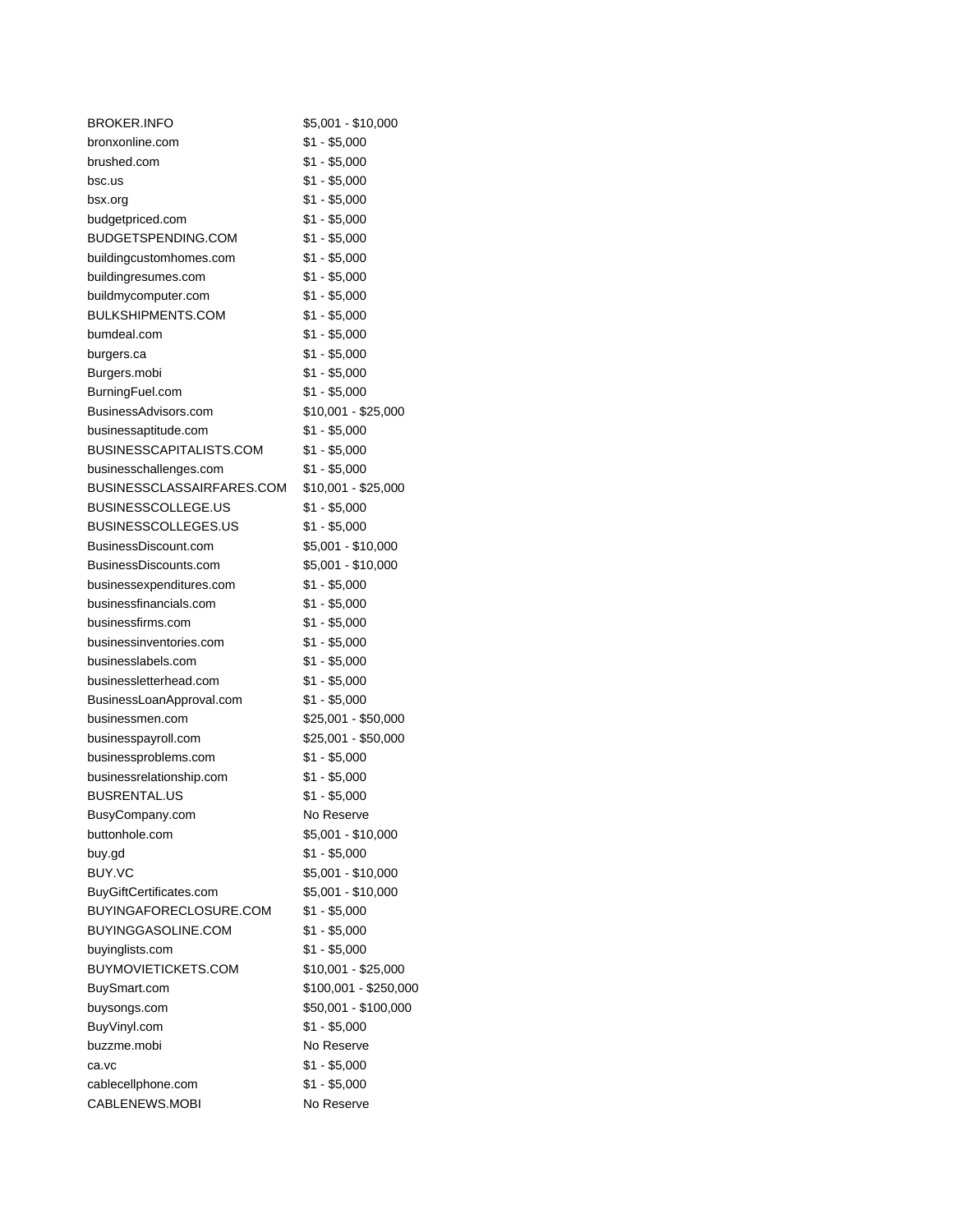| CableShopping.com                         | \$5,001 - \$10,000    |
|-------------------------------------------|-----------------------|
| CairoAirport.com                          | \$5,001 - \$10,000    |
| cakedecoration.org                        | \$1 - \$5,000         |
| cakes.net                                 | \$1 - \$5,000         |
| californiachildcustodylaws.com            | $$1 - $5,000$         |
| CALIFORNIACOLLEGES.US                     | \$1 - \$5,000         |
| CALIFORNIADIVORCEATTORNEYS. \$1 - \$5,000 |                       |
| CaliforniaDoctors.com                     | \$5,001 - \$10,000    |
| CALIFORNIAHOUSES.US                       | $$1 - $5,000$         |
| californiaproposition.com                 | \$1 - \$5,000         |
| CALIFORNIATOWNHOUSE.COM                   | \$1 - \$5,000         |
| callwaiting.com                           | \$10,001 - \$25,000   |
| cam.mobi                                  | \$5,001 - \$10,000    |
| CameraBuyingTips.com                      | \$1 - \$5,000         |
| CameraPhone.mobi                          | \$50,001 - \$100,000  |
| CameraPhones.mobi                         | \$50,001 - \$100,000  |
| camerastop.com                            | \$1 - \$5,000         |
| campaign2008.com                          | \$10,001 - \$25,000   |
| campaignblogs.com                         | \$5,001 - \$10,000    |
| CAMPAIGNFUNDRAISER.COM                    | \$1 - \$5,000         |
| CAMPO.MOBI                                | No Reserve            |
| cams.mobi                                 | \$50,001 - \$100,000  |
| CANADAPRESCRIPTIONDRUG.CON \$1 - \$5,000  |                       |
| CANADIANPHARMACIES.INFO                   | \$1 - \$5,000         |
| cancercausingfoods.com                    | $$1 - $5,000$         |
| cancerdetection.info                      | $$1 - $5,000$         |
| CANCERPOLICY.COM                          | $$1 - $5,000$         |
| CANCERSTATS.COM                           | \$5,001 - \$10,000    |
| CANCUN.ORG                                | \$25,001 - \$50,000   |
| CANCUNBEACHHOTELS.COM                     | \$1 - \$5,000         |
| CancunHotelPackages.com                   | $$1 - $5,000$         |
| CANCUNHOTELS.MOBI                         | $$1 - $5,000$         |
| CANDLES.BIZ                               | \$5,001 - \$10,000    |
| CankerSores.com                           | $$5,001 - $10,000$    |
| canneshostels.com                         | $$1 - $5,000$         |
| cannesyachtcharter.com                    | \$1 - \$5,000         |
| Canobis.com                               | No Reserve            |
| CANTALOUPE.COM                            | \$25,001 - \$50,000   |
| CantQuit.com                              | $$1 - $5,000$         |
| capetownhostels.com                       | $$1 - $5,000$         |
| capitalcases.com                          | $$1 - $5,000$         |
| CAPITALIZATION.INFO                       | $$1 - $5,000$         |
| CARACCIDENTATTORNEY.US                    | \$1 - \$5,000         |
| carandtruckrentals.com                    | \$1 - \$5,000         |
| carandtrucksale.com                       | \$1 - \$5,000         |
| carbonds.com                              | No Reserve            |
| Carbs.com                                 | \$100,001 - \$250,000 |
| cardactivation.com                        | $$1 - $5,000$         |
| cardapplications.com                      | $$1 - $5,000$         |
| cardcarriers.com                          | $$1 - $5,000$         |
| cardgame.mobi                             | $$1 - $5,000$         |
| cardholderservice.com                     | \$1 - \$5,000         |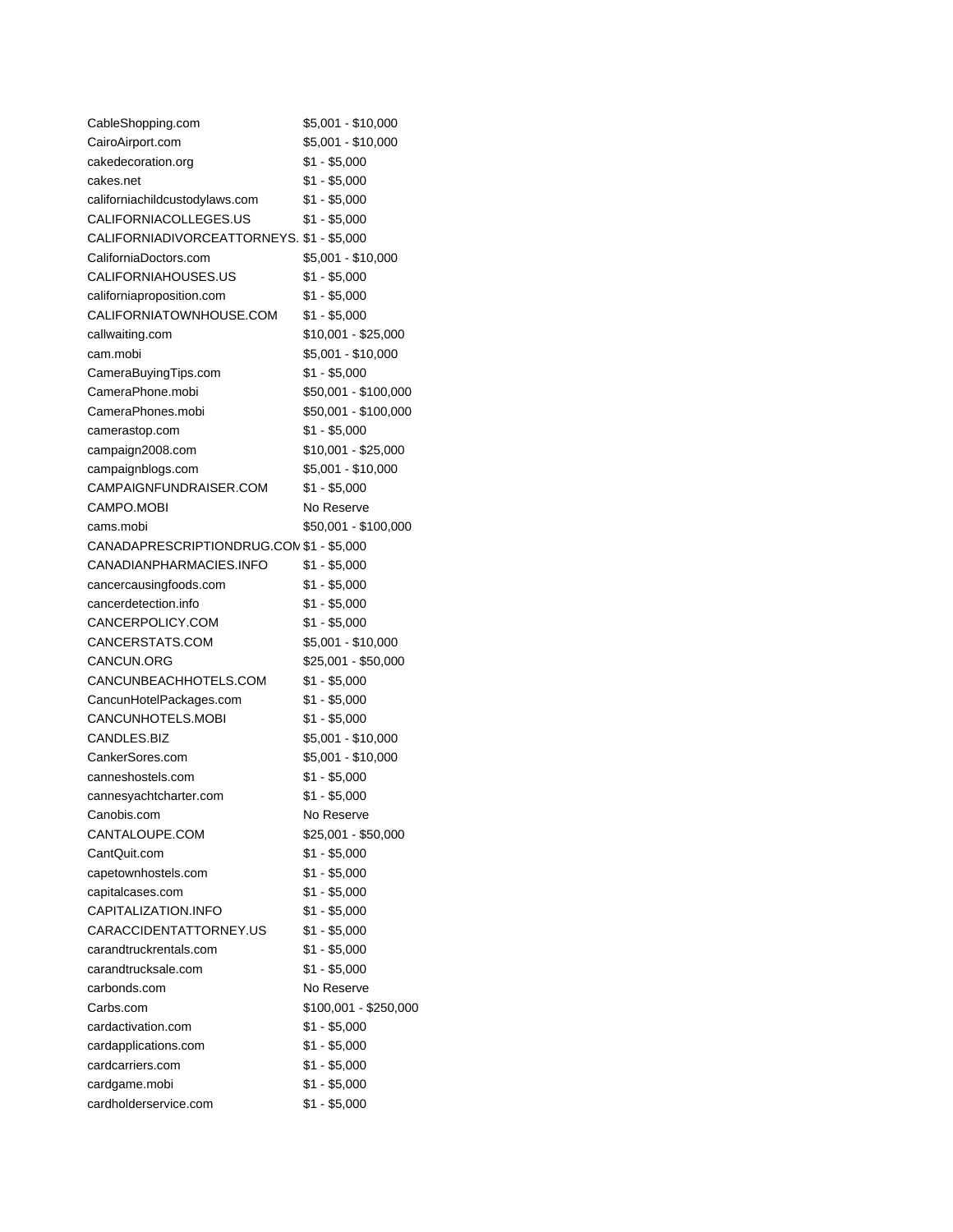| cardtrick.com                             | No Reserve            |
|-------------------------------------------|-----------------------|
| CAREERCOLLEGE.US                          | $$1 - $5,000$         |
| carenthusiasts.com                        | $$1 - $5,000$         |
| CarFuelEfficiency.com                     | $$1 - $5,000$         |
| carfuses.com                              | $$1 - $5,000$         |
| CargoCarriers.us                          | \$1 - \$5,000         |
| CargoContainer.com                        | \$5,001 - \$10,000    |
| caribbeanhoteldirectory.com               | \$1 - \$5,000         |
| CARIBBEANISLANDVACATION.COM \$1 - \$5,000 |                       |
| Caringandsharing.com                      | \$1 - \$5,000         |
| carmanufacturers.com                      | \$1 - \$5,000         |
| CarMart.com                               | \$250,001 - \$500,000 |
| CARMODELS.INFO                            | \$1 - \$5,000         |
| carnachotels.com                          | \$1 - \$5,000         |
| carolinabeachcondominiums.com             | $$1 - $5,000$         |
| carpetinstallations.com                   | $$1 - $5,000$         |
| CARPOOLS.US                               | $$1 - $5,000$         |
| carpreviews.com                           | $$1 - $5,000$         |
| carrentalagency.com                       | $$1 - $5,000$         |
| carrentalcounter.com                      | $$1 - $5,000$         |
| carrentallocations.com                    | $$1 - $5,000$         |
| carrents.com                              | $$1 - $5,000$         |
| CarrierOnline.com                         | $$1 - $5,000$         |
| carsrepaired.com                          | $$1 - $5,000$         |
| carsweepstakes.com                        | $$1 - $5,000$         |
| cartitleloan.biz                          | \$1 - \$5,000         |
| carundercoating.com                       | $$1 - $5,000$         |
| carwheelalignment.com                     | $$1 - $5,000$         |
| cashadvancechecks.com                     | $$1 - $5,000$         |
| cashallowance.com                         | $$1 - $5,000$         |
| CashBackCoupon.com                        | \$1 - \$5,000         |
| cashbackrebates.com                       | $$1 - $5,000$         |
| cashbusinesses.com                        | $$1 - $5,000$         |
| CashDiscount.com                          | $$1 - $5,000$         |
| CashDiscounts.com                         | \$1 - \$5,000         |
| CashmereOvercoats.com                     | No Reserve            |
| CashTickets.com                           | $$1 - $5,000$         |
| casino.kn                                 | $$1 - $5,000$         |
| CASINO.TL                                 | \$5,001 - \$10,000    |
| CasinoBoss.com                            | \$10,001 - \$25,000   |
| casinocreditcard.com                      | $$1 - $5,000$         |
| casinohoteldirectory.com                  | $$1 - $5,000$         |
| casinos.mobi                              | $$5,001 - $10,000$    |
| CASINOSCHOOL.US                           | $$1 - $5,000$         |
| cassetteplayers.com                       | $$1 - $5,000$         |
| CateringService.com                       | \$25,001 - \$50,000   |
| catholicfamilyservices.com                | $$1 - $5,000$         |
| CATTLE.BIZ                                | \$5,001 - \$10,000    |
| cavityprevention.com                      | \$10,001 - \$25,000   |
| caymanislandsattorney.com                 | $$1 - $5,000$         |
| caymanislandsyachtcharter.com             | $$1 - $5,000$         |
| caymanislandsyachtcharters.com            | $$1 - $5,000$         |
|                                           |                       |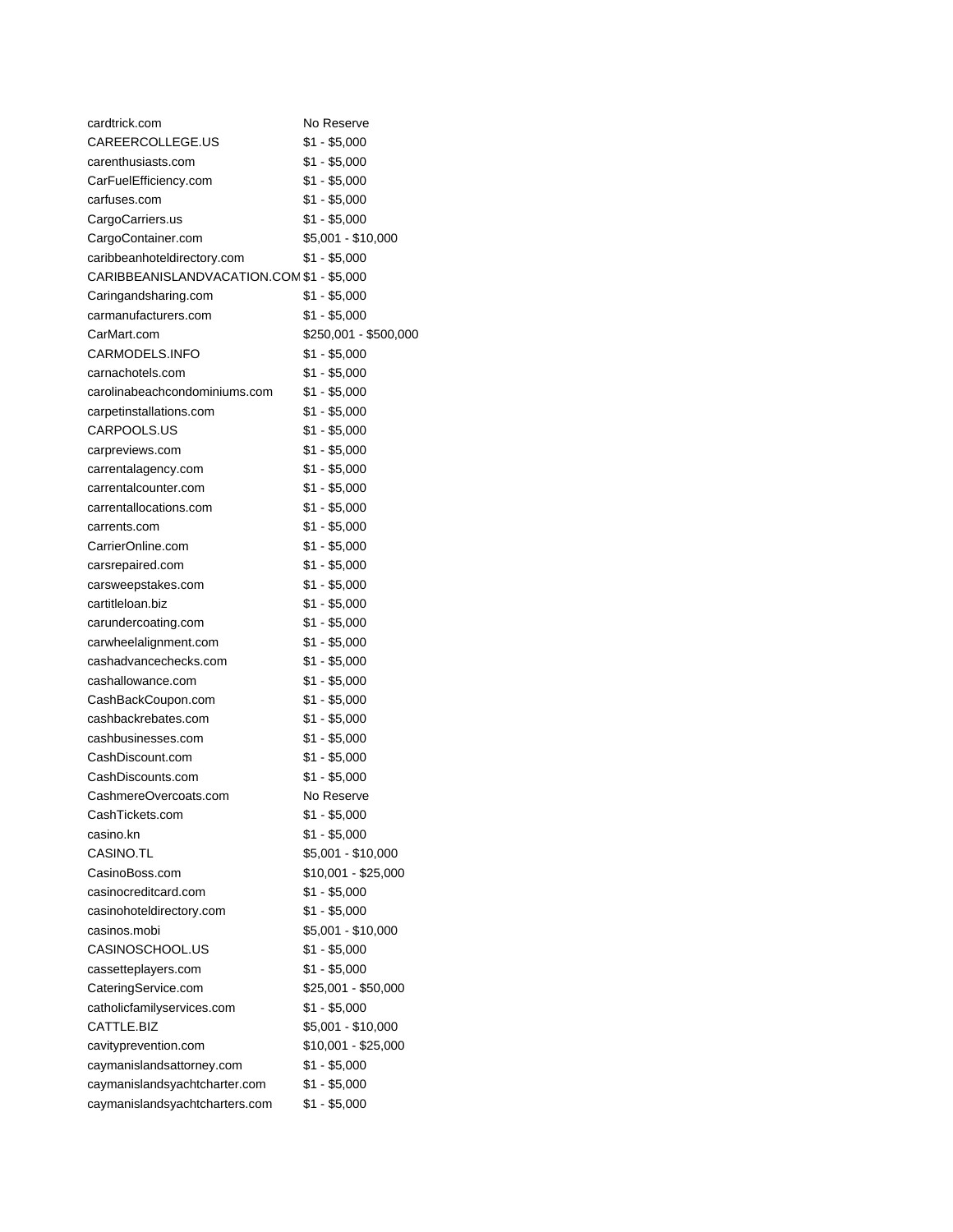| cbatteries.com                             | \$1 - \$5,000         |
|--------------------------------------------|-----------------------|
| CDRs.com&CD-Rs.com(pair)                   | \$50,001 - \$100,000  |
| CELEB.US                                   | \$1 - \$5,000         |
| celebrityboxing.com                        | $$1 - $5,000$         |
| celebrityphotosearch.com                   | \$1 - \$5,000         |
| celebritytrials.com                        | \$1 - \$5,000         |
| CELEBS.US                                  | \$5,001 - \$10,000    |
| CELEBSPOTLIGHT.COM                         | $$1 - $5,000$         |
| CELLNUMBERS.US                             | \$1 - \$5,000         |
| cellphone.net                              | \$100,001 - \$250,000 |
| CELLPHONEBATTERIES.INFO                    | $$1 - $5,000$         |
| cellphonecity.com                          | $$1 - $5,000$         |
| Celluar.eu                                 | $$1 - $5,000$         |
| centralaustraliantourism.com               | $$1 - $5,000$         |
| centralcoolingsystems.com                  | $$1 - $5,000$         |
| CentralMissouri.com                        | $$1 - $5,000$         |
| CERTIFIEDFINANCIALPLANNERS.U \$1 - \$5,000 |                       |
| CertifiedKosher.com                        | \$25,001 - \$50,000   |
| cg.la                                      | $$1 - $5,000$         |
| chambermaid.com                            | $$1 - $5,000$         |
| champions.org                              | $$5,001 - $10,000$    |
| CHANGINGDIAPER.COM                         | $$1 - $5,000$         |
| ChatOnline.mobi                            | \$1 - \$5,000         |
| CheapAmusements.com                        | No Reserve            |
| CheaperEnergy.com                          | \$5,001 - \$10,000    |
| cheapgames.com                             | \$50,001 - \$100,000  |
| CHEAPMEDICINEONLINE.COM                    | $$1 - $5,000$         |
| CheapOil.org                               | $$1 - $5,000$         |
| CHECK.US                                   | \$5,001 - \$10,000    |
| checkcards.info                            | \$1 - \$5,000         |
| CHECKDEBITCARD.COM                         | \$1 - \$5,000         |
| CHECKDEBITCARDS.COM                        | $$1 - $5,000$         |
| checkfraudprevention.com                   | $$1 - $5,000$         |
| checkkiting.com                            | $$1 - $5,000$         |
| checkregistry.com                          | $$1 - $5,000$         |
| cheerleadingphoto.com                      | $$1 - $5,000$         |
| CHEESEPIZZA.COM                            | $$1 - $5,000$         |
| ChefRecipes.com                            | \$10,001 - \$25,000   |
| ChicagoBlues.com                           | \$5,001 - \$10,000    |
| CHICKS.US                                  | \$5,001 - \$10,000    |
| CHILD.US                                   | \$10,001 - \$25,000   |
| childabduction.org                         | \$1 - \$5,000         |
| childbirths.org                            | \$1 - \$5,000         |
| CHILDEDUCATIONALTOYS.COM                   | \$1 - \$5,000         |
| CHILDHOODDISEASE.COM                       | \$1 - \$5,000         |
| CHILDRENMODELINGAGENCY.CON \$1 - \$5,000   |                       |
| childrensactivities.org                    | \$1 - \$5,000         |
| childwithdisabilities.com                  | \$1 - \$5,000         |
| chocolatecandy.com                         | \$10,001 - \$25,000   |
| CHOCOLATEEXPERT.COM                        | \$1 - \$5,000         |
| chokevalves.com                            | $$1 - $5,000$         |
|                                            |                       |
| ChristianRock.com                          | \$5,001 - \$10,000    |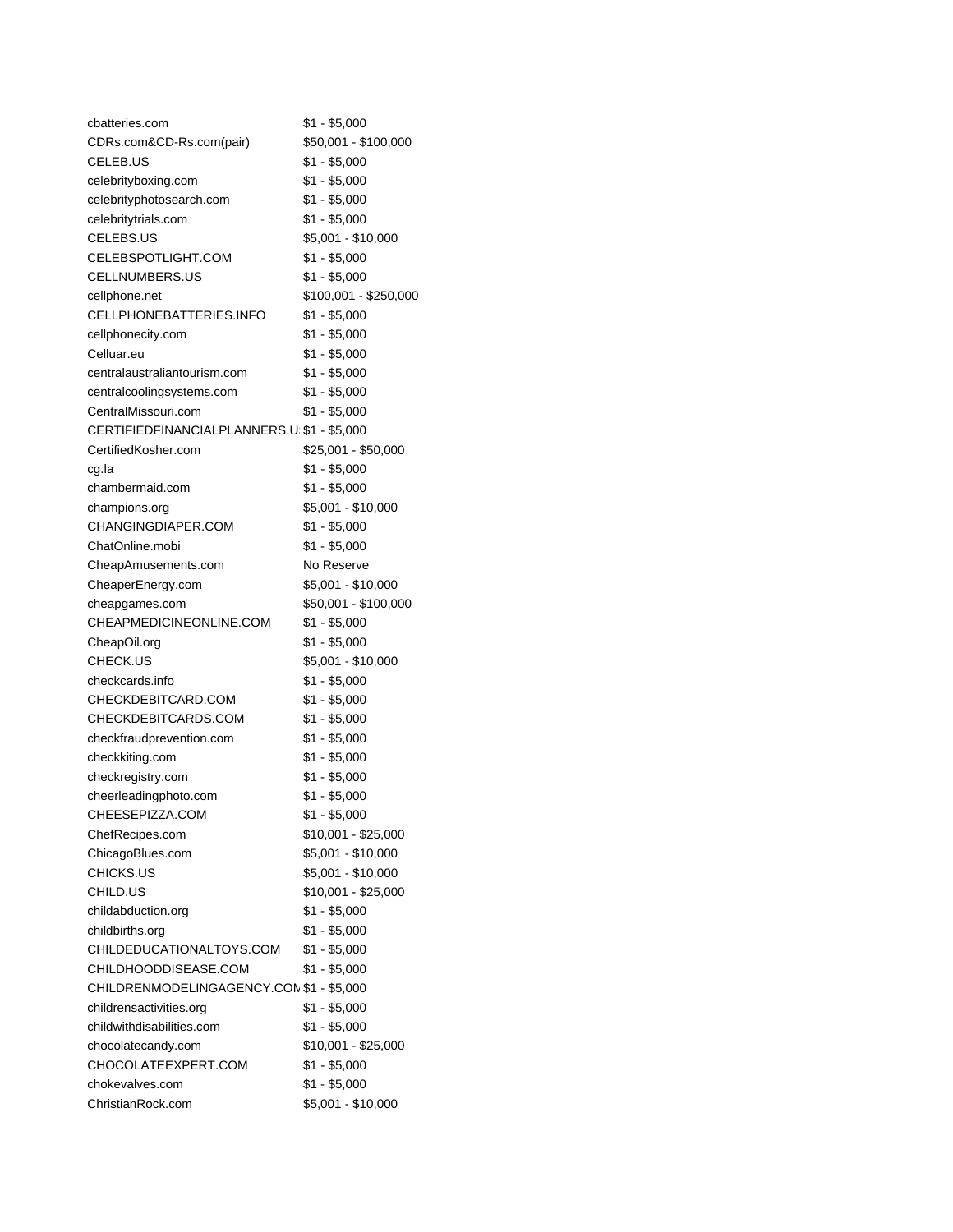| CHRISTMASCARDS.US         | \$1 - \$5,000         |
|---------------------------|-----------------------|
| CHRISTMASPRESENTS.US      | $$1 - $5,000$         |
| chromedome.com            | \$5,001 - \$10,000    |
| CHROMESTEEL.COM           | \$1 - \$5,000         |
| churchcounseling.com      | \$1 - \$5,000         |
| CHURCHFUNDRAISERS.INFO    | $$1 - $5,000$         |
| CHURCHFUNDRAISERS.US      | $$1 - $5,000$         |
| ciders.com                | \$1 - \$5,000         |
| cityjam.mobi              | No Reserve            |
| cityjams.mobi             | No Reserve            |
| cityofbeverlyhills.com    | \$25,001 - \$50,000   |
| CityofSanDiego.com        | \$50,001 - \$100,000  |
| CivilComplaint.com        | No Reserve            |
| claimpayment.com          | \$1 - \$5,000         |
| claimsadministration.com  | \$1 - \$5,000         |
| ClaimsHandling.com        | \$10,001 - \$25,000   |
| claimspayment.com         | \$1 - \$5,000         |
| classicalcds.com          | $$1 - $5,000$         |
| ClassicCarShows.com       | \$5,001 - \$10,000    |
| CLEARPHONECALLS.COM       | No Reserve            |
| cleverpath.com            | \$1 - \$5,000         |
| Clicks.us                 | \$10,001 - \$25,000   |
| clientfaq.com             | $$1 - $5,000$         |
| clientfaqs.com            | $$1 - $5,000$         |
| clinically.com            | $$10,001 - $25,000$   |
| clinically.org            | $$1 - $5,000$         |
| Clit.mobi                 | \$5,001 - \$10,000    |
| cloak.com                 | \$100,001 - \$250,000 |
| clock.com                 | \$100,001 - \$250,000 |
| CLOSINGAGENTS.COM         | \$1 - \$5,000         |
| Closings.com              | \$50,001 - \$100,000  |
| clothingdesigner.com      | $$1 - $5,000$         |
| co.kn                     | \$5,001 - \$10,000    |
| COACHFARE.COM             | $$1 - $5,000$         |
| cockslurp.com             | $$1 - $5,000$         |
| coed.com                  | \$50,001 - \$100,000  |
| COED.US                   | $$1 - $5,000$         |
| coedorgasm.com            | $$1 - $5,000$         |
| COEDS.US                  | $$1 - $5,000$         |
| coffeclubs.com            | \$5,001 - \$10,000    |
| COFFEEPRODUCTS.COM        | $$1 - $5,000$         |
| coldandfluseason.com      | $$1 - $5,000$         |
| collectcall.com           | \$25,001 - \$50,000   |
| COLLECTIONAGENCIES.BIZ    | $$1 - $5,000$         |
| COLLECTIONAGENCY.MOBI     | $$1 - $5,000$         |
| COLLECTOR.US              | $$1 - $5,000$         |
| COLLECTORS.US             | \$5,001 - \$10,000    |
| COLLEGEADMINISTRATORS.COM | $$1 - $5,000$         |
| CollegeBookStore.com      | \$10,001 - \$25,000   |
| COLLEGEEDUCATION.US       | $$1 - $5,000$         |
| COLLEGEGUYS.MOBI          | $$1 - $5,000$         |
| CollegeHoops.info         | \$1 - \$5,000         |
|                           |                       |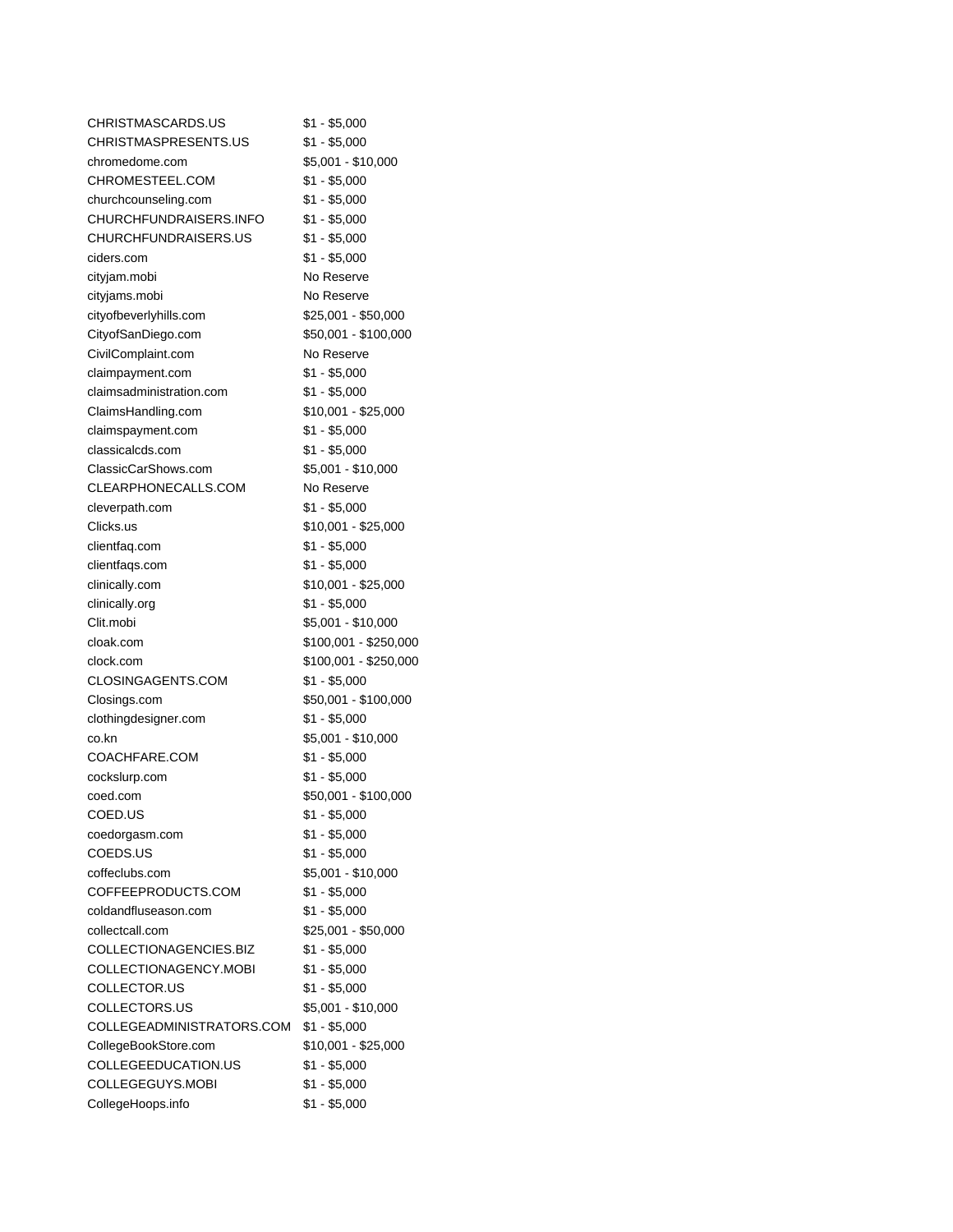| COLLEGEOFBUSINESSADMINISTR/ \$1 - \$5,000 |                     |
|-------------------------------------------|---------------------|
| COLLEGEONLINE.US                          | $$1 - $5,000$       |
| COLLEGEPANTIES.COM                        | \$1 - \$5,000       |
| CollegeSAT.com                            | \$5,001 - \$10,000  |
| collegesportsrecruiting.com               | $$1 - $5,000$       |
| COLLEGIATE.US                             | \$1 - \$5,000       |
| collisioncoverage.com                     | $$1 - $5,000$       |
| COLLISIONREPAIR.US                        | $$1 - $5,000$       |
| COLLISIONS.US                             | $$1 - $5,000$       |
| colognehostels.com                        | $$1 - $5,000$       |
| Color.us                                  | $$1 - $5,000$       |
| coloradoriver.com                         | $$25,001 - $50,000$ |
| colorcrayons.com                          | $$5,001 - $10,000$  |
| colorlasercopiers.com                     | \$1 - \$5,000       |
| COMICSTRIP.COM                            | \$10,001 - \$25,000 |
| ComingTechnology.com                      | $$1 - $5,000$       |
| COMMEDYOFERRORS.COM                       | $$1 - $5,000$       |
| Commercial.net                            | $$10,001 - $25,000$ |
| commercialcarinsurance.com                | \$1 - \$5,000       |
| commercialcondos.com                      | $$1 - $5,000$       |
| commercialpainting.com                    | $$1 - $5,000$       |
| CommissionRebates.com                     | \$5,001 - \$10,000  |
| commitment.org                            | \$1 - \$5,000       |
| CommoditySales.com                        | \$5,001 - \$10,000  |
| compactcamcorders.com                     | $$1 - $5,000$       |
| compactdiscplayer.com                     | \$1 - \$5,000       |
| compactdiscplayers.com                    | $$1 - $5,000$       |
| COMPACTHARDDRIVE.COM                      | $$1 - $5,000$       |
| companyexecutives.com                     | $$1 - $5,000$       |
| COMPANYVACATION.COM                       | \$1 - \$5,000       |
| CompareAutoPrices.com                     | No Reserve          |
| completelyfrank.com                       | \$1 - \$5,000       |
| complimentaryupgrades.com                 | $$1 - $5,000$       |
| Complimenting.com                         | $$1 - $5,000$       |
| compressionsoftware.com                   | $$1 - $5,000$       |
| computercarts.com                         | $$1 - $5,000$       |
| computerclass.com                         | \$25,001 - \$50,000 |
| ComputerDiscounts.com                     | $$10,001 - $25,000$ |
| ComputerElectronics.info                  | $$1 - $5,000$       |
| COMPUTERGAMEDEVELOPER.CON \$1 - \$5,000   |                     |
| ComputerGameExpert.com                    | $$1 - $5,000$       |
| COMPUTERHACKERS.COM                       | \$5,001 - \$10,000  |
| COMPUTERHOMEBUSINESS.COM                  | $$1 - $5,000$       |
| COMPUTERIZEDHOUSE.COM                     | $$1 - $5,000$       |
| computernews.mobi                         | \$1 - \$5,000       |
| COMPUTERPHONE.MOBI                        | $$1 - $5,000$       |
| COMPUTERREPAIR.US                         | $$1 - $5,000$       |
| COMPUTERSCHOOL.US                         | $$1 - $5,000$       |
| COMPUTERSCHOOLS.US                        | $$1 - $5,000$       |
| computersystem.com                        | \$5,001 - \$10,000  |
| ComputingClass.com                        | $$1 - $5,000$       |
| computingonthego.com                      | \$1 - \$5,000       |
|                                           |                     |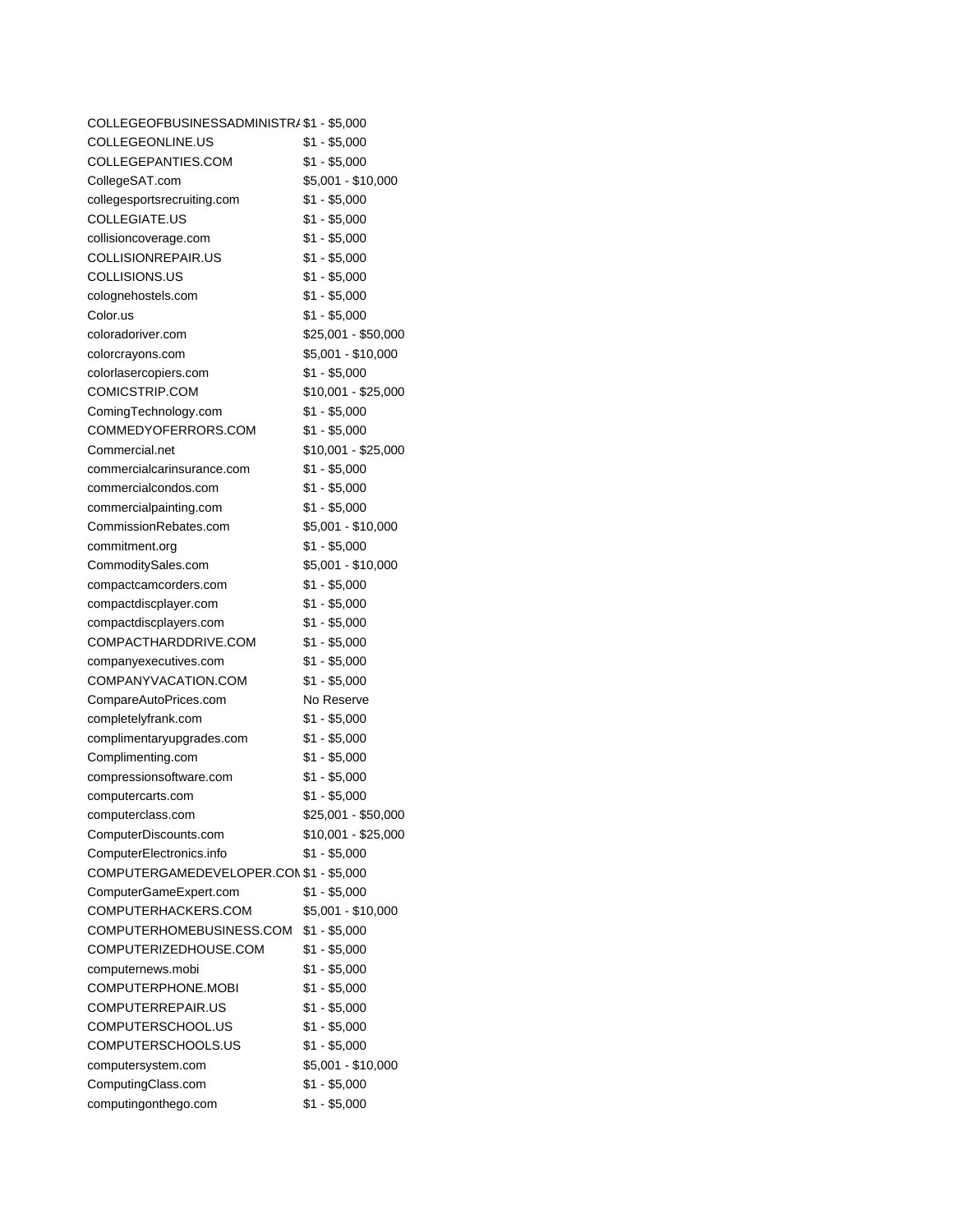| Con.net                                           | \$10,001 - \$25,000   |
|---------------------------------------------------|-----------------------|
| Conceivably.com                                   | $$1 - $5,000$         |
| conceiving.org                                    | \$1 - \$5,000         |
| ConcertPromoter.com                               | \$10,001 - \$25,000   |
| cond.com                                          | $$1 - $5,000$         |
| condo.cc                                          | $$1 - $5,000$         |
| condoshare.com                                    | \$5,001 - \$10,000    |
| condoswap.com                                     | \$5,001 - \$10,000    |
| Conferences.com                                   | \$100,001 - \$250,000 |
| confirmationnumber.com                            | $$1 - $5,000$         |
| confirmeddelivery.com                             | $$1 - $5,000$         |
| Conner.com                                        | \$5,001 - \$10,000    |
| Consolidated.info                                 | $$1 - $5,000$         |
| CONSULTINGCOMPANY.COM                             | \$5,001 - \$10,000    |
| ConsumerBuyingGuide.com                           | \$1 - \$5,000         |
| ConsumerElectronics.com                           | \$100,001 - \$250,000 |
| consumerprotectionboard.com                       | $$1 - $5,000$         |
| consumerprotectionbureau.com                      | $$1 - $5,000$         |
| consumerprotectionlawyer.com                      | $$10,001 - $25,000$   |
| consumerprotectiononline.com                      | $$1 - $5,000$         |
| consumerrecalls.com                               | $$1 - $5,000$         |
| CONSUMERSADVOCATE.COM                             | \$5,001 - \$10,000    |
| consummated.com                                   | \$5,001 - \$10,000    |
| contentword.com                                   | No Reserve            |
| CONTRACTUALOBLIGATIONS.COM \$1 - \$5,000          |                       |
| CONVENIENCESTORE.BIZ                              | $$1 - $5,000$         |
| ConvenienceStores.mobi                            | $$1 - $5,000$         |
| conventionality.com                               | $$1 - $5,000$         |
| convertiblesecurities.com                         | \$5,001 - \$10,000    |
| ConvertMedia.com/.net/.org                        | $$10,001 - $25,000$   |
| convertwma.com                                    | $$1 - $5,000$         |
| CONVICTION.ORG                                    | \$5,001 - \$10,000    |
| CookieSheet.com                                   | \$5,001 - \$10,000    |
| cookingrecipes.com                                | \$25,001 - \$50,000   |
| cookoff.com                                       | $$1 - $5,000$         |
| CoolRings.com                                     | $$1 - $5,000$         |
| cooltattoo.com                                    | \$1 - \$5,000         |
| copydvd.com                                       | \$10,001 - \$25,000   |
| COPYRIGHTPROTECTION.US                            | $$1 - $5,000$         |
| copyrightprotectionlaw.com                        | $$1 - $5,000$         |
| cordlessphonereplacementbattery.com \$1 - \$5,000 |                       |
| cornedbeef.com                                    | \$5,001 - \$10,000    |
| Cornets.com                                       | No Reserve            |
| coronadelsol.com                                  | \$1 - \$5,000         |
| CORPORATEAIRFARE.COM                              | \$1 - \$5,000         |
| corporateasset.com                                | $$1 - $5,000$         |
| CORPORATEBRANDING.US                              | $$1 - $5,000$         |
| CorporateDiscount.com                             | $$1 - $5,000$         |
| corporatefraudprevention.com                      | \$1 - \$5,000         |
| CORPORATELAWYERS.BIZ                              | $$1 - $5,000$         |
| corporatepolicies.com                             | $$1 - $5,000$         |
| corporatepolicy.com                               | $$1 - $5,000$         |
|                                                   |                       |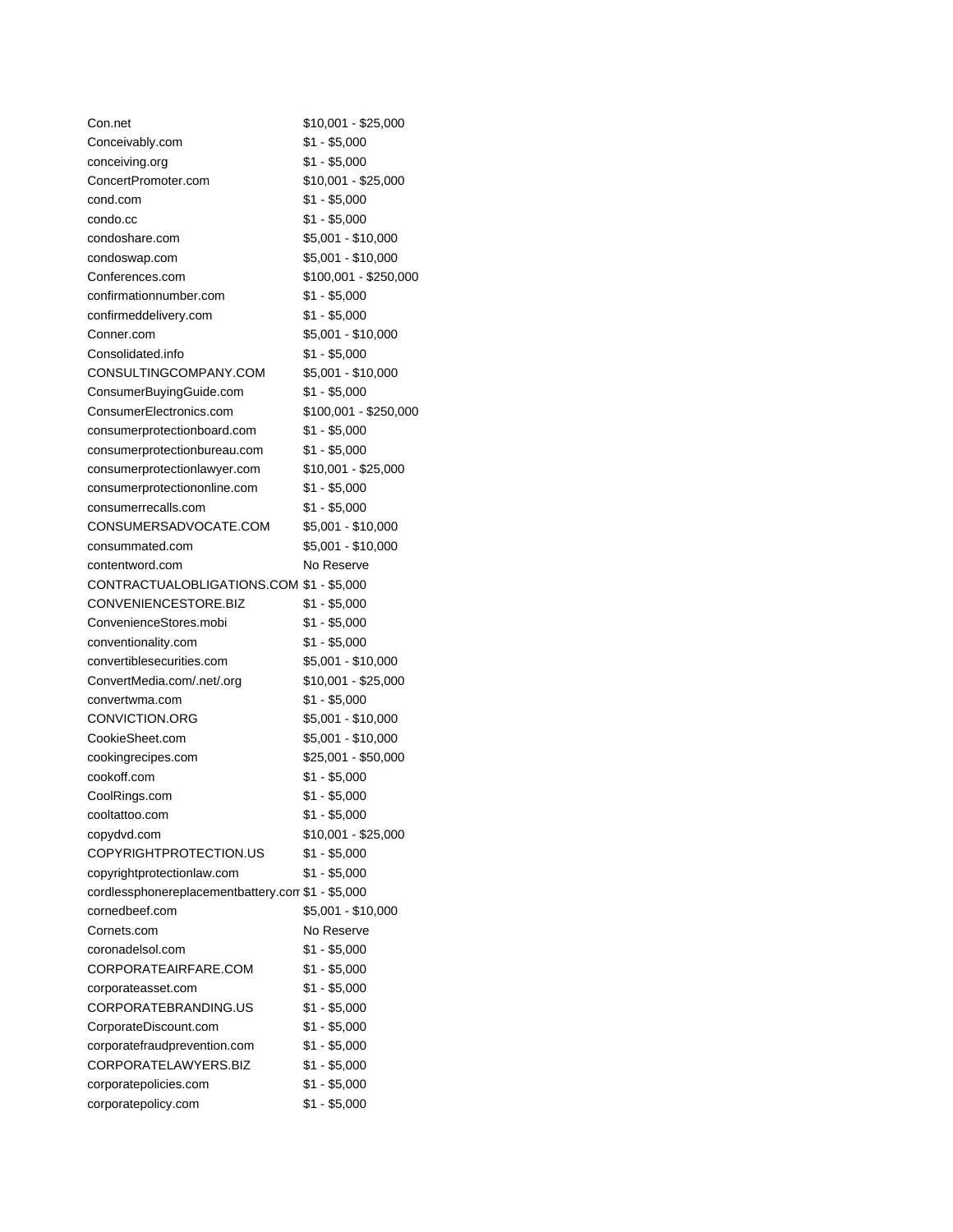| CorporatePresentations.com              | \$10,001 - \$25,000   |
|-----------------------------------------|-----------------------|
| corporations.biz                        | \$1 - \$5,000         |
| CORRESPONDENCECOLLEGES.CO \$1 - \$5,000 |                       |
| Cosmetician.com                         | \$5,001 - \$10,000    |
| COSMETICSURGEON.US                      | \$10,001 - \$25,000   |
| COSMETICSURGEONS.BIZ                    | \$1 - \$5,000         |
| COSMETOLOGYSCHOOLS.US                   | \$1 - \$5,000         |
| costperthousand.com                     | \$1 - \$5,000         |
| counselingseminars.com                  | $$1 - $5,000$         |
| countrymusicblog.com                    | $$1 - $5,000$         |
| countrymusicstar.com                    | \$5,001 - \$10,000    |
| Cowboys.mobi                            | \$1 - \$5,000         |
| cozumelyachtcharter.com                 | $$1 - $5,000$         |
| cozumelyachtcharters.com                | $$1 - $5,000$         |
| CPR.MOBI                                | \$10,001 - \$25,000   |
| craftsale.com                           | \$5,001 - \$10,000    |
| CreditAccepted.com                      | \$1 - \$5,000         |
| creditborrow.com                        | \$1 - \$5,000         |
| CreditBulletins.com                     | \$1 - \$5,000         |
| CreditCardCenters.com                   | $$1 - $5,000$         |
| creditcardcounselors.com                | $$1 - $5,000$         |
| CreditCardDebt.com                      | \$100,001 - \$250,000 |
| CreditCardDiscounts.com                 | $$1 - $5,000$         |
| CREDITCARDFEES.COM                      | \$1 - \$5,000         |
| <b>CREDITOR.ORG</b>                     | $$1 - $5,000$         |
| creditoverhaul.com                      | $$1 - $5,000$         |
| CREDITPROBLEMS.NET                      | $$1 - $5,000$         |
| CreditScore.at                          | \$1 - \$5,000         |
| creditscore.mobi                        | \$1 - \$5,000         |
| CreditScores.at                         | $$1 - $5,000$         |
| CREDITSCORES.NET                        | \$10,001 - \$25,000   |
| CRIMINALLAW.BIZ                         | $$1 - $5,000$         |
| CriminalMinds.com                       | \$1 - \$5,000         |
| crosslegs.com                           | $$1 - $5,000$         |
| CRUDE.COM                               | \$50,001 - \$100,000  |
| CrudeOilProducts.com                    | $$1 - $5,000$         |
| CruiseDiscounts.net                     | $$1 - $5,000$         |
| CruiseInformation.com                   | $$1 - $5,000$         |
| cruisepicks.com                         | $$1 - $5,000$         |
| CruiseShips.org                         | $$1 - $5,000$         |
| CRUISESHIPSVACATIONS.COM                | $$1 - $5,000$         |
| CruiseShipTravel.com                    | \$10,001 - \$25,000   |
| CRUISETRAVELPACKAGES.COM                | $$1 - $5,000$         |
| CRUISINGPACKAGES.COM                    | $$1 - $5,000$         |
| CSI.us                                  | \$5,001 - \$10,000    |
| CULINARYSCHOOL.US                       | $$1 - $5,000$         |
| CUM.US                                  | \$10,001 - \$25,000   |
| CurbAppeal.com                          | \$100,001 - \$250,000 |
| curedbeef.com                           | $$1 - $5,000$         |
| CURESCANCER.COM                         | $$1 - $5,000$         |
| currencyfuture.com                      | No Reserve            |
| currencytrading.net                     | \$5,001 - \$10,000    |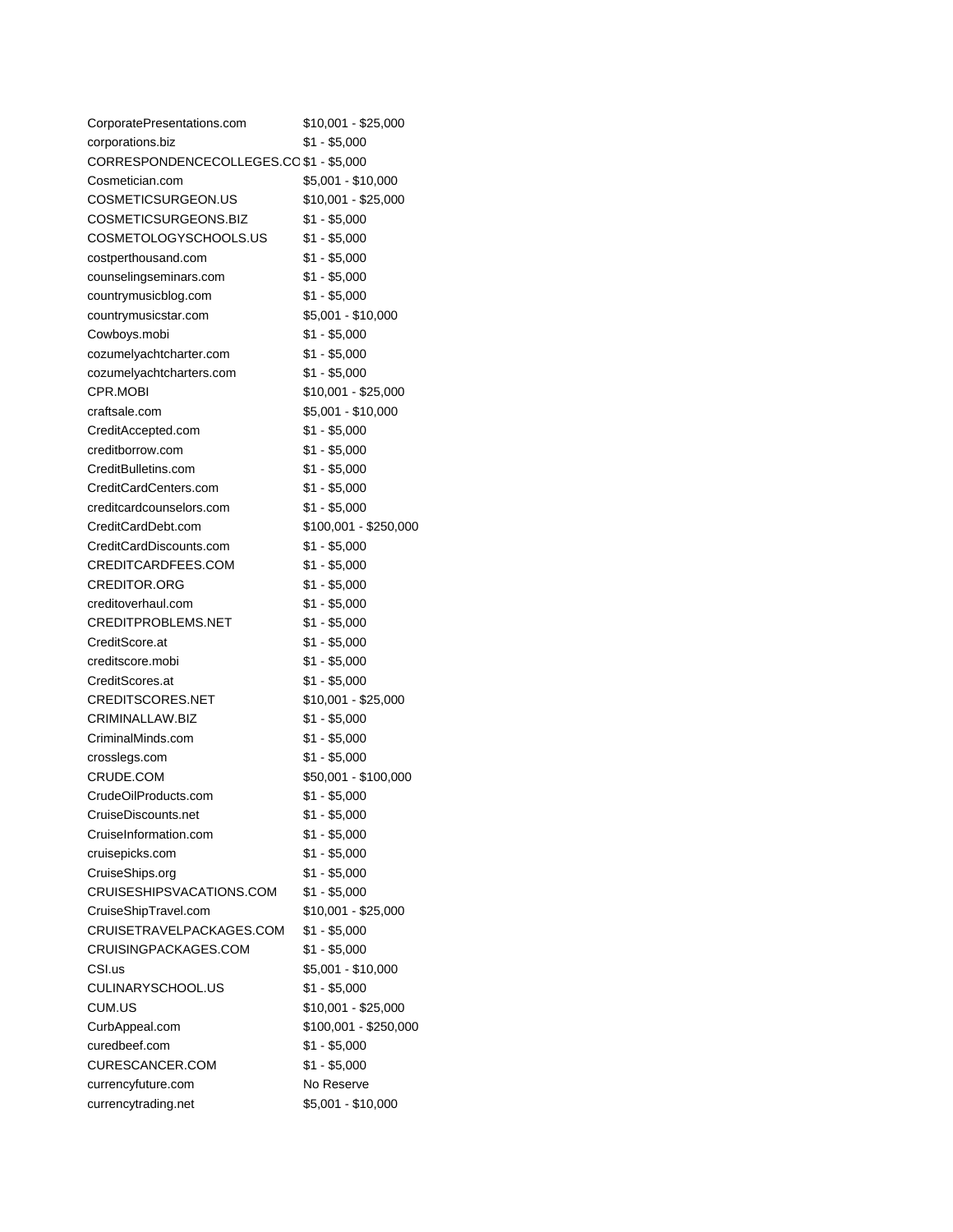| CustomBuiltBookCases.com  | $$1 - $5,000$         |
|---------------------------|-----------------------|
| CustomerSavings.com       | $$1 - $5,000$         |
| customizedvideos.net      | No Reserve            |
| customtravel.com          | \$5,001 - \$10,000    |
| cutename.com              | \$1 - \$5,000         |
| <b>CUTIT.COM</b>          | \$1 - \$5,000         |
| CUTLBS.com                | $$1 - $5,000$         |
| <b>CUTSHAIR.COM</b>       | $$1 - $5,000$         |
| CV.LA                     | $$1 - $5,000$         |
| CV.VC                     | $$1 - $5,000$         |
| CX.net                    | \$10,001 - \$25,000   |
| cxa.com                   | \$5,001 - \$10,000    |
| cyberwedding.com          | \$1 - \$5,000         |
| CYCLES.US                 | $$1 - $5,000$         |
| cyi.com                   | \$25,001 - \$50,000   |
| DaddysLittleGirl.com      | \$10,001 - \$25,000   |
| dads.mobi                 | \$5,001 - \$10,000    |
| DailyNewspapers.info      | $$1 - $5,000$         |
| dailytours.com            | \$5,001 - \$10,000    |
| DANCERS.US                | \$5,001 - \$10,000    |
| DATES.BIZ                 | $$1 - $5,000$         |
| DAYCARENYC.COM            | $$1 - $5,000$         |
| daytraders.net            | $$1 - $5,000$         |
| dbatteries.com            | $$1 - $5,000$         |
| dde.com                   | \$25,001 - \$50,000   |
| DealerAccounts.com        | $$1 - $5,000$         |
| DEALONCARS.COM            | $$1 - $5,000$         |
| dealpending.com           | $$1 - $5,000$         |
| DealScoop.com             | \$10,001 - \$25,000   |
| debit.com                 | \$250,001 - \$500,000 |
| DEBITCHECKCARD.COM        | $$1 - $5,000$         |
| DEBITCHECKCARDS.COM       | $$1 - $5,000$         |
| DEBITNOW.COM              | $$1 - $5,000$         |
| DEBTED.COM                | $$1 - $5,000$         |
| debtxpress.com            | $$1 - $5,000$         |
| Deceased.com              | \$10,001 - \$25,000   |
| deceptivesales.com        | \$5,001 - \$10,000    |
| Deciphered.com            | \$1 - \$5,000         |
| DECKINSTALLER.COM         | \$5,001 - \$10,000    |
| deduct.mobi               | No Reserve            |
| DeepCaverns.com           | No Reserve            |
| deepinmyheart.com         | $$1 - $5,000$         |
| DeepWaterMarinas.com      | \$10,001 - \$25,000   |
| defense.biz               | $$1 - $5,000$         |
| defensively.com           | $$1 - $5,000$         |
| definedbenefitpension.com | $$1 - $5,000$         |
| defines.com               | $$1 - $5,000$         |
| DelawareInsurance.com     | \$5,001 - \$10,000    |
| DELETEVIRUSES.COM         | $$1 - $5,000$         |
| delinquentchildren.com    | $$1 - $5,000$         |
| deliveryincluded.com      | $$1 - $5,000$         |
| DELUXEPENTHOUSE.COM       | $$1 - $5,000$         |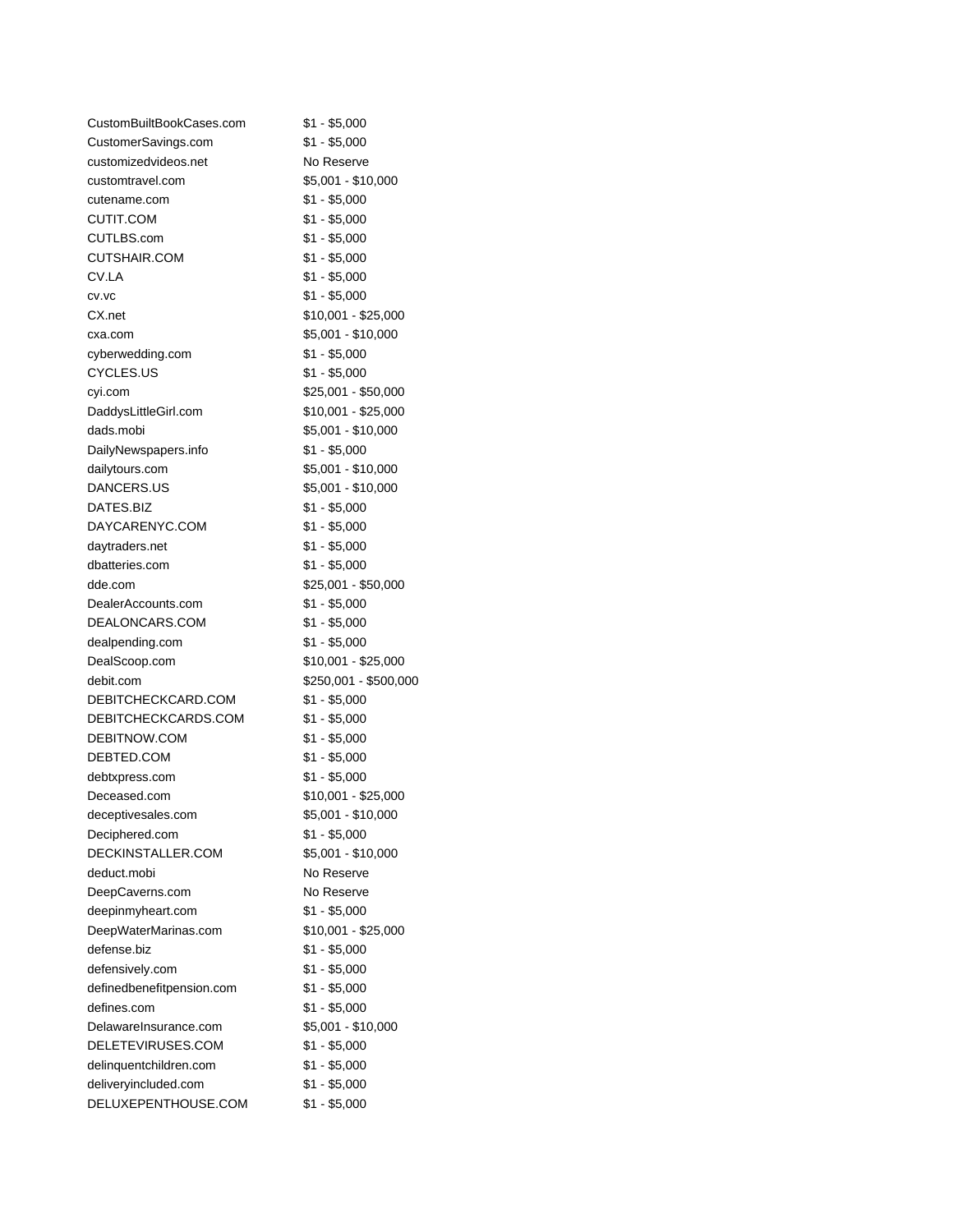| deluxetower.com                          | \$5,001 - \$10,000    |
|------------------------------------------|-----------------------|
| DemandQuality.com                        | $$1 - $5,000$         |
| DEMOCRATICALLY.COM                       | \$1 - \$5,000         |
| demolishing.com                          | \$5,001 - \$10,000    |
| DENTAL.NET                               | \$25,001 - \$50,000   |
| DENTALIMPLANT.US                         | \$1 - \$5,000         |
| dentalinsurancepolicy.com                | $$1 - $5,000$         |
| DENTALSURGERY.US                         | \$5,001 - \$10,000    |
| DEPARTMENTSTORES.US                      | \$1 - \$5,000         |
| dermatologist.md                         | \$1 - \$5,000         |
| DESIGNERLAPTOP.COM                       | $$1 - $5,000$         |
| DESIGNEROUTFITS.COM                      | \$5,001 - \$10,000    |
| DESIGNERPATTERNS.COM                     | $$1 - $5,000$         |
| designerskirt.com                        | $$1 - $5,000$         |
| designertops.com                         | $$1 - $5,000$         |
| DESIGNLAYOUTS.COM                        | $$1 - $5,000$         |
| DesignMyKitchen.com                      | \$5,001 - \$10,000    |
| DeskCatalog.com                          | No Reserve            |
| desktopaccessories.com                   | $$1 - $5,000$         |
| desktopphone.com                         | $$1 - $5,000$         |
| desktopreplacement.com                   | $$1 - $5,000$         |
|                                          | $$1 - $5,000$         |
| developmentsoftware.com                  |                       |
| dial.mobi                                | \$250,001 - \$500,000 |
| DIAMONDCHAINS.COM                        | $$1 - $5,000$         |
| DIAMONDOUTLETCENTER.COM                  | $$1 - $5,000$         |
| DIAMONDPLATINUMENGAGEMENT \$1 - \$5,000  |                       |
| diamonds.ec                              | \$1 - \$5,000         |
| DIAMONDSOLITAIREENGAGEMENT \$1 - \$5,000 |                       |
| Diaperservices.com                       | \$10,001 - \$25,000   |
| DickSquirt.com                           | $$1 - $5,000$         |
| dictionary.tc                            | \$1 - \$5,000         |
| dictionary.vg                            | $$1 - $5,000$         |
| DIESELHYBRIDS.COM                        | $$1 - $5,000$         |
| dietarysupplements.com                   | \$100,001 - \$250,000 |
| dietbasics.com                           | $$1 - $5,000$         |
| dietcatering.com                         | $$1 - $5,000$         |
| DIETINGTOOLS.COM                         | $$1 - $5,000$         |
| DietProducts.com                         | \$25,001 - \$50,000   |
| DIETSCAMS.COM                            | \$5,001 - \$10,000    |
| differentways.com                        | $$1 - $5,000$         |
| dig.la                                   | $$1 - $5,000$         |
| dig.md                                   | $$1 - $5,000$         |
| digitalapplications.com                  | $$1 - $5,000$         |
| digitalcalendars.com                     | \$1 - \$5,000         |
| digitalcameralens.com                    | $$1 - $5,000$         |
| digitalcameraparts.com                   | $$1 - $5,000$         |
| digitalcamerarepair.com                  | $$1 - $5,000$         |
| DIGITALCERTIFICATES.US                   | $$1 - $5,000$         |
| digitalcompactcamera.com                 | $$1 - $5,000$         |
| digitalcompactcameras.com                | $$1 - $5,000$         |
| digitalfiletransfer.com                  | $$1 - $5,000$         |
| DigitalFingerprints.com                  | \$5,001 - \$10,000    |
|                                          |                       |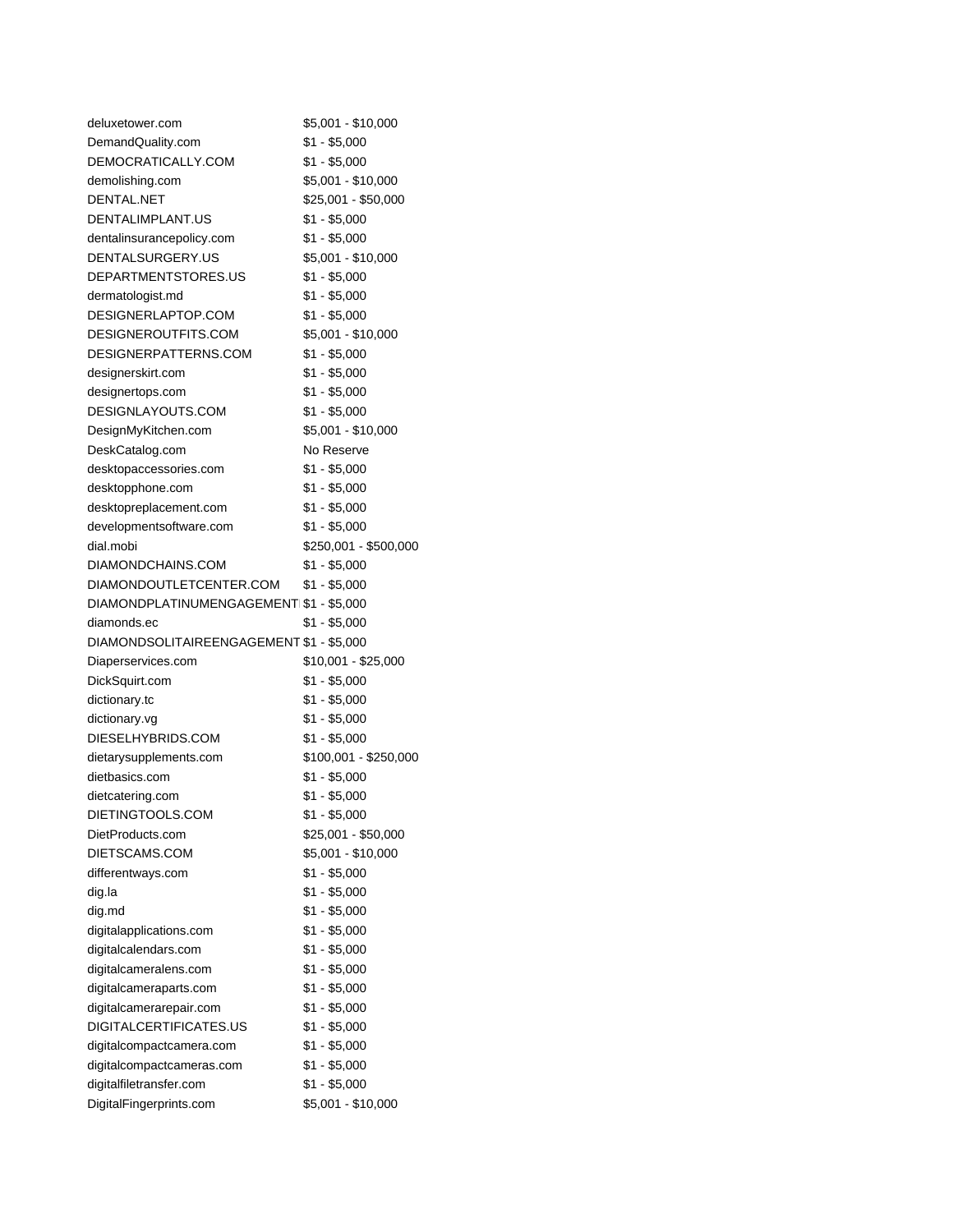| digitalhandhelds.com                     | \$1 - \$5,000         |
|------------------------------------------|-----------------------|
| digitalinvitations.com                   | $$1 - $5,000$         |
| digitalmusicplayers.com                  | \$5,001 - \$10,000    |
| digitalnewspapers.com                    | $$1 - $5,000$         |
| dine.mobi                                | \$50,001 - \$100,000  |
| DINEFIND.MOBI                            | $$1 - $5,000$         |
| diplomaticmission.com                    | \$5,001 - \$10,000    |
| directions.mobi                          | $$1 - $5,000$         |
| DirectNavigationMedia.com                | \$10,001 - \$25,000   |
| DISABILITYBENEFITS.US                    | $$1 - $5,000$         |
| disabilitylaws.org                       | \$1 - \$5,000         |
| disappointingnews.com                    | $$1 - $5,000$         |
| DisasterKit.com                          | \$10,001 - \$25,000   |
| DISASTERSUPPLYSTORE.COM                  | \$1 - \$5,000         |
| DISCOUNTAIRFARES.ORG                     | \$10,001 - \$25,000   |
| DiscountBroker.net                       | $$1 - $5,000$         |
| DiscountBroker.org                       | \$1 - \$5,000         |
| DiscountBrokersOnline.com                | \$1 - \$5,000         |
| DiscountBuyingService.com                | \$1 - \$5,000         |
| DiscountCallingCard.com                  | $$1 - $5,000$         |
| DiscountCenters.com                      | \$5,001 - \$10,000    |
| discountcigaretteshop.com                | \$5,001 - \$10,000    |
| DiscountCruises.net                      | \$1 - \$5,000         |
| DISCOUNTDESIGNERPURSES.COM \$1 - \$5,000 |                       |
| DISCOUNTDOMAINNAMEREGISTRA \$1 - \$5,000 |                       |
| discountdomains.com                      | \$10,001 - \$25,000   |
| DISCOUNTEDBAGS.COM                       | $$1 - $5,000$         |
| DiscountedBooks.com                      | $$1 - $5,000$         |
| DiscountedMerchandise.com                | \$1 - \$5,000         |
| DiscountedPrice.com                      | $$1 - $5,000$         |
| DiscountedProducts.com                   | \$5,001 - \$10,000    |
| DiscountGolf.net                         | $$1 - $5,000$         |
| DiscountMall.com                         | \$100,001 - \$250,000 |
| DiscountMedicine.com                     | \$5,001 - \$10,000    |
| DiscountOutlets.com                      | $$1 - $5,000$         |
| discountplans.com                        | \$25,001 - \$50,000   |
| discountprograms.com                     | $$1 - $5,000$         |
| DiscountServices.com                     | \$5,001 - \$10,000    |
| DiscountShoppingMall.com                 | \$10,001 - \$25,000   |
| DiscountShoppingMalls.com                | \$10,001 - \$25,000   |
| DiscountShops.com                        | \$5,001 - \$10,000    |
| DiscountSoftware.com                     | \$10,001 - \$25,000   |
| DiscountStockBroker.net                  | $$1 - $5,000$         |
| DiscountStockBrokers.net                 | $$1 - $5,000$         |
| DISCOUNTSTORESONLINE.COM                 | $$1 - $5,000$         |
| DISCOUNTTUITION.COM                      | $$1 - $5,000$         |
| DiscoverHappiness.com                    | $$1 - $5,000$         |
| discus.com                               | \$25,001 - \$50,000   |
| disease.md                               | $$1 - $5,000$         |
| DISEASETREATMENT.COM                     | $$1 - $5,000$         |
| disputable.com                           | $$1 - $5,000$         |
| disturbance.com                          | \$1 - \$5,000         |
|                                          |                       |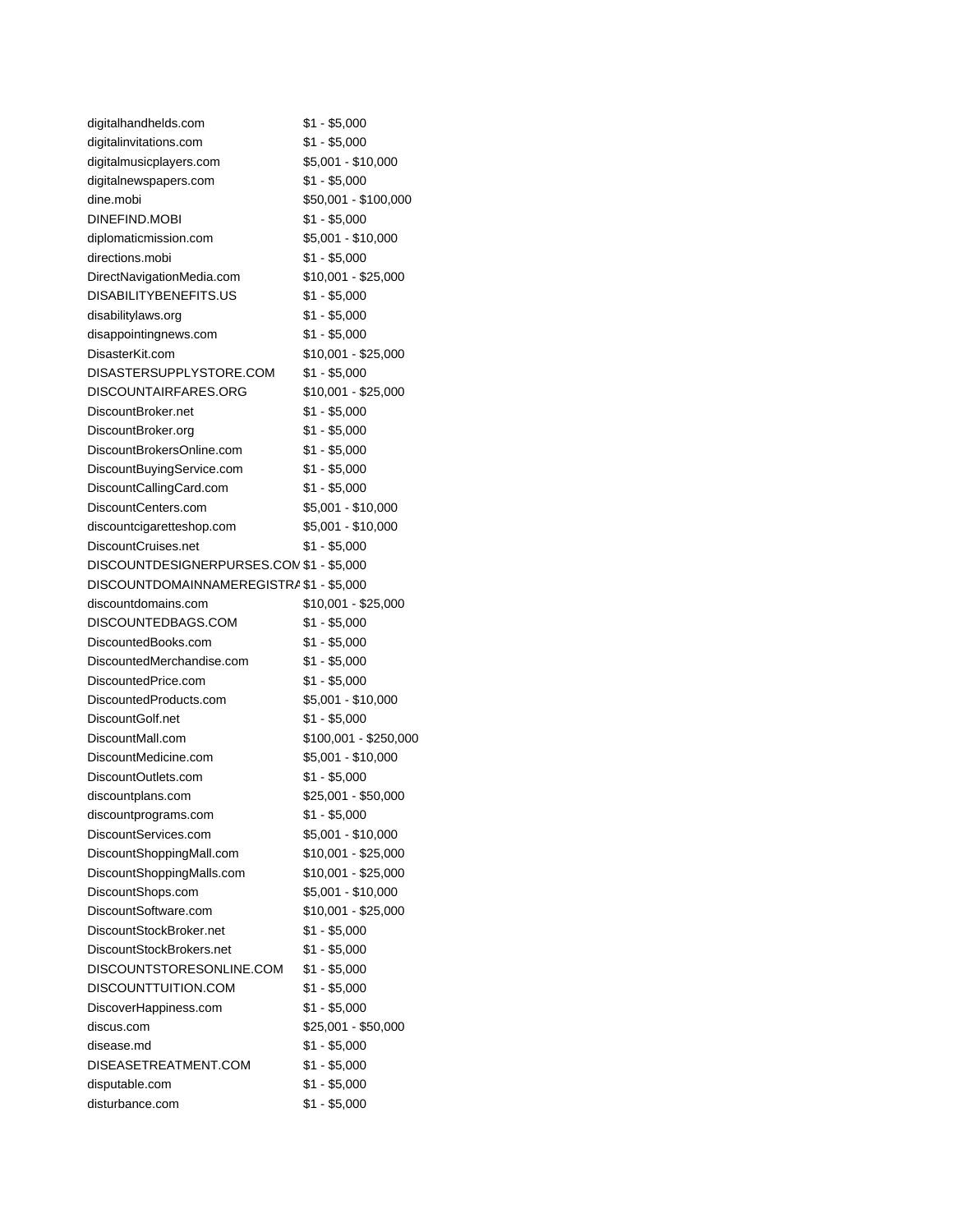| Divest.com                              | \$10,001 - \$25,000   |
|-----------------------------------------|-----------------------|
| dmn.com                                 | \$50,001 - \$100,000  |
| DNA.VC                                  | \$1 - \$5,000         |
| dnasequence.com                         | $$1 - $5,000$         |
| doc.info                                | \$100,001 - \$250,000 |
| doctorate.com                           | \$10,001 - \$25,000   |
| DOGBADBREATH.COM                        | \$1 - \$5,000         |
| DOLL.US                                 | $$1 - $5,000$         |
| DOLLARTUNES.COM                         | $$1 - $5,000$         |
| dollmakers.com                          | \$25,001 - \$50,000   |
| dollmaking.com                          | $$10,001 - $25,000$   |
| DOLLSHOPS.COM                           | \$1 - \$5,000         |
| DOMAINADVERTISING.US                    | \$1 - \$5,000         |
| domainappraisingservice.com             | $$1 - $5,000$         |
| domainauction.cc                        | $$1 - $5,000$         |
| domainauction.in                        | \$1 - \$5,000         |
| DomainBrokerage.com                     | \$100,001 - \$250,000 |
| DOMAINBUSINESS.US                       | \$1 - \$5,000         |
| domainindustry.biz                      | \$1 - \$5,000         |
| DomainLoans.com                         | $$100,001 - $250,000$ |
| domainnameattorney.com                  | \$1 - \$5,000         |
| DomainNameAuctionOnline.com             | \$1 - \$5,000         |
| domainnameauctions.com                  | \$10,001 - \$25,000   |
| DOMAINNAMECONFERENCES.COM \$1 - \$5,000 |                       |
| domainnameindustry.com                  | \$5,001 - \$10,000    |
| domainnamesearchtool.com                | $$1 - $5,000$         |
| domainnamesearchtools.com               | \$1 - \$5,000         |
| DOMAINREGISTRARS.COM                    | $$10,001 - $25,000$   |
| Domaintransfers.com                     | \$100,001 - \$250,000 |
| donateyoursperm.com                     | $$1 - $5,000$         |
| DONG.US                                 | $$1 - $5,000$         |
| DONUTS.BIZ                              | $$1 - $5,000$         |
| dorms.com                               | \$50,001 - \$100,000  |
| Dorms.mobi                              | \$5,001 - \$10,000    |
| DOS.us                                  | \$5,001 - \$10,000    |
|                                         |                       |
| downloadedbooks.com<br>downthehatch.com | \$1 - \$5,000         |
|                                         | $$1 - $5,000$         |
| dpanal.com                              | $$1 - $5,000$         |
| DRAFTBOARD.COM                          | \$5,001 - \$10,000    |
| draw.net                                | \$10,001 - \$25,000   |
| DRAWINGPICTURES.COM                     | $$1 - $5,000$         |
| DriverInstitute.com                     | $$1 - $5,000$         |
| DRIVERSEDUCATION.US                     | $$1 - $5,000$         |
| droplists.com                           | $$1 - $5,000$         |
| dropoffs.com                            | $$1 - $5,000$         |
| DROPPINGPOUNDS.COM                      | $$1 - $5,000$         |
| DROPPINGWEIGHT.COM                      | $$1 - $5,000$         |
| DRUGCOVERAGE.US                         | $$1 - $5,000$         |
| DrugOverdose.com                        | $$1 - $5,000$         |
| DrunkDriving.com                        | \$250,001 - \$500,000 |
| DSLCOST.COM                             | $$1 - $5,000$         |
| DSS.com                                 | \$250,001 - \$500,000 |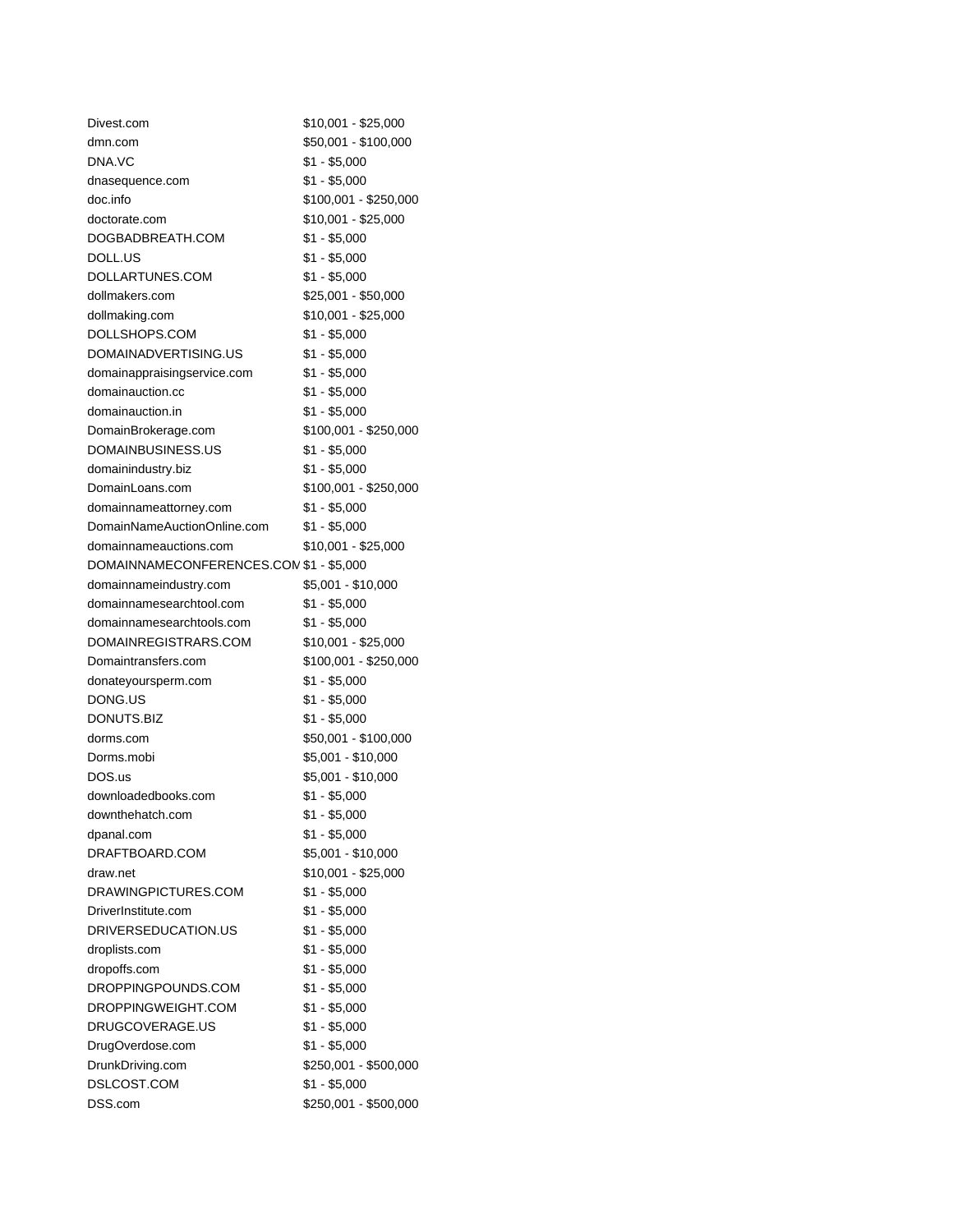| Dubai.org                                | $$10,001 - $25,000$   |
|------------------------------------------|-----------------------|
| DubaiBlondes.com                         | \$5,001 - \$10,000    |
| Dubaitouristboard.com                    | \$10,001 - \$25,000   |
| duckcallers.com                          | $$1 - $5,000$         |
| DUI.MOBI                                 | $$10,001 - $25,000$   |
| duitests.com                             | \$1 - \$5,000         |
| duplex.com                               | \$50,001 - \$100,000  |
| DUPLEXES.US                              | \$1 - \$5,000         |
| dutchbeer.com                            | $$1 - $5,000$         |
| DUTYFREESHOPPING.US                      | $$1 - $5,000$         |
| DVCam.com                                | $$1 - $5,000$         |
| dvdaudioplayers.com                      | \$1 - \$5,000         |
| DVDMOVIE.COM                             | \$5,001 - \$10,000    |
| EachDVD.com                              | $$1 - $5,000$         |
| earlybirddiscount.com                    | $$1 - $5,000$         |
| earlybirddiscounts.com                   | $$1 - $5,000$         |
| earlybuyer.com                           | $$1 - $5,000$         |
| EARLYRETIREMENT.BIZ                      | $$1 - $5,000$         |
| earthsigns.com                           | $$1 - $5,000$         |
| East.us                                  | $$1 - $5,000$         |
| eastasian.com                            | $$1 - $5,000$         |
| easteurope.com                           | $$1 - $5,000$         |
| easybillpayment.com                      | $$1 - $5,000$         |
| EasyOnlineChecking.com                   | $$1 - $5,000$         |
| easyqualifying.com                       | $$1 - $5,000$         |
| eat.mobi                                 | $$5,001 - $10,000$    |
| eavesdroppingsoftware.com                | $$1 - $5,000$         |
| ebookclubs.com                           | $$1 - $5,000$         |
| EBOOKCOURSE.COM                          | \$1 - \$5,000         |
| eCheerleader.com                         | $$1 - $5,000$         |
| eDiscounters.com                         | \$10,001 - \$25,000   |
| eDiscounts.com                           | $$10,001 - $25,000$   |
| edonating.com                            | $$1 - $5,000$         |
| EducationalGaming.com                    | $$1 - $5,000$         |
| EDUCATIONALLOANS.US                      | $$1 - $5,000$         |
| Effect.com                               | \$100,001 - \$250,000 |
| eGraphs.com                              | \$1 - \$5,000         |
| EJACULATE.IN                             | $$5,001 - $10,000$    |
| EjectButton.com                          | $$1 - $5,000$         |
| Elderlyhealthcare.com                    | \$5,001 - \$10,000    |
| Elections.com                            | \$1MM - \$5MM         |
| electricengines.com                      | $$1 - $5,000$         |
| Electron.com                             | \$25,001 - \$50,000   |
| ELECTRONICADVERTISING.COM                | $$1 - $5,000$         |
| electronicdevice.com                     | $$1 - $5,000$         |
| electronicorganizers.com                 | \$1 - \$5,000         |
| electronics.gs                           | $$1 - $5,000$         |
| ELECTRONICSSTORE.US                      | $$1 - $5,000$         |
| electronicticketing.com                  | $$1 - $5,000$         |
| ElectrostaticCoating.com                 | $$1 - $5,000$         |
| ELEMENTARYSCHOOLFUNDRAISIN \$1 - \$5,000 |                       |
| eliminatedust.com                        | $$1 - $5,000$         |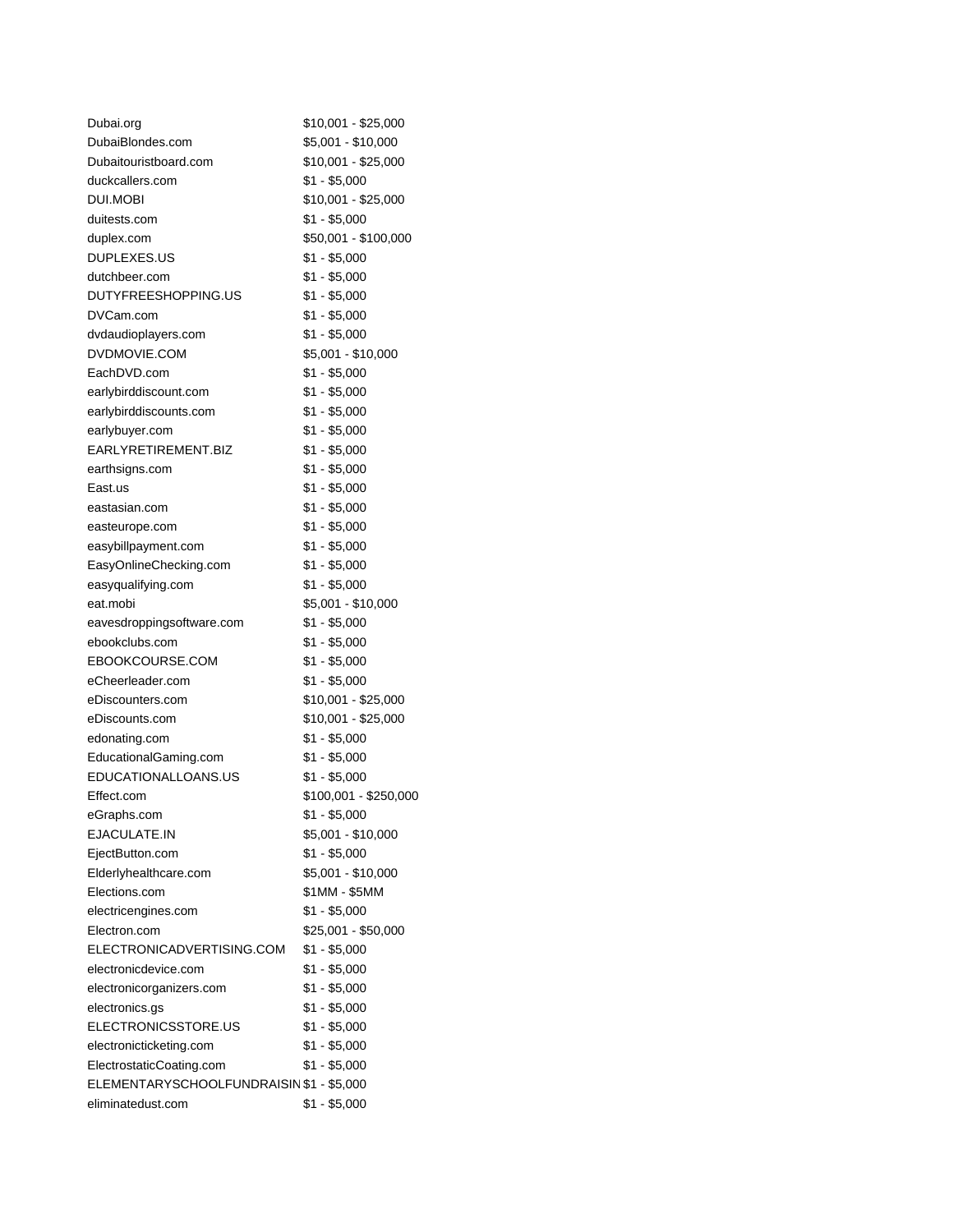| eliminateweeds.com                             | $$1 - $5,000$         |
|------------------------------------------------|-----------------------|
| EliteJob.com                                   | \$5,001 - \$10,000    |
| elmo.com                                       | \$100,001 - \$250,000 |
| elph.com                                       | \$10,001 - \$25,000   |
| Elvis.us                                       | \$1 - \$5,000         |
| emaildevices.com                               | $$1 - $5,000$         |
| e-mailed.info                                  | $$1 - $5,000$         |
| emailnotification.com                          | $$1 - $5,000$         |
| emergencyclinic.com                            | \$5,001 - \$10,000    |
| emergencyprotectiveorder.com                   | $$1 - $5,000$         |
| EMPLOYMENTREFERENCES.COM                       | $$1 - $5,000$         |
| EMPLOYMENTSEARCHES.COM                         | \$1 - \$5,000         |
| EmpoweringWoman.com                            | \$5,001 - \$10,000    |
| emptyspaces.com                                | \$1 - \$5,000         |
| endkneepain.com                                | $$1 - $5,000$         |
| EnergyRating.com                               | \$5,001 - \$10,000    |
| energytrading.com                              | \$5,001 - \$10,000    |
| engineoil.com                                  | $$1 - $5,000$         |
| engineoils.com                                 | $$1 - $5,000$         |
| englishhumor.com                               | \$1 - \$5,000         |
| EngravedStationery.com                         | $$10,001 - $25,000$   |
| ENORMOUSLYWEALTHY.COM                          | $$1 - $5,000$         |
| enraging.com                                   | $$1 - $5,000$         |
| ENTERTAINING.US                                | $$1 - $5,000$         |
| entertainmentclubs.com                         | $$1 - $5,000$         |
| ENTERTAINMENTNEWSLETTER.CO \$10,001 - \$25,000 |                       |
| ephedra.us                                     | \$5,001 - \$10,000    |
| Ephedrines.com                                 | \$5,001 - \$10,000    |
| ePoints.com                                    | \$100,001 - \$250,000 |
| ePower.com                                     | \$100,001 - \$250,000 |
| equalemploymentopportunities.com               | $$1 - $5,000$         |
| EQUATES.COM                                    | \$1 - \$5,000         |
| EquipmentBrokers.com                           | $$1 - $5,000$         |
| EQUITABLY.COM                                  | $$1 - $5,000$         |
| erotology.com                                  | $$1 - $5,000$         |
| EscrowCompanies.com                            | \$5,001 - \$10,000    |
| eShows.com                                     | \$100,001 - \$250,000 |
| establishcredit.com                            | $$25,001 - $50,000$   |
| establishedwebsites.com                        | $$1 - $5,000$         |
| Estate.com                                     | \$500,001 - \$750,000 |
| et.com                                         | \$100,001 - \$250,000 |
| ETHANOL.COM                                    | \$750,001 - \$1MM     |
| eToddlers.com                                  | \$5,001 - \$10,000    |
| Europe.mobi                                    | $$1 - $5,000$         |
| europeanparliament.info                        | $$1 - $5,000$         |
| eVancouver.com                                 | $$5,001 - $10,000$    |
| Evaporated.com                                 | $$1 - $5,000$         |
| evc.com                                        | \$50,001 - \$100,000  |
| evening.net                                    | $$1 - $5,000$         |
| EventSecurity.com                              | \$25,001 - \$50,000   |
| ewaterfrontusa.mobi                            | $$1 - $5,000$         |
| ewills.com                                     | \$10,001 - \$25,000   |
|                                                |                       |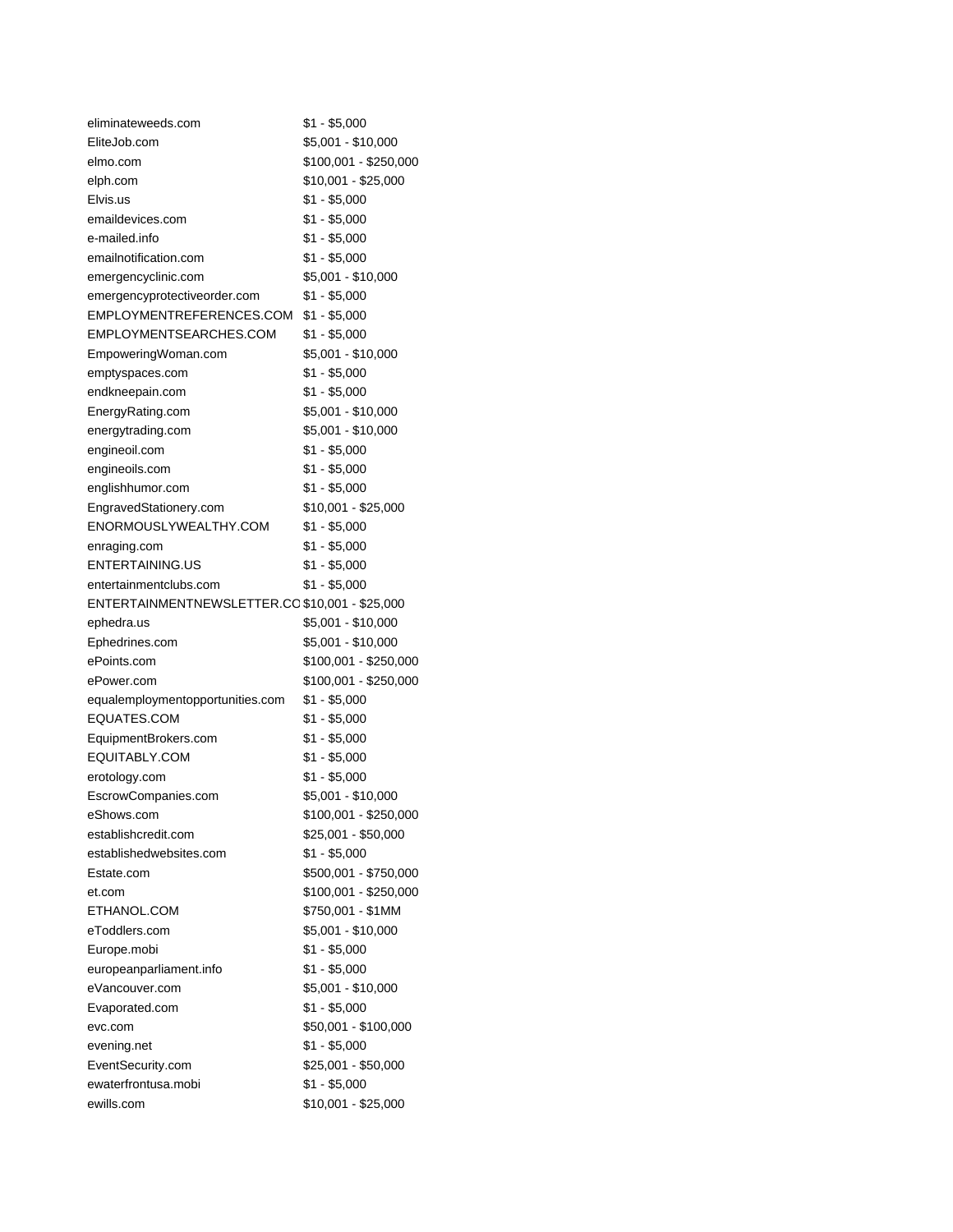| e-Wyoming.com                             | $$1 - $5,000$         |
|-------------------------------------------|-----------------------|
| Excavator.com                             | \$50,001 - \$100,000  |
| exceeds.com                               | \$5,001 - \$10,000    |
| exceptionalrates.com                      | \$1 - \$5,000         |
| ExclusiveAddress.com                      | $$1 - $5,000$         |
| EXECUTIVEFLIGHTS.COM                      | $$1 - $5,000$         |
| EXECUTIVEJETS.US                          | $$1 - $5,000$         |
| EXECUTIVEPENTHOUSE.COM                    | $$1 - $5,000$         |
| EXECUTIVERESORT.COM                       | $$1 - $5,000$         |
| executivesearches.com                     | \$10,001 - \$25,000   |
| exerciseusa.com                           | $$1 - $5,000$         |
| exhilarate.com                            | \$1 - \$5,000         |
| Exotic.us                                 | $$1 - $5,000$         |
| expected.com                              | $$1 - $5,000$         |
| experimentally.com                        | $$1 - $5,000$         |
| experimentalmodels.com                    | $$1 - $5,000$         |
| explicada.com                             | $$1 - $5,000$         |
| expressbanking.com                        | \$10,001 - \$25,000   |
| Expresspackage.com                        | \$5,001 - \$10,000    |
| extrakeys.com                             | \$1 - \$5,000         |
| eyecosmetics.com                          | $$1 - $5,000$         |
| eyepencils.com                            | $$1 - $5,000$         |
| eyesurgeon.com                            | \$5,001 - \$10,000    |
| ezdiet.mobi                               | $$1 - $5,000$         |
| fab.mobi                                  | \$5,001 - \$10,000    |
| FabricSample.com                          | $$1 - $5,000$         |
| facialrecognition.com                     | $$1 - $5,000$         |
| factoring.eu                              | \$25,001 - \$50,000   |
| FAD.MOBI                                  | \$5,001 - \$10,000    |
| <b>FAG.MOBI</b>                           | \$5,001 - \$10,000    |
| FAILURETOFILETAXRETURNS.COM \$1 - \$5,000 |                       |
| FAIRCREDITREPORTS.COM                     | $$1 - $5,000$         |
| families.com                              | \$500,001 - \$750,000 |
| FAMILYCALENDER.COM                        | $$1 - $5,000$         |
| familynames.org                           | $$1 - $5,000$         |
| familyphotos.com                          | \$25,001 - \$50,000   |
| familyphotos.net                          | \$10,001 - \$25,000   |
| familysupportsystem.com                   | \$1 - \$5,000         |
| familytraveling.com                       | $$1 - $5,000$         |
| famouspizzas.com                          | No Reserve            |
| faq.net                                   | \$5,001 - \$10,000    |
| farmmachinery.com                         | \$25,001 - \$50,000   |
| fashionindustry.biz                       | $$1 - $5,000$         |
| fashionland.com                           | $$1 - $5,000$         |
| FashionPolice.com                         | \$100,001 - \$250,000 |
| fastautoloan.com                          | \$5,001 - \$10,000    |
| fastbackups.com                           | \$5,001 - \$10,000    |
| fastdictionary.com                        | $$1 - $5,000$         |
| <b>FASTFUNDRAISER.COM</b>                 | $$1 - $5,000$         |
| FastHelp.com                              | $$1 - $5,000$         |
| fasttower.com                             | No Reserve            |
| FavoriteEpisode.com                       | $$1 - $5,000$         |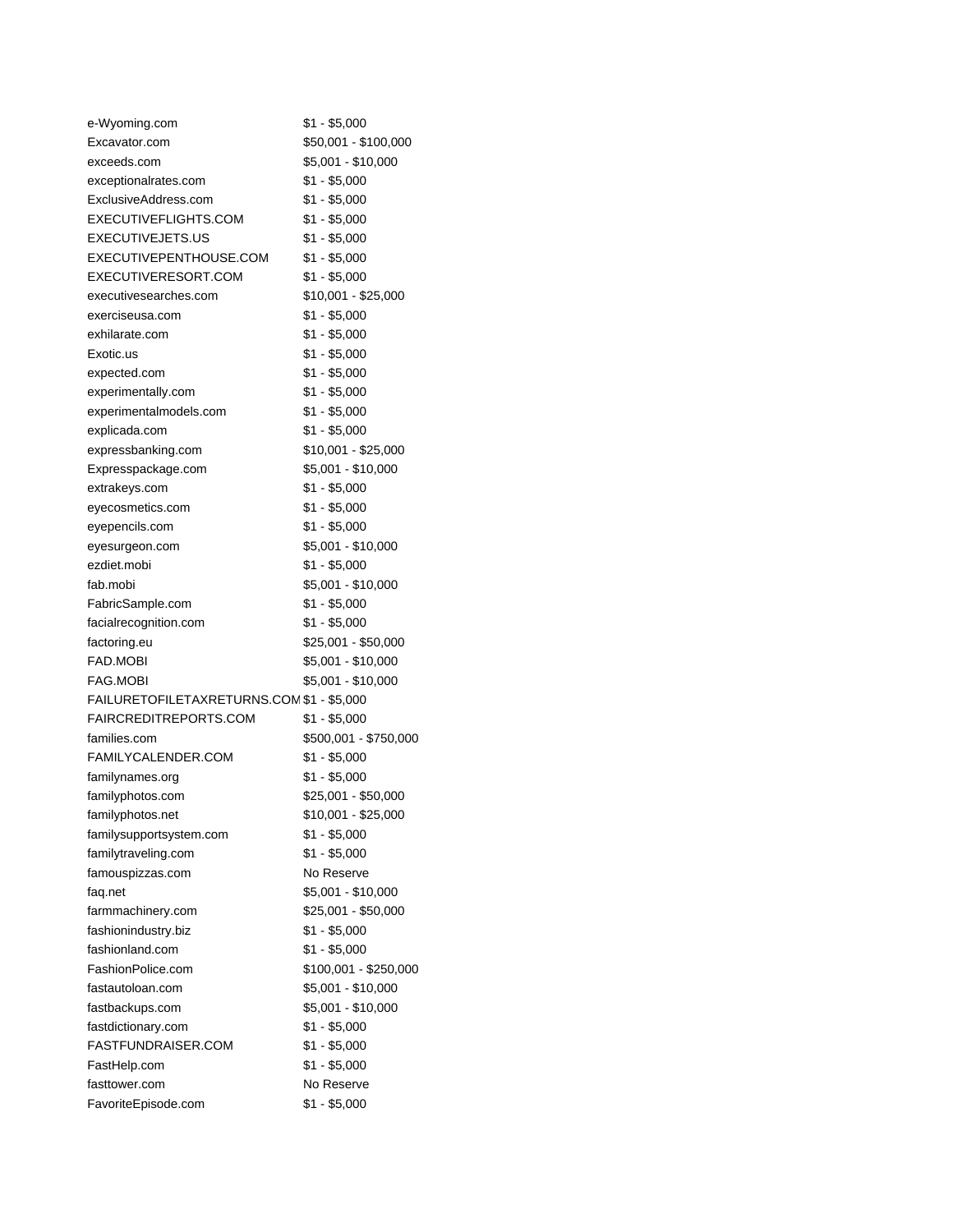| Fax.vc                                           | \$1 - \$5,000                  |
|--------------------------------------------------|--------------------------------|
| FDAAPPROVEDDRUGS.COM                             | \$5,001 - \$10,000             |
| Federal.cc                                       | $$1 - $5,000$                  |
| federalfundrate.com                              | \$1 - \$5,000                  |
| federalgovernment.net                            | \$5,001 - \$10,000             |
| federalindictment.com                            | $$1 - $5,000$                  |
| federaljurisdiction.com                          | $$1 - $5,000$                  |
| federallemonlaw.com                              | \$1 - \$5,000                  |
| federaltaxes.net                                 | \$10,001 - \$25,000            |
| federaltaxfraud.com                              | \$1 - \$5,000                  |
| Fee.biz                                          | $$1 - $5,000$                  |
| feeds.biz                                        | $$1 - $5,000$                  |
| feelgreat.com                                    | \$10,001 - \$25,000            |
| feels.net                                        | \$1 - \$5,000                  |
| fellowamerican.com                               | $$1 - $5,000$                  |
| FelonyAppeal.com and FelonyAppeals \$1 - \$5,000 |                                |
| FELONYTRIALS.COM                                 | $$1 - $5,000$                  |
| Feminism.de                                      | \$5,001 - \$10,000             |
| fertileminds.com                                 | \$1 - \$5,000                  |
| Fetish.com                                       | \$500,001 - \$750,000          |
| fetishgalleries.com                              | \$5,001 - \$10,000             |
| FHAHomeLoan.com                                  | $$10,001 - $25,000$            |
| fiance.us                                        | $$1 - $5,000$                  |
| FiberglassBoats.com                              | \$5,001 - \$10,000             |
| fifthavenuenewyork.com                           | \$1 - \$5,000                  |
| FightAddictions.com                              | $$1 - $5,000$                  |
| fightcorporatefraud.com                          | $$1 - $5,000$                  |
| Fighters.com                                     | \$25,001 - \$50,000            |
| figurehead.com                                   | \$5,001 - \$10,000             |
| Figurines.com                                    | \$25,001 - \$50,000            |
| FILEBANKRUPTCY.BIZ                               | $$1 - $5,000$                  |
| filecabnet.com                                   | \$10,001 - \$25,000            |
| fileelectronically.com                           | \$10,001 - \$25,000            |
| filehostingservice.com                           | \$1 - \$5,000                  |
| filmanalysis.com                                 | $$1 - $5,000$                  |
| FilmDistributors.info                            | $$1 - $5,000$                  |
|                                                  |                                |
| <b>FILMS.CC</b>                                  | \$1 - \$5,000                  |
| FilmScreening.com                                | \$1 - \$5,000<br>$$1 - $5,000$ |
| FilterAllSpam.com<br>Finances.com                |                                |
|                                                  | \$750,001 - \$1MM              |
| financialcounseling.com                          | $$1 - $5,000$<br>$$1 - $5,000$ |
| FINANCIALREPORTS.BIZ                             |                                |
| findinganyone.com                                | $$1 - $5,000$                  |
| findingapartner.com                              | $$1 - $5,000$                  |
| FINDINGFLIGHTS.COM                               | $$1 - $5,000$                  |
| FindingWork.com                                  | \$5,001 - \$10,000             |
| findrelatives.com                                | $$1 - $5,000$                  |
| FINEDININGRESTAURANTS.COM                        | $$1 - $5,000$                  |
| <b>FINEJEWELRY.US</b>                            | $$1 - $5,000$                  |
| FineWineRoom.com                                 | $$1 - $5,000$                  |
| fingernails.eu                                   | $$1 - $5,000$                  |
| finished.com                                     | $$1 - $5,000$                  |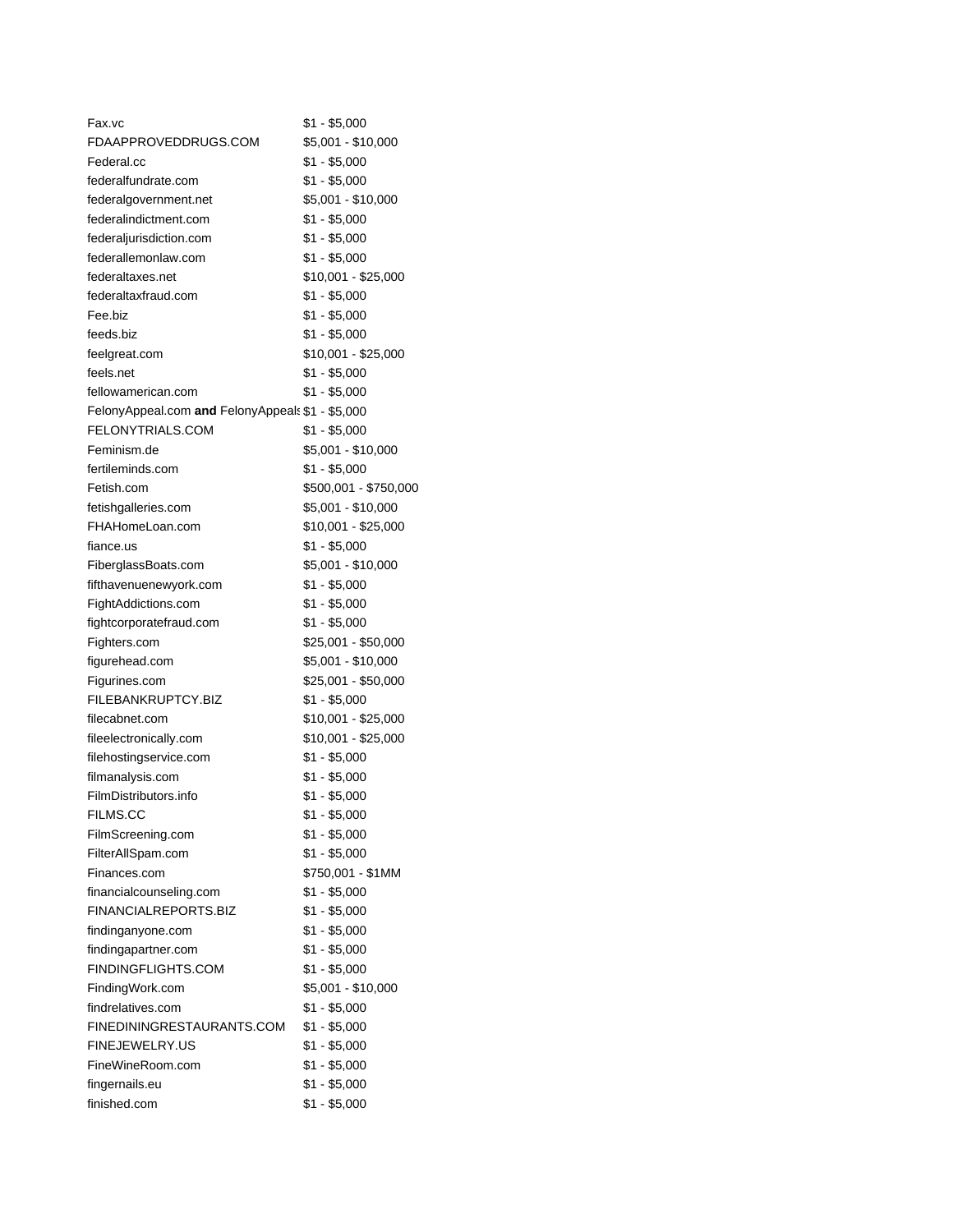| FireCoating.com                               | \$5,001 - \$10,000    |
|-----------------------------------------------|-----------------------|
| fireplaceaccessories.com                      | \$10,001 - \$25,000   |
| Fireworksonline.com                           | $$1 - $5,000$         |
| FirmBody.com                                  | \$5,001 - \$10,000    |
| firstclassupgrade.com                         | $$1 - $5,000$         |
| FirstToys.com                                 | $$1 - $5,000$         |
| FIRSTWEDDINGANNIVERSARYGIFT \$1 - \$5,000     |                       |
| fishermen.com                                 | \$50,001 - \$100,000  |
| <b>FISHES.US</b>                              | $$1 - $5,000$         |
| fishingsupply.com                             | \$10,001 - \$25,000   |
| fitness.ec                                    | $$1 - $5,000$         |
| fitnesslevel.com                              | $$1 - $5,000$         |
| fixcreditscore.net                            | $$1 - $5,000$         |
| FixedHomeRate.com                             | $$1 - $5,000$         |
| <b>FIXEDMORTGAGE.US</b>                       | $$1 - $5,000$         |
| fixedmortgages.info                           | \$5,001 - \$10,000    |
| flashmemorycards.com                          | $$1 - $5,000$         |
| <b>FLATPANELTV.US</b>                         | $$1 - $5,000$         |
| flatprice.com                                 | $$1 - $5,000$         |
| FlatScreenTVs.com                             | \$5,001 - \$10,000    |
| FlatStomach.com                               | \$5,001 - \$10,000    |
| flavored.com                                  | $$1 - $5,000$         |
| <b>FLH.NET</b>                                | $$1 - $5,000$         |
| FlightDelays.com                              | \$10,001 - \$25,000   |
| FlightInstruction.com                         | $$10,001 - $25,000$   |
| FlightMatch.com                               | \$10,001 - \$25,000   |
| <b>FLIGHTSIMULATORS.US</b>                    | $$1 - $5,000$         |
| flightstosouthamerica.com                     | \$1 - \$5,000         |
| floirdahomeloan.com                           | \$1 - \$5,000         |
| FloodInsurancePlans.com                       | $$1 - $5,000$         |
| FLOODINSURANCERATES.NET                       | $$1 - $5,000$         |
| FlooringWarehouse.com                         | \$5,001 - \$10,000    |
| Flora.com                                     | \$100,001 - \$250,000 |
| floralarranging.com                           | $$1 - $5,000$         |
| floridaBEACHFRONTHOUSES.COM                   | $$1 - $5,000$         |
| FloridaCasinos.com                            | \$50,001 - \$100,000  |
| floridachildcustodylaw.com                    | $$1 - $5,000$         |
| floridachildsupportattorney.com               | \$1 - \$5,000         |
| floridachildsupportlaw.com                    | $$1 - $5,000$         |
| floridagrapefruit.com                         | \$10,001 - \$25,000   |
| FLORIDAHOTELGUIDE.COM                         | \$10,001 - \$25,000   |
| FloridaHousing.com                            | \$50,001 - \$100,000  |
| <b>FLORIDALAWYER.US</b>                       | $$1 - $5,000$         |
| floridaOCEANFRONTHOUSES.COM                   | $$1 - $5,000$         |
| floridaOCEANSIDECONDOS.COM                    | $$1 - $5,000$         |
| FloridaPersonals.com                          | \$10,001 - \$25,000   |
|                                               |                       |
| FLORIDARESTAURANTGUIDE.COM \$5,001 - \$10,000 |                       |
| FLORIDATIMESHARERESORT.COM \$1 - \$5,000      |                       |
| floridazoninglaw.com                          | $$1 - $5,000$         |
| flown.com                                     | \$5,001 - \$10,000    |
| FluidOunces.com                               | $$1 - $5,000$         |
| FoamingBath.com/.net                          | $$1 - $5,000$         |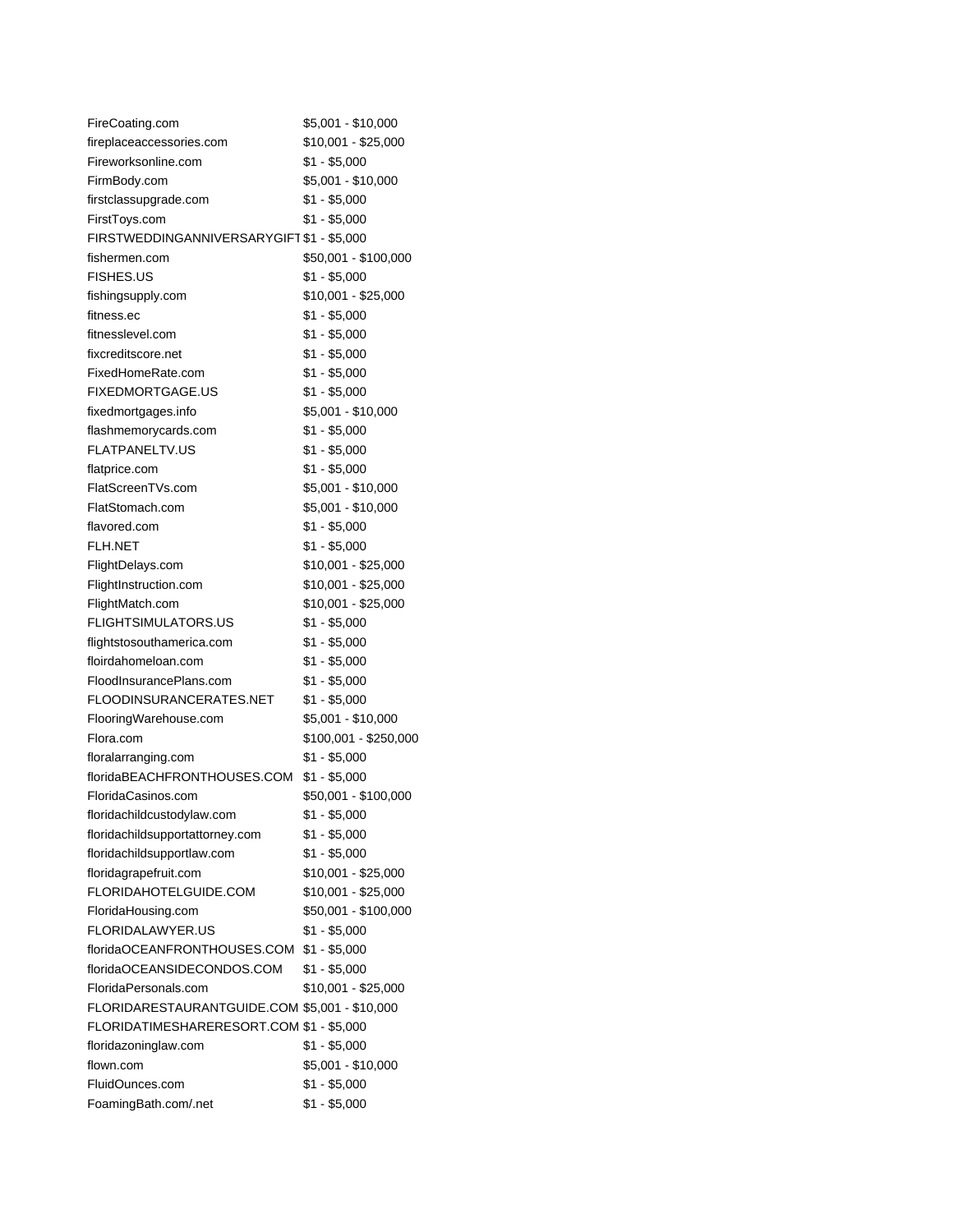| foodguidelines.com                      | \$1 - \$5,000        |
|-----------------------------------------|----------------------|
| FOODNEWSLETTER.COM                      | \$5,001 - \$10,000   |
| FootballDraftReport.com                 | \$1 - \$5,000        |
| FootballFanatic.com                     | \$10,001 - \$25,000  |
| FOOTBALLGOAL.COM                        | $$1 - $5,000$        |
| FOP.MOBI                                | \$5,001 - \$10,000   |
| forBaseball.com                         | \$1 - \$5,000        |
| forBasketball.com                       | \$1 - \$5,000        |
| force.net                               | \$5,001 - \$10,000   |
| FORECLOSELIST.COM                       | \$1 - \$5,000        |
| foreclosure.biz                         | $$1 - $5,000$        |
| FOREPLAYCAM.COM                         | $$1 - $5,000$        |
| forFootball.com                         | $$1 - $5,000$        |
| forHockey.com                           | $$1 - $5,000$        |
| forkitover.com                          | $$1 - $5,000$        |
| form.pro                                | \$1 - \$5,000        |
| forms.info                              | $$5,001 - $10,000$   |
| FORMULATING.COM                         | $$1 - $5,000$        |
| forSoccer.com                           | $$1 - $5,000$        |
| FORSPORTS.COM                           | \$5,001 - \$10,000   |
| FortLauderdale.biz                      | $$1 - $5,000$        |
| FortSill.com                            | \$25,001 - \$50,000  |
| FOSSILFUEL.INFO                         | $$1 - $5,000$        |
| FoulTip.com                             | \$1 - \$5,000        |
| foundmypet.com                          | $$1 - $5,000$        |
| FOUNTAINHILLS.COM                       | \$10,001 - \$25,000  |
| fox.net                                 | $$10,001 - $25,000$  |
| franchised.info                         | \$10,001 - \$25,000  |
| franchised.org                          | \$25,001 - \$50,000  |
| franchising.net                         | \$10,001 - \$25,000  |
| fraud.es                                | $$1 - $5,000$        |
| fraudcompliance.com                     | $$1 - $5,000$        |
| FreeAuction.com                         | \$50,001 - \$100,000 |
| FreeCameras.com                         | $$1 - $5,000$        |
| FREECASINO.MOBI                         | $$1 - $5,000$        |
| freecreditbureaureports.com             | $$1 - $5,000$        |
| freecurrencyexchange.com                | \$1 - \$5,000        |
| FREEDOWNLOADABLEMUSICVIDE(\$1 - \$5,000 |                      |
| freegadgets.com                         | $$1 - $5,000$        |
| freehauling.com                         | $$1 - $5,000$        |
| freehentaisex.com                       | \$1 - \$5,000        |
| FREEHOMEMOVIE.COM                       | $$1 - $5,000$        |
| freehotelstays.com                      | $$1 - $5,000$        |
| FREEINFORMATION.INFO                    | $$1 - $5,000$        |
| freeinstantmessaging.com                | $$1 - $5,000$        |
| freeintroduction.com                    | $$1 - $5,000$        |
| freekeno.com                            | \$50,001 - \$100,000 |
| freelabor.com                           | $$1 - $5,000$        |
| freenightsandweekends.com               | \$1 - \$5,000        |
| freepackingandshipping.com              | $$1 - $5,000$        |
| freepartyinvitation.com                 | $$1 - $5,000$        |
| FREEPORN.US                             | \$5,001 - \$10,000   |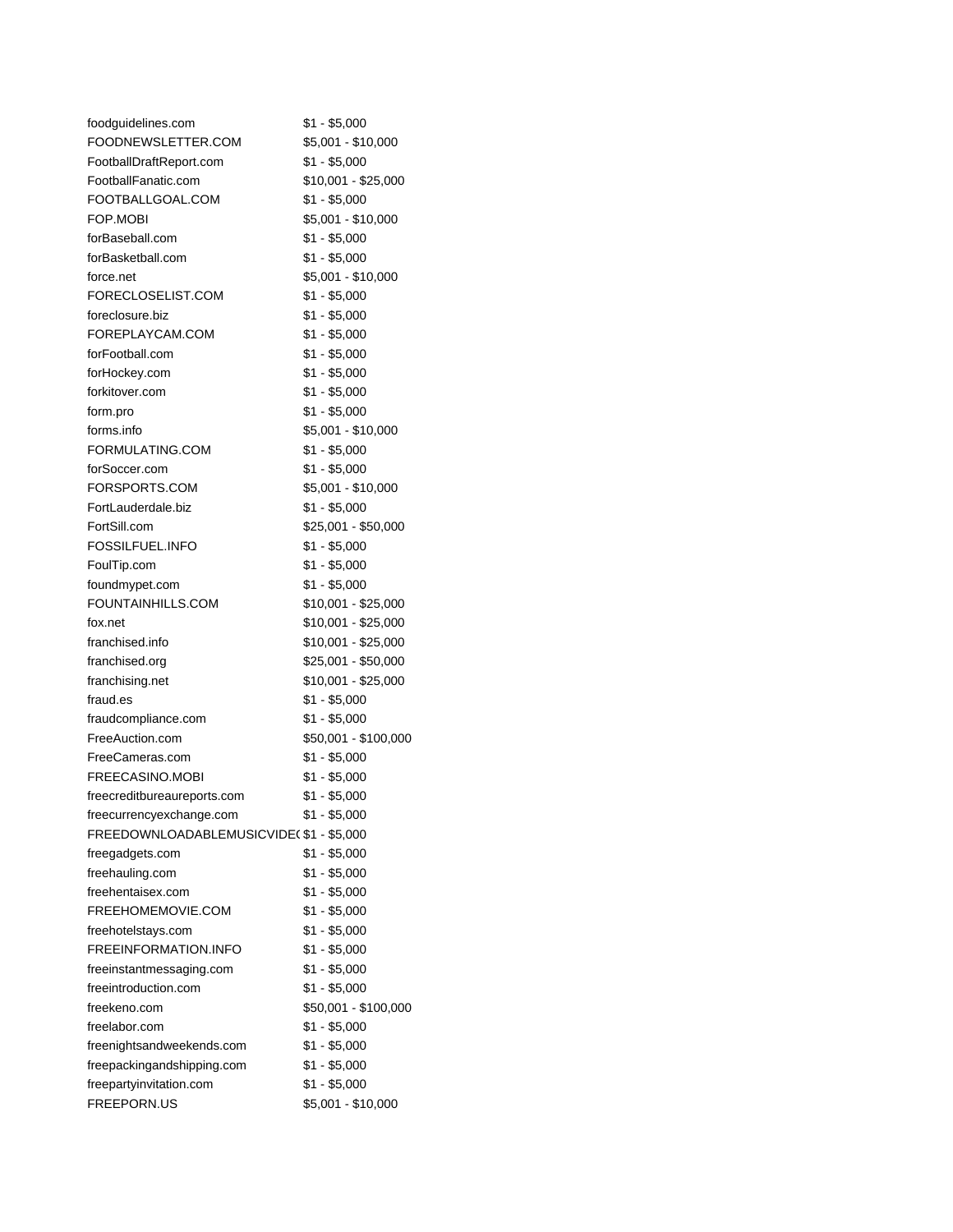| FREEPORNPICTURES.MOBI                          | $$1 - $5,000$         |
|------------------------------------------------|-----------------------|
| freeremoteaccess.com                           | $$1 - $5,000$         |
| freesampleoffer.com                            | $$1 - $5,000$         |
| freesampleoffers.com                           | \$1 - \$5,000         |
| freesex.info                                   | \$10,001 - \$25,000   |
| freesupplies.com                               | $$1 - $5,000$         |
| freetesting.com                                | $$1 - $5,000$         |
| FreeTexasHoldemPokerTournaments. \$1 - \$5,000 |                       |
| freevideogames.mobi                            | $$1 - $5,000$         |
| FREEVOIPSERVICE.COM                            | $$1 - $5,000$         |
| freewebmanuals.com                             | No Reserve            |
| FreeWiki.com                                   | \$5,001 - \$10,000    |
| Freewithanyorder.com                           | \$1 - \$5,000         |
| freightdelivery.com                            | $$1 - $5,000$         |
| FreightShipments.com                           | \$5,001 - \$10,000    |
| FrenchCuisine.com                              | \$10,001 - \$25,000   |
| FRENCHRIVERA.EU                                | $$1 - $5,000$         |
| freshfood.com                                  | \$25,001 - \$50,000   |
| FriendRing.com                                 | \$1 - \$5,000         |
| friendships.com                                | \$100,001 - \$250,000 |
| friendships.mobi                               | \$50,001 - \$100,000  |
| fringes.com                                    | $$1 - $5,000$         |
| frontdoorstore.com                             | $$1 - $5,000$         |
| <b>FRONTROW.US</b>                             | $$1 - $5,000$         |
| FRONTSEATS.COM                                 | \$5,001 - \$10,000    |
| FruitCobbler.com                               | $$1 - $5,000$         |
| frustrate.com                                  | $$1 - $5,000$         |
| ftpsearch.com                                  | \$100,001 - \$250,000 |
| FTTPS.COM                                      | \$25,001 - \$50,000   |
| fuckedher.com                                  | $$1 - $5,000$         |
| FUELBOOST.COM                                  | \$1 - \$5,000         |
| fuelshipping.com                               | No Reserve            |
| fulfillers.com                                 | \$1 - \$5,000         |
| <b>FUNDRAISER.US</b>                           | $$1 - $5,000$         |
| FUNDRAISERCOMPANIES.COM                        | $$1 - $5,000$         |
| <b>FUNDRAISERS.US</b>                          | \$5,001 - \$10,000    |
| FUNDRAISERSDIRECTORY.COM                       | $$1 - $5,000$         |
| <b>FUNDRAISES.COM</b>                          | \$5,001 - \$10,000    |
| <b>FUNDRAISING.US</b>                          | \$10,001 - \$25,000   |
| <b>FUNDRAISINGIDEAS.ORG</b>                    | \$5,001 - \$10,000    |
| funeralparlor.com                              | \$5,001 - \$10,000    |
| furnishedrooms.com                             | $$1 - $5,000$         |
| FurnishOffice.com                              | $$1 - $5,000$         |
| furnituredeliveries.com                        | $$1 - $5,000$         |
| FurnitureDiscounts.com                         | \$5,001 - \$10,000    |
| furniturestripping.com                         | $$1 - $5,000$         |
| FusionMusic.com                                | $$1 - $5,000$         |
| futureleaders.com                              | \$5,001 - \$10,000    |
| g3broadband.com                                | \$10,001 - \$25,000   |
| gags.com                                       | \$50,001 - \$100,000  |
| Gambia.com                                     | \$100,001 - \$250,000 |
| gambling.hu                                    | $$1 - $5,000$         |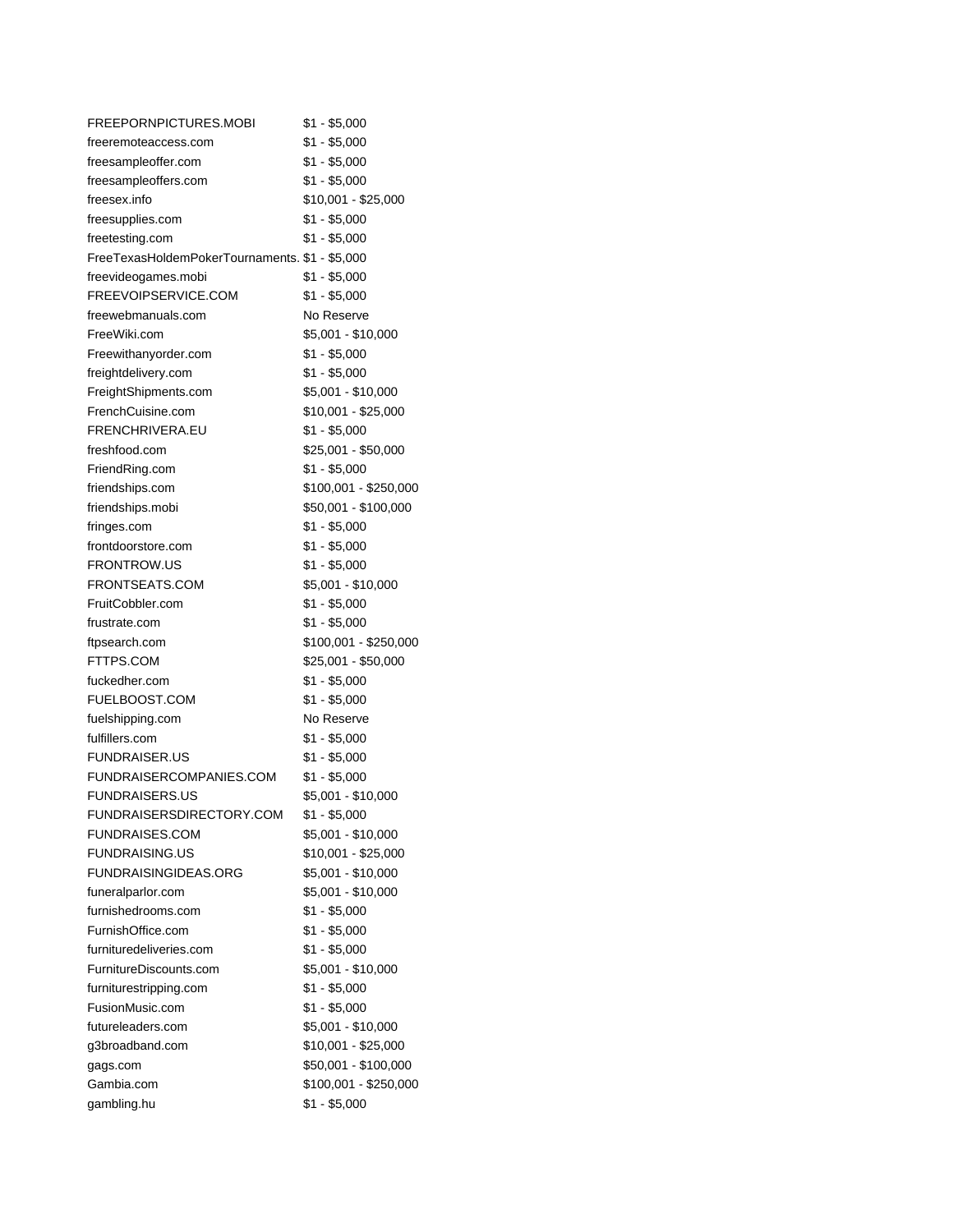| gamblingforaliving.com    | $$1 - $5,000$         |
|---------------------------|-----------------------|
| GamblingSweepstakes.com   | $$1 - $5,000$         |
| GameClerk.com             | $$1 - $5,000$         |
| GameDiscounts.com         | \$1 - \$5,000         |
| Gaming.mobi               | \$100,001 - \$250,000 |
| GAMINGLESSONS.COM         | $$1 - $5,000$         |
| GarageSales.com           | \$250,001 - \$500,000 |
| gardeningequipment.com    | \$10,001 - \$25,000   |
| gardeningsupplies.com     | \$10,001 - \$25,000   |
| GARDENS.US                | $$1 - $5,000$         |
| gascreditcard.org         | $$1 - $5,000$         |
| gasmowers.com             | $$1 - $5,000$         |
| GasolineCreditCard.com    | $$1 - $5,000$         |
| gasolinesubstitute.com    | $$5,001 - $10,000$    |
| GasStations.org           | $$1 - $5,000$         |
| GateInformation.com       | \$5,001 - \$10,000    |
| gay.gs                    | $$1 - $5,000$         |
| gay.hn                    | $$1 - $5,000$         |
| gaycam.mobi               | \$5,001 - \$10,000    |
| gayjeans.com              | $$1 - $5,000$         |
| gayorgysex.com            | $$1 - $5,000$         |
| gaypricks.com             | $$1 - $5,000$         |
| gays.gd                   | $$1 - $5,000$         |
| gd.net                    | \$5,001 - \$10,000    |
| gear.mobi                 | \$5,001 - \$10,000    |
| GeneResearch.com          | \$50,001 - \$100,000  |
| generously.com            | $$1 - $5,000$         |
| geneticprofile.com        | $$1 - $5,000$         |
| GEORGIABEACHFRONT.COM     | \$1 - \$5,000         |
| GeorgiaHighSchools.org    | $$1 - $5,000$         |
| GEORGIAOCEANFRONT.COM     | $$1 - $5,000$         |
| GEORGIATOWNHOME.COM       | $$1 - $5,000$         |
| GEORGIATOWNHOUSES.COM     | $$1 - $5,000$         |
| geriatriccaremanager.com  | $$1 - $5,000$         |
| geriatriccaremanagers.com | $$1 - $5,000$         |
| gestationalsurrogacy.com  | $$1 - $5,000$         |
| Get.vc                    | $$1 - $5,000$         |
| getbonuses.com            | $$1 - $5,000$         |
| GetCredit.at              | $$1 - $5,000$         |
| getdigitalmusic.com       | $$1 - $5,000$         |
| getextracash.com          | $$1 - $5,000$         |
| GetExtraCredit.com        | $$1 - $5,000$         |
| getextramoney.com         | $$1 - $5,000$         |
| getfitted.com             | $$1 - $5,000$         |
| getgps.com                | $$1 - $5,000$         |
| GETITFRANCHISED.COM       | $$1 - $5,000$         |
| GetItGirl.com             | $$1 - $5,000$         |
| GetMyVoiceMail.com        | $$1 - $5,000$         |
| getpasses.com             | $$1 - $5,000$         |
| getpermission.com         | $$1 - $5,000$         |
| getphotographed.com       | $$1 - $5,000$         |
| getrefunds.com            | $$1 - $5,000$         |
|                           |                       |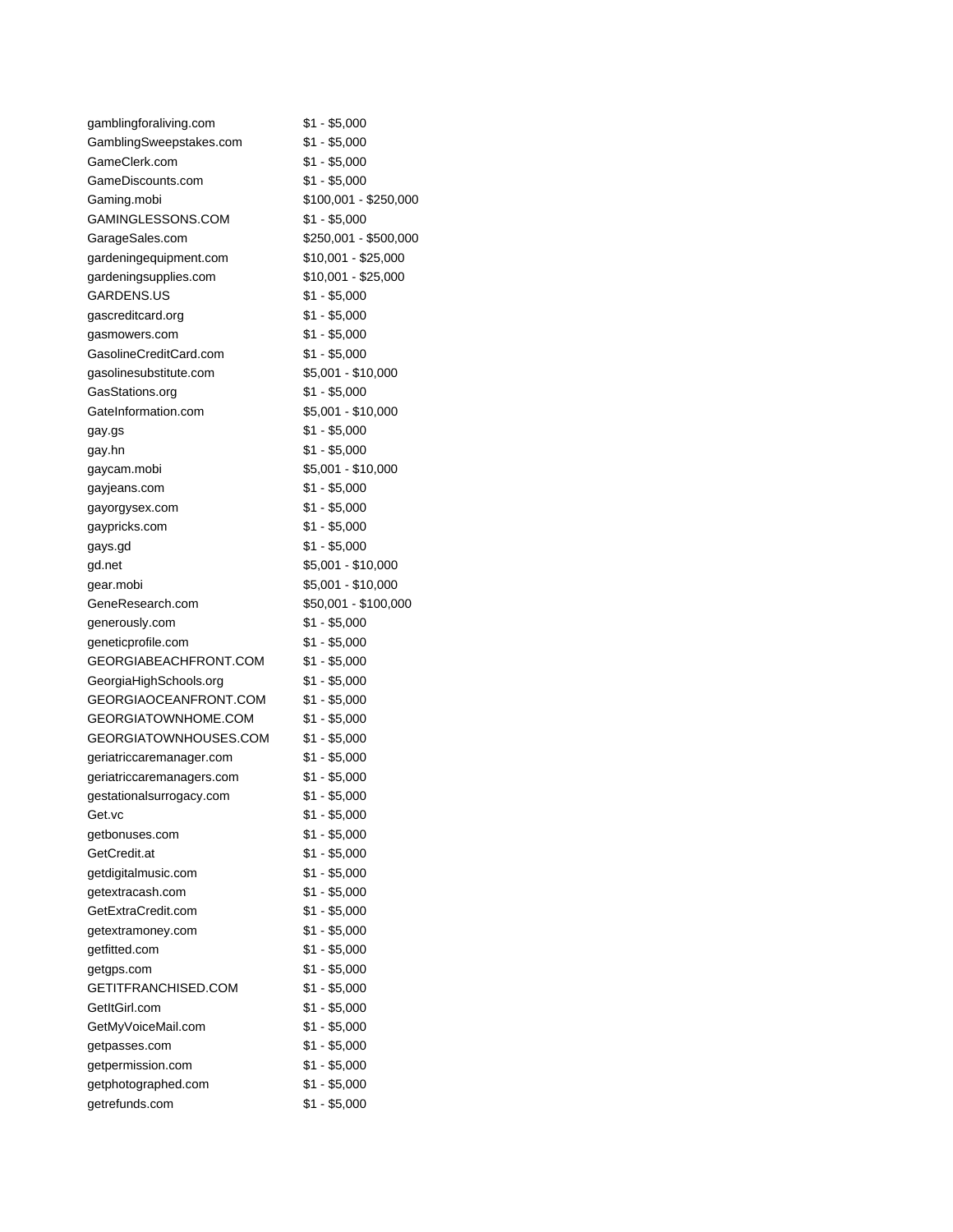| gettingby.com                              | \$1 - \$5,000         |
|--------------------------------------------|-----------------------|
| gettingricher.com                          | $$1 - $5,000$         |
| GetYourGifts.com                           | \$1 - \$5,000         |
| GhostStory.com                             | \$5,001 - \$10,000    |
| giantsale.com                              | $$1 - $5,000$         |
| giftgifting.com                            | \$1 - \$5,000         |
| GiftWrapped.com                            | \$5,001 - \$10,000    |
| girlclothes.com                            | $$1 - $5,000$         |
| givingbirth.org                            | $$1 - $5,000$         |
| glassfountains.com                         | \$1 - \$5,000         |
| glassfurnaces.com                          | $$1 - $5,000$         |
| GLASSPANELS.COM                            | $$1 - $5,000$         |
| globalcreditcard.com                       | \$25,001 - \$50,000   |
| globaldebitcard.com                        | \$25,001 - \$50,000   |
| GlobalInvestments.com                      | \$25,001 - \$50,000   |
|                                            | \$5,001 - \$10,000    |
| gloves.org                                 |                       |
| God.vc                                     | \$5,001 - \$10,000    |
| Godfather.com                              | \$25,001 - \$50,000   |
| goingfishing.com                           | \$1 - \$5,000         |
| GOLDPRICE.BIZ                              | \$1 - \$5,000         |
| GoldShop.com                               | \$50,001 - \$100,000  |
| GOLFBALLFACTORY.COM                        | \$1 - \$5,000         |
| GolfClubRentals.com                        | \$10,001 - \$25,000   |
| GolfClubsDiscount.com                      | \$5,001 - \$10,000    |
| golfer.cc                                  | $$1 - $5,000$         |
| Golfers.org                                | $$1 - $5,000$         |
| golfhomes.net                              | $$1 - $5,000$         |
| GolfInformation.com                        | \$1 - \$5,000         |
| GOLFINGSPECIALS.COM                        | \$1 - \$5,000         |
| gonemissing.com                            | $$1 - $5,000$         |
| GoodBook.com                               | $$1 - $5,000$         |
| gooddecisions.com                          | $$1 - $5,000$         |
| GOODPOSITION.COM                           | $$1 - $5,000$         |
| goods.com                                  | \$100,001 - \$250,000 |
| GoPC.com                                   | \$50,001 - \$100,000  |
| GospelAlbum.com                            | \$1 - \$5,000         |
| GOTOTHEHOSPITAL.COM                        | $$1 - $5,000$         |
| gottreats.com                              | $$1 - $5,000$         |
| GOVERNMENTNEWSLETTER.COM                   | $$5,001 - $10,000$    |
| gp.net                                     | \$25,001 - \$50,000   |
| GPStransmitters.com                        | $$1 - $5,000$         |
| gga.com                                    | \$10,001 - \$25,000   |
| GRADUATIONPARTYINVITATION.CC \$1 - \$5,000 |                       |
| GRANDBAHAMASHOTELS.COM                     | \$1 - \$5,000         |
| GranolaBar.com                             | \$10,001 - \$25,000   |
| GranolaBars.com                            | \$10,001 - \$25,000   |
| <b>GRAPES.BIZ</b>                          | \$1 - \$5,000         |
| gravesdisease.md                           | \$1 - \$5,000         |
| gravitating.com                            | $$1 - $5,000$         |
|                                            |                       |
| Greasy.com                                 | \$25,001 - \$50,000   |
| greatadvantages.com                        | $$1 - $5,000$         |
| GreatBands.com                             | $$1 - $5,000$         |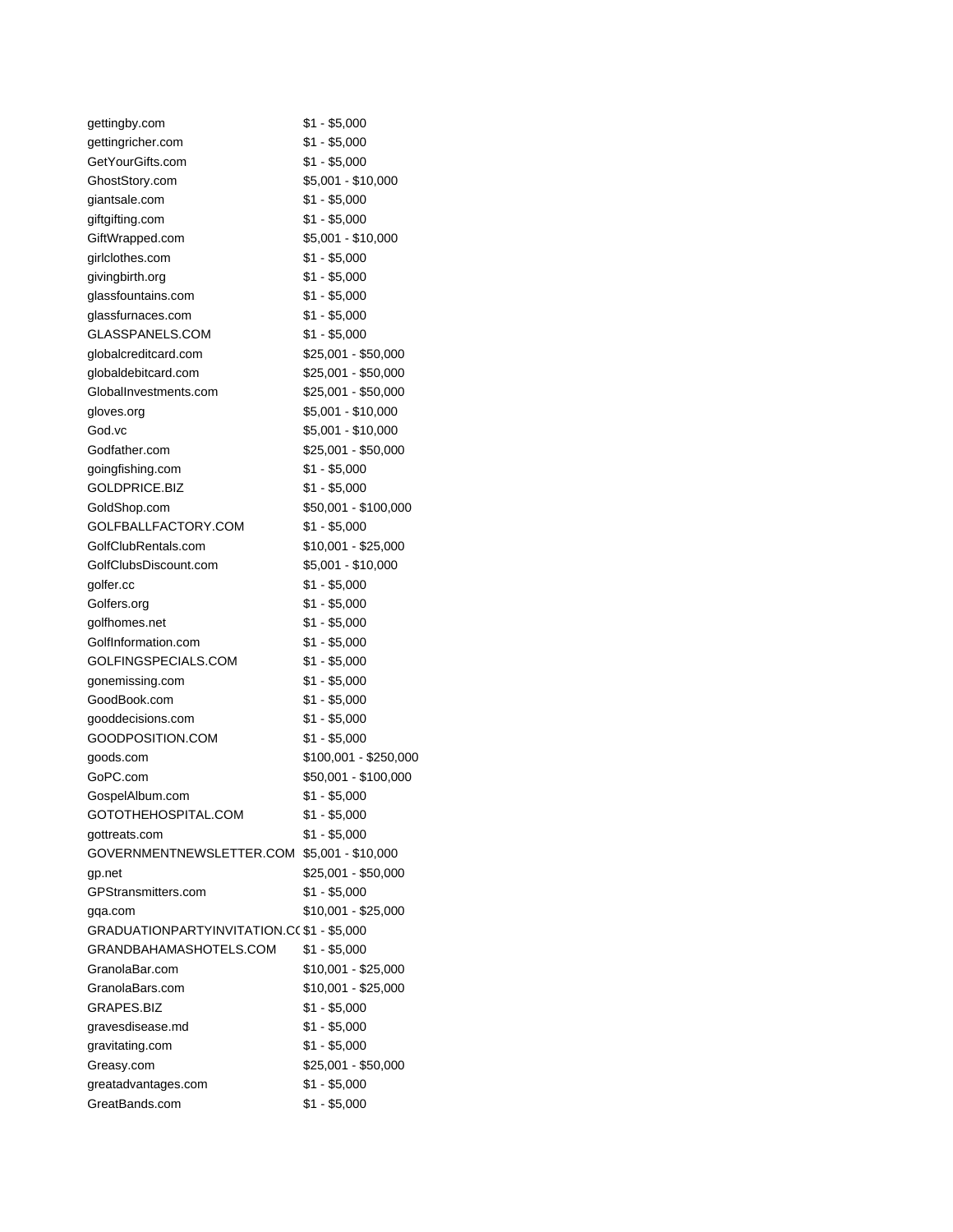| GreatCD.com                              | $$1 - $5,000$         |
|------------------------------------------|-----------------------|
| GreatConsultant.com                      | \$5,001 - \$10,000    |
| greaterlove.com                          | \$1 - \$5,000         |
| greatMAKEOVERS.COM                       | \$1 - \$5,000         |
| greatmany.com                            | $$1 - $5,000$         |
| greatsalsa.com                           | $$1 - $5,000$         |
| GreatSensation.com                       | \$1 - \$5,000         |
| greatstars.com                           | \$1 - \$5,000         |
| greatwin.com                             | $$1 - $5,000$         |
| greekislandsyachtcharters.com            | $$1 - $5,000$         |
| greencard.es                             | \$1 - \$5,000         |
| GREETING.COM                             | \$100,001 - \$250,000 |
| gregariousness.com                       | \$1 - \$5,000         |
| grenadinesyachtcharter.com               | $$1 - $5,000$         |
| GROUPCOOKING.COM                         | $$1 - $5,000$         |
| groupdentalplan.com                      | $$1 - $5,000$         |
| groupdentalplans.com                     | $$1 - $5,000$         |
| groupleader.com                          | $$1 - $5,000$         |
| grouplifepolicy.com                      | \$1 - \$5,000         |
| GroupRate.com                            | $$25,001 - $50,000$   |
| GroupRates.com                           | $$25,001 - $50,000$   |
| GruesomeImages.com                       | \$1 - \$5,000         |
| Gspot.mobi                               | \$5,001 - \$10,000    |
| Gstrings.mobi                            | \$5,001 - \$10,000    |
| GUARANTEEDAPPROVALCARDS.C(\$1 - \$5,000  |                       |
| guaranteedbond.com                       | $$1 - $5,000$         |
| guaranteeddelivery.com                   | $$1 - $5,000$         |
| guaranteedfund.com                       | \$1 - \$5,000         |
| GUARANTEEDHEALTHINSURANCE. \$1 - \$5,000 |                       |
| GuaranteedMoneyLenders.com               | $$1 - $5,000$         |
| guaranteedpension.com                    | $$1 - $5,000$         |
| guide.gd                                 | $$1 - $5,000$         |
| GuideToEquities.com                      | \$5,001 - \$10,000    |
| quitarinstruction.com                    | $$10,001 - $25,000$   |
| gunrack.org                              | $$1 - $5,000$         |
| gymnast.net                              | $$1 - $5,000$         |
| hairlessclit.com                         | $$1 - $5,000$         |
| HalfPipe.com                             | \$50,001 - \$100,000  |
| HalloweenSexCostumes.com                 | $$1 - $5,000$         |
| hamburghostels.com                       | $$1 - $5,000$         |
| handgenerator.com                        | $$1 - $5,000$         |
| HANDGPS.COM                              | $$1 - $5,000$         |
| handheldgadget.com                       | $$1 - $5,000$         |
| handheldgadgets.com                      | $$1 - $5,000$         |
| handicappedkids.com                      | $$1 - $5,000$         |
| HANDICAPPINGEXPERT.COM                   | $$1 - $5,000$         |
| handily.com                              | $$1 - $5,000$         |
| HANDMADESILVERJEWELRY.COM                | $$1 - $5,000$         |
| handofpoker.com                          | $$1 - $5,000$         |
| HANDTHROTTLE.COM                         | \$1 - \$5,000         |
| hang.net                                 | No Reserve            |
| hangdoors.com                            | $$1 - $5,000$         |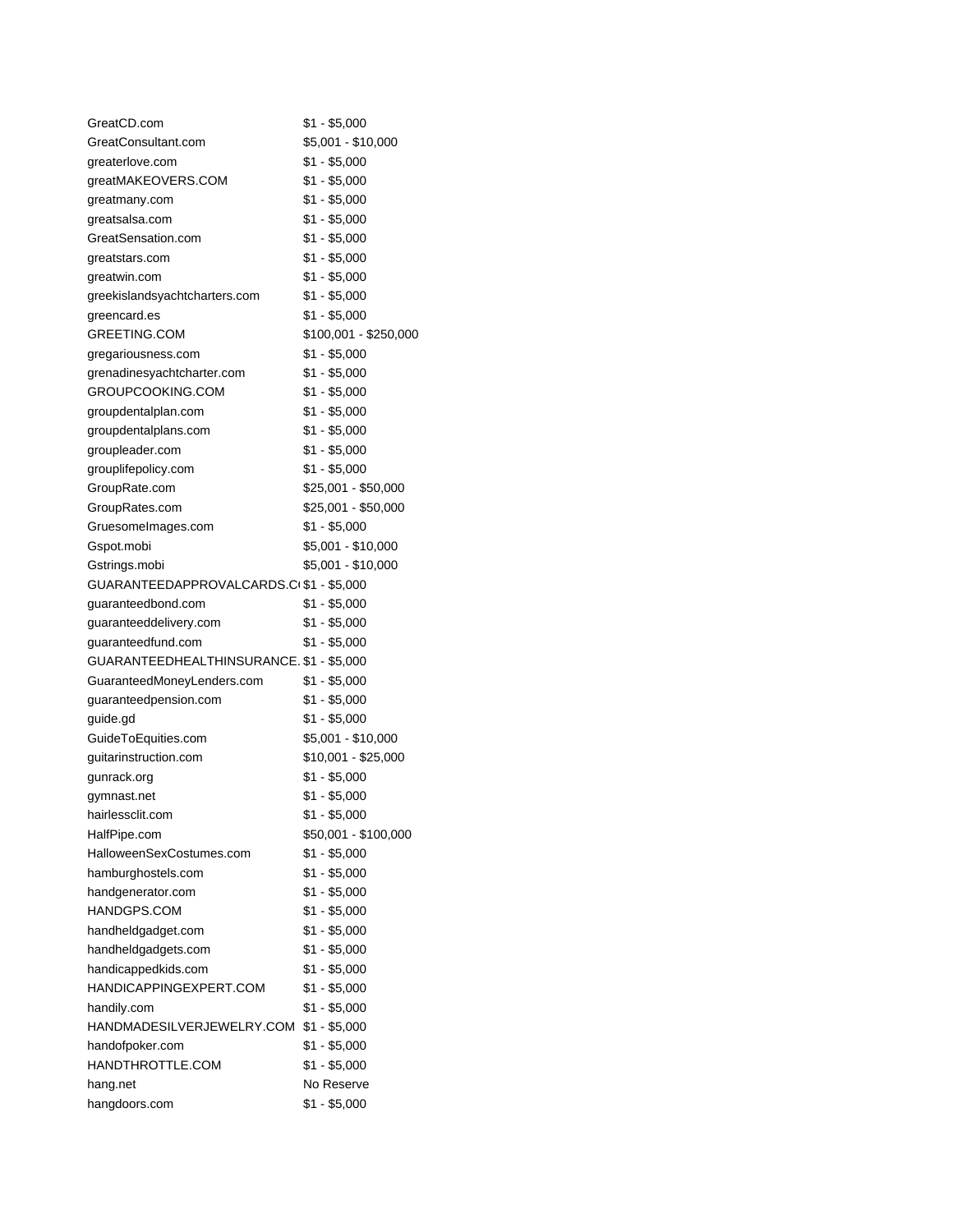| HappyPatient.com                         | \$1 - \$5,000        |
|------------------------------------------|----------------------|
| Hard8.com                                | $$1 - $5,000$        |
| HARDCORE.US                              | \$5,001 - \$10,000   |
| HARDDRIVEVIDEORECORDERS.CC \$1 - \$5,000 |                      |
| HARDHABITS.COM                           | \$10,001 - \$25,000  |
| hardwoodcabinetry.com                    | $$1 - $5,000$        |
| harnessrace.mobi                         | No Reserve           |
| havanacigar.com                          | \$1 - \$5,000        |
| HAWAIIACCOMMODATIONS.COM                 | \$5,001 - \$10,000   |
| HAWAIIANCONDOMINIUM.COM                  | $$1 - $5,000$        |
| HAWAIIANGIFTBASKET.COM                   | $$1 - $5,000$        |
| hawaiianpineapples.com                   | \$1 - \$5,000        |
| HBC.us                                   | $$1 - $5,000$        |
| HDIMAGES.COM                             | \$5,001 - \$10,000   |
| hdtvnetwork.com                          | \$5,001 - \$10,000   |
| HEADCHEERLEADER.COM                      | $$1 - $5,000$        |
| HeadLice.com                             | \$50,001 - \$100,000 |
| HeadWax.com/.net                         | \$1 - \$5,000        |
| healthadvice.com                         | \$10,001 - \$25,000  |
| healthandbeautytips.com                  | \$1 - \$5,000        |
| healthcareplans.com                      | \$50,001 - \$100,000 |
| healthencyclopedia.com                   | \$10,001 - \$25,000  |
| hearitlive.com                           | $$1 - $5,000$        |
| HeartRateMonitor.com                     | \$25,001 - \$50,000  |
| <b>HEATINGANDAIR.US</b>                  | $$1 - $5,000$        |
| heatingsystem.com                        | \$25,001 - \$50,000  |
| heatingsystems.com                       | \$50,001 - \$100,000 |
| heatit.com                               | $$1 - $5,000$        |
| HeavyMetalRock.com                       | \$25,001 - \$50,000  |
| hebrew.com                               | \$25,001 - \$50,000  |
| hedgefundinvestors.com                   | \$5,001 - \$10,000   |
| HelicopterCharter.com                    | \$10,001 - \$25,000  |
| HelicopterCharters.com                   | \$10,001 - \$25,000  |
| help.pro                                 | $$1 - $5,000$        |
| helpmenu.com                             | $$1 - $5,000$        |
| henchman.com                             | \$5,001 - \$10,000   |
| hentaihome.com                           | $$1 - $5,000$        |
| HERBDRUGS.COM                            | $$1 - $5,000$        |
| <b>HERBMEDICINES.COM</b>                 | $$1 - $5,000$        |
| hereby.com                               | $$1 - $5,000$        |
| Heterosexually.com                       | $$1 - $5,000$        |
| HiddenPocket.com                         | $$1 - $5,000$        |
| highereducation.de                       | $$1 - $5,000$        |
| highheeled.com                           | $$1 - $5,000$        |
| HIGHPAYERS.COM                           | $$1 - $5,000$        |
| highschool.ca                            | $$1 - $5,000$        |
| HIGHSCHOOLCLASSMATESEARCH \$1 - \$5,000  |                      |
| highspeedbroadband.org                   | \$5,001 - \$10,000   |
| hijackeddomainnames.com                  | $$1 - $5,000$        |
| hijackeddomains.com                      | $$1 - $5,000$        |
| HipSpecialist.com                        | $$1 - $5,000$        |
| HireHelp.com                             | $$1 - $5,000$        |
|                                          |                      |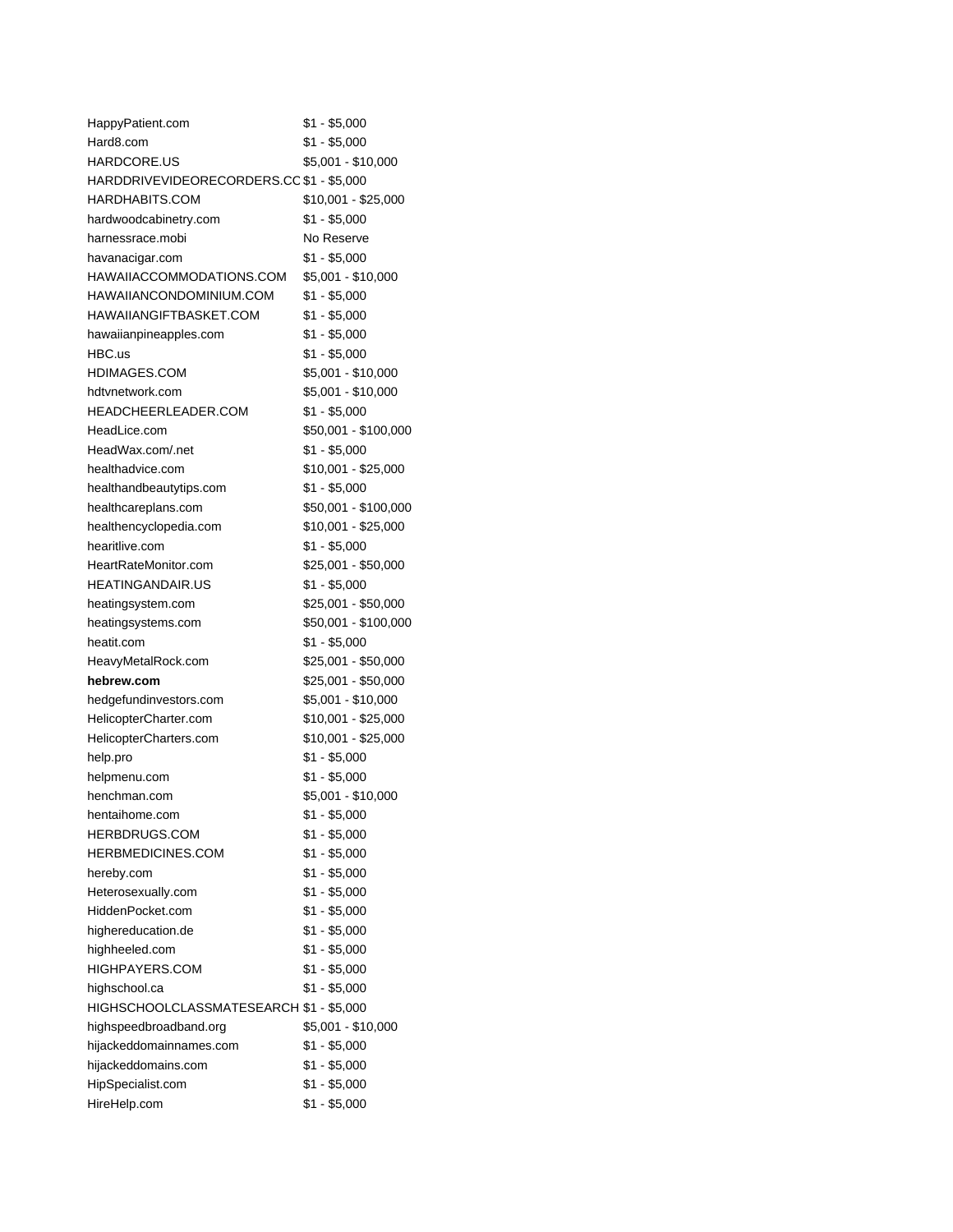| hitmusicals.com            | $$1 - $5,000$         |
|----------------------------|-----------------------|
| HIV.MD                     | \$5,001 - \$10,000    |
| HMO.COM                    | \$750,001 - \$1MM     |
| hmofraud.com               | $$1 - $5,000$         |
| HMOs.com                   | \$50,001 - \$100,000  |
| HoldingCompany.com         | \$5,001 - \$10,000    |
| HOLIDAYORNAMENT.COM        | $$1 - $5,000$         |
| holidayschedule.com        | $$1 - $5,000$         |
| HOLLYWOODCASTINGCALL.COM   | $$1 - $5,000$         |
| HOLSTEINS.COM              | \$25,001 - \$50,000   |
| HomeAirQuality.com         | \$5,001 - \$10,000    |
| HomeAlarmSystems.com       | \$5,001 - \$10,000    |
| homecomputernetwork.com    | $$1 - $5,000$         |
| homecomputernetworking.com | $$1 - $5,000$         |
| HomeForeclosures.com       | \$25,001 - \$50,000   |
| homeheatingfuel.com        | $$1 - $5,000$         |
| HOMEHIGHSCHOOL.COM         | $$1 - $5,000$         |
| HomeJobs.com               | \$50,001 - \$100,000  |
| HOMEMADEMEAL.COM           | $$1 - $5,000$         |
| homeownerequityloan.com    | $$1 - $5,000$         |
| HomeReviews.com            | \$100,001 - \$250,000 |
| HOMERUN.com                | \$100,001 - \$250,000 |
| HomeSecurity.US            | $$1 - $5,000$         |
| Homesecuritysystem.com     | \$25,001 - \$50,000   |
| Homesecuritysystems.com    | \$50,001 - \$100,000  |
| HomesForSaleByOwer.com     | \$50,001 - \$100,000  |
| HOMESPAKITS.COM            | $$1 - $5,000$         |
| Homestretch.com            | \$10,001 - \$25,000   |
| HomeTown.com               | \$250,001 - \$500,000 |
| HomeTrial.com              | $$1 - $5,000$         |
| HOMEVALUES.ORG             | $$1 - $5,000$         |
| homewebcam.com             | \$25,001 - \$50,000   |
| homosexuals.com            | \$25,001 - \$50,000   |
| HONEYDEW.COM               | \$50,001 - \$100,000  |
| hongkonghoteldirectory.com | $$1 - $5,000$         |
| hookshots.com              | $$1 - $5,000$         |
| Hookup.mobi                | \$5,001 - \$10,000    |
| horriblecredit.com         | $$1 - $5,000$         |
| horsehead.com              | $$1 - $5,000$         |
| HorseSaddle.com            | \$5,001 - \$10,000    |
| hospitalitylaw.com         | \$5,001 - \$10,000    |
| hostess.com                | \$500,001 - \$750,000 |
| HostessParty.com           | No Reserve            |
| HOTGROWTHSTOCKS.COM        | $$1 - $5,000$         |
| HotPotato.com              | \$50,001 - \$100,000  |
| HOTSEARCHTERMS.COM         | $$1 - $5,000$         |
| HOTTEA.US                  | $$1 - $5,000$         |
|                            |                       |
| HOTTUBS.US                 | $$1 - $5,000$         |
| hour.net                   | $$1 - $5,000$         |
| HOUSEBOATSALES.COM         | $$1 - $5,000$         |
| householdbudgeting.com     | $$1 - $5,000$         |
| housemakeover.com          | $$1 - $5,000$         |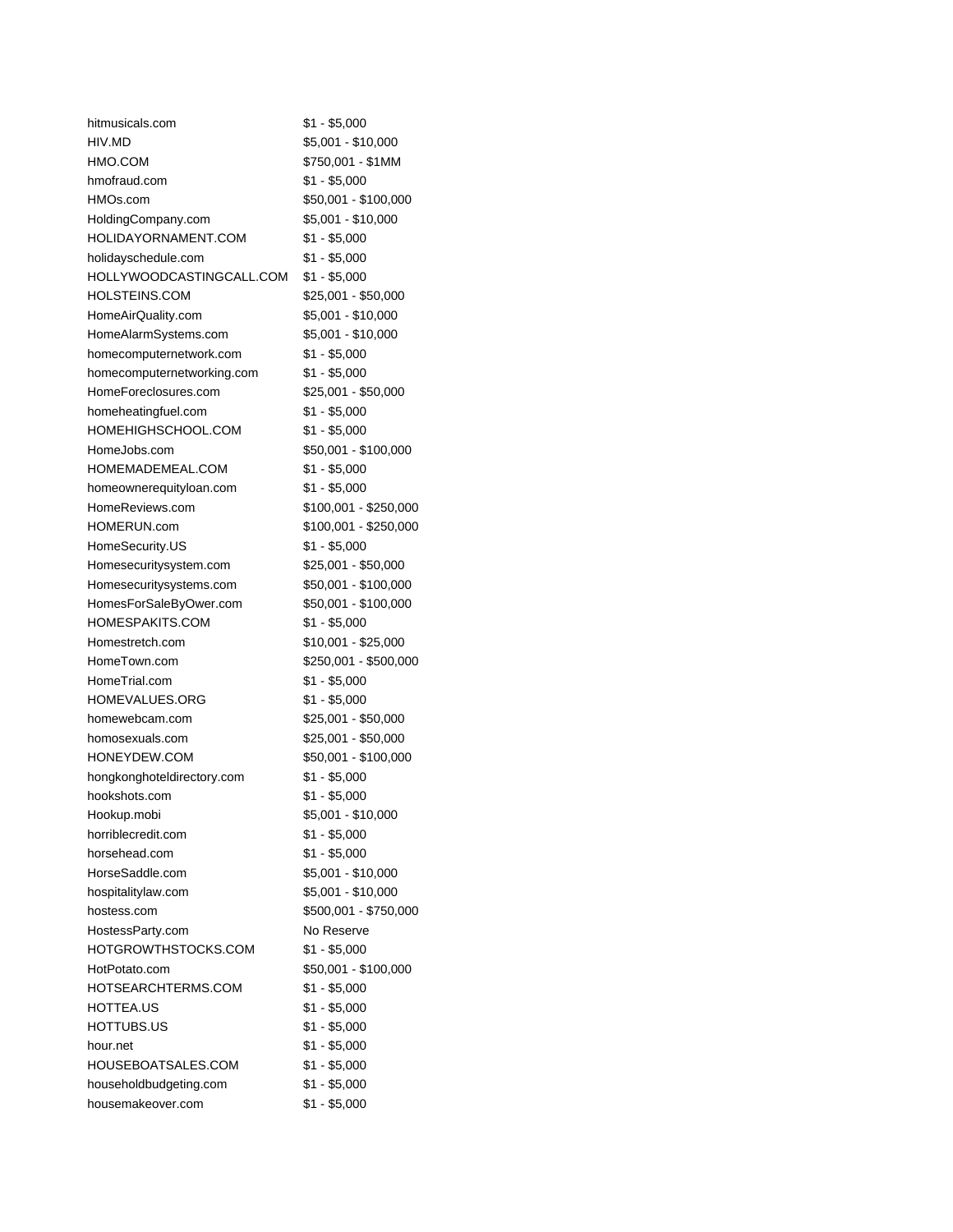| houses.us                   | \$100,001 - \$250,000 |
|-----------------------------|-----------------------|
| housetrailer.com            | $$1 - $5,000$         |
| housetrailers.com           | \$1 - \$5,000         |
| housewives.com              | \$250,001 - \$500,000 |
| <b>HOUSINGMARKET.BIZ</b>    | \$1 - \$5,000         |
| <b>HOUSINGPLANS.COM</b>     | $$1 - $5,000$         |
| HousingUnit.com             | $$1 - $5,000$         |
| HoustonPublicSchools.com    | $$1 - $5,000$         |
| howtofindajobonline.com     | \$1 - \$5,000         |
| howtomakebutter.com         | $$1 - $5,000$         |
| HP.vc                       | \$1 - \$5,000         |
| hu.la                       | $$1 - $5,000$         |
| hu.org                      | \$25,001 - \$50,000   |
| hugeinvestments.com         | \$1 - \$5,000         |
| hugepaychecks.com           | \$5,001 - \$10,000    |
| HugeSale.eu                 | $$1 - $5,000$         |
| <b>HUGEWINNINGS.COM</b>     | $$1 - $5,000$         |
| hulashow.com                | $$5,001 - $10,000$    |
| HumanAging.com              | $$1 - $5,000$         |
| humbly.com                  | $$1 - $5,000$         |
| <b>HUSBANDS.US</b>          | \$1 - \$5,000         |
| hy.com                      | \$100,001 - \$250,000 |
| HYBRIDCONVERTIBLES.COM      | $$1 - $5,000$         |
| ICE.VC                      | \$5,001 - \$10,000    |
| <b>IDEAS.US</b>             | \$5,001 - \$10,000    |
| identityfraud.name          | \$1 - \$5,000         |
| idiosyncratic.com           | $$1 - $5,000$         |
| idtheftlaws.com             | $$1 - $5,000$         |
| ie.vc                       | \$1 - \$5,000         |
| ignitionkey.com             | \$1 - \$5,000         |
| ignitionkeys.com            | \$1 - \$5,000         |
| igotabrandnewgirlfriend.com | $$1 - $5,000$         |
| iki.org                     | $$1 - $5,000$         |
| ilikemyprivacy.com          | $$1 - $5,000$         |
| illusory.com                | $$1 - $5,000$         |
| illustrated.us              | $$1 - $5,000$         |
| ILOVEBAKING.COM             | $$1 - $5,000$         |
| ILOVECHEESECAKE.COM         | \$1 - \$5,000         |
| immeasurable.com            | $$1 - $5,000$         |
| <b>IMMIGRATIONOFFICE.US</b> | $$1 - $5,000$         |
| immigrationservice.com      | \$10,001 - \$25,000   |
| immunesystemdisorder.com    | $$1 - $5,000$         |
| <b>IMP.MOBI</b>             | $$1 - $5,000$         |
| ImportedAntiques.com        | $$1 - $5,000$         |
| imports.org                 | \$50,001 - \$100,000  |
| IMPOTENCECURES.COM          | $$1 - $5,000$         |
| IMPOTENCEREMEDIES.COM       | $$1 - $5,000$         |
| ImproveGasEconomy.com       | $$1 - $5,000$         |
| IMPROVEGOLFSCORE.COM        | $$1 - $5,000$         |
| improvehearing.com          | $$1 - $5,000$         |
| improvemygolfswing.com      | $$1 - $5,000$         |
| improvemyhearing.com        | $$1 - $5,000$         |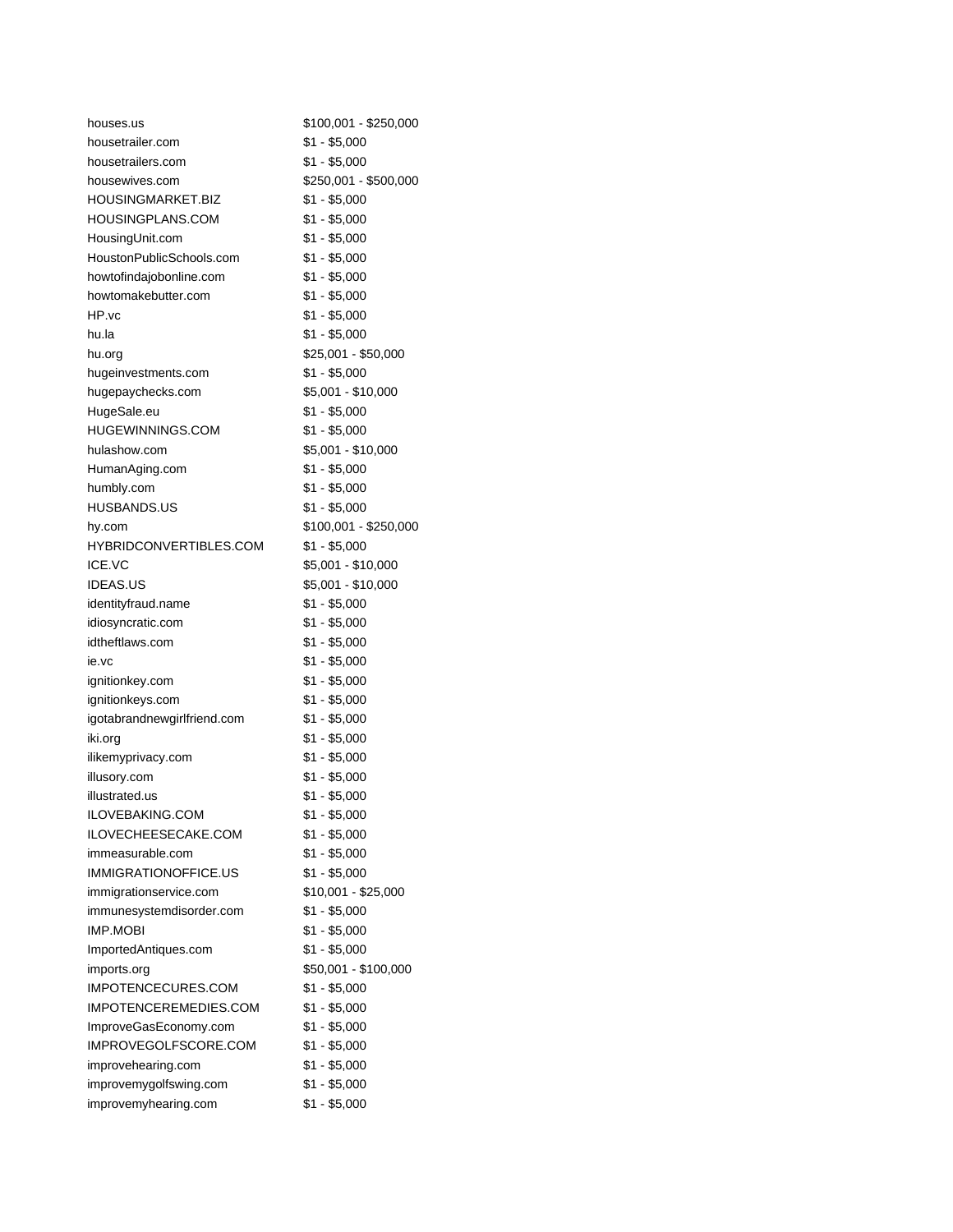| INADEQUATE.COM                            | $$1 - $5,000$        |
|-------------------------------------------|----------------------|
| inanewyorkminute.com                      | $$1 - $5,000$        |
| INCOMECHECKS.COM                          | $$1 - $5,000$        |
| incometaxloan.com                         | $$10,001 - $25,000$  |
| IncomeTaxProblems.com                     | \$5,001 - \$10,000   |
| Incomunicado.com                          | \$5,001 - \$10,000   |
| incorporates.net                          | $$1 - $5,000$        |
| incorporationarticles.com                 | $$1 - $5,000$        |
| INCREDIBLEGADGET.COM                      | $$1 - $5,000$        |
| increment.com                             | $$1 - $5,000$        |
| INDIAN.US                                 | \$5,001 - \$10,000   |
| IndianaRanches.com                        | \$1 - \$5,000        |
| indianoceanyachtcharter.com               | \$1 - \$5,000        |
| IndiaTouristBoard.com                     | \$10,001 - \$25,000  |
| Indignities.com                           | $$1 - $5,000$        |
| individualpolicy.com                      | $$1 - $5,000$        |
| INDUSTRIALPSYCHOLOGISTS.COM \$1 - \$5,000 |                      |
| INDUSTRYSTAFFING.COM                      | $$1 - $5,000$        |
| industrytrading.com                       | $$1 - $5,000$        |
| ineedamate.com                            | $$1 - $5,000$        |
| inexplainable.com                         | $$1 - $5,000$        |
| infirmity.com                             | $$1 - $5,000$        |
| infomercials.tv                           | $$1 - $5,000$        |
| INFORMATIONHELPDESK.COM                   | $$1 - $5,000$        |
| inheritancemoney.com                      | $$1 - $5,000$        |
| inheriting.com                            | $$1 - $5,000$        |
| inlineskating.com                         | $$10,001 - $25,000$  |
| inluck.com                                | $$1 - $5,000$        |
| inquire.com                               | \$50,001 - \$100,000 |
| insatiable.com                            | \$5,001 - \$10,000   |
| inserting.com                             | $$1 - $5,000$        |
| InsidersGuidetoLasVegas.com               | $$1 - $5,000$        |
| INSIDEYOURHEAD.COM                        | $$1 - $5,000$        |
| InsomniaPill.com                          | $$1 - $5,000$        |
| InstallationService.com                   | $$5,001 - $10,000$   |
| instantcarloans.com                       | $$1 - $5,000$        |
| instantdecisions.com                      | $$1 - $5,000$        |
| instantloanapproval.com                   | $$1 - $5,000$        |
| instantrefundcheck.com                    | $$1 - $5,000$        |
| instanttransfer.com                       | $$1 - $5,000$        |
| institutionalized.com                     | $$1 - $5,000$        |
| InStorePickup.com                         | $$1 - $5,000$        |
| INSTORERETURN.COM                         | $$1 - $5,000$        |
| INSTORERETURNS.COM                        | $$1 - $5,000$        |
| InstructorsOnline.com                     | $$1 - $5,000$        |
| insulated.com                             | $$1 - $5,000$        |
| insurancechecks.com                       | $$1 - $5,000$        |
| INSURANCECLAIMSONLINE.COM                 | $$1 - $5,000$        |
| insuranceloan.com                         | $$1 - $5,000$        |
| insuranceloans.com                        | \$5,001 - \$10,000   |
| insurancemoney.com                        | $$1 - $5,000$        |
|                                           |                      |
| insurancepapers.com                       | $$1 - $5,000$        |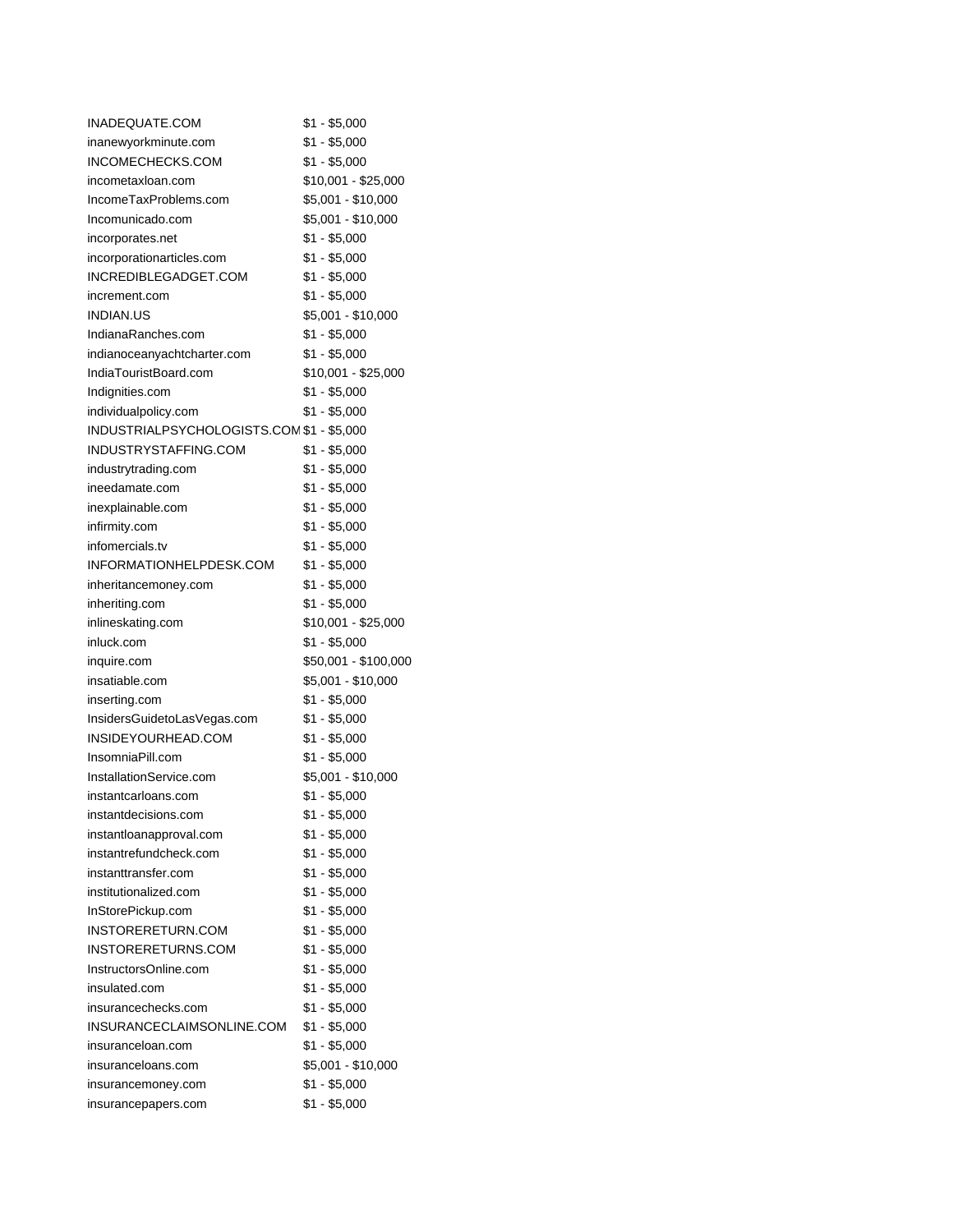| insurancepayments.com                     | \$1 - \$5,000         |
|-------------------------------------------|-----------------------|
| insurancepolicyquotes.com                 | $$1 - $5,000$         |
| insurancequotes.com                       | \$500,001 - \$750,000 |
| insurancerates.com                        | \$100,001 - \$250,000 |
| INSUREDTRIP.COM                           | $$1 - $5,000$         |
| interactivebanking.com                    | $$1 - $5,000$         |
| interactivebook.com                       | \$1 - \$5,000         |
| interactiveprogramming.com                | \$1 - \$5,000         |
| InterestingProposition.com                | $$1 - $5,000$         |
| <b>INTERIORDESIGNERS.US</b>               | $$1 - $5,000$         |
| INTERNETADVERTISINGCOMPANIE \$1 - \$5,000 |                       |
| internetbasedsoftware.com                 | \$1 - \$5,000         |
| internetcellphones.com                    | $$1 - $5,000$         |
| InternetCruises.com                       | $$1 - $5,000$         |
| internetexecutive.com                     | \$10,001 - \$25,000   |
| internetgamblinglaw.com                   | $$1 - $5,000$         |
| InternetGameOnline.com                    | $$1 - $5,000$         |
| InternetMarkets.com                       | $$1 - $5,000$         |
| InternetOrdering.com                      | \$1 - \$5,000         |
| internetprivacypolicy.com                 | \$1 - \$5,000         |
| InternetRankings.com                      | No Reserve            |
| internetsatellite.tv                      | \$5,001 - \$10,000    |
| internetsearch.org                        | $$1 - $5,000$         |
| internetsecurities.com                    | $$1 - $5,000$         |
| INTERNETTEXTADS.COM                       | $$1 - $5,000$         |
| INTERNETTVADVERTISING.COM                 | $$1 - $5,000$         |
| interracialmarriages.org                  | $$1 - $5,000$         |
| intheact.com                              | \$1 - \$5,000         |
| inthelongrun.com                          | \$1 - \$5,000         |
| INTHEMEDIA.COM                            | $$1 - $5,000$         |
| intranet.net                              | \$100,001 - \$250,000 |
| IntroduceMe.com                           | $$1 - $5,000$         |
| introvertido.com                          | $$1 - $5,000$         |
| InvestingFunds.com                        | \$10,001 - \$25,000   |
| InvestmentCompanies.com                   | \$5,001 - \$10,000    |
| InvestmentGradeDomainNames.com            | $$1 - $5,000$         |
| InvestmentGraphs.com                      | $$1 - $5,000$         |
| investmentjournals.com                    | $$1 - $5,000$         |
| InvestmentOffering.com                    | \$5,001 - \$10,000    |
| investmentrisk.com                        | $$1 - $5,000$         |
| invests.org                               | $$1 - $5,000$         |
| invinsible.com                            | $$1 - $5,000$         |
| lowaRanches.com                           | $$1 - $5,000$         |
| IQSCORE.COM                               | $$1 - $5,000$         |
| ira.la                                    | $$1 - $5,000$         |
| ironlung.com                              | $$1 - $5,000$         |
| irstaxes.info                             | $$1 - $5,000$         |
| irstaxsoftware.com                        | $$1 - $5,000$         |
| ISELLADVERTISING.COM                      | \$5,001 - \$10,000    |
| IslamicFundamentalism.com                 | \$5,001 - \$10,000    |
| isolated.com                              | $$1 - $5,000$         |
| issued.com                                | $$1 - $5,000$         |
|                                           |                       |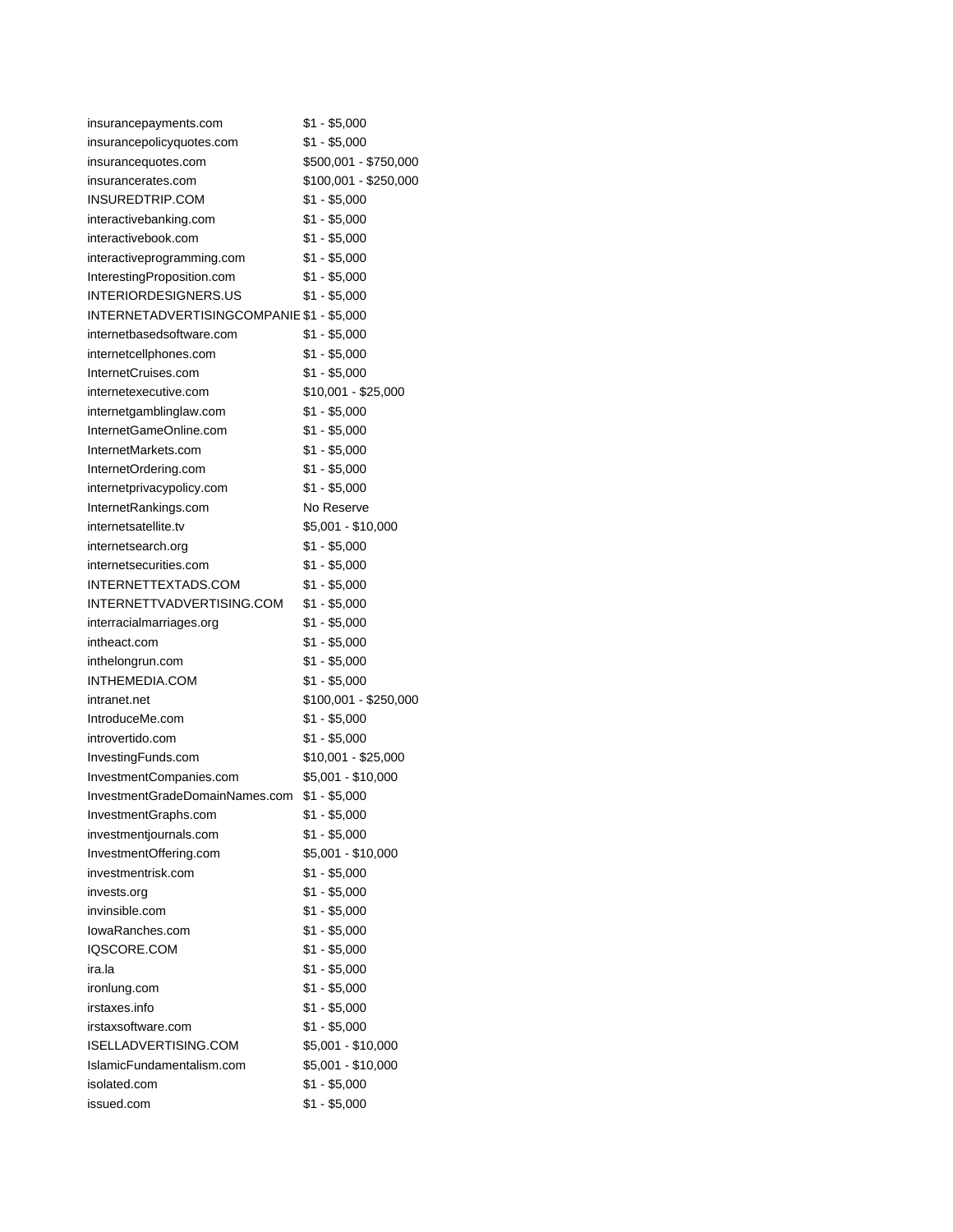| italianfamilies.com                      | $$1 - $5,000$         |
|------------------------------------------|-----------------------|
| <b>ITALYVACATION.INFO</b>                | $$1 - $5,000$         |
| Items.com                                | \$100,001 - \$250,000 |
| itfeelsgood.com                          | $$1 - $5,000$         |
| ithink.com                               | \$100,001 - \$250,000 |
| itsalongshot.com                         | \$10,001 - \$25,000   |
| ItsForYou.com                            | $$1 - $5,000$         |
| ITV.us                                   | \$1 - \$5,000         |
| <b>IVOMIT.COM</b>                        | $$1 - $5,000$         |
| iwanttogoaway.com                        | $$1 - $5,000$         |
| JACKSONVILLEMLS.COM                      | \$5,001 - \$10,000    |
| Japanesetouristboard.com                 | \$5,001 - \$10,000    |
| japanesetrucks.com                       | \$1 - \$5,000         |
| jc.vc                                    | $$1 - $5,000$         |
| jetblack.com                             | \$25,001 - \$50,000   |
| jewelcases.com                           | \$5,001 - \$10,000    |
| JewelryDiscounts.com                     | \$5,001 - \$10,000    |
| JEWISHCANDLES.COM                        | $$1 - $5,000$         |
| JJ.vc                                    | $$1 - $5,000$         |
| jobinjurys.com                           | \$1 - \$5,000         |
| jobservices.com                          | \$25,001 - \$50,000   |
| JOBSHUNTERS.COM                          | $$1 - $5,000$         |
| john.ws                                  | $$1 - $5,000$         |
| JohnBoats.com                            | $$1 - $5,000$         |
| johns.com                                | \$10,001 - \$25,000   |
| joinmyclub.com                           | $$1 - $5,000$         |
| jointaccount.com                         | $$1 - $5,000$         |
| judy.com                                 | \$25,001 - \$50,000   |
| jumpingbail.com                          | \$1 - \$5,000         |
| JuneBrides.com                           | No Reserve            |
|                                          |                       |
| justclicking.com                         | \$1 - \$5,000         |
| justgoodfriends.com                      | \$10,001 - \$25,000   |
| <b>JUSTGUYS.MOBI</b>                     | \$1 - \$5,000         |
| JustIntroduced.com                       | $$1 - $5,000$         |
| JustRelaxing.com                         | $$1 - $5,000$         |
| justtrying.com                           | $$1 - $5,000$         |
| jvu.com                                  | $$1 - $5,000$         |
| kabbalism.com                            | \$1 - \$5,000         |
| KANSASCITYMORTGAGERATES.CC \$1 - \$5,000 |                       |
| keepingtrack.com                         | $$1 - $5,000$         |
| keyclicks.com                            | \$5,001 - \$10,000    |
| keyfinancials.com                        | $$1 - $5,000$         |
| keylargo.com                             | \$250,001 - \$500,000 |
| KICKBADHABITS.COM                        | $$1 - $5,000$         |
| KID.SC                                   | $$1 - $5,000$         |
| kidnappedchildren.com                    | $$1 - $5,000$         |
| KIDSEDUCATIONALTOY.COM                   | $$1 - $5,000$         |
| kidshoes.com                             | \$10,001 - \$25,000   |
| KILLERDISEASE.COM                        | $$1 - $5,000$         |
| killerfashions.com                       | $$1 - $5,000$         |
| KINGCRAB.COM                             | \$25,001 - \$50,000   |
| KISS.US                                  | \$5,001 - \$10,000    |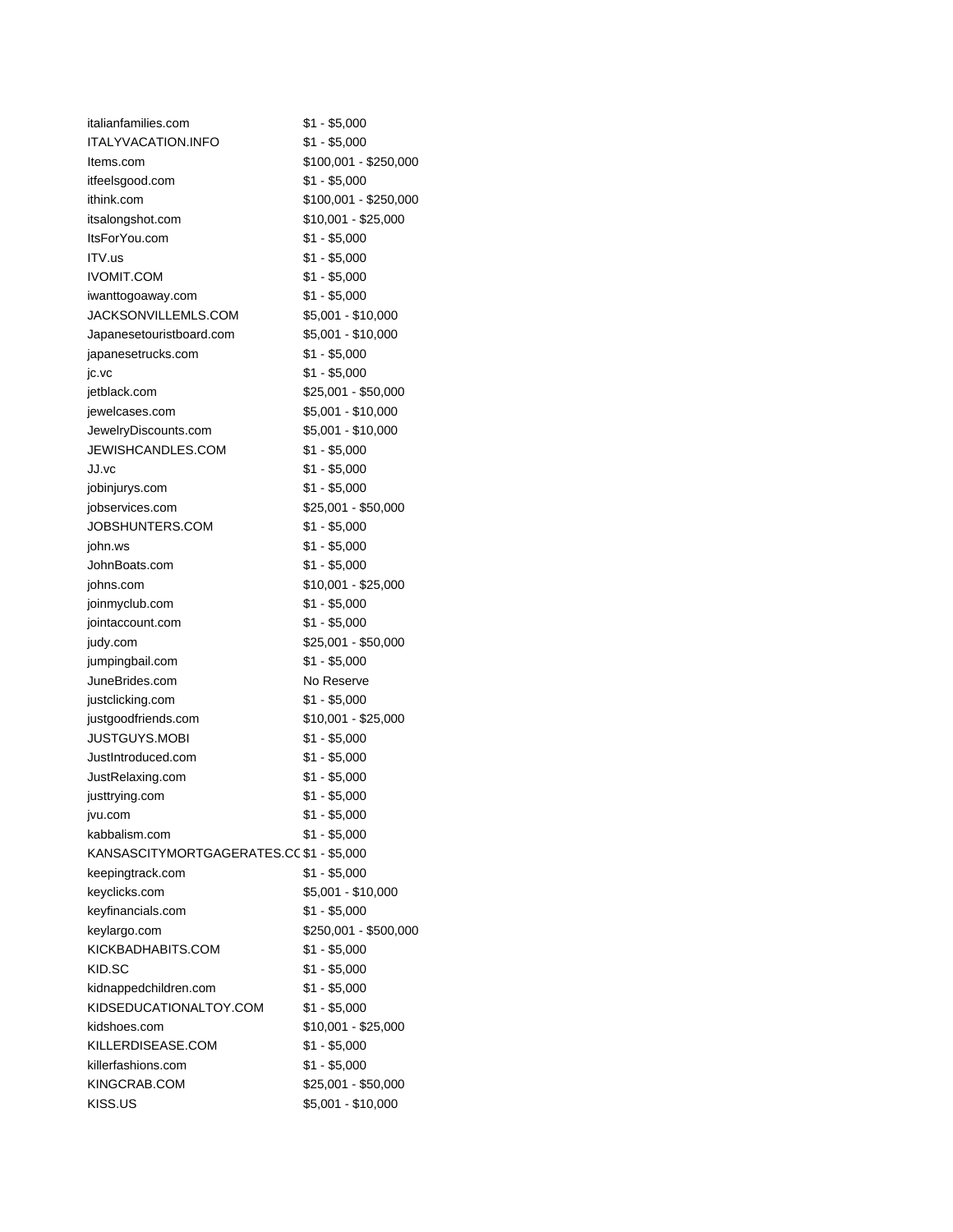| kitchenandbathroom.com       | $$1 - $5,000$         |
|------------------------------|-----------------------|
| kkz.com                      | \$10,001 - \$25,000   |
| <b>KNEE.INFO</b>             | \$5,001 - \$10,000    |
| Knowledge.info               | $$1 - $5,000$         |
| ko.net                       | \$5,001 - \$10,000    |
| KosherCertified.com          | \$25,001 - \$50,000   |
| KOSHERPURE.COM               | \$1 - \$5,000         |
| kungfumovies.com             | \$5,001 - \$10,000    |
| Kurdish.com                  | \$50,001 - \$100,000  |
| LAHomes.com                  | \$250,001 - \$500,000 |
| lakehomes.us                 | \$1 - \$5,000         |
| lambswool.com                | \$10,001 - \$25,000   |
| landmarkdecision.com         | \$1 - \$5,000         |
| languagecourse.com           | \$10,001 - \$25,000   |
| laptopcenter.com             | \$1 - \$5,000         |
| LargeDiscounts.com           | $$1 - $5,000$         |
| LargeLoan.com                | \$5,001 - \$10,000    |
| LARGERPENISSIZE.COM          | $$1 - $5,000$         |
| LARGERPRINTBOOKS.COM         | \$1 - \$5,000         |
| largesets.com                | $$1 - $5,000$         |
| lasercopiers.com             | $$1 - $5,000$         |
| LaserSurgery.biz             | $$1 - $5,000$         |
| lasertoys.com                | \$1 - \$5,000         |
| lasex.net                    | \$1 - \$5,000         |
| lasikeyecenter.com           | $$1 - $5,000$         |
| lasiktreatment.com           | $$1 - $5,000$         |
| LASTMINUTEAIRFARES.COM       | \$25,001 - \$50,000   |
| LasVagas.mobi                | \$1 - \$5,000         |
| LasVagasGambling.com         | \$1 - \$5,000         |
| LasVegasAssets.com           | $$1 - $5,000$         |
| lasvegasconventioncenter.com | \$25,001 - \$50,000   |
| LateMovie.net                | $$1 - $5,000$         |
| latestmodels.com             | $$1 - $5,000$         |
| LatestPCs.com                | $$1 - $5,000$         |
| Latino1.com                  | $$1 - $5,000$         |
| LatinoMusic.com              | \$25,001 - \$50,000   |
| latinowebcam.com             | $$1 - $5,000$         |
| laughtherapy.com             | $$1 - $5,000$         |
| Law.vc                       | \$10,001 - \$25,000   |
| lawfirm.es                   | $$1 - $5,000$         |
| lawfirmnetwork.com           | $$1 - $5,000$         |
| lawnsprinklersystems.com     | \$10,001 - \$25,000   |
| LAWSTUDENTS.INFO             | $$1 - $5,000$         |
| LawyerOutsourcing.com        | No Reserve            |
| lawyers.ms                   | \$1 - \$5,000         |
| LEADACQUISITION.COM          | $$1 - $5,000$         |
| LearnFast.com                | \$5,001 - \$10,000    |
| LearningCenters.com          | \$50,001 - \$100,000  |
| learnpoker.de                | \$5,001 - \$10,000    |
| LEASECANCELLATIONS.COM       | $$1 - $5,000$         |
| leasecondo.com               | $$1 - $5,000$         |
| leasecondos.com              | $$1 - $5,000$         |
|                              |                       |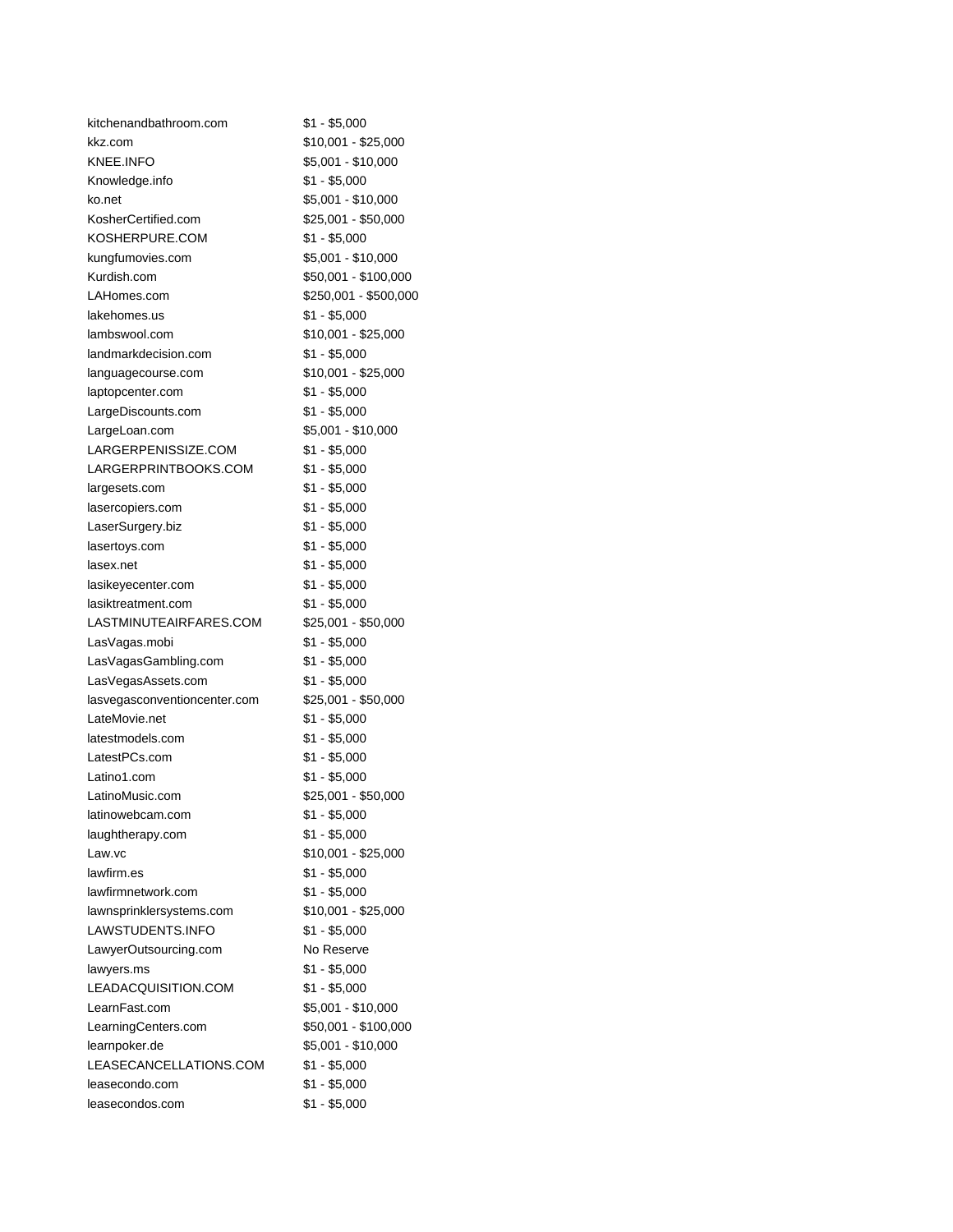| leasedautos.com                | $$1 - $5,000$         |
|--------------------------------|-----------------------|
| leasedcomputers.com            | $$1 - $5,000$         |
| leasingagency.com              | No Reserve            |
| LeatherBookbinding.com         | \$5,001 - \$10,000    |
| LeatherBoots.com               | \$5,001 - \$10,000    |
| LEATHERFLIGHTJACKETS.COM       | $$1 - $5,000$         |
| LEATHERJEWELRYBOX.COM          | \$1 - \$5,000         |
| LEATHERKITS.COM                | $$1 - $5,000$         |
| leaveyourmessage.com           | \$5,001 - \$10,000    |
| LegalAssistance.com            | \$10,001 - \$25,000   |
| LegalCounsel.net               | \$10,001 - \$25,000   |
| legalmusicsites.com            | $$1 - $5,000$         |
| LegalRecords.com               | \$250,001 - \$500,000 |
| LEGALSUMMONS.COM               | $$1 - $5,000$         |
| lesbiankissing.com             | \$10,001 - \$25,000   |
| lesbo.com                      | \$50,001 - \$100,000  |
| lethal.com                     | \$25,001 - \$50,000   |
| liabilityinsurancecoverage.com | $$1 - $5,000$         |
| liabilityinsurancepolicy.com   | $$1 - $5,000$         |
| libre.mobi                     | $$1 - $5,000$         |
| Lice.com                       | \$100,001 - \$250,000 |
| LICENSEDPROFESSIONALS.COM      | \$1 - \$5,000         |
| LICENSEDSOFTWARE.COM           | \$10,001 - \$25,000   |
| LICENSEDTHERAPIST.COM          | $$1 - $5,000$         |
| lick.com                       | \$50,001 - \$100,000  |
| lifeinsuranceagent.eu          | $$1 - $5,000$         |
| lifepolicies.com               | $$1 - $5,000$         |
| lifesustainingprocedure.com    | $$1 - $5,000$         |
| lifesustainingprocedures.com   | $$1 - $5,000$         |
| Lifevests.com                  | \$10,001 - \$25,000   |
| lighttrucktires.com            | $$1 - $5,000$         |
| LightWeightBoxers.com          | $$1 - $5,000$         |
| LimousineService.com           | \$50,001 - \$100,000  |
| LineMaintenance.com            | $$1 - $5,000$         |
| LineOfCredit.cc                | $$1 - $5,000$         |
| LISTED.US                      | $$1 - $5,000$         |
| listless.com                   | \$1 - \$5,000         |
| LITIGIOUS.COM                  | $$1 - $5,000$         |
| littlecaymanhotels.com         | $$1 - $5,000$         |
| LiveAtlas.com                  | \$5,001 - \$10,000    |
| livebanking.com                | $$1 - $5,000$         |
| livedomainauctions.com         | \$5,001 - \$10,000    |
| LiveForFree.com                | $$1 - $5,000$         |
| livehotline.com                | \$5,001 - \$10,000    |
| livepass.com                   | $$1 - $5,000$         |
| liveplayerpoker.com            | $$1 - $5,000$         |
| livequotes.com                 | No Reserve            |
| livexxxwebcam.com              | $$1 - $5,000$         |
| loan.gd                        | $$1 - $5,000$         |
| LOANAPPLICATION.NET            | \$10,001 - \$25,000   |
| loancalculator.mobi            | $$1 - $5,000$         |
| LOANCALCULATOR.NET             | \$5,001 - \$10,000    |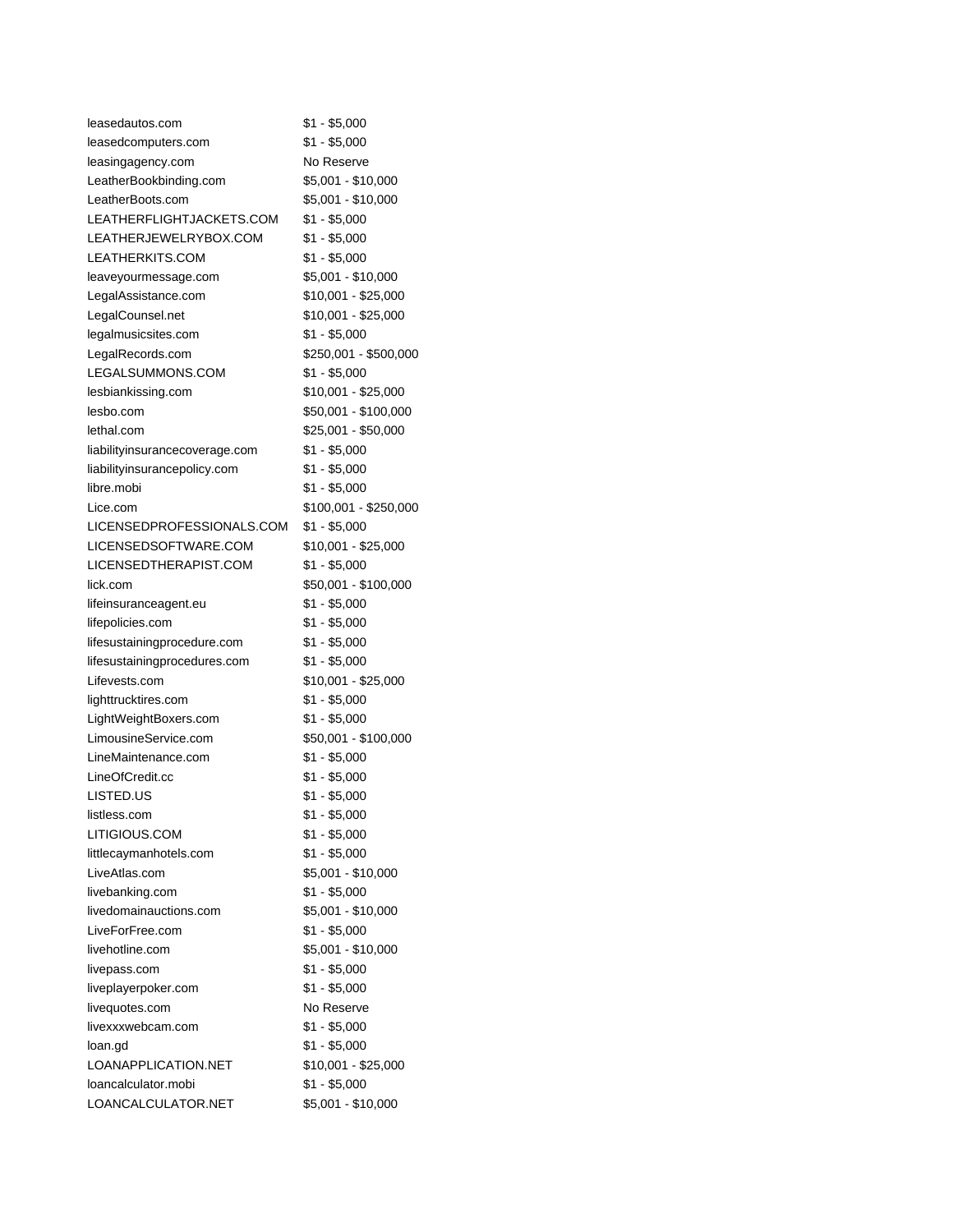| loancompanies.com                              | \$5,001 - \$10,000    |
|------------------------------------------------|-----------------------|
| LoanExtension.com                              | $$1 - $5,000$         |
| loanmethis.com                                 | \$5,001 - \$10,000    |
| LOANMORTGAGERATE.COM                           | \$5,001 - \$10,000    |
| loanplanning.com                               | \$5,001 - \$10,000    |
| loanwriting.com                                | $$1 - $5,000$         |
| Local.TV                                       | \$100,001 - \$250,000 |
| LocalCalls.com                                 | $$1 - $5,000$         |
| LOCALPHONECALL.COM                             | \$1 - \$5,000         |
| localprogramming.com                           | \$1 - \$5,000         |
| LOCALREALESTATEAPPRAISERS.C \$5,001 - \$10,000 |                       |
| LOCALREALESTATEBROKERS.CON \$5,001 - \$10,000  |                       |
| locatingjobs.com                               | $$1 - $5,000$         |
| lockboxservice.com                             | \$1 - \$5,000         |
| locket.com                                     | \$10,001 - \$25,000   |
| loggingequipment.com                           | \$10,001 - \$25,000   |
| LongIsland.info                                | \$5,001 - \$10,000    |
| LongislandUniversity.com                       | $$25,001 - $50,000$   |
| longtermcarelawyers.com                        | $$1 - $5,000$         |
| longtermdisabilities.com                       | $$1 - $5,000$         |
| longtermeffects.com                            | $$1 - $5,000$         |
| longtermrental.com                             | $$1 - $5,000$         |
| lookingforanswers.com                          | $$1 - $5,000$         |
| LOOKS.US                                       | $$1 - $5,000$         |
| looksmatter.com                                | $$1 - $5,000$         |
| LookStunning.com                               | $$1 - $5,000$         |
| lordchancellor.com                             | $$1 - $5,000$         |
| lordjesus.com                                  | $$5,001 - $10,000$    |
| lorenzoni.com                                  | \$1 - \$5,000         |
| LOSANGELESDIVORCEATTORNEY(\$1 - \$5,000        |                       |
| LOSANGELESDIVORCELAWYERS.C \$1 - \$5,000       |                       |
| lose.us                                        | $$1 - $5,000$         |
| lostlambs.com                                  | $$1 - $5,000$         |
| lot.mobi                                       | \$1 - \$5,000         |
| louisianaaccidentlaw.com                       | $$1 - $5,000$         |
| lovemetrue.com                                 | $$1 - $5,000$         |
| lovenovel.com                                  | $$1 - $5,000$         |
| LoveWords.com                                  | \$1 - \$5,000         |
| LowFatFoods.info                               | $$1 - $5,000$         |
| lowmaintenance.com                             | \$5,001 - \$10,000    |
| LowOnlinePrices.com                            | $$1 - $5,000$         |
| lowpricedtickets.com                           | $$1 - $5,000$         |
| LOWRATECARDS.COM                               | $$1 - $5,000$         |
| LOWRATEMORTGAGES.US                            | $$1 - $5,000$         |
| LowTaxes.net                                   | \$5,001 - \$10,000    |
| LOYALSHOPPERS.COM                              | $$1 - $5,000$         |
| lp.net                                         | \$5,001 - \$10,000    |
| lte.com                                        | \$10,001 - \$25,000   |
| lubricate.com                                  | \$5,001 - \$10,000    |
| lubricationequipment.com                       | $$1 - $5,000$         |
| lunchhour.com                                  | $$1 - $5,000$         |
| LungCancerSigns.com                            | $$1 - $5,000$         |
|                                                |                       |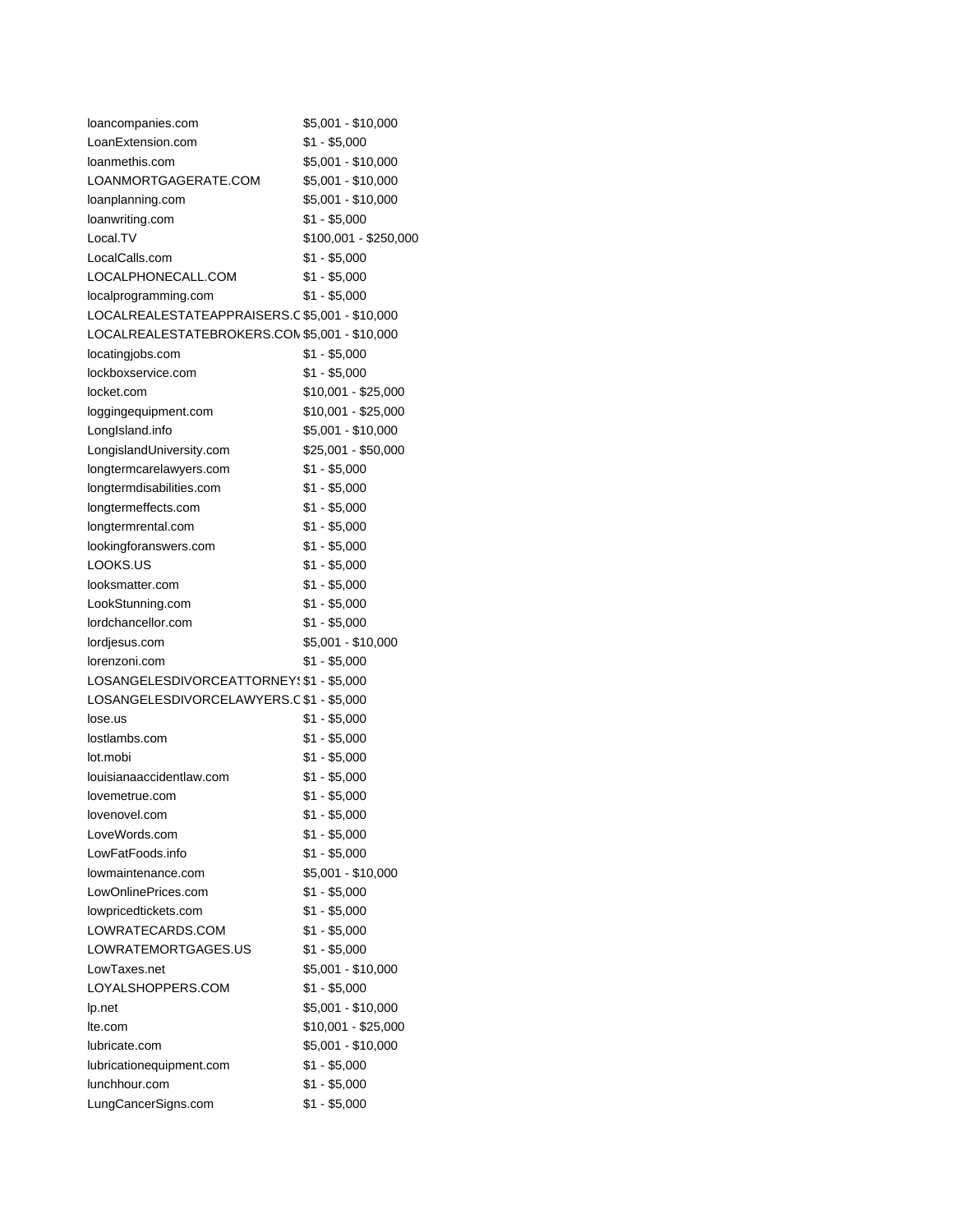| LuxuriousHomes.com                         | \$10,001 - \$25,000                    |
|--------------------------------------------|----------------------------------------|
| luxuriousWATERFRONTHOMES.CON \$1 - \$5,000 |                                        |
| LuxuryBusRental.com                        | \$1 - \$5,000                          |
| luxuryCONDOMINIUMHOMES.COM                 | \$1 - \$5,000                          |
| luxurytreatment.com                        | $$1 - $5,000$                          |
| LuxuryVehicleLeasing.com                   | \$1 - \$5,000                          |
| lw.bz                                      | $$1 - $5,000$                          |
| $I-y.com$                                  | $$1 - $5,000$                          |
| macaucasino.de                             | $$5,001 - $10,000$                     |
| MADDAM.COM                                 | $$1 - $5,000$                          |
| maidservices.com                           | \$10,001 - \$25,000                    |
| mailroomequipment.com                      | \$1 - \$5,000                          |
| mailroomsupplies.com                       | $$1 - $5,000$                          |
| MaineHealthInsurance.com                   | \$5,001 - \$10,000                     |
| maintenancefreeliving.com                  | $$1 - $5,000$                          |
| majordiseases.com                          | $$1 - $5,000$                          |
| MajorPlayer.com                            | $$10,001 - $25,000$                    |
| MajorPlayers.com                           | \$10,001 - \$25,000                    |
| MAKEAWISH.US                               | $$1 - $5,000$                          |
| makebrownies.com                           | $$1 - $5,000$                          |
| makebutter.com                             | $$1 - $5,000$                          |
| makeclothing.com                           | $$1 - $5,000$                          |
| MakeSuggestions.com                        | \$5,001 - \$10,000                     |
| MakeupArtist.com                           | \$50,001 - \$100,000                   |
| makingchanges.com                          | $$1 - $5,000$                          |
| makingsure.com                             | \$1 - \$5,000                          |
| malakian.com                               | $$1 - $5,000$                          |
| malariadrugs.com                           | $$1 - $5,000$                          |
| MaleAthletes.com                           | $$5,001 - $10,000$                     |
| MALECONDOM.COM                             | $$1 - $5,000$                          |
| MALEENLARGING.COM                          | $$1 - $5,000$                          |
| males.com                                  | \$50,001 - \$100,000                   |
| MALESEXENHANCERS.COM                       | $$1 - $5,000$                          |
| MALLSDIRECTORY.COM                         | $$1 - $5,000$                          |
| MANAGECLAIMS.COM                           | $$1 - $5,000$                          |
| managedcareplans.com                       | $$1 - $5,000$                          |
| managingit.com                             | $$1 - $5,000$                          |
| MANGOS.COM                                 |                                        |
|                                            | \$100,001 - \$250,000<br>$$1 - $5,000$ |
| mangos.org                                 |                                        |
| manhattanphotographer.com                  | $$1 - $5,000$                          |
| MANUFACTURINGBUSINESS.COM                  | $$1 - $5,000$                          |
| Map.md                                     | $$1 - $5,000$                          |
| Map.vc                                     | $$1 - $5,000$                          |
| Marines.mobi                               | \$5,001 - \$10,000                     |
| marketing.es                               | \$25,001 - \$50,000                    |
| Marketingfirm.com                          | \$100,001 - \$250,000                  |
| MarketPreview.com                          | $$1 - $5,000$                          |
| MarriageQuestions.com                      | $$1 - $5,000$                          |
| marriedcouples.net                         | $$1 - $5,000$                          |
| MARSPICTURES.COM                           | $$1 - $5,000$                          |
| martinis.com                               | \$25,001 - \$50,000                    |
| marvel.net                                 | \$5,001 - \$10,000                     |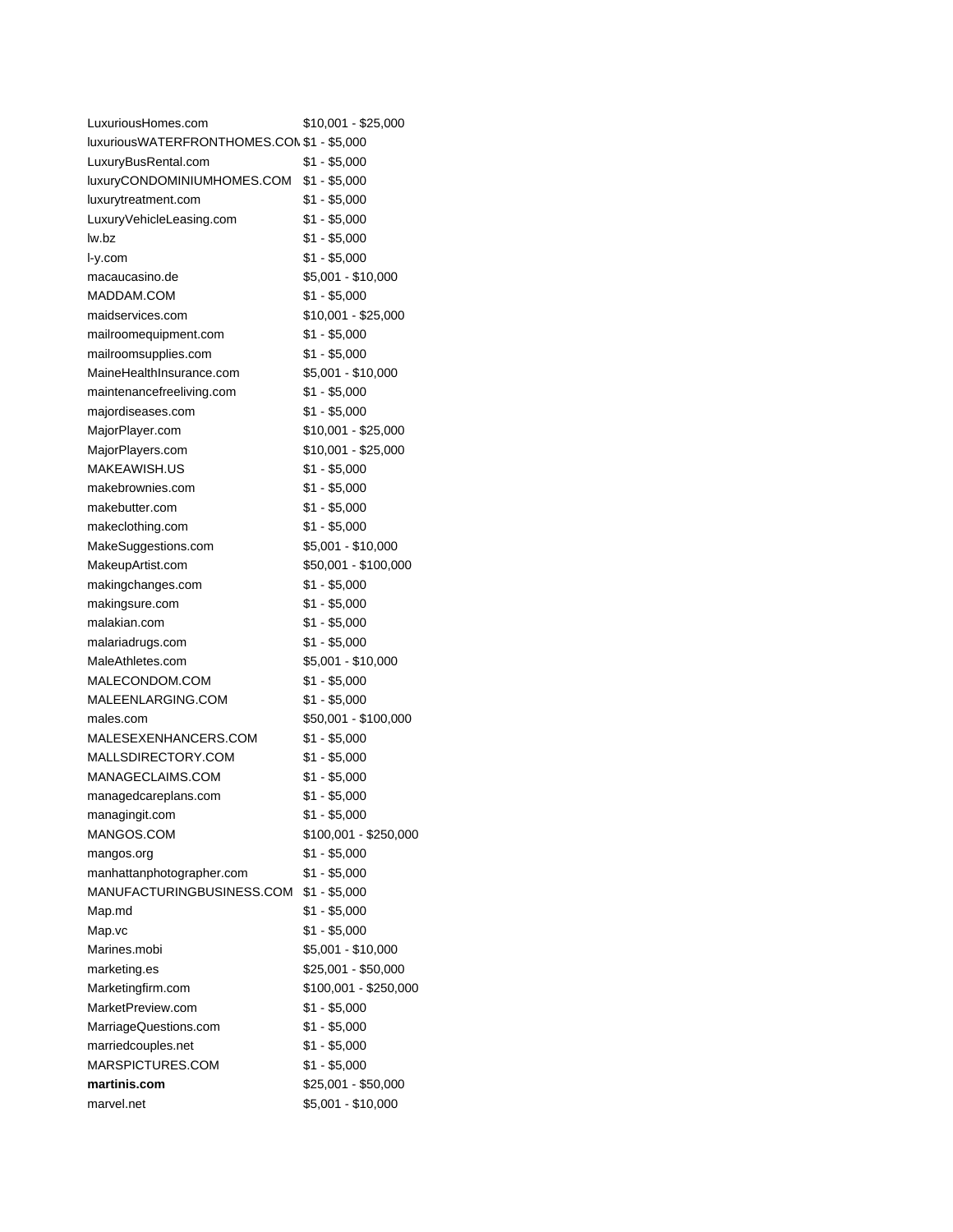| mashups.com                                    | \$50,001 - \$100,000  |
|------------------------------------------------|-----------------------|
| MashVideos.com                                 | \$1 - \$5,000         |
| massagebusiness.com                            | \$1 - \$5,000         |
| MasterAccounting.com                           | \$1 - \$5,000         |
| matchbuy.com                                   | \$1 - \$5,000         |
| materialize.com                                | \$1 - \$5,000         |
| MATERNITYCLOTHING.US                           | \$1 - \$5,000         |
| maternitydresses.org                           | $$1 - $5,000$         |
| maternityleave.org                             | $$1 - $5,000$         |
| maturehunks.com                                | \$1 - \$5,000         |
| MauiBeachCottages.com                          | \$5,001 - \$10,000    |
| Max.vc                                         | \$1 - \$5,000         |
| may.biz                                        | $$1 - $5,000$         |
| MBADEGREES.COM                                 | \$5,001 - \$10,000    |
| mBlogster.mobi                                 | $$1 - $5,000$         |
| MDD.ORG                                        | $$1 - $5,000$         |
| mediarooms.com                                 | \$1 - \$5,000         |
| MEDICALBIOTECHNOLOGY.COM                       | \$25,001 - \$50,000   |
| MEDICALCOLLEGE.US                              | \$1 - \$5,000         |
| MEDICALCOLLEGES.US                             | $$1 - $5,000$         |
| MEDICALDONORS.COM                              | $$1 - $5,000$         |
| MedicalFormsOnline.com                         | $$1 - $5,000$         |
| MedicalLaboratory.com                          | \$5,001 - \$10,000    |
| MedicalLabs.com                                | \$5,001 - \$10,000    |
| medically.com                                  | \$10,001 - \$25,000   |
|                                                |                       |
| medicalpolicies.com                            | \$1 - \$5,000         |
| medicalpolicy.com<br>MedicalProfessionals.info | \$1 - \$5,000         |
|                                                | \$1 - \$5,000         |
| medicalrecord.com                              | \$250,001 - \$500,000 |
| MEDICALREPRESENTATIVE.COM                      | \$25,001 - \$50,000   |
| medicalsensors.com                             | \$1 - \$5,000         |
| MEDICALTRANSCRIPTIONWORK.C(\$1-\$5,000         |                       |
| medicaredrugplan.net                           | \$1 - \$5,000         |
| MedicarePlan.net                               | \$1 - \$5,000         |
| meetrichmen.com                                | \$1 - \$5,000         |
| MegaYachts.com                                 | \$10,001 - \$25,000   |
| MemberDiscount.com                             | $$1 - $5,000$         |
| MemoryAid.com                                  | \$10,001 - \$25,000   |
| MENBOOKS.COM                                   | $$1 - $5,000$         |
| MenCenter.com                                  | \$5,001 - \$10,000    |
| MENSFASHIONGUIDE.COM                           | $$1 - $5,000$         |
| MerchandiseDiscount.com                        | $$1 - $5,000$         |
| MerchandiseDiscounts.com                       | $$1 - $5,000$         |
| MerryChristmasLights.com                       | \$5,001 - \$10,000    |
| mesothelioma.biz                               | $$1 - $5,000$         |
| MESOTHELIOMARELIEF.COM                         | $$1 - $5,000$         |
| messageboards.net                              | \$5,001 - \$10,000    |
| met.mobi                                       | \$5,001 - \$10,000    |
| MetalsMarket.com                               | $$10,001 - $25,000$   |
| metricconversion.com                           | \$5,001 - \$10,000    |
| mexicoboys.com                                 | $$1 - $5,000$         |
| MexicoTimeshare.com                            | \$10,001 - \$25,000   |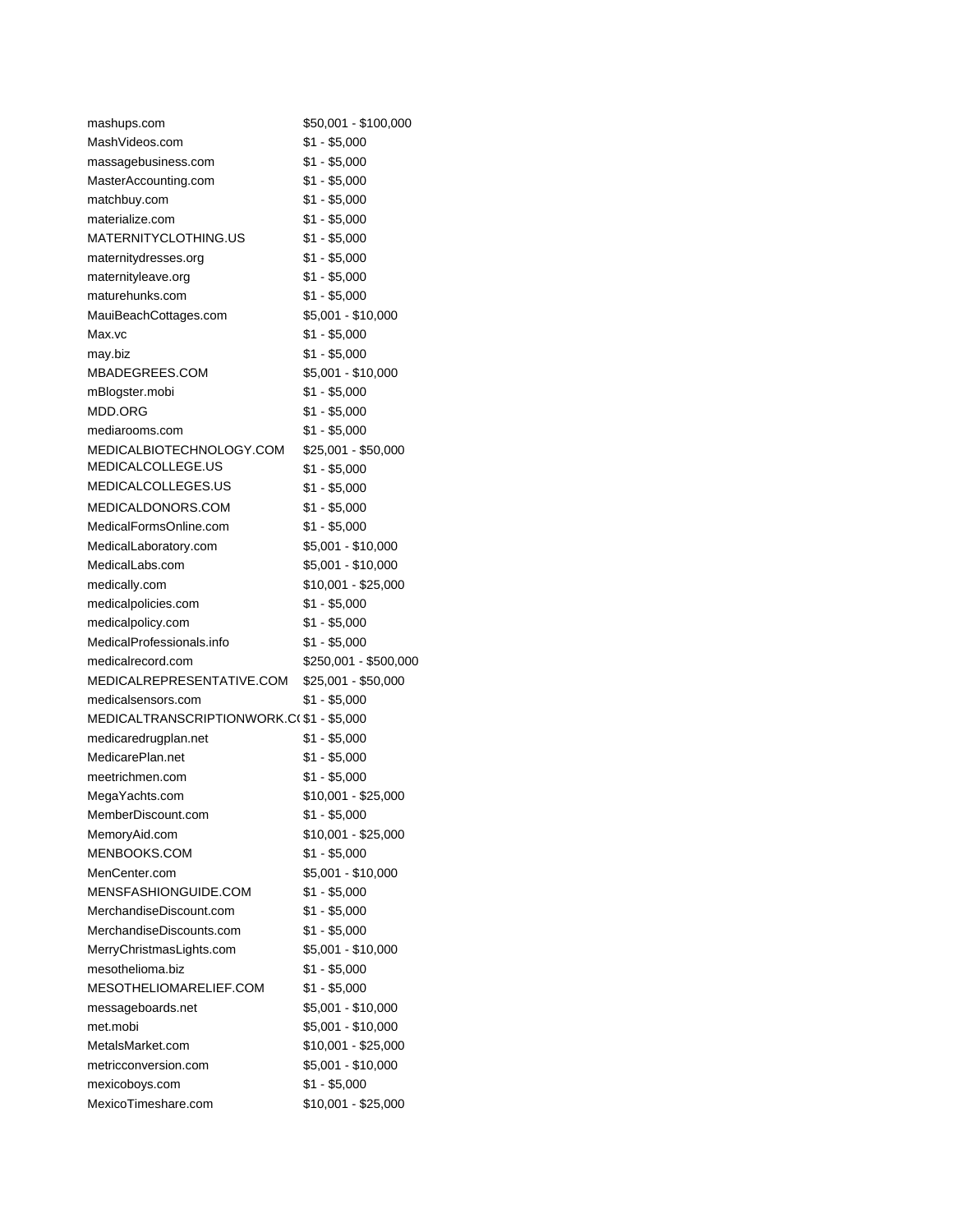| miamibeachflorida.net                   | \$5,001 - \$10,000    |
|-----------------------------------------|-----------------------|
| michigancourts.com                      | \$1 - \$5,000         |
| MichiganShopping.com                    | $$1 - $5,000$         |
| Microphone.com                          | \$250,001 - \$500,000 |
| MiddleAgeMen.com                        | \$1 - \$5,000         |
| middleamerica.com                       | $$1 - $5,000$         |
| MiddleweightBoxers.com                  | \$5,001 - \$10,000    |
| midsizetrucks.com                       | \$1 - \$5,000         |
| MIGHTYBOLD.COM                          | $$1 - $5,000$         |
| militarycallup.com                      | $$1 - $5,000$         |
| MinatureDog.com                         | \$1 - \$5,000         |
| MindGames.com                           | \$50,001 - \$100,000  |
| minicameras.com                         | \$10,001 - \$25,000   |
| MINICLIP.US                             | \$1 - \$5,000         |
| MiniTV.com                              | \$10,001 - \$25,000   |
| MINNESOTA.ORG                           | \$25,001 - \$50,000   |
| mirandawarnings.com                     | $$1 - $5,000$         |
| miscarriages.org                        | $$1 - $5,000$         |
| misrepresentations.com                  | $$1 - $5,000$         |
| miss.com                                | $$1 - $5,000$         |
| MISS.INFO                               | $$1 - $5,000$         |
| missionstatements.org                   | $$1 - $5,000$         |
| MISSISSIPPIHOTELS.INFO                  | $$1 - $5,000$         |
| mistreat.com                            | \$1 - \$5,000         |
| Mittens.com                             | \$10,001 - \$25,000   |
| <b>MIXTURES.INFO</b>                    | \$1 - \$5,000         |
| MLM.SC                                  | $$1 - $5,000$         |
| MLSSystem.com                           | \$10,001 - \$25,000   |
| mm.net                                  | \$5,001 - \$10,000    |
| moaned.com                              | \$5,001 - \$10,000    |
| MOBILEBROADBANDACCESS.COM \$1 - \$5,000 |                       |
| mobiledigitaltvs.com                    | \$1 - \$5,000         |
| MOBILEPHONESALES.COM                    | \$1 - \$5,000         |
| mobilephonety.com                       | \$1 - \$5,000         |
| mobilevideophones.com                   | $$1 - $5,000$         |
| mobischedule.com                        | No Reserve            |
| Model.net                               | \$50,001 - \$100,000  |
| models.mobi                             | \$1 - \$5,000         |
| modernblues.com                         | $$1 - $5,000$         |
| modularofficesystems.com                | $$1 - $5,000$         |
| moisturizingbath.com                    | $$1 - $5,000$         |
| moisturizingoil.com                     | \$1 - \$5,000         |
| moisturizingshampoo.com                 | $$1 - $5,000$         |
| monacoyachtcharters.com                 | $$1 - $5,000$         |
| monalisa.com                            | \$100,001 - \$250,000 |
| monetarists.com                         | $$1 - $5,000$         |
| money.info                              | \$10,001 - \$25,000   |
| MONEYBACKOFFERS.COM                     | $$1 - $5,000$         |
| moneydevice.com                         | $$1 - $5,000$         |
| moneydigest.com                         | $$1 - $5,000$         |
| moneyjournal.com                        | $$1 - $5,000$         |
| moneymakingsites.com                    | $$1 - $5,000$         |
|                                         |                       |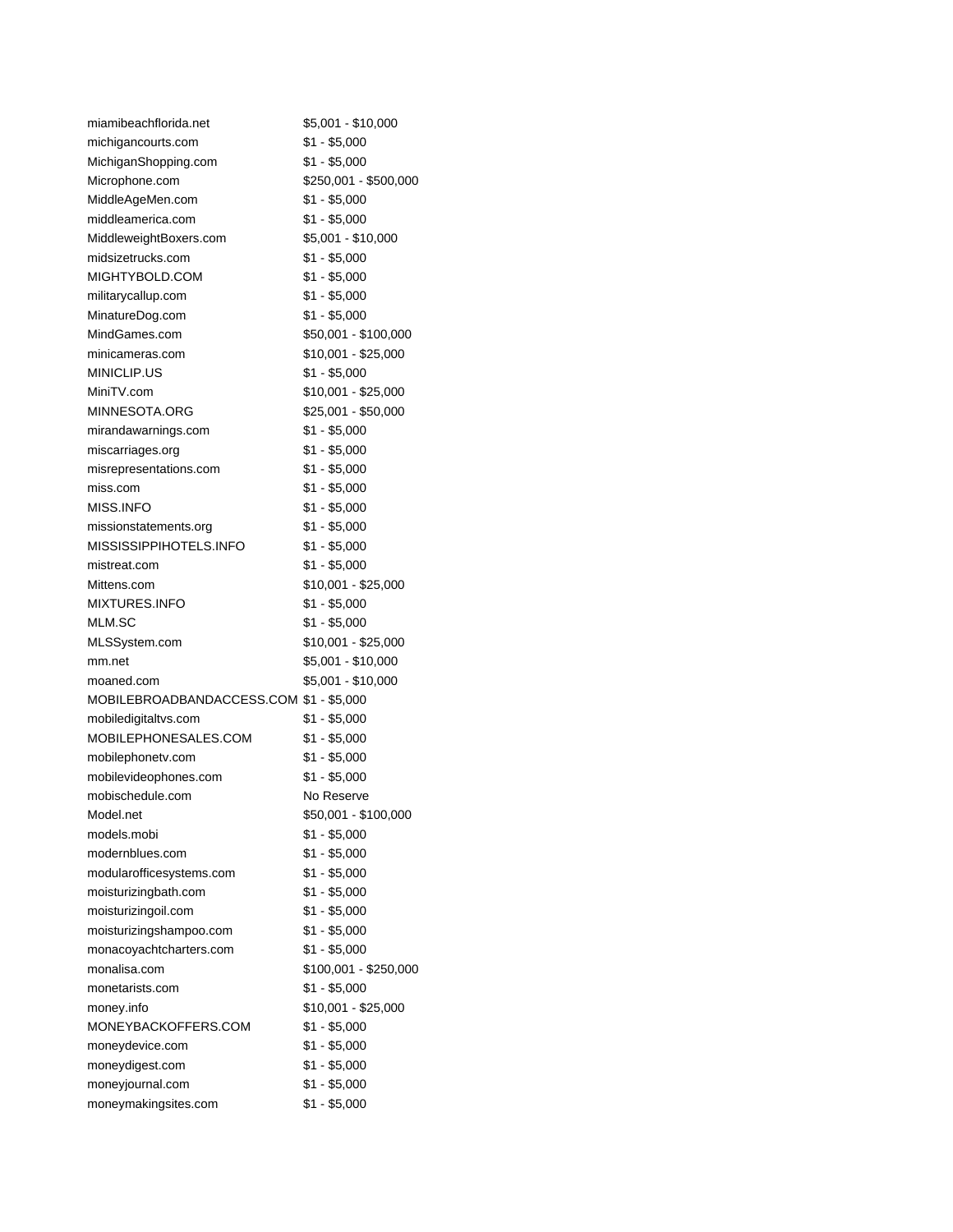| MONEYMANAGERS.US          | $$1 - $5,000$         |
|---------------------------|-----------------------|
| MONEYORDER.INFO           | $$1 - $5,000$         |
| MontanaLawyers.info       | $$1 - $5,000$         |
| montanalottery.com        | \$5,001 - \$10,000    |
| MONTHLYOFFERS.COM         | $$1 - $5,000$         |
| monthlypaymentplan.com    | \$1 - \$5,000         |
| moo.us                    | \$5,001 - \$10,000    |
| moonrises.com             | $$1 - $5,000$         |
| MoreThanFriends.com       | \$1 - \$5,000         |
| MORNINGAFTERPILLS.US      | \$1 - \$5,000         |
| Mortgage.gs               | \$1 - \$5,000         |
| mortgage.sh               | \$1 - \$5,000         |
| MORTGAGECALCULATOR.NET    | \$5,001 - \$10,000    |
| MORTGAGECALCULATORS.ORG   | \$1 - \$5,000         |
| MORTGAGEHEADQUARTER.COM   | \$1 - \$5,000         |
| MORTGAGELENDER.ORG        | \$1 - \$5,000         |
| MORTGAGELENDERS.NET       | \$10,001 - \$25,000   |
| MortgageRateAdvice.com    | \$1 - \$5,000         |
| MOSTBEAUTIFULDOLLS.COM    | $$1 - $5,000$         |
| MOTORACCIDENT.COM         | \$1 - \$5,000         |
| motorcycleaccessories.com | \$25,001 - \$50,000   |
| motorcycleclub.com        | \$10,001 - \$25,000   |
| motorvehicleinsurance.com | \$1 - \$5,000         |
| mountainbikeclub.com      | $$1 - $5,000$         |
| mountshastahotels.com     | $$1 - $5,000$         |
| movershakers.com          | \$10,001 - \$25,000   |
| movie.vu                  | \$1 - \$5,000         |
| MovieCameras.info         | $$1 - $5,000$         |
| MOVIECELEBRITIES.COM      | \$1 - \$5,000         |
| moviecensor.com           | $$1 - $5,000$         |
| MovieDiscount.com         | \$1 - \$5,000         |
| moviefeature.com          | $$1 - $5,000$         |
| movieholic.com            | $$1 - $5,000$         |
| moviepreviews.com         | \$100,001 - \$250,000 |
| MovieProduction.com       | \$10,001 - \$25,000   |
| MovieProductions.com      | \$10,001 - \$25,000   |
| moviescreens.us           | $$1 - $5,000$         |
| moviestars.eu             | $$1 - $5,000$         |
| MovieTV.com               | \$250,001 - \$500,000 |
| movingplanner.com         | \$1 - \$5,000         |
| Mozambique.com            | \$50,001 - \$100,000  |
| mp3cellphones.com         | \$25,001 - \$50,000   |
| mp3players.net            | \$5,001 - \$10,000    |
| mp4converters.com         | $$1 - $5,000$         |
| mpegs.net                 | No Reserve            |
| MSFT.US                   | $$1 - $5,000$         |
| mt.org                    | \$25,001 - \$50,000   |
| MUCHA.MOBI                | $$1 - $5,000$         |
| mule.us                   | $$1 - $5,000$         |
| MULTIBANDPHONE.COM        | $$1 - $5,000$         |
| munich.org                | \$5,001 - \$10,000    |
| MURALS.BIZ                | \$1 - \$5,000         |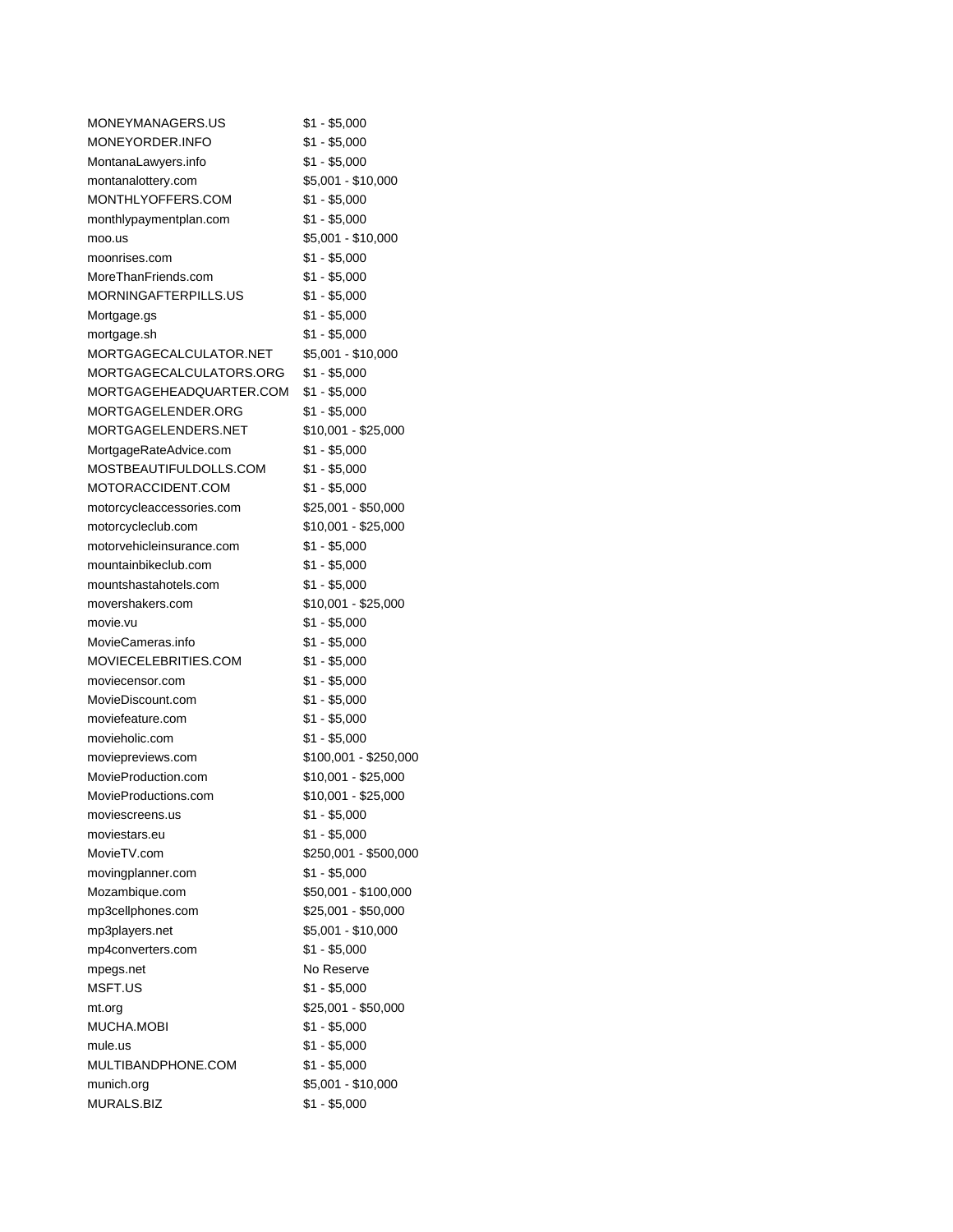| MusicalGroups.com           | \$1 - \$5,000         |
|-----------------------------|-----------------------|
| Musicas.net                 | \$25,001 - \$50,000   |
| MUSICHEADQUARTER.COM        | $$1 - $5,000$         |
| MusicPhones.com             | \$5,001 - \$10,000    |
| MusicPlayerShop.com         | \$1 - \$5,000         |
| musicsampling.com           | $$1 - $5,000$         |
| MusicServer.com             | \$25,001 - \$50,000   |
| MusicTV.com                 | \$250,001 - \$500,000 |
| MusicVideos.mobi            | \$1 - \$5,000         |
| mutualfund.ws               | $$1 - $5,000$         |
| my.vc                       | $$1 - $5,000$         |
| myApology.com               | $$1 - $5,000$         |
| MYBUTLER.COM                | \$5,001 - \$10,000    |
| myjokes.com                 | \$750,001 - \$1MM     |
| MYLIBIDO.COM                | \$10,001 - \$25,000   |
| MYPRESCRIPTIONDRUGS.COM     | \$1 - \$5,000         |
| myrate.com                  | \$10,001 - \$25,000   |
| MyRealEstate.com            | \$50,001 - \$100,000  |
| myrefund.com                | \$10,001 - \$25,000   |
| MyRights.com                | \$1 - \$5,000         |
| MYslots.com                 | \$25,001 - \$50,000   |
| myspendingmoney.com         | $$1 - $5,000$         |
| MYsportslines.com           | \$5,001 - \$10,000    |
| MysteryDate.com             | \$10,001 - \$25,000   |
| MyTeeTime.com               | \$1 - \$5,000         |
| na.vc                       | \$1 - \$5,000         |
| nailglues.com               | $$1 - $5,000$         |
| naked.com                   | \$1MM - \$5MM         |
| NANOTECHNOLOGYNEWS.COM      | $$1 - $5,000$         |
| NationalAssociations.com    | \$5,001 - \$10,000    |
| nationalboatshow.com        | $$1 - $5,000$         |
| nationally.com              | \$10,001 - \$25,000   |
| nationally.org              | \$1 - \$5,000         |
| nationwidelocations.com     | \$1 - \$5,000         |
| NationwideMovingCompany.com | $$1 - $5,000$         |
| Nativecrafts.com            | \$5,001 - \$10,000    |
| NaturalCotton.com           | \$1 - \$5,000         |
| NaturalHair.com             | \$100,001 - \$250,000 |
| Naughtier.com               | \$5,001 - \$10,000    |
| NAUGHTYWITCHES.COM          | $$1 - $5,000$         |
| NAVIGATIONUNIT.COM          | $$1 - $5,000$         |
| Navy.mobi                   | \$5,001 - \$10,000    |
| nd.net                      | \$5,001 - \$10,000    |
| NDA.mobi                    | $$1 - $5,000$         |
| Nebraskalnsurance.com       | $$1 - $5,000$         |
| NeckSurgeries.com           | $$1 - $5,000$         |
| needextracash.com           | $$1 - $5,000$         |
| NEEDSEATS.COM               | $$1 - $5,000$         |
| NEEDWRITEOFFS.COM           | $$1 - $5,000$         |
| NERVOUSNESS.COM             | $$10,001 - $25,000$   |
| netbasedapplications.com    | $$1 - $5,000$         |
| NetChecks.com               | \$5,001 - \$10,000    |
|                             |                       |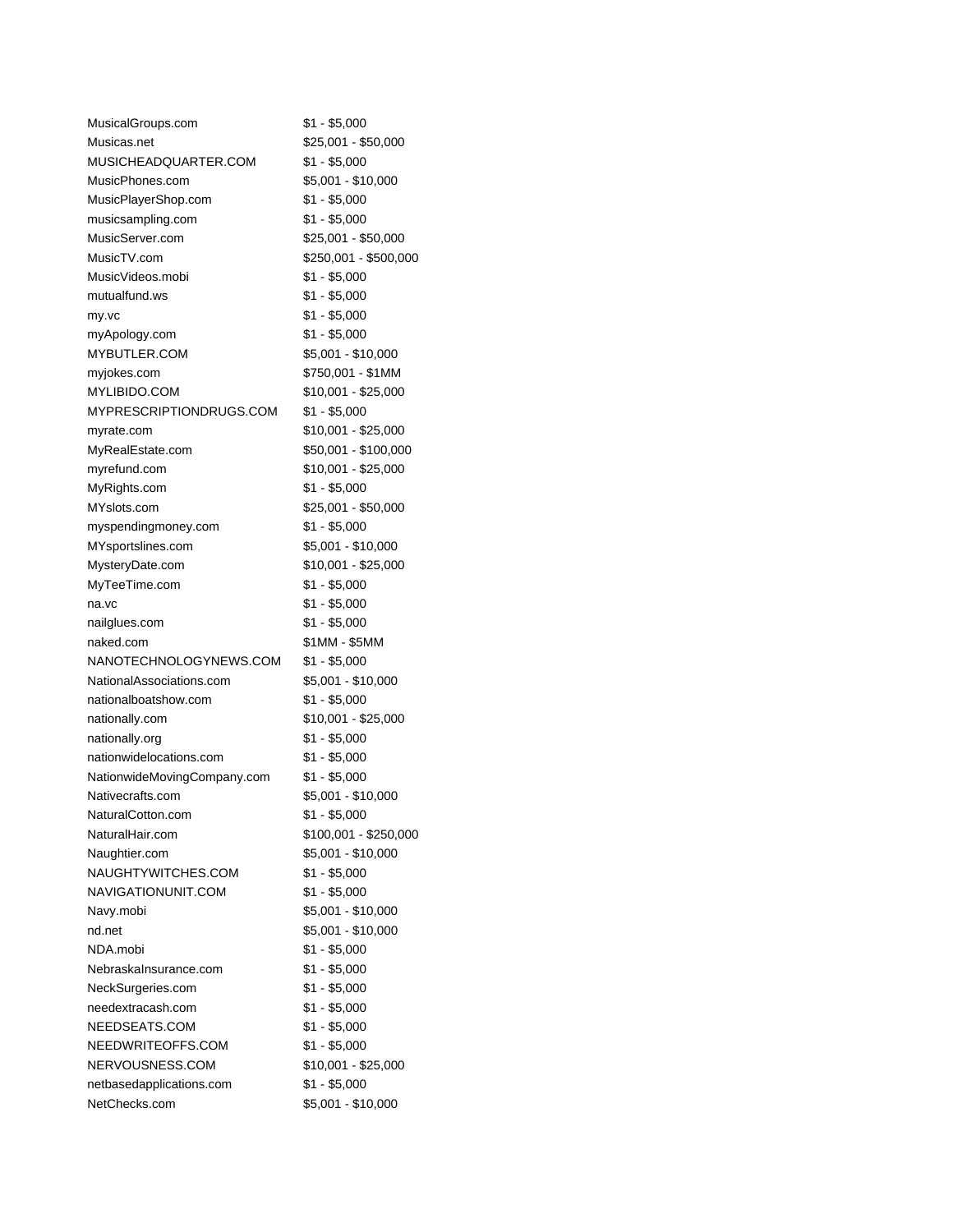| netclips.com                            | \$25,001 - \$50,000   |
|-----------------------------------------|-----------------------|
| netdesigners.com                        | $$1 - $5,000$         |
| NetID.com                               | \$100,001 - \$250,000 |
| networkcontent.com                      | \$5,001 - \$10,000    |
| NetworkingJobs.com                      | \$5,001 - \$10,000    |
| networktechnology.com                   | \$5,001 - \$10,000    |
| networth.net                            | \$5,001 - \$10,000    |
| NevadaClubs.com                         | \$10,001 - \$25,000   |
| NEVADACORPORATIONS.US                   | \$1 - \$5,000         |
| NevadaFinances.com                      | \$1 - \$5,000         |
| nevadaimmigrationlaw.com                | $$1 - $5,000$         |
| NEVADAREALESTATE.US                     | $$1 - $5,000$         |
| new4x4.com                              | $$1 - $5,000$         |
| newandusedtrucks.com                    | $$1 - $5,000$         |
| newblogs.com                            | \$5,001 - \$10,000    |
| newcarpreview.com                       | $$1 - $5,000$         |
| NEWCARSHOWROOM.COM                      | \$25,001 - \$50,000   |
| NEWCARSHOWROOMS.COM                     | \$25,001 - \$50,000   |
| newcustomerdiscount.com                 | \$1 - \$5,000         |
| newenglandyachtcharter.com              | $$1 - $5,000$         |
| newesttrends.com                        | $$1 - $5,000$         |
| NewFuels.com                            | \$10,001 - \$25,000   |
| newimpotencedrugs.com                   | $$10,001 - $25,000$   |
| NEWJERSEYLEASES.COM                     | $$1 - $5,000$         |
| NewMexicoInsurance.com                  | \$5,001 - \$10,000    |
| newmusic.mobi                           | $$1 - $5,000$         |
| neworleanshoteldirectory.com            | $$1 - $5,000$         |
| newprescriptions.com                    | \$1 - \$5,000         |
| newrumors.com                           | $$1 - $5,000$         |
| newsmagazine.net                        | $$1 - $5,000$         |
| newtaxrules.com                         | $$1 - $5,000$         |
| newtranslator.com                       | $$1 - $5,000$         |
| newyorkcitycriminallawyer.com           | $$1 - $5,000$         |
| NEWYORKCOLLEGES.US                      | \$1 - \$5,000         |
| NEWYORKMORTGAGEREFINANCIN \$1 - \$5,000 |                       |
| newyorkphotographer.com                 | $$1 - $5,000$         |
| NEWYORKPHYSICIAN.COM                    | $$1 - $5,000$         |
| NewYorkRanches.com                      | \$1 - \$5,000         |
| NEWYORKREALESTATECOMPANIE \$1 - \$5,000 |                       |
| NewYorkRealty.com                       | \$100,001 - \$250,000 |
| NEWYORKTAXLAWYERS.COM                   | $$1 - $5,000$         |
| NEWYORKTHEATERTICKET.COM                | $$1 - $5,000$         |
| newzealandyachtcharter.com              | \$1 - \$5,000         |
| newzealandyachtcharters.com             | \$1 - \$5,000         |
| Next.us                                 | \$5,001 - \$10,000    |
| nextdayhomedelivery.com                 | $$1 - $5,000$         |
| nextdecision.com                        | \$1 - \$5,000         |
| NiceCall.com                            | $$1 - $5,000$         |
| NIGHTCAMERA.COM                         | $$1 - $5,000$         |
| nighttables.com                         | \$1 - \$5,000         |
| NMS.MOBI                                | $$1 - $5,000$         |
| NN.la                                   | \$1 - \$5,000         |
|                                         |                       |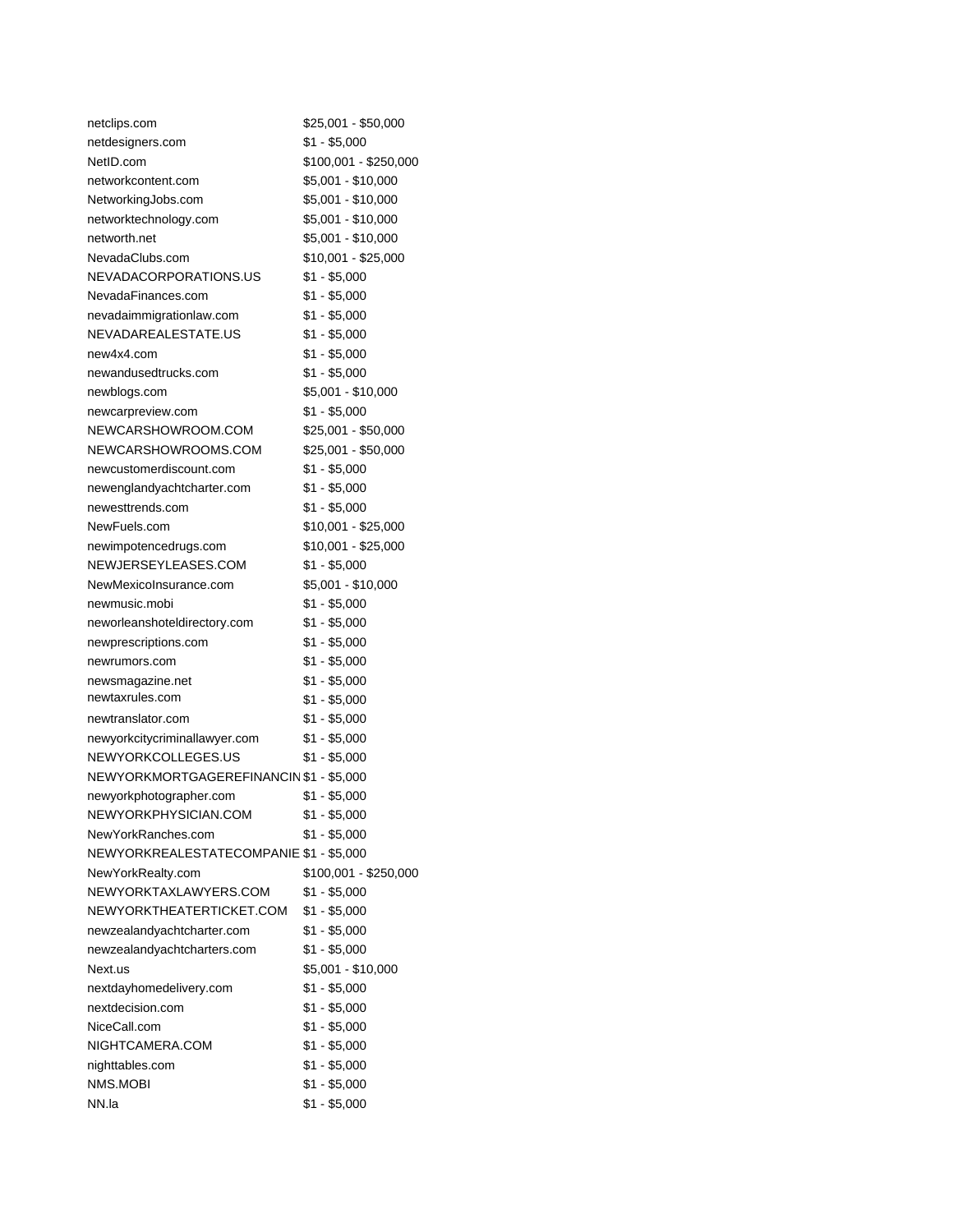| NOBOOZE.COM                        | \$1 - \$5,000         |
|------------------------------------|-----------------------|
| NOCOURTDIVORCES.COM                | $$1 - $5,000$         |
| nocreditproblem.com                | \$1 - \$5,000         |
| nocreditproblems.com               | $$1 - $5,000$         |
| NoFatFood.com                      | $$1 - $5,000$         |
| NoFaultCoverage.com                | $$1 - $5,000$         |
| nongovernment.com                  | \$1 - \$5,000         |
| NONPROFITCREDITREPAIR.COM          | \$1 - \$5,000         |
| nonprofitdebtconsolidationloan.com | $$1 - $5,000$         |
| NONPROFITSCHOOL.COM                | $$1 - $5,000$         |
| noroamingcharges.com               | $$1 - $5,000$         |
| NORTHAMERICA.CC                    | $$1 - $5,000$         |
| NorthDakotaNews.com                | \$5,001 - \$10,000    |
| northerneurope.com                 | $$1 - $5,000$         |
| northeurope.com                    | $$1 - $5,000$         |
| NorthwestTexas.com                 | \$5,001 - \$10,000    |
| NOSEJOBS.US                        | $$1 - $5,000$         |
| nosmoking.com                      | \$25,001 - \$50,000   |
| note.com                           | \$250,001 - \$500,000 |
| NotebookCam.com                    | \$5,001 - \$10,000    |
| notexpensive.com                   | $$1 - $5,000$         |
| nourishing.com                     | $$1 - $5,000$         |
| Novelties.cc                       | $$1 - $5,000$         |
| novelty.com                        | \$100,001 - \$250,000 |
| NoveltyGifts.com                   | \$10,001 - \$25,000   |
| Now.vc                             | $$1 - $5,000$         |
| NRA.US                             | \$5,001 - \$10,000    |
| Nude.info                          | \$10,001 - \$25,000   |
| nudeclubs.com                      | \$10,001 - \$25,000   |
| nudefemales.eu                     | $$1 - $5,000$         |
| Nudes.mobi                         | \$5,001 - \$10,000    |
| NudestBeaches.com                  | $$1 - $5,000$         |
| NudeWorld.com                      | \$10,001 - \$25,000   |
| Nudists.mobi                       | \$5,001 - \$10,000    |
| nursemaid.com                      | $$1 - $5,000$         |
| NURSINGCOLLEGES.US                 | $$1 - $5,000$         |
| nursinghomemisconduct.com          | $$1 - $5,000$         |
| NURSINGSCHOOL.US                   | $$1 - $5,000$         |
| Nuts.mobi                          | \$5,001 - \$10,000    |
| NVAssets.com                       | $$1 - $5,000$         |
| NYClifeinsurance.com               | \$5,001 - \$10,000    |
| offerit.com                        | $$1 - $5,000$         |
| OfficePark.com                     | \$5,001 - \$10,000    |
| officetelephones.com               | \$5,001 - \$10,000    |
| officevacancies.com                | $$1 - $5,000$         |
| OFFICIALJERSEYS.COM                | $$1 - $5,000$         |
| offleasevehicles.com               | $$1 - $5,000$         |
| OFFSHOREBANK.INFO                  | $$1 - $5,000$         |
| offshorebankaccount.com            | \$10,001 - \$25,000   |
| OFFSHOREBANKS.INFO                 | $$1 - $5,000$         |
| offshored.com                      | $$1 - $5,000$         |
| offshoreprivatebank.com            | \$10,001 - \$25,000   |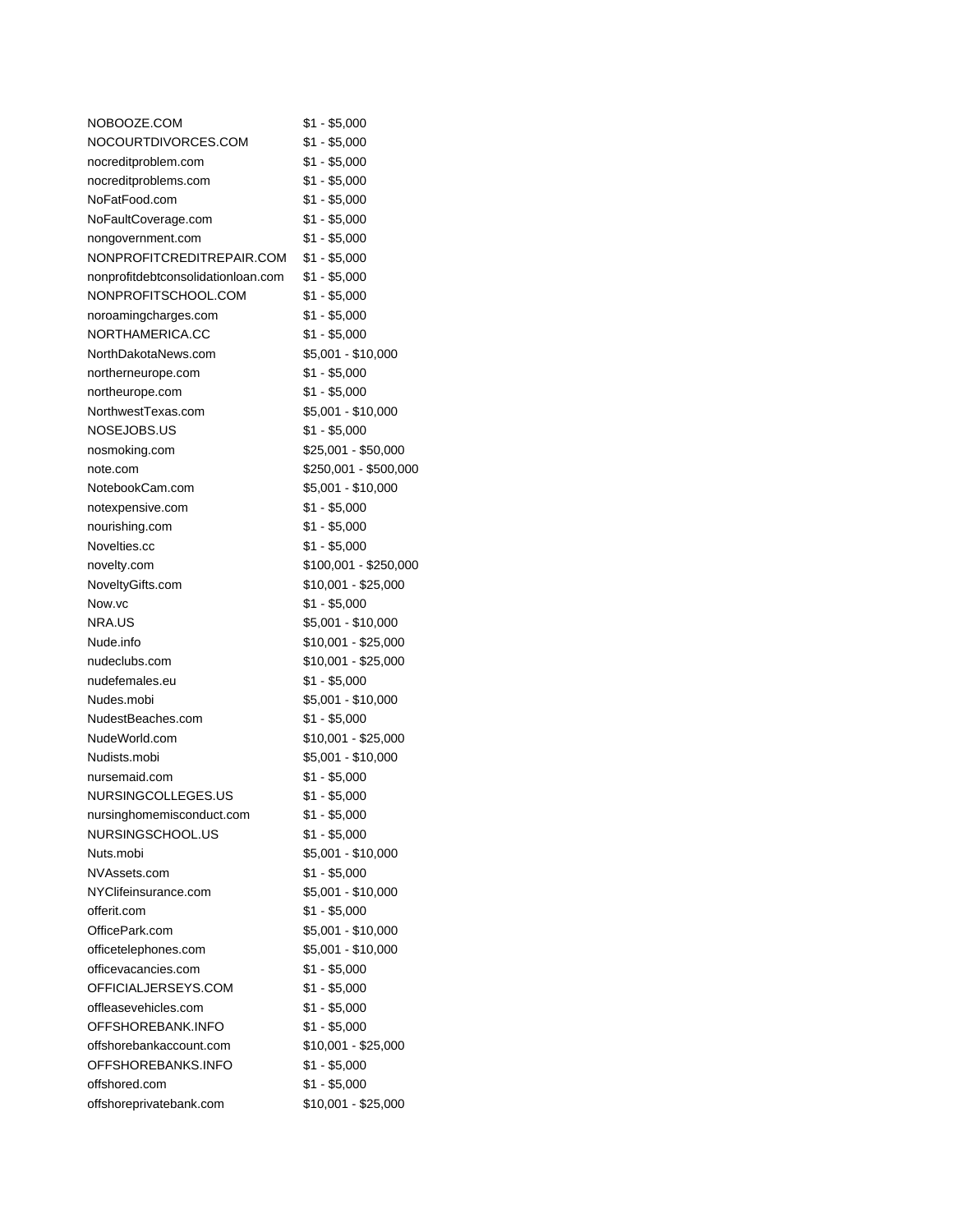| offshoreprivatebanking.com                       | \$25,001 - \$50,000   |
|--------------------------------------------------|-----------------------|
| ofspecialinterest.com                            | $$1 - $5,000$         |
| ohioresidences.com                               | \$1 - \$5,000         |
| oi.vc                                            | \$1 - \$5,000         |
| oilandgas.net                                    | \$5,001 - \$10,000    |
| oilpriceperbarrel.com                            | \$1 - \$5,000         |
| oilrefineryaccidents.com                         | \$1 - \$5,000         |
| ol.com                                           | \$100,001 - \$250,000 |
| oldestchild.com                                  | $$1 - $5,000$         |
| <b>ONA.NET</b>                                   | $$1 - $5,000$         |
| ondemandtelevision.com                           | \$1 - \$5,000         |
| onedaydelivery.com                               | $$1 - $5,000$         |
| onedayspecials.com                               | \$1 - \$5,000         |
| onedozenroses.com                                | \$10,001 - \$25,000   |
| oneleg.com                                       | \$1 - \$5,000         |
| OneWayFares.com                                  | \$10,001 - \$25,000   |
| onewayrental.com                                 | \$1 - \$5,000         |
| ONLINEADS.MOBI                                   | \$1 - \$5,000         |
| ONLINEASS.COM                                    | \$1 - \$5,000         |
| OnlineBankLoans.com                              | $$10,001 - $25,000$   |
| onlinebondtrading.com                            | \$1 - \$5,000         |
| ONLINEBUSINESSCOLLEGES.COM \$1 - \$5,000         |                       |
| ONLINECAREERSCHOOL.COM                           | \$1 - \$5,000         |
| ONLINECAREERSCHOOLS.COM                          | $$1 - $5,000$         |
| OnlineCarSales.com                               | $$1 - $5,000$         |
| ONLINECOLLEGETEST.COM                            | $$1 - $5,000$         |
| OnlineDebtAssistance.com                         | \$1 - \$5,000         |
| ONLINEDEGREECOURSES.COM                          | $$1 - $5,000$         |
| onlinedeliveries.com                             | \$1 - \$5,000         |
| ONLINEDIRECTORYASSISTANCE.C \$1 - \$5,000        |                       |
| ONLINEDISCOUNTSTOCKBROKERS \$1 - \$5,000         |                       |
| ONLINEEDUCATIONCOURSE.COM \$1 - \$5,000          |                       |
| ONLINEELEMENTARYSCHOOLS.CC \$1 - \$5,000         |                       |
| ONLINEFANS.COM                                   | $$1 - $5,000$         |
| ONLINEFORUM.COM                                  | \$5,001 - \$10,000    |
|                                                  | \$5,001 - \$10,000    |
| OnlineHomeMortgages.com                          |                       |
| OnlineInternet.com                               | $$1 - $5,000$         |
| OnlineJewels.com                                 | $$1 - $5,000$         |
| OnlineMortgageRates.com                          | \$5,001 - \$10,000    |
| OnlineOrdering.com                               | $$1 - $5,000$         |
| onlineorderprocessing.com                        | $$1 - $5,000$         |
| ONLINEPIZZA.COM                                  | $$1 - $5,000$         |
| onlineprivacypolicy.com                          | $$1 - $5,000$         |
| OnlineRetailers.com                              | $$1 - $5,000$         |
| ONLINESALESHELP.COM                              | $$1 - $5,000$         |
| OnlineSearchEngineOptimization.com \$1 - \$5,000 |                       |
| OnlineShoppingService.com                        | $$1 - $5,000$         |
| OnlineStockBroker.com                            | $$1 - $5,000$         |
| OnlineStockBrokers.com                           | $$1 - $5,000$         |
| onlinestorefronts.com                            | \$10,001 - \$25,000   |
| ONLINETRUCKS.COM                                 | $$1 - $5,000$         |
| onlinevideos.com                                 | \$100,001 - \$250,000 |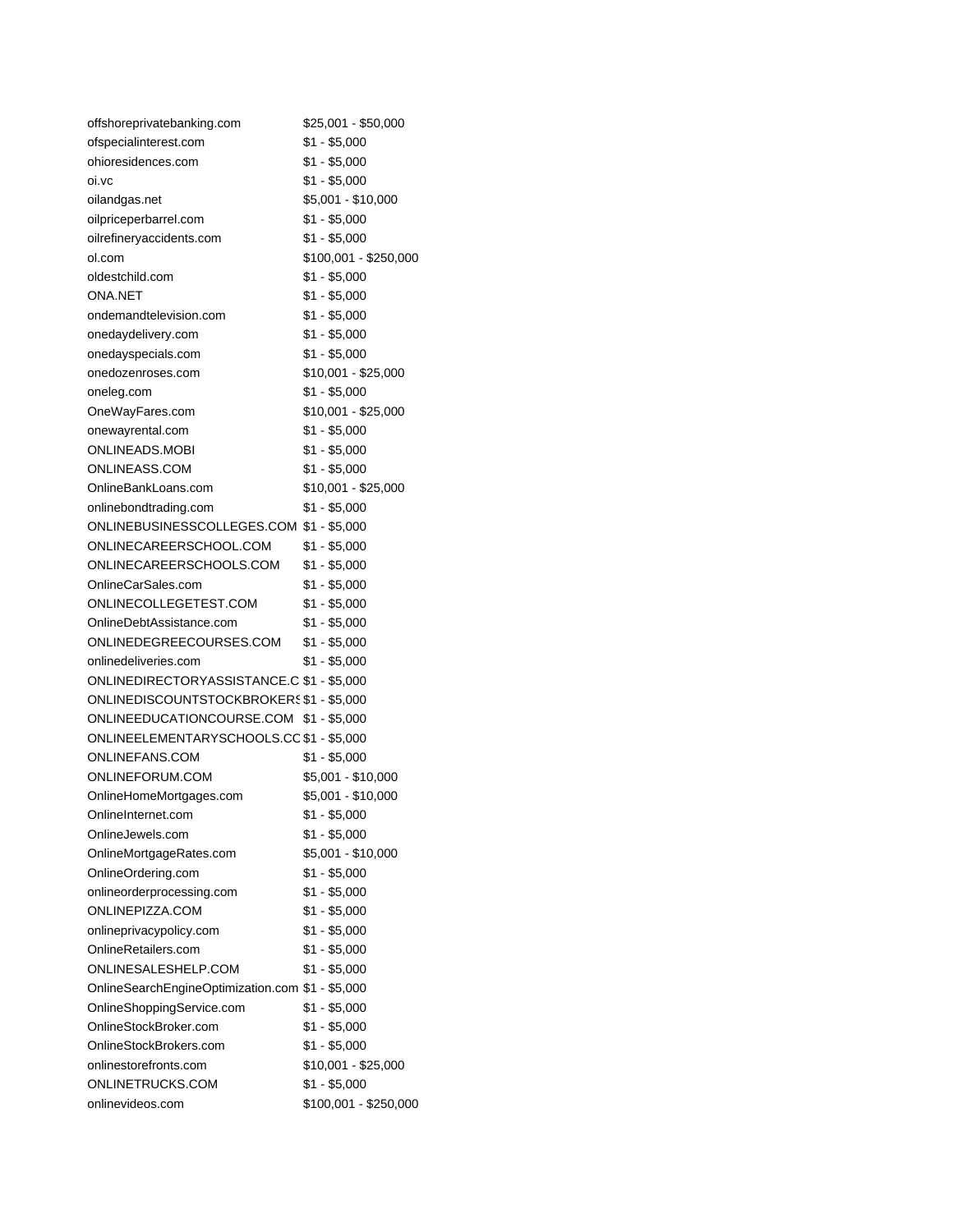| ONLINEVIRUSREMOVAL.COM                         | \$1 - \$5,000         |
|------------------------------------------------|-----------------------|
| ONLINEVOCATIONALSCHOOLS.COI \$1 - \$5,000      |                       |
| ontariovacations.info                          | \$1 - \$5,000         |
| OperaHall.com/.net/.org                        | \$10,001 - \$25,000   |
| Operas.mobi                                    | $$1 - $5,000$         |
| Opiums.com                                     | $$5,001 - $10,000$    |
| optimalhealth.com                              | $$1 - $5,000$         |
| ORALTECHNIQUE.COM                              | $$1 - $5,000$         |
| orchestrapit.com                               | No Reserve            |
| Order.org                                      | \$10,001 - \$25,000   |
| orderprocessingonline.com                      | \$1 - \$5,000         |
| OrderThis.com                                  | $$5,001 - $10,000$    |
| oregonjournal.com                              | \$1 - \$5,000         |
| oregontutor.com                                | \$1 - \$5,000         |
| organiccook.com                                | \$5,001 - \$10,000    |
| ORGANICFARMS.COM                               | \$50,001 - \$100,000  |
| OrganicGreenTeas.com                           | \$1 - \$5,000         |
| ORLANDOATTRACTIONGUIDE.COM \$10,001 - \$25,000 |                       |
| ORLANDODINNERSHOWS.COM                         | $$5,001 - $10,000$    |
| ORLANDODINNERTHEATER.COM                       | $$1 - $5,000$         |
| ORLANDODISCOUNTLODGING.CON \$1 - \$5,000       |                       |
| ORLANDOFLORIDAVACATIONRENT \$1 - \$5,000       |                       |
| orlandohoteldirectory.com                      | \$1 - \$5,000         |
| orlandohotelrooms.com                          | \$5,001 - \$10,000    |
| otcmedications.com                             | $$1 - $5,000$         |
| OURFINANCES.COM                                | $$1 - $5,000$         |
| oursearches.com                                | $$1 - $5,000$         |
| Outbound.com                                   | \$50,001 - \$100,000  |
| outdoorcarpets.com                             | $$1 - $5,000$         |
| OutsourcingBroker.com                          | No Reserve            |
| OutstandingDeals.com                           | $$1 - $5,000$         |
| oux.com                                        | $$10,001 - $25,000$   |
| ownersmanuals.com                              | \$5,001 - \$10,000    |
| ownleague.com                                  | $$1 - $5,000$         |
| pacemaker.com                                  | \$50,001 - \$100,000  |
| PackageDeal.com                                | \$5,001 - \$10,000    |
| PACKAGEDTOUR.COM                               | \$10,001 - \$25,000   |
| PACKAGEDTOURS.COM                              | \$10,001 - \$25,000   |
| PACKAGESHIPPER.COM                             | \$10,001 - \$25,000   |
| packagingcontainers.com                        | $$1 - $5,000$         |
| PackingAndMovingSupplies.com                   | $$1 - $5,000$         |
| packingandshipping.com                         | $$1 - $5,000$         |
| painsufferers.com                              | $$1 - $5,000$         |
| paintingcatalog.com                            | $$1 - $5,000$         |
| paintingsupplies.com                           | \$10,001 - \$25,000   |
| PAINTREATMENT.INFO                             | $$1 - $5,000$         |
| paintremovers.com                              | $$1 - $5,000$         |
| palace.com                                     | \$100,001 - \$250,000 |
| palaces.com                                    | \$25,001 - \$50,000   |
| PalmReader.com                                 | \$25,001 - \$50,000   |
| pantsoff.com                                   | \$1 - \$5,000         |
| papernapkins.com                               | $$1 - $5,000$         |
|                                                |                       |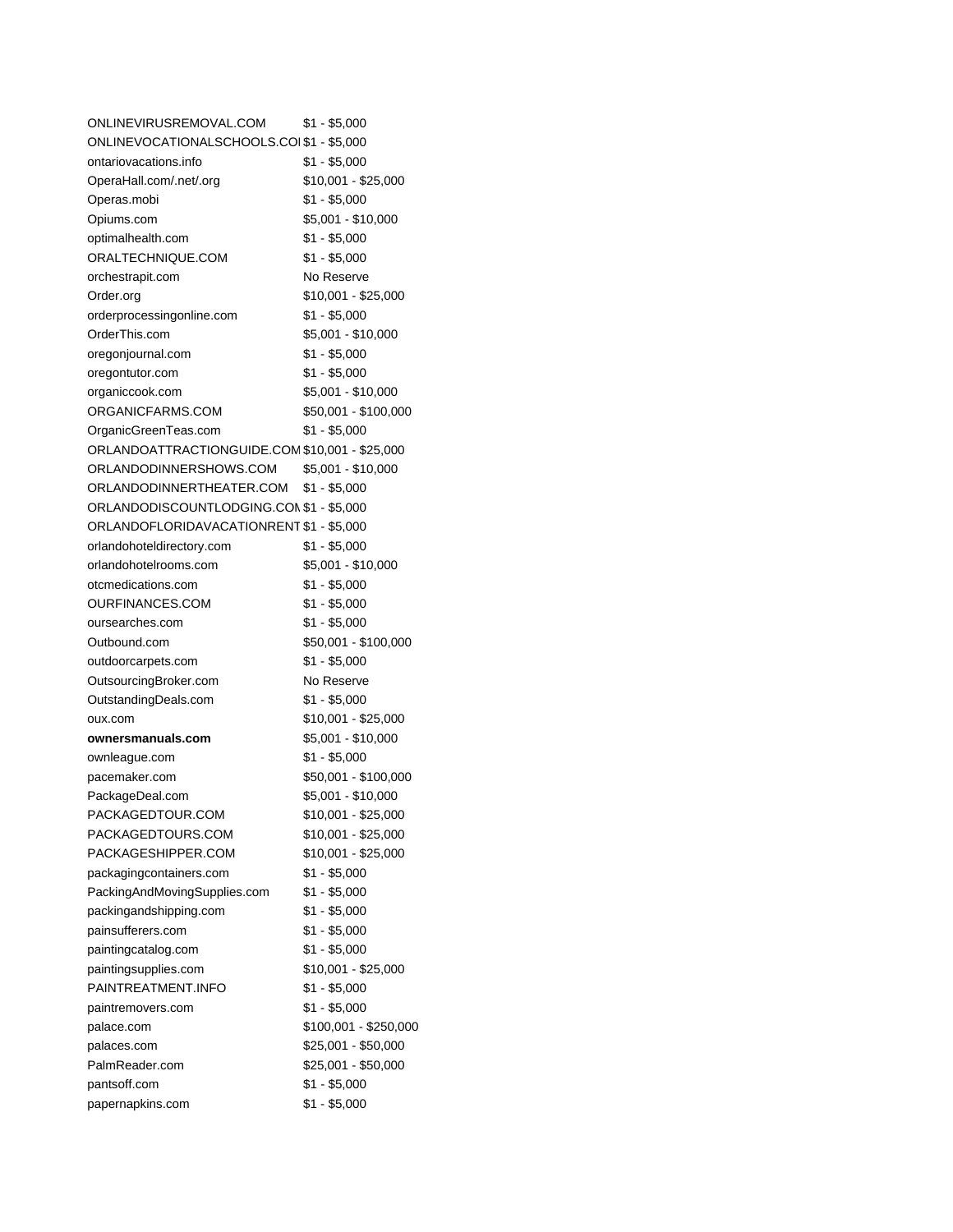| par.mobi                                  | \$5,001 - \$10,000    |
|-------------------------------------------|-----------------------|
| parables.com                              | \$10,001 - \$25,000   |
| parentchatroom.com                        | \$1 - \$5,000         |
| parentingcounseling.com                   | $$1 - $5,000$         |
| parentmoviereviews.com                    | $$1 - $5,000$         |
| ParisSale.com                             | \$1 - \$5,000         |
| parkingattendant.com                      | $$1 - $5,000$         |
| PARKINGFACILITIES.COM                     | $$1 - $5,000$         |
| parole.ca                                 | $$1 - $5,000$         |
| Part.com                                  | \$50,001 - \$100,000  |
| PARTIALSCHOLARSHIP.COM                    | \$1 - \$5,000         |
| parttimehelpwanted.com                    | $$1 - $5,000$         |
| partydecorators.com                       | $$1 - $5,000$         |
| partyplanningservice.com                  | $$1 - $5,000$         |
| passer.com                                | $$1 - $5,000$         |
| passion.us                                | \$5,001 - \$10,000    |
| passionfruits.com                         | \$5,001 - \$10,000    |
| PASSPORTEXPEDITING.COM                    | $$1 - $5,000$         |
| pastissues.com                            | \$1 - \$5,000         |
| pasttense.com                             | $$1 - $5,000$         |
| patchup.com                               | $$1 - $5,000$         |
| patentapproval.com                        | \$1 - \$5,000         |
| PatentTroll.com                           | \$5,001 - \$10,000    |
| PATERNITYDNA.COM                          | $$1 - $5,000$         |
| patiobuilders.com                         | $$1 - $5,000$         |
| Pawn.mobi                                 | \$10,001 - \$25,000   |
| paychannel.com                            | \$100,001 - \$250,000 |
| PayCheckServices.com                      | $$1 - $5,000$         |
| payingbillsonline.com                     | $$1 - $5,000$         |
| paymentmethods.com                        | $$1 - $5,000$         |
| paymentterms.com                          | $$1 - $5,000$         |
| payoffcreditcards.com                     | $$1 - $5,000$         |
| PAYPERACTIONADVERTISING.CON \$1 - \$5,000 |                       |
| PAYPERCLICKMEDIA.COM                      | $$1 - $5,000$         |
| PayPerClicks.com                          | \$5,001 - \$10,000    |
| PAYPERCLICKSEARCHADVERTISIN \$1 - \$5,000 |                       |
| payrolldeductions.com                     | $$1 - $5,000$         |
| PayThis.com                               | $$1 - $5,000$         |
| pc.im                                     | \$10,001 - \$25,000   |
|                                           | $$1 - $5,000$         |
| pccarddrives.com<br>PDACAMERAPHONE.COM    | $$1 - $5,000$         |
| PDAVIDEOPHONE.COM                         |                       |
|                                           | $$1 - $5,000$         |
| PEARLHARBOUR.INFO                         | $$1 - $5,000$         |
| pearly.com                                | $$1 - $5,000$         |
| peddler.com                               | \$5,001 - \$10,000    |
| pej.com                                   | \$5,001 - \$10,000    |
| PEN.us                                    | \$5,001 - \$10,000    |
| penis.com                                 | \$750,001 - \$1MM     |
| PenisCircumcision.com                     | $$1 - $5,000$         |
| PENISPUMP.MOBI                            | $$1 - $5,000$         |
| pennystockalerts.com                      | $$1 - $5,000$         |
| pensionfraud.com                          | $$1 - $5,000$         |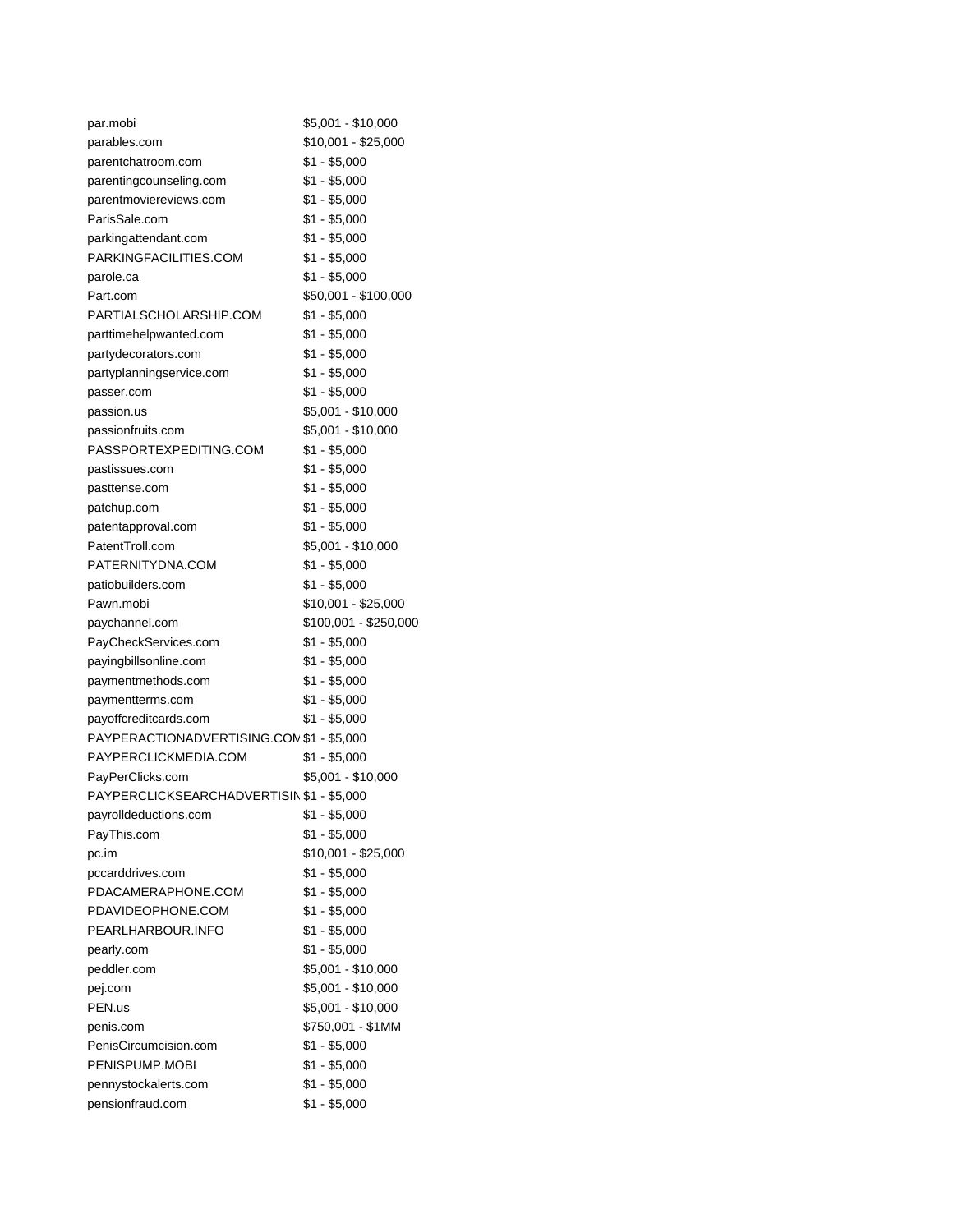| penthouses.com              | \$10,001 - \$25,000   |
|-----------------------------|-----------------------|
| People.net                  | \$750,001 - \$1MM     |
| PERFORMANCEFOOTWEAR.COM     | \$5,001 - \$10,000    |
| PerfumeSales.com            | $$1 - $5,000$         |
| pericardialmesothelioma.com | \$1 - \$5,000         |
| perish.com                  | \$1 - \$5,000         |
| PersonalCheck.com           | \$10,001 - \$25,000   |
| personaldevice.com          | \$1 - \$5,000         |
| personalescortservices.com  | \$1 - \$5,000         |
| personalfinance.info        | \$10,001 - \$25,000   |
| personalgadgets.com         | \$1 - \$5,000         |
| personalgpssystems.com      | $$1 - $5,000$         |
| personalinjuryattorneys.com | \$1 - \$5,000         |
| PERSONALIZEDBRACELET.COM    | \$1 - \$5,000         |
| personalrfidtags.com        | \$1 - \$5,000         |
| perverse.eu                 | \$1 - \$5,000         |
| perversion.eu               | \$1 - \$5,000         |
| Perverts.mobi               | \$1 - \$5,000         |
| petcarriers.com             | \$10,001 - \$25,000   |
| PetDiscounts.com            | \$5,001 - \$10,000    |
| petpolicies.com             | \$1 - \$5,000         |
| PHARMACEUTICALSALES.BIZ     | $$1 - $5,000$         |
| pharmacologically.com       | $$1 - $5,000$         |
| pharmacybenefitplans.com    | $$1 - $5,000$         |
| PHARMACYSCHOOLS.US          | \$1 - \$5,000         |
| philantropists.com          | \$5,001 - \$10,000    |
| PHOENIXLIMOUSINES.COM       | $$1 - $5,000$         |
| phonecompany.de             | \$5,001 - \$10,000    |
| photoclick.com              | \$1 - \$5,000         |
| photographicartists.com     | \$1 - \$5,000         |
| photographyworld.com        | $$1 - $5,000$         |
| php.md                      | \$1 - \$5,000         |
| physicaldisabilities.org    | \$1 - \$5,000         |
| Physicals.org               | \$25,001 - \$50,000   |
| pi.la                       | $$1 - $5,000$         |
| pickaplan.com               | \$1 - \$5,000         |
| pickaprogram.com            | $$1 - $5,000$         |
| PICKMEAWINNER.COM           | \$5,001 - \$10,000    |
| pics.mobi                   | \$5,001 - \$10,000    |
| pig.biz                     | $$1 - $5,000$         |
| pig.net                     | $$10,001 - $25,000$   |
| pimsoftware.com             | \$1 - \$5,000         |
| PINKSHEET.US                | \$1 - \$5,000         |
| PINKSHEETS.US               | $$1 - $5,000$         |
| Pinups.mobi                 | \$5,001 - \$10,000    |
| pipe.net                    | \$5,001 - \$10,000    |
| pit.com                     | \$50,001 - \$100,000  |
| pizza.mobi                  | \$5,001 - \$10,000    |
| PIZZAORDERS.COM             | \$5,001 - \$10,000    |
| planmyreunion.com           | $$1 - $5,000$         |
| PLANS.CC                    | $$1 - $5,000$         |
| Plans.com                   | \$250,001 - \$500,000 |
|                             |                       |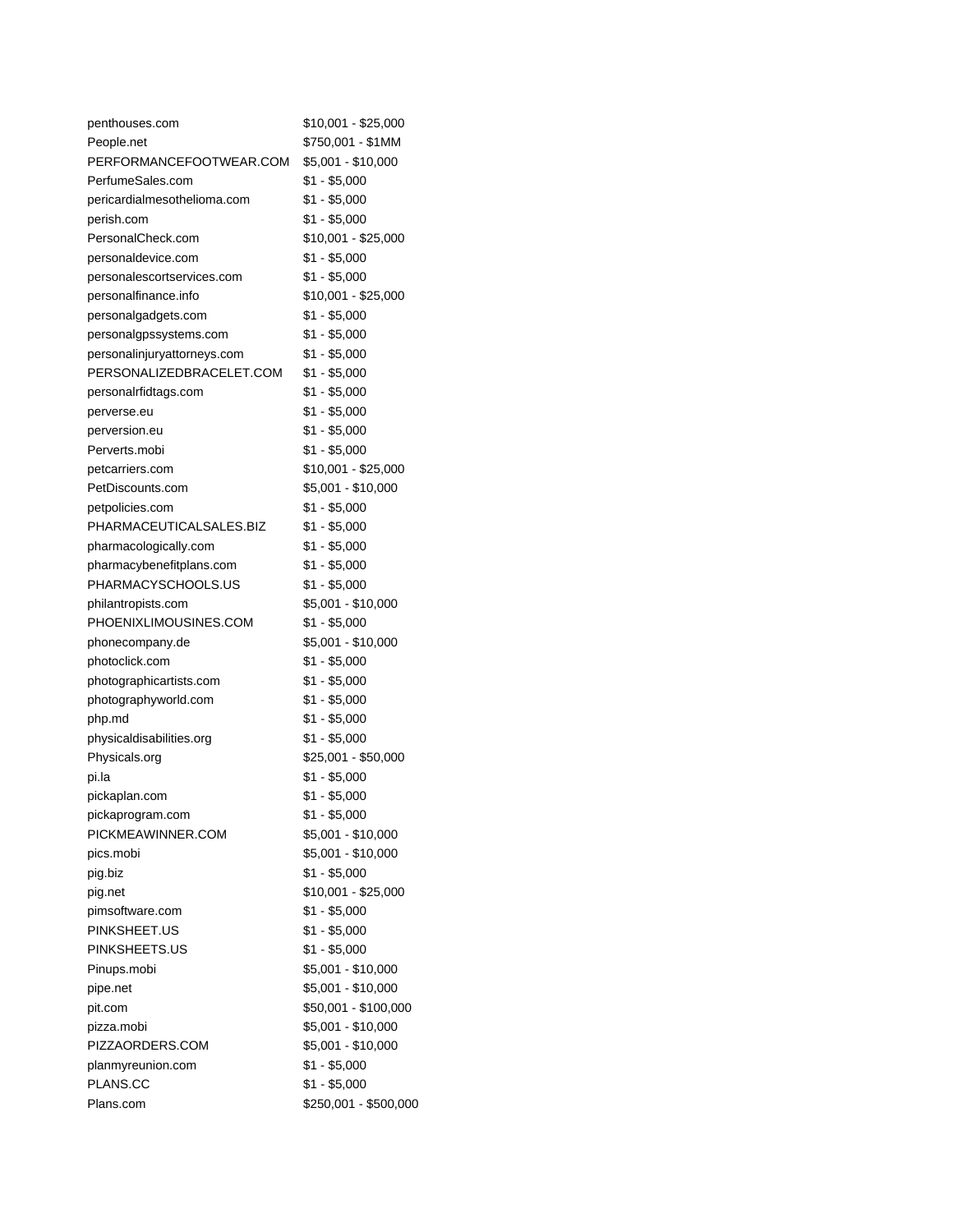| <b>PLANT.US</b>              | \$1 - \$5,000         |
|------------------------------|-----------------------|
| PLASMADISPLAYS.US            | $$1 - $5,000$         |
| PlasmaTelevision.tv          | $$1 - $5,000$         |
| PLASMATVDISPLAYS.COM         | \$1 - \$5,000         |
| platitude.com                | \$1 - \$5,000         |
| playamerica.com              | \$1 - \$5,000         |
| PLAYBLACKJACKONLINE.COM      | \$1 - \$5,000         |
| PLAYDVDS.COM                 | $$1 - $5,000$         |
| PlayFreePokerGamesOnline.com | $$1 - $5,000$         |
| Playfulness.com              | $$1 - $5,000$         |
| playing.co.uk                | $$1 - $5,000$         |
| playoffgames.com             | \$5,001 - \$10,000    |
| playpens.com                 | \$10,001 - \$25,000   |
| Plazma.com                   | \$25,001 - \$50,000   |
| pleasures.net                | $$1 - $5,000$         |
| PleasureYachts.com           | \$5,001 - \$10,000    |
| plentiful.com                | \$1 - \$5,000         |
| PLUSGIRLS.COM                | \$1 - \$5,000         |
| pn.net                       | \$5,001 - \$10,000    |
| POCKETBEEPER.COM             | $$1 - $5,000$         |
| POCKETCOMPUTER.US            | \$1 - \$5,000         |
| PocketVideoPlayer.com        | $$1 - $5,000$         |
| POD-CASTERS.COM              | $$1 - $5,000$         |
| pointingdevices.com          | $$1 - $5,000$         |
| pointredemption.com          | \$1 - \$5,000         |
| pokeraddiction.com           | $$1 - $5,000$         |
| pokerhands.mobi              | $$1 - $5,000$         |
| POLICEDEPARTMENTS.US         | $$1 - $5,000$         |
| PoliceOfficers.org           | \$5,001 - \$10,000    |
| political.com                | \$100,001 - \$250,000 |
| Politics.nu                  | $$1 - $5,000$         |
| polomatches.com              | \$5,001 - \$10,000    |
| PolynesianTours.com          | $$1 - $5,000$         |
| POMPANOBEACH.ORG             | \$5,001 - \$10,000    |
| pompanobeachgolf.com         | \$1 - \$5,000         |
| poolaccessories.com          | \$10,001 - \$25,000   |
| poolfilter.net               | $$1 - $5,000$         |
| POOLHEATERS.INFO             | \$1 - \$5,000         |
| popewatch.com                | $$1 - $5,000$         |
| popsinger.com                | \$5,001 - \$10,000    |
| popups.biz                   | $$1 - $5,000$         |
| porch.net                    | $$1 - $5,000$         |
| porn.com                     | \$5MM and up          |
| porn.hn                      | $$1 - $5,000$         |
| PORNBLOCKING.COM             | $$1 - $5,000$         |
| pornbooks.com                | $$1 - $5,000$         |
| PornDVDs.mobi                | $$1 - $5,000$         |
| PORNFILTER.US                | $$1 - $5,000$         |
| PORNOGRAFIA.MOBI             | $$1 - $5,000$         |
| PORNSTARS.US                 | $$1 - $5,000$         |
| portablecdplayers.com        | $$1 - $5,000$         |
| portabledigitaldevices.com   | $$1 - $5,000$         |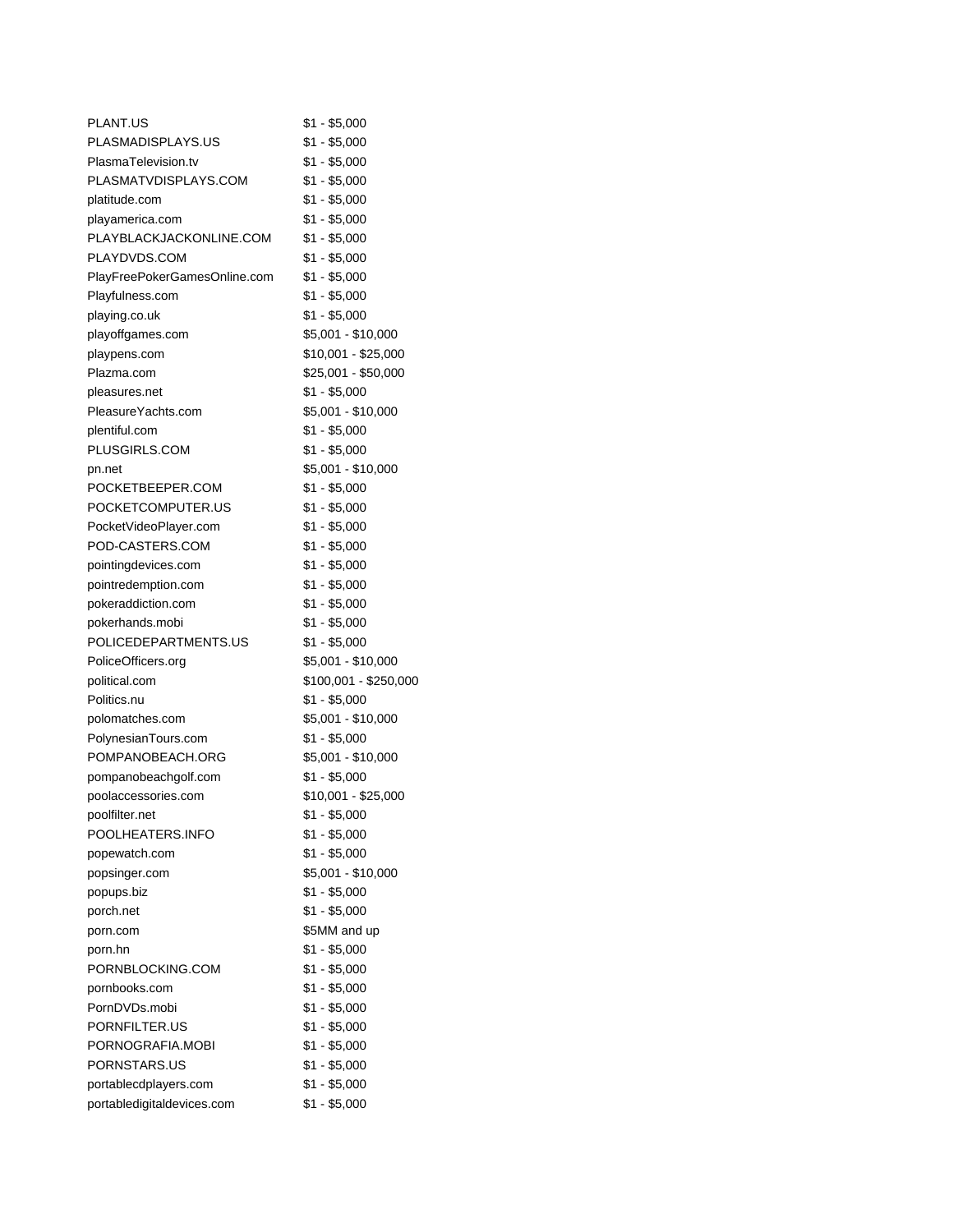| portabledigitalplayers.com               | \$1 - \$5,000         |
|------------------------------------------|-----------------------|
| PortableEmergencyGenerator.com           | $$1 - $5,000$         |
| PortableEmergencyLighting.com            | \$1 - \$5,000         |
| portablescreens.com                      | \$1 - \$5,000         |
| portablevideophone.com                   | $$1 - $5,000$         |
| postbond.com                             | $$1 - $5,000$         |
| pouts.com                                | \$1 - \$5,000         |
| POW.us                                   | $$1 - $5,000$         |
| powersurgeprotection.com                 | $$1 - $5,000$         |
| PPCMagazine.com                          | \$5,001 - \$10,000    |
| PPCMarketingPlans.com                    | $$1 - $5,000$         |
| practicalknowledge.com                   | $$1 - $5,000$         |
| prays.net                                | \$1 - \$5,000         |
| preaches.com                             | \$5,001 - \$10,000    |
| PREAPPROVEDCARD.COM                      | \$1 - \$5,000         |
| PREAPPROVEDCARDS.COM                     | \$1 - \$5,000         |
| precancel.com                            | $$1 - $5,000$         |
| preciousgems.com                         | \$5,001 - \$10,000    |
| PreciousPearls.com                       | \$1 - \$5,000         |
| PRECISIONCAMERAS.COM                     | \$1 - \$5,000         |
| PRECLEANED.COM                           | No Reserve            |
| PregnancyCenters.com                     | \$10,001 - \$25,000   |
| PregnancyFacts.com                       | \$10,001 - \$25,000   |
| pregnancytesting.com                     | \$5,001 - \$10,000    |
| preinstalledsoftware.com                 | $$1 - $5,000$         |
| Preliminary.com                          | \$100,001 - \$250,000 |
| prenatalcalendar.com                     | $$1 - $5,000$         |
| prenatalvitamins.org                     | \$1 - \$5,000         |
| preownedvideogames.com                   | \$1 - \$5,000         |
| prepaiddental.com                        | \$1 - \$5,000         |
| preparingkids.com                        | $$1 - $5,000$         |
| prescribedmedicine.com                   | \$1 - \$5,000         |
| prescriptionbenefits.com                 | \$1 - \$5,000         |
| prescriptiondietdrug.com                 | \$1 - \$5,000         |
| PRESCRIPTIONDRUGCOVERAGE.U \$1 - \$5,000 |                       |
| PRESCRIPTIONDRUGINSURANCE.L\$1 - \$5,000 |                       |
| prescriptionmedication.com               | \$25,001 - \$50,000   |
| prescriptionmedicine.com                 | \$25,001 - \$50,000   |
| prescriptionmeds.com                     | \$25,001 - \$50,000   |
| prescriptionsfree.com                    | \$10,001 - \$25,000   |
| PrescriptionWorld.com                    | $$1 - $5,000$         |
| Preselling.com                           | $$1 - $5,000$         |
| president2008.com                        | \$10,001 - \$25,000   |
| PriceDiscounts.com                       | \$5,001 - \$10,000    |
| pricequides.com                          | \$25,001 - \$50,000   |
| priceless.org                            | $$1 - $5,000$         |
| pricelists.mobi                          | No Reserve            |
| PRICEMARKDOWN.COM                        | \$1 - \$5,000         |
| PRICEMARKDOWNS.COM                       | $$1 - $5,000$         |
| pricematchguarantee.com                  | $$1 - $5,000$         |
| PriceRanges.com                          | $$1 - $5,000$         |
| primebeef.com                            | \$5,001 - \$10,000    |
|                                          |                       |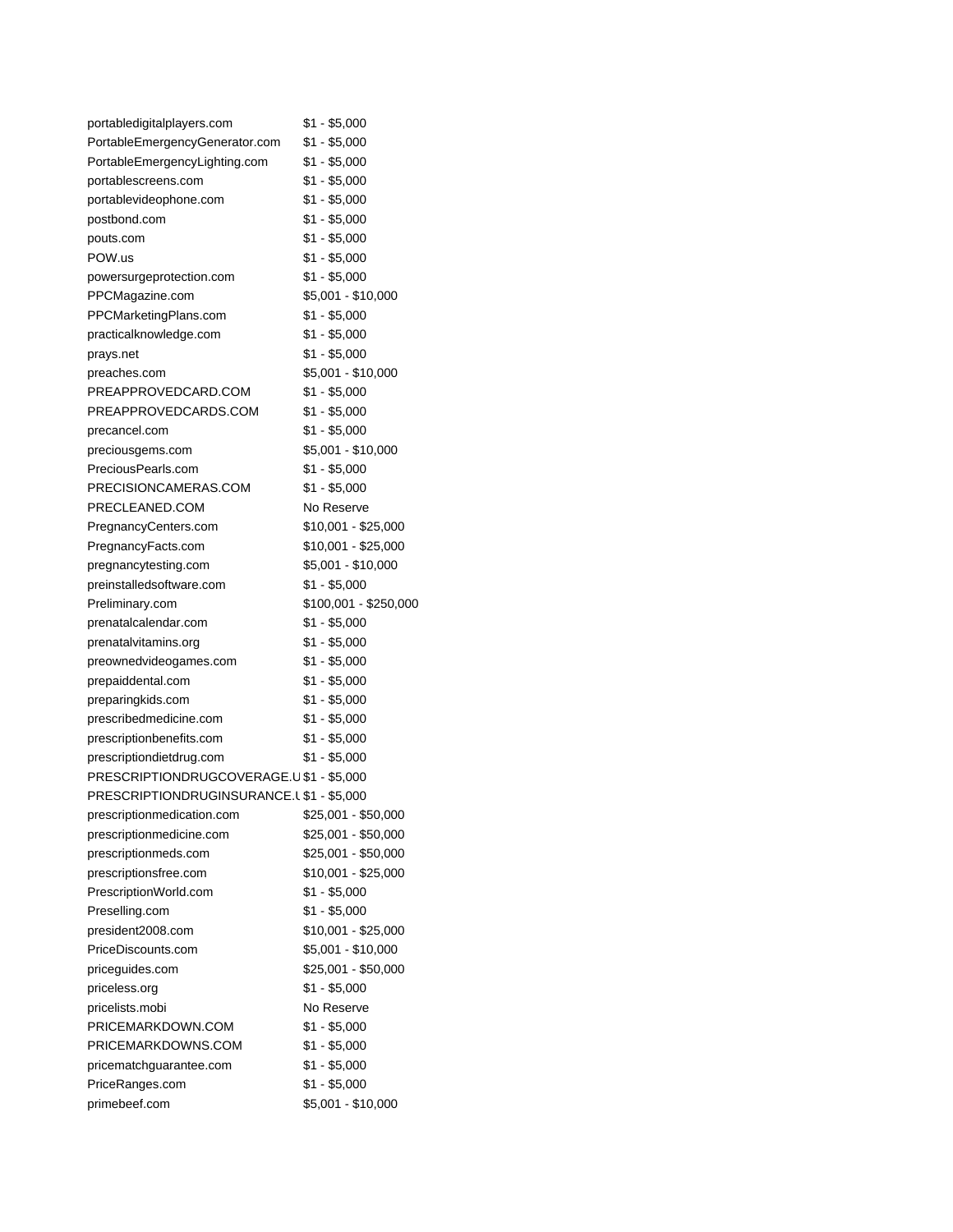| primeproperties.us          | $$1 - $5,000$         |
|-----------------------------|-----------------------|
| printdigitalphotos.com      | $$1 - $5,000$         |
| PrintedSigns.com            | \$1 - \$5,000         |
| printersandscanners.com     | $$1 - $5,000$         |
| printyourcoupons.com        | $$1 - $5,000$         |
| Privacy.com                 | \$1MM - \$5MM         |
| PRIVATECOLLEGE.US           | \$1 - \$5,000         |
| PRIVATECOLLEGES.US          | $$1 - $5,000$         |
| privatecreditcounseling.com | $$1 - $5,000$         |
| Privateer.com               | \$10,001 - \$25,000   |
| PRIVATEINVESTIGATOR.US      | \$1 - \$5,000         |
| PrivateJetCharter.eu        | $$1 - $5,000$         |
| privatelabelprograms.com    | $$1 - $5,000$         |
| PrivateSchooling.com        | \$5,001 - \$10,000    |
| ProcessingSpeed.com         | \$1 - \$5,000         |
| proclaimed.com              | $$1 - $5,000$         |
| productofchina.com          | $$1 - $5,000$         |
| ProfessionalShoppers.com    | $$1 - $5,000$         |
| profootballcoach.com        | $$1 - $5,000$         |
| profoundhearingloss.com     | $$1 - $5,000$         |
| ProGolfers.com              | \$5,001 - \$10,000    |
| program.net                 | \$10,001 - \$25,000   |
| Programmable.tv             | \$5,001 - \$10,000    |
| ProgramPlanners.com         | $$1 - $5,000$         |
| proliferate.com             | $$1 - $5,000$         |
| PROMQUEEN.COM               | \$5,001 - \$10,000    |
| ProperID.com                | \$5,001 - \$10,000    |
| properly.com                | \$1 - \$5,000         |
| PROPERTYOFFSHORE.COM        | $$1 - $5,000$         |
| PROPERTYVALUES.NET          | \$10,001 - \$25,000   |
| PROPERTYVALUES.ORG          | $$1 - $5,000$         |
| ProShop.net                 | \$5,001 - \$10,000    |
| prostitutes.mobi            | \$1 - \$5,000         |
| prostitution.mobi           | $$1 - $5,000$         |
| PROTECTED.US                | $$1 - $5,000$         |
| ProtectYourMark.com         | $$1 - $5,000$         |
| ProudAmerican.com           | \$10,001 - \$25,000   |
| PROUDASHELL.COM             | $$1 - $5,000$         |
| Psychological.org           | $$1 - $5,000$         |
| psychologists.com           | \$100,001 - \$250,000 |
| Publication.net             | \$50,001 - \$100,000  |
| publicwarnings.com          | $$1 - $5,000$         |
| pugle.com                   | $$1 - $5,000$         |
| pulsing.com                 | $$1 - $5,000$         |
| punani.com                  | \$10,001 - \$25,000   |
| punchtheclock.com           | $$1 - $5,000$         |
| PUP.COM                     | \$50,001 - \$100,000  |
| PUPPYCRATES.COM             | $$1 - $5,000$         |
| Purchased.biz               | $$1 - $5,000$         |
| PurebredCats.com            | \$5,001 - \$10,000    |
| PUSHIT.MOBI                 | $$1 - $5,000$         |
| PUSSYWHIPPED.US             | $$1 - $5,000$         |
|                             |                       |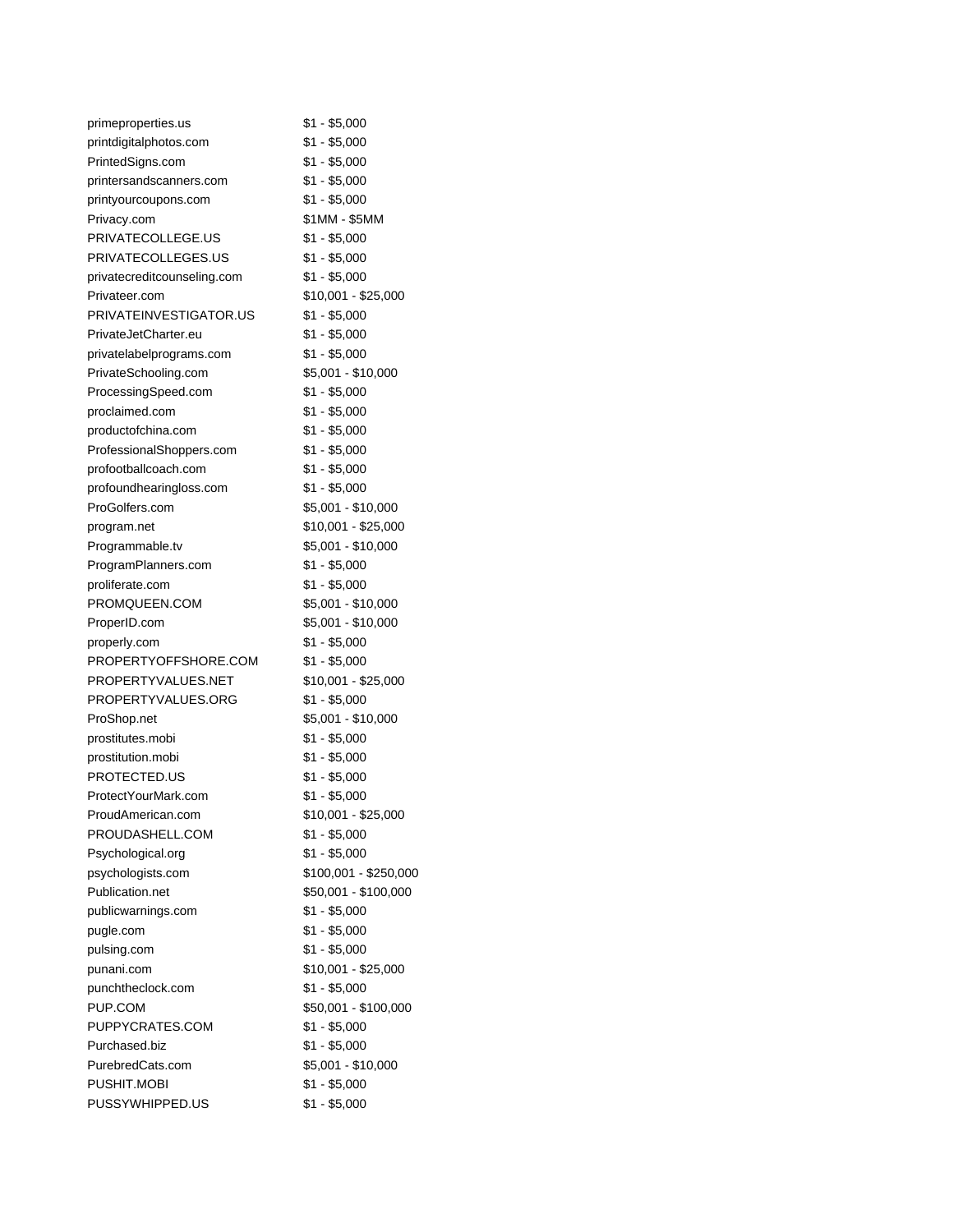| putupforsale.com                               | \$1 - \$5,000         |
|------------------------------------------------|-----------------------|
| PX.com                                         | \$100,001 - \$250,000 |
| qdd.com                                        | \$10,001 - \$25,000   |
| QR.com                                         | \$100,001 - \$250,000 |
| QualityAssurance.com                           | $$100,001 - $250,000$ |
| quebechostels.com                              | \$1 - \$5,000         |
| questionstoask.com                             | $$1 - $5,000$         |
| QuickShop.com                                  | \$25,001 - \$50,000   |
| qz.com                                         | \$50,001 - \$100,000  |
| qzf.com                                        | \$10,001 - \$25,000   |
| RabbitFurs.com                                 | \$10,001 - \$25,000   |
| RaceTrack.mobi                                 | \$5,001 - \$10,000    |
| RaceTrackBets.com                              | \$5,001 - \$10,000    |
| RACETRACKS.MOBI                                | $$1 - $5,000$         |
| racingcarequipment.com                         | $$1 - $5,000$         |
| racingyachts.com                               | $$5,001 - $10,000$    |
| radarequipment.com                             | \$1 - \$5,000         |
| RadioBroadcasting.com                          | \$25,001 - \$50,000   |
| RADIOFREQUENCYIDTECHNOLOG' \$10,001 - \$25,000 |                       |
| RadioPersonality.com                           | \$10,001 - \$25,000   |
| RADIOWEBCASTING.COM                            | \$1 - \$5,000         |
| RAFFLEDRAWINGS.COM                             | $$1 - $5,000$         |
| RaisingCash.com                                | \$5,001 - \$10,000    |
| randomaccessmemory.com                         | $$1 - $5,000$         |
| RAPIDTRANSFERS.COM                             | $$1 - $5,000$         |
| RareCars.com                                   | \$25,001 - \$50,000   |
| RareCats.com                                   | $$1 - $5,000$         |
| RareFrenchWine.com/.net                        | \$10,001 - \$25,000   |
| Rated.mobi                                     | $$1 - $5,000$         |
| rated.net                                      | \$5,001 - \$10,000    |
| ratess.com                                     | $$1 - $5,000$         |
| ratingcruiseships.com                          | $$1 - $5,000$         |
| rcd.info                                       | $$1 - $5,000$         |
| REACHINGYOURGOAL.COM                           | $$1 - $5,000$         |
| readers.com                                    | \$50,001 - \$100,000  |
| readerservices.com                             | $$1 - $5,000$         |
| readingability.com                             | $$1 - $5,000$         |
| readminds.com                                  | \$1 - \$5,000         |
| readonlymemory.com                             | $$1 - $5,000$         |
| realestate.mobi                                | \$5,001 - \$10,000    |
| REALESTATEADVERTISING.COM                      | $$1 - $5,000$         |
| REALESTATEAGENTS.ORG                           | $$1 - $5,000$         |
| REALESTATEAPPRAISERS.ORG                       | \$1 - \$5,000         |
| REALESTATECLASS.US                             | $$1 - $5,000$         |
| REALESTATECONSULTINGCOMPAI \$5,001 - \$10,000  |                       |
| REALESTATEDEVELOPERS.US                        | $$1 - $5,000$         |
| REALESTATEMORTGAGECOMPANI \$5,001 - \$10,000   |                       |
| RealExcitement.com                             | $$1 - $5,000$         |
| REALGOODBUYS.COM                               | $$1 - $5,000$         |
| REALIGNS.COM                                   | \$1 - \$5,000         |
| realtycompany.com                              | \$5,001 - \$10,000    |
| RearSex.com                                    | $$1 - $5,000$         |
|                                                |                       |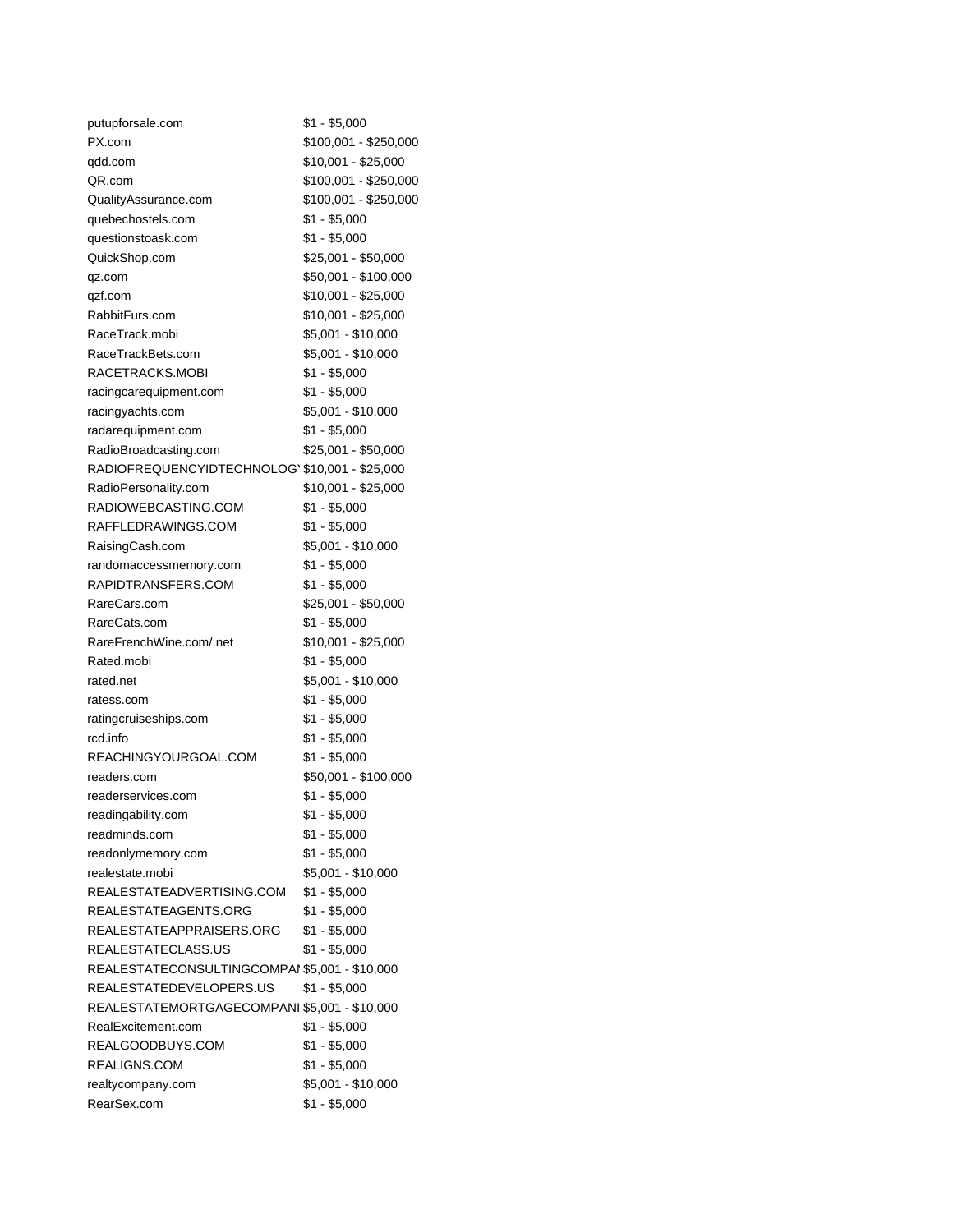| rebound.com                      | \$25,001 - \$50,000 |
|----------------------------------|---------------------|
| RecentSales.com                  | \$10,001 - \$25,000 |
| RECHARGEABLEBATTERIES.MOB        | \$1 - \$5,000       |
| RECHARGEABLEBATTERY.MOB          | \$1 - \$5,000       |
| RecommendedDoctors.com           | No Reserve          |
| RecordBreaker.com                | \$10,001 - \$25,000 |
| RecordPromotion.com              | \$5,001 - \$10,000  |
| recurringpayments.com            | $$1 - $5,000$       |
| RecyclingCenter.com              | \$10,001 - \$25,000 |
| RecyclingCenters.com             | \$10,001 - \$25,000 |
| REDEEMCOUPONS.COM                | \$1 - \$5,000       |
| redeemmiles.com                  | $$1 - $5,000$       |
| redgrapes.com                    | \$5,001 - \$10,000  |
| REDHEADESCORTS.COM               | $$1 - $5,000$       |
| reducemypayments.com             | $$1 - $5,000$       |
| reducemywaist.com                | $$1 - $5,000$       |
| REFINANCEINSTANTLY.COM           | $$1 - $5,000$       |
| REFINANCEMORTGAGES.US            | $$1 - $5,000$       |
| RefinancingPaydayLoan.com        | $$1 - $5,000$       |
| Refrigerated.com                 | \$10,001 - \$25,000 |
| refurbishedcomputerequipment.com | \$1 - \$5,000       |
| REFURBISHEDHOUSES.COM            | \$1 - \$5,000       |
| regiment.com                     | \$5,001 - \$10,000  |
| registeradomain.at               | $$1 - $5,000$       |
| REGISTEREDACCOUNTANT.COM         | \$1 - \$5,000       |
| registerquickly.com              | \$1 - \$5,000       |
| REGULARFLIGHTS.COM               | $$1 - $5,000$       |
| RegularMaintenance.com           | $$1 - $5,000$       |
| rehabiliation.net                | $$1 - $5,000$       |
| REIT.ORG                         | \$25,001 - \$50,000 |
| rejuvenates.com                  | $$1 - $5,000$       |
| relationships.org                | \$10,001 - \$25,000 |
| relievemusclepain.com            | \$1 - \$5,000       |
| RELIGIOUSAUDIOBOOKS.COM          | \$1 - \$5,000       |
| religiousgifts.com               | \$25,001 - \$50,000 |
| RELIGIOUSTOURISM.COM             | $$1 - $5,000$       |
| ReligousOrganizations.com        | \$1 - \$5,000       |
| ReligousSchool.com               | $$1 - $5,000$       |
| RelocateToAustralia.com          | No Reserve          |
| <b>RELOCATING.US</b>             | $$1 - $5,000$       |
| remade.com                       | \$1 - \$5,000       |
| REMEDIALCOURSES.COM              | \$1 - \$5,000       |
| reminders.net                    | $$1 - $5,000$       |
| remittanceprocessing.com         | $$1 - $5,000$       |
| remotekeylessentry.com           | $$1 - $5,000$       |
| remotekeys.com                   | $$1 - $5,000$       |
| removeveins.com                  | $$1 - $5,000$       |
| renovate.org                     | $$1 - $5,000$       |
| Renovating Your Home.com         | $$1 - $5,000$       |
| rentalcarcounter.com             | \$1 - \$5,000       |
| rentalcarlocations.com           | $$1 - $5,000$       |
| RentalCarRates.us                | \$1 - \$5,000       |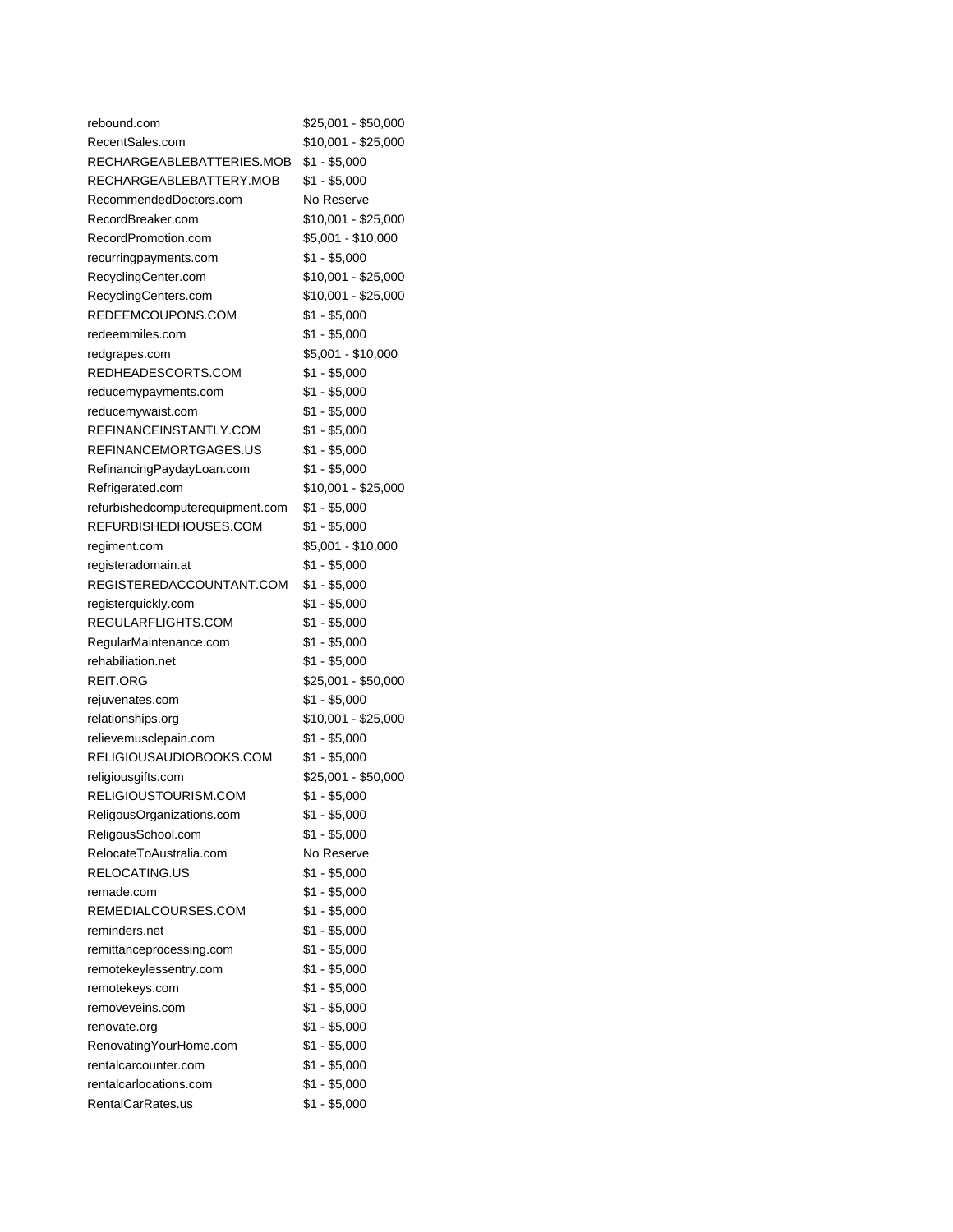| rentalcarupgrade.com                       | \$1 - \$5,000                       |
|--------------------------------------------|-------------------------------------|
| RENTALCENTER.US                            | $$1 - $5,000$                       |
| rentalcounter.com                          | \$1 - \$5,000                       |
| rentalcounters.com                         | \$1 - \$5,000                       |
| rentalproperty.org                         | \$5,001 - \$10,000                  |
| rentalprotection.com                       | $$1 - $5,000$                       |
| RENTED.US                                  | \$1 - \$5,000                       |
| rentersinsurancepolicy.com                 | $$1 - $5,000$                       |
| renterspolicy.com                          | $$1 - $5,000$                       |
| RENTMOVINGTRUCK.COM                        | $$1 - $5,000$                       |
| RentScooters.com                           | $$1 - $5,000$                       |
| rentship.com                               | \$1 - \$5,000                       |
| repairestimate.com                         | \$5,001 - \$10,000                  |
| REPEATBILLING.COM                          | \$1 - \$5,000                       |
| repeatcustomerdiscount.com                 | $$1 - $5,000$                       |
| ReplacementHardDrives.com                  | $$1 - $5,000$                       |
| reportcards.com                            | \$10,001 - \$25,000                 |
| reproductionpaintings.com                  | \$5,001 - \$10,000                  |
| RepublicanMeltDown.com                     | $$1 - $5,000$                       |
| REPUBLICANNEWSLETTER.COM                   | \$5,001 - \$10,000                  |
|                                            |                                     |
| republicofchina.com                        | \$10,001 - \$25,000                 |
| RESCUEEFFORTS.COM                          | \$1 - \$5,000                       |
| ResearchDiabetes.com                       | \$1 - \$5,000                       |
| RESEARCHPARKS.COM                          | $$1 - $5,000$                       |
| ReservationsCenters.com                    | No Reserve                          |
| Reserve.com                                | \$100,001 - \$250,000               |
| reserveaname.com                           | $$1 - $5,000$                       |
|                                            |                                     |
| RESIDENCE.US                               | $$1 - $5,000$                       |
| residentialvacancies.com                   | \$1 - \$5,000                       |
| RESORTCASINOATLANTICCITY.COI \$1 - \$5,000 |                                     |
| resorthoteldirectory.com                   | \$1 - \$5,000                       |
| resorts.ms                                 | $$1 - $5,000$                       |
| RESORTSINCUBA.COM                          | \$1 - \$5,000                       |
| respirators.org                            | $$1 - $5,000$                       |
| restaurant.gd                              | $$1 - $5,000$                       |
| RESTAURANTDISCOUNTS.COM                    | \$5,001 - \$10,000                  |
| RESTAURANTNEWSLETTER.COM                   | \$5,001 - \$10,000                  |
| RETAILHEADQUARTERS.COM                     | \$1 - \$5,000                       |
| RETAILINCENTIVES.COM                       |                                     |
| RetailLocation.com                         | $$1 - $5,000$<br>\$5,001 - \$10,000 |
|                                            |                                     |
| RETIREMENTFUND.US                          | $$1 - $5,000$                       |
| retracing.com                              | $$1 - $5,000$                       |
| RETREATPLANNERS.COM                        | $$1 - $5,000$                       |
| RETURNPOSTAGE.COM                          | $$1 - $5,000$                       |
| reunionplanning.com                        | $$1 - $5,000$                       |
| reunite.com                                | \$50,001 - \$100,000                |
| REVERSEGANGBANGS.COM                       | $$1 - $5,000$                       |
| reverseloans.com                           | \$10,001 - \$25,000                 |
| reviewelectronics.com                      | $$1 - $5,000$                       |
| RFIDBARCODE.COM                            | $$1 - $5,000$                       |
| rfidtagsystem.com<br>rightorwrong.com      | $$1 - $5,000$<br>$$1 - $5,000$      |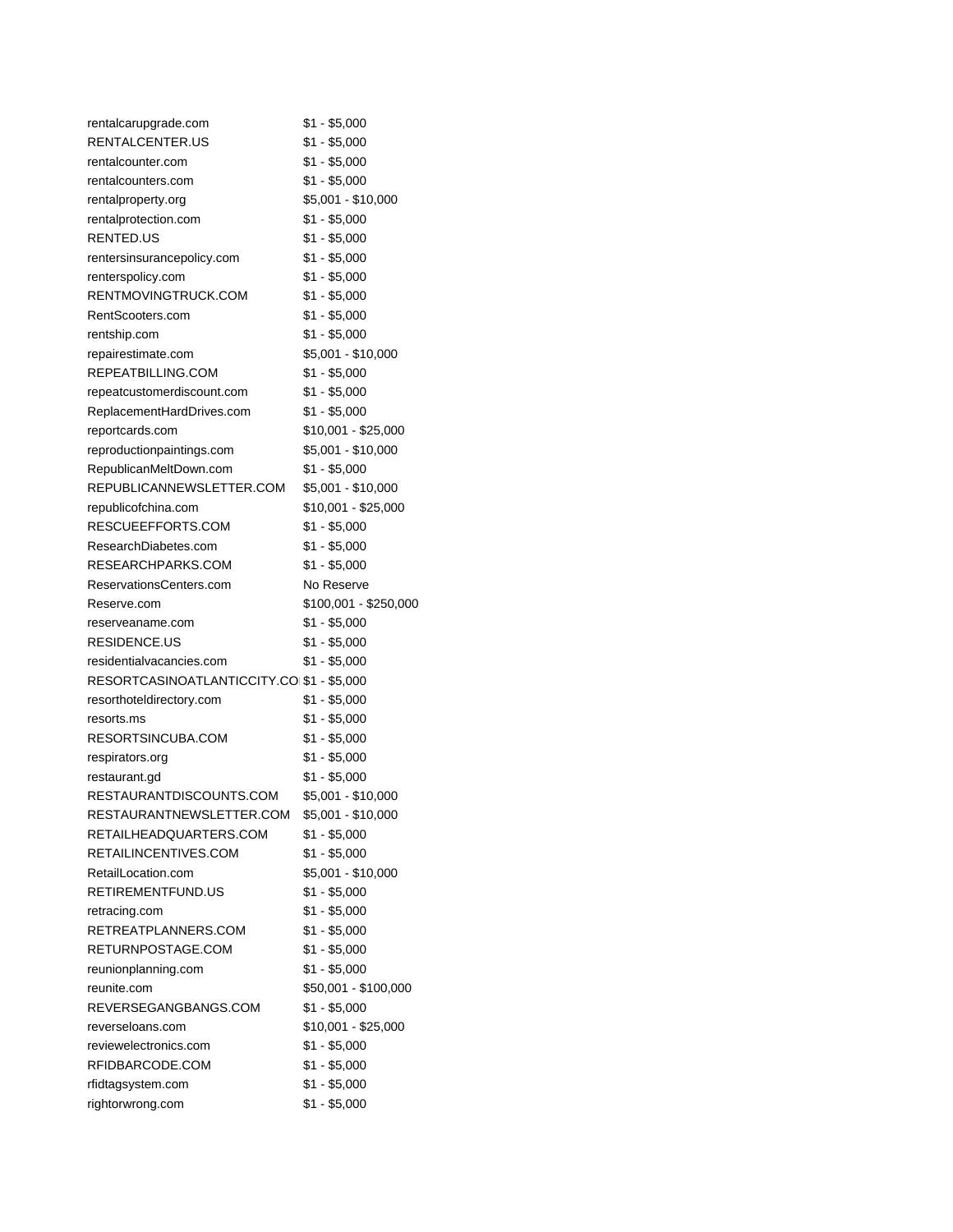| RIMSIZES.COM                             | $$1 - $5,000$         |
|------------------------------------------|-----------------------|
| ringbacktones.net                        | \$10,001 - \$25,000   |
| ringers.mobi                             | \$5,001 - \$10,000    |
| Rings.mobi                               | \$50,001 - \$100,000  |
| ringtones.net                            | \$100,001 - \$250,000 |
| RINK.MOBI                                | $$1 - $5,000$         |
| riodejaneirohostels.com                  | $$1 - $5,000$         |
| RiverSail.com                            | \$1 - \$5,000         |
| rko.org                                  | $$1 - $5,000$         |
| roadblock.mobi                           | No Reserve            |
| roitips.com                              | $$1 - $5,000$         |
| ROMANTICLIGHTING.COM                     | \$1 - \$5,000         |
| ron.biz                                  | $$1 - $5,000$         |
| RoomAgents.com                           | \$5,001 - \$10,000    |
| rosters.com                              | \$5,001 - \$10,000    |
| roulette.gd                              | $$1 - $5,000$         |
| rugshampooers.com                        | $$1 - $5,000$         |
| rummy.mobi                               | $$1 - $5,000$         |
| RunMobi.com                              | \$1 - \$5,000         |
| russiancaviar.com                        | \$10,001 - \$25,000   |
| RUSTIC.MOBI                              | No Reserve            |
| rvbatteries.com                          | $$1 - $5,000$         |
| RVCampers.com                            | \$25,001 - \$50,000   |
| saddlebag.com                            | $$1 - $5,000$         |
| sadexcuse.com                            | $$1 - $5,000$         |
| safeguards.net                           | $$1 - $5,000$         |
| SafestPlaceToLive.com                    | $$1 - $5,000$         |
| sagittarius.com                          | \$25,001 - \$50,000   |
| SAILFISHING.COM                          | \$25,001 - \$50,000   |
| saintbartshotels.com                     | \$1 - \$5,000         |
| saleofbusiness.com                       | \$1 - \$5,000         |
| salescounselors.com                      | $$1 - $5,000$         |
| saleshelpwanted.com                      | $$1 - $5,000$         |
| SALESLETTERWRITING.COM                   | $$1 - $5,000$         |
| SALESMAN.PRO                             | \$25,001 - \$50,000   |
| salesorganizations.com                   | $$1 - $5,000$         |
| Salsas.com                               | \$10,001 - \$25,000   |
| salzburghostels.com                      | $$1 - $5,000$         |
| samesexmarriagelaws.com                  | \$5,001 - \$10,000    |
| SamuraiSwords.com                        | \$25,001 - \$50,000   |
| SANDIEGOAPARTMENTRENTALS.C \$1 - \$5,000 |                       |
| santa.info                               | \$100,001 - \$250,000 |
| santiagohostels.com                      | $$1 - $5,000$         |
| saphire.mobi                             | No Reserve            |
| satellitetvprogram.com                   | \$1 - \$5,000         |
| SAUVIGNONWINE.COM                        | $$1 - $5,000$         |
| SAUVIGNONWINES.COM                       | $$1 - $5,000$         |
| savehundreds.com                         | $$1 - $5,000$         |
| SCARYMOVIE.NET                           | \$5,001 - \$10,000    |
| scentedbathsoap.com                      | $$1 - $5,000$         |
| Schedules.tv                             | \$5,001 - \$10,000    |
| Schematics.com                           | \$10,001 - \$25,000   |
|                                          |                       |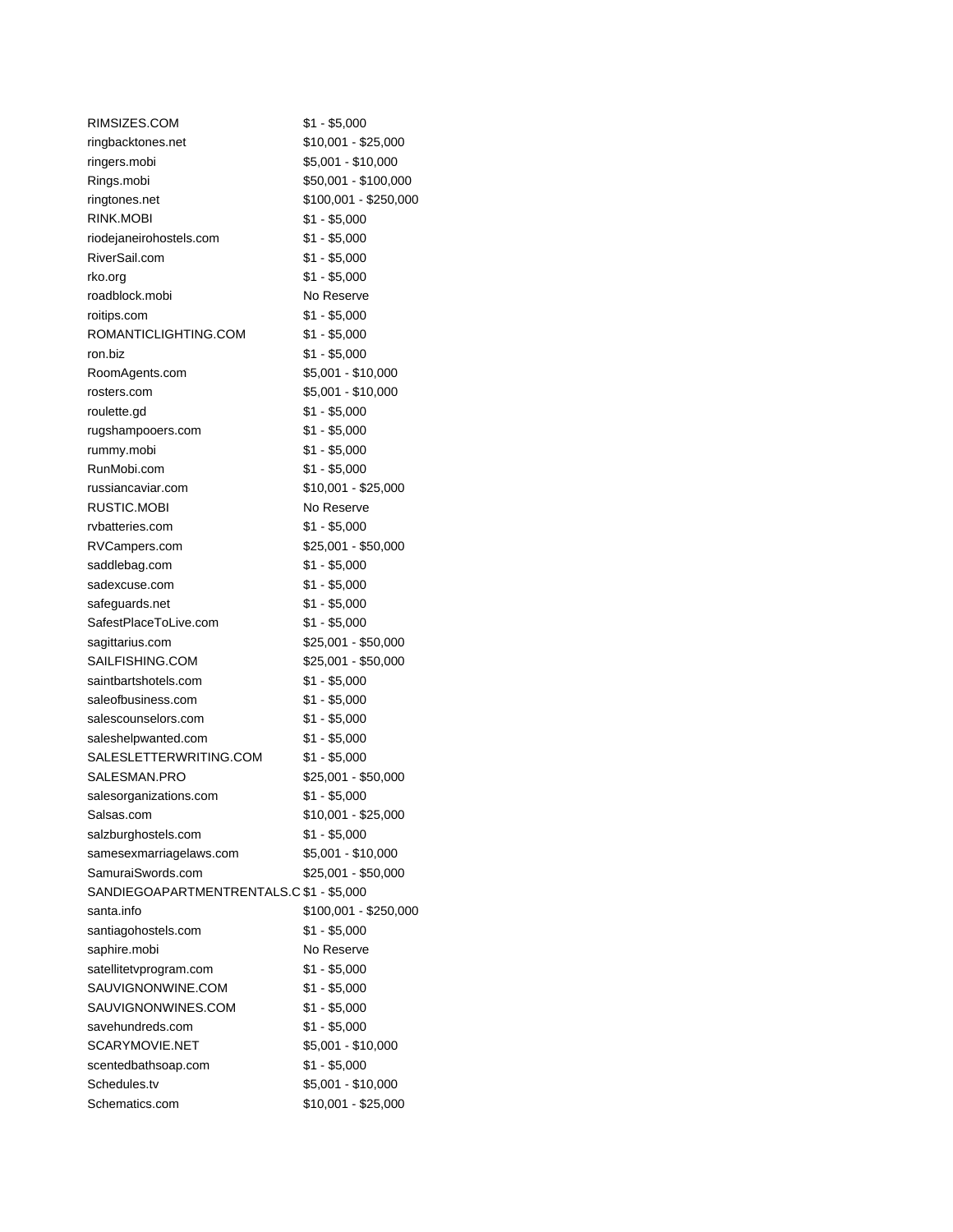| SCHOLARSHIPLINKS.COM                     | \$5,001 - \$10,000    |
|------------------------------------------|-----------------------|
| SCHOOLACCOUNTS.COM                       | \$1 - \$5,000         |
| SCHOOLBANDFUNDRAISERS.COM \$1 - \$5,000  |                       |
| SCHOOLDRESSES.COM                        | $$1 - $5,000$         |
| SchoolJerseys.com/.net                   | \$5,001 - \$10,000    |
| SCHOOLSTATIONARY.COM                     | \$1 - \$5,000         |
| SCHOOLSTUDENTS.COM                       | $$1 - $5,000$         |
| schooltones.com                          | $$1 - $5,000$         |
| sciencefieldtrips.com                    | $$1 - $5,000$         |
| Sciences.US                              | $$1 - $5,000$         |
| scintilating.com                         | $$1 - $5,000$         |
| Scores.mobi                              | \$100,001 - \$250,000 |
| scotland.tv                              | \$5,001 - \$10,000    |
| screenshots.com                          | \$25,001 - \$50,000   |
| ScrewitAll.com                           | $$1 - $5,000$         |
| searchblogs.com                          | \$25,001 - \$50,000   |
| SearchByKeywords.com                     | \$1 - \$5,000         |
| SEARCHBYSUBJECT.COM                      | \$1 - \$5,000         |
| SEARCHCONTENT.COM                        | \$5,001 - \$10,000    |
| searchdiseases.com                       | \$1 - \$5,000         |
| SearchedEngine.com                       | $$1 - $5,000$         |
| SEARCHENGINEPAGERANKING.CO \$1 - \$5,000 |                       |
| SEARCHFREEPORN.COM                       | $$1 - $5,000$         |
| SEARCHHOMELISTINGS.COM                   | $$1 - $5,000$         |
| searchlyrics.com                         | \$5,001 - \$10,000    |
| SEARCHPEOPLEONLINE.COM                   | $$1 - $5,000$         |
| searchphrases.com                        | $$1 - $5,000$         |
| SEARCHREALESTATE.COM                     | \$10,001 - \$25,000   |
| sec.biz                                  | \$5,001 - \$10,000    |
| sec.de                                   | \$25,001 - \$50,000   |
| seclude.com                              | $$1 - $5,000$         |
| secnews.com                              | \$5,001 - \$10,000    |
| secretary.org                            | \$10,001 - \$25,000   |
| secretbankaccount.com                    | \$10,001 - \$25,000   |
|                                          | \$1 - \$5,000         |
| secularjews.com<br>secure.mobi           | $$1 - $5,000$         |
| securebillpayment.com                    | $$1 - $5,000$         |
| SECUREDBANKCARDS.COM                     | $$1 - $5,000$         |
|                                          | $$1 - $5,000$         |
| securitiesandexchangelaw.com             |                       |
| securityguards.net                       | \$5,001 - \$10,000    |
| securitymarketplace.com                  | $$1 - $5,000$         |
| sedentary.com                            | $$1 - $5,000$         |
| seesanta.com                             | $$1 - $5,000$         |
| selectaprice.com                         | $$1 - $5,000$         |
| SelfBroadcast.com/.net                   | \$10,001 - \$25,000   |
| selfdefensetraining.com                  | \$10,001 - \$25,000   |
| selfpropelledmowers.com                  | $$1 - $5,000$         |
| SELLANNUITIES.COM                        | $$1 - $5,000$         |
| SELLER.US                                | $$1 - $5,000$         |
| SELLERS.BIZ                              | $$1 - $5,000$         |
| SELLERS.US                               | $$1 - $5,000$         |
| SellMyTickets.com                        | $$1 - $5,000$         |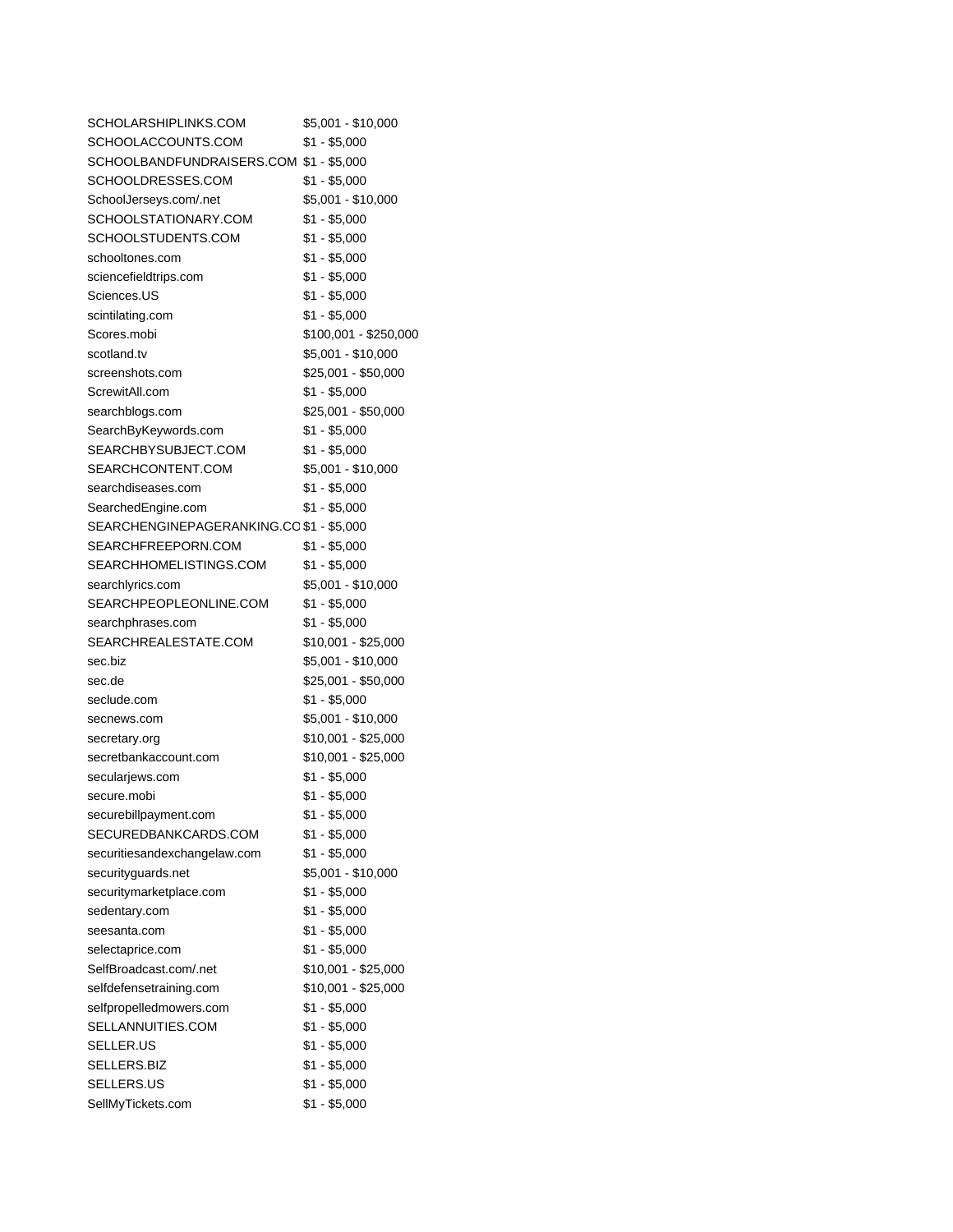| SELLNOTEBOOKS.COM                      | No Reserve            |
|----------------------------------------|-----------------------|
| sellrealestate.com                     | \$10,001 - \$25,000   |
| sellyourtreasures.com                  | $$1 - $5,000$         |
| seminars.us                            | \$5,001 - \$10,000    |
| semisweetchocolate.com                 | \$1 - \$5,000         |
| semperfidelis.com                      | \$10,001 - \$25,000   |
| SENDDONATIONS.COM                      | \$1 - \$5,000         |
| Sendfunds.com                          | \$50,001 - \$100,000  |
| sendoff.com                            | $$1 - $5,000$         |
| SENIORBODYBUILDING.COM                 | \$1 - \$5,000         |
| SEOCONTRACT.COM                        | \$1 - \$5,000         |
| separationanxietydisorder.net          | \$1 - \$5,000         |
| sergers.com                            | \$10,001 - \$25,000   |
| SeriousExposure.com                    | \$1 - \$5,000         |
| SeriousInvestment.com                  | $$1 - $5,000$         |
| settlement.com                         | \$100,001 - \$250,000 |
| settlementmoney.com                    | $$5,001 - $10,000$    |
| Setup.com                              | \$250,001 - \$500,000 |
| SEVENTIES.COM                          | \$10,001 - \$25,000   |
| Seventies.tv                           | $$1 - $5,000$         |
| SEVEREWEATHERWARNING.COM \$1 - \$5,000 |                       |
| SexBetweenMen.com                      | \$1 - \$5,000         |
| SEXBUSINESS.BIZ                        | $$1 - $5,000$         |
| sexcompatibility.com                   | $$1 - $5,000$         |
| SEXEDUCATIONCLASS.COM                  | \$1 - \$5,000         |
| SexinPublic.org                        | \$1 - \$5,000         |
| sexmodels.eu                           | $$1 - $5,000$         |
| SEXTAPED.COM                           | \$1 - \$5,000         |
| sexualia.com                           | \$50,001 - \$100,000  |
| sexygayteens.com                       | $$1 - $5,000$         |
| sexymaterial.com                       | $$1 - $5,000$         |
| SEXYNOVELTIES.COM                      | \$1 - \$5,000         |
| seychellesyachtcharter.com             | \$1 - \$5,000         |
| seychellesyachtcharters.com            | \$1 - \$5,000         |
| shaft.com                              | \$25,001 - \$50,000   |
| SharesTrading.com                      | $$1 - $5,000$         |
| SharingDigitalPhotos.com               | $$1 - $5,000$         |
| sharpcheese.com                        | $$1 - $5,000$         |
| SHE.INFO                               | \$5,001 - \$10,000    |
| SHEARSTOCKINGS.COM                     | $$1 - $5,000$         |
| sheetsandpillowcases.com               | $$1 - $5,000$         |
| shippingarranged.com                   | $$1 - $5,000$         |
| shippingconfirmation.com               | $$1 - $5,000$         |
| shoeleather.com                        | $$1 - $5,000$         |
| shop.us                                | \$100,001 - \$250,000 |
| shopbooks.com                          | \$5,001 - \$10,000    |
| ShopForHardware.com                    | $$1 - $5,000$         |
| ShoppingDiscount.com                   | $$1 - $5,000$         |
| ShoppingDiscounts.com                  | $$1 - $5,000$         |
| ShopTheWeb.com                         | \$50,001 - \$100,000  |
| shopwithconfidence.com                 | $$1 - $5,000$         |
| ShortCoat.com                          | $$1 - $5,000$         |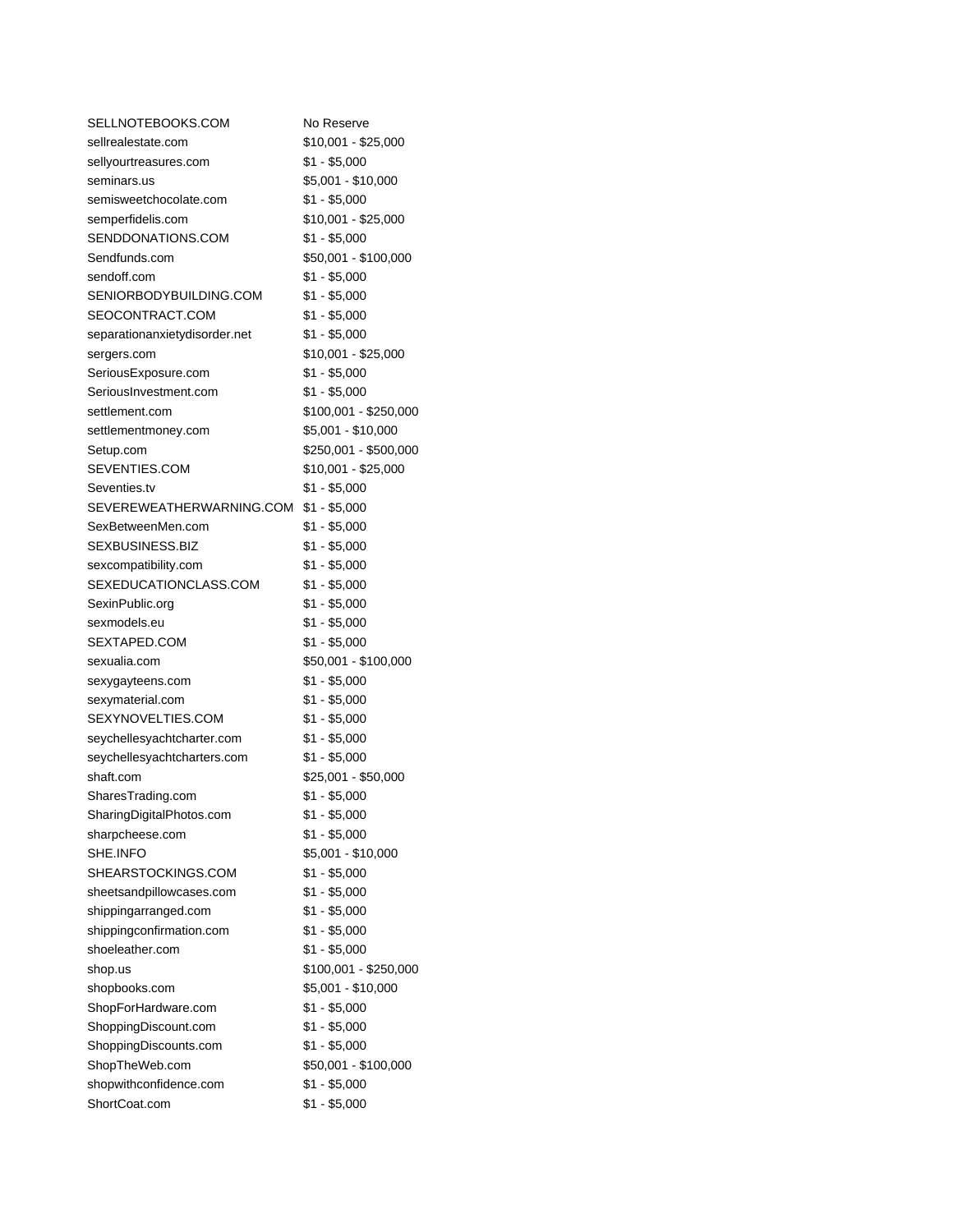| SHORTFILMFESTIVALS.COM    | \$1 - \$5,000         |
|---------------------------|-----------------------|
| shortterminvestments.com  | $$1 - $5,000$         |
| shorttermsecurities.com   | \$1 - \$5,000         |
| should.com                | No Reserve            |
| SHOWDISPLAYS.COM          | \$1 - \$5,000         |
| shows.mobi                | \$10,001 - \$25,000   |
| Shows.net                 | \$25,001 - \$50,000   |
| ShreveportNews.com        | $$1 - $5,000$         |
| shuttleservice.com        | \$50,001 - \$100,000  |
| shuttleservices.com       | \$25,001 - \$50,000   |
| sicilyyachtcharter.com    | $$1 - $5,000$         |
| SIGHTRESTORED.COM         | \$1 - \$5,000         |
| signandgo.com             | $$1 - $5,000$         |
| signatureverification.com | $$1 - $5,000$         |
| signondemand.com          | $$1 - $5,000$         |
| SILENTDOMAINAUCTION.COM   | $$1 - $5,000$         |
| silverbuyer.org           | \$1 - \$5,000         |
| SilverCoins.com           | \$50,001 - \$100,000  |
| silverplated.com          | $$1 - $5,000$         |
| SingaporeLuxuryHotels.com | $$1 - $5,000$         |
| singlelifeannuity.com     | $$1 - $5,000$         |
| singleout.com             | $$1 - $5,000$         |
| SINGLEPEOPLE.US           | $$1 - $5,000$         |
| singlerichmen.com         | $$1 - $5,000$         |
| singles.mobi              | $$1 - $5,000$         |
| sinktops.com              | $$1 - $5,000$         |
| Sins.mobi                 | $$1 - $5,000$         |
| SitCourtside.com          | \$25,001 - \$50,000   |
| siterecommendations.com   | $$1 - $5,000$         |
| SitUps.com                | \$10,001 - \$25,000   |
| six.com                   | \$1MM - \$5MM         |
| ska.eu                    | $$1 - $5,000$         |
| SketchArtists.com         | \$10,001 - \$25,000   |
| skiinginstruction.com     | $$1 - $5,000$         |
| skinandbodycare.com       | \$1 - \$5,000         |
| SkinSurgeries.com         | $$1 - $5,000$         |
| skipapayment.com          | $$1 - $5,000$         |
| skippers.com              | \$25,001 - \$50,000   |
| SkiSimulators.com         | $$1 - $5,000$         |
| Skydivers.org             | \$5,001 - \$10,000    |
| SLEEPINGPILLS.BIZ         | $$1 - $5,000$         |
| SLEEPINGSHIRT.COM         | $$1 - $5,000$         |
| SLEEPINGSHIRTS.COM        | $$1 - $5,000$         |
| slideshow.com             | \$750,001 - \$1MM     |
| Slots.im                  | $$1 - $5,000$         |
| slutsgetfucked.com        | $$1 - $5,000$         |
| SMALLLUXURYRESORT.COM     | $$1 - $5,000$         |
| smallpackagedelivery.com  | $$1 - $5,000$         |
| SMARTDEBITCARDS.COM       | $$1 - $5,000$         |
| smokedetectorsystem.com   | \$5,001 - \$10,000    |
| SMOKEIN.COM               | $$1 - $5,000$         |
| smoking.com               | \$250,001 - \$500,000 |
|                           |                       |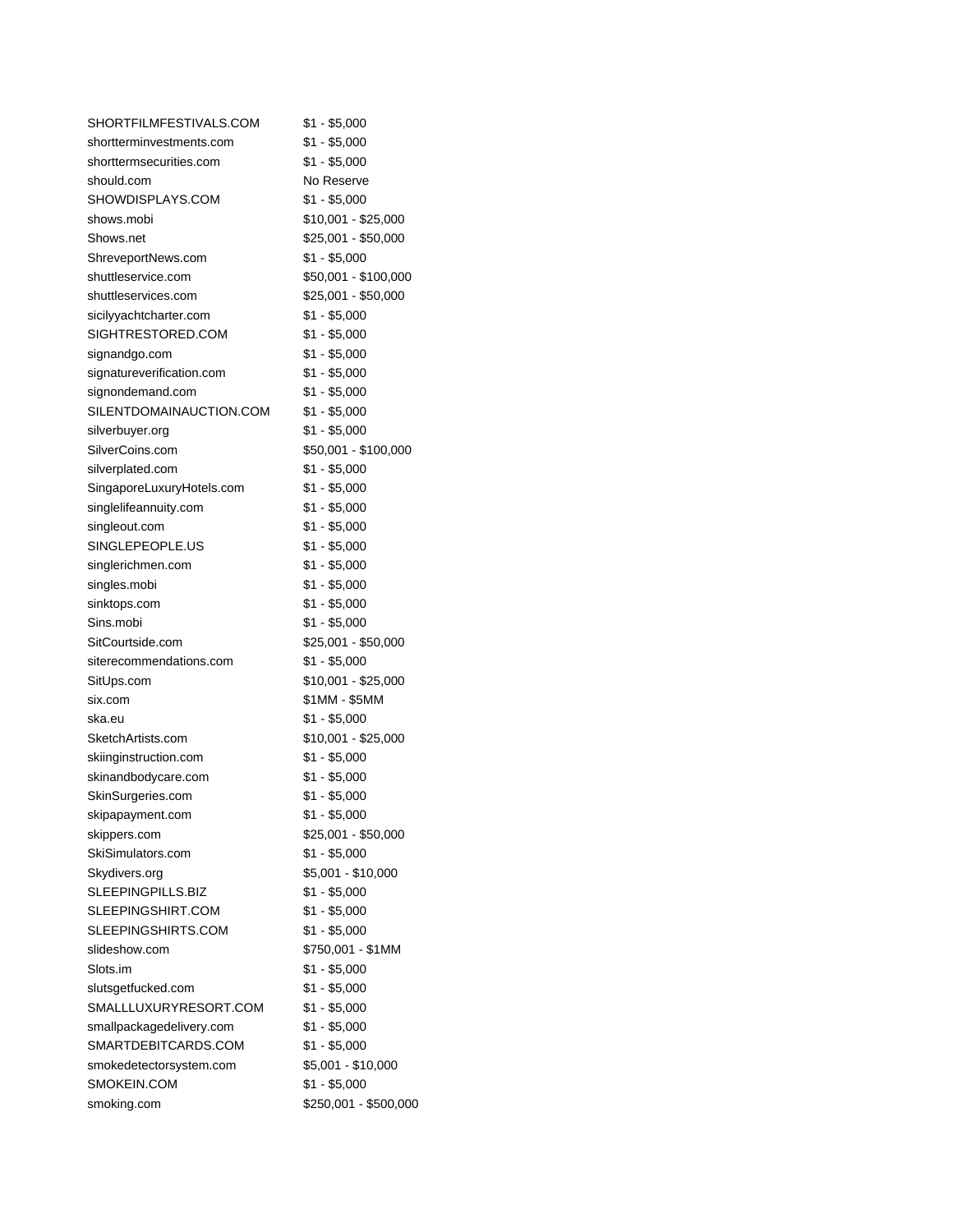| SMOKINGHYPNOSIS.COM          | \$1 - \$5,000        |
|------------------------------|----------------------|
| SnakeArt.com                 | \$5,001 - \$10,000   |
| SNEEKPREVIEW.COM             | $$1 - $5,000$        |
| SNIPINGAUCTIONS.COM          | \$1 - \$5,000        |
| Snorkle.biz                  | \$1 - \$5,000        |
| SNOWBLINDNESS.COM            | \$1 - \$5,000        |
| Snowboarding.net             | \$5,001 - \$10,000   |
| snowboardingequipment.com    | $$1 - $5,000$        |
| snowcrabs.com                | \$5,001 - \$10,000   |
| snowmobileaccessories.com    | \$10,001 - \$25,000  |
| so.net                       | \$10,001 - \$25,000  |
| SocialPressures.com          | \$1 - \$5,000        |
| SOCIALSECURITYBENEFITS.US    | $$1 - $5,000$        |
| softwaredirectories.com      | \$50,001 - \$100,000 |
| somestuff.com                | $$1 - $5,000$        |
| SongCart.com                 | \$1 - \$5,000        |
| Songs.mobi                   | \$50,001 - \$100,000 |
| Soothsayer.com               | \$5,001 - \$10,000   |
| sopranos.com                 | \$25,001 - \$50,000  |
| soundcheck.mobi              | No Reserve           |
| sounddeadening.com           | \$1 - \$5,000        |
| SoundEngineer.com            | \$10,001 - \$25,000  |
| soundmeter.com               | \$5,001 - \$10,000   |
| SOUNDROOMS.COM               | $$1 - $5,000$        |
| soundslikeaplan.com          | \$1 - \$5,000        |
| SouthAmerica.MOBI            | $$1 - $5,000$        |
| southpacificyachtcharter.com | $$1 - $5,000$        |
| soyyogurt.com                | \$1 - \$5,000        |
| SPADECKS.COM                 | \$1 - \$5,000        |
| spaghettisauce.com           | \$5,001 - \$10,000   |
| SPAMKILLER.US                | $$1 - $5,000$        |
| SPANISHKEYWORDS.COM          | $$1 - $5,000$        |
| spank.es                     | \$5,001 - \$10,000   |
| spankedboy.com               | $$1 - $5,000$        |
| SPEAKWITH.COM                | \$1 - \$5,000        |
| specialbonuses.com           | $$1 - $5,000$        |
| SpecialCompany.com           | $$1 - $5,000$        |
| specialmemberrates.com       | $$1 - $5,000$        |
| specialneeds.net             | $$1 - $5,000$        |
| specialneedschild.com        | $$1 - $5,000$        |
| specialneedskids.net         | $$1 - $5,000$        |
| SpecialOffer.com             | \$25,001 - \$50,000  |
| SpecialSavings.com           | $$1 - $5,000$        |
| speechdisorders.net          | $$1 - $5,000$        |
| spellcheckers.info           | $$1 - $5,000$        |
| spend.cc                     | $$1 - $5,000$        |
| Spend.com                    | \$50,001 - \$100,000 |
| spenditwisely.com            | $$1 - $5,000$        |
| Spidered.com                 | $$1 - $5,000$        |
| spinalcord.com               | \$10,001 - \$25,000  |
| SPOILEDCHILDREN.COM          | $$1 - $5,000$        |
| SportingEquipment.com        | \$5,001 - \$10,000   |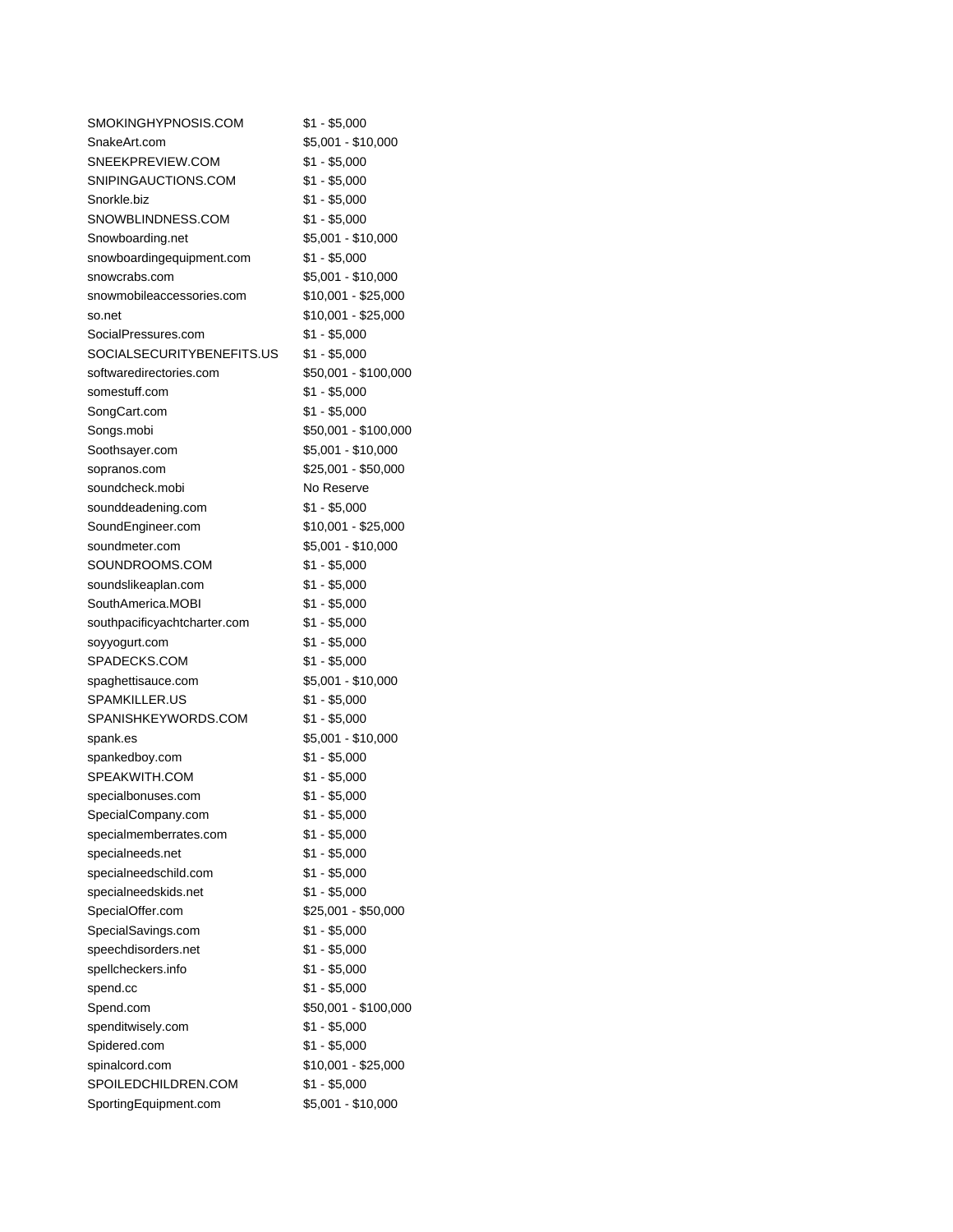| SportingGoods.com       | \$250,001 - \$500,000 |
|-------------------------|-----------------------|
| sportscars.co.uk        | \$10,001 - \$25,000   |
| SportsCarsOnline.com    | \$5,001 - \$10,000    |
| SPORTSCOLLECTIBLES.US   | \$1 - \$5,000         |
| sportsflash.mobi        | \$1 - \$5,000         |
| sportsresults.com       | \$25,001 - \$50,000   |
| spotlamps.com           | \$1 - \$5,000         |
| Sprawled.com            | \$1 - \$5,000         |
| sprays.com              | \$10,001 - \$25,000   |
| SpringBaseball.net      | \$5,001 - \$10,000    |
| SPRINKLERS.US           | $$1 - $5,000$         |
| sprinklersystem.com     | \$25,001 - \$50,000   |
| sprinklersystems.com    | \$25,001 - \$50,000   |
| SSM.MOBI                | \$10,001 - \$25,000   |
| stadiumphoto.com        | \$1 - \$5,000         |
| StageCurtain.com        | \$1 - \$5,000         |
| StageRental.com         | $$5,001 - $10,000$    |
| stainremovers.com       | \$1 - \$5,000         |
| STAMPCOLLECTING.US      | \$1 - \$5,000         |
| STAMPSCATALOG.COM       | \$1 - \$5,000         |
| standardfeatures.com    | \$1 - \$5,000         |
| StandardPackage.com     | \$1 - \$5,000         |
| StandingFans.com        | \$1 - \$5,000         |
| StartABusiness.com      | \$100,001 - \$250,000 |
| StarterHouses.com       | \$1 - \$5,000         |
| StartGrilling.com       | \$1 - \$5,000         |
| statementofaccount.com  | \$1 - \$5,000         |
| stateoffice.com         | $$1 - $5,000$         |
| statepark.com           | \$10,001 - \$25,000   |
| stay.us                 | \$1 - \$5,000         |
| stayinatlanticcity.com  | \$1 - \$5,000         |
| stereos.co.uk           | \$5,001 - \$10,000    |
| stereostore.com         | \$10,001 - \$25,000   |
| stereozone.com          | \$1 - \$5,000         |
| steustatiushotels.com   | \$1 - \$5,000         |
| stickies.com            | \$5,001 - \$10,000    |
| STLOUISLIMO.COM         | $$1 - $5,000$         |
| stockarbitration.com    | \$5,001 - \$10,000    |
| STOCKASSET.COM          | \$1 - \$5,000         |
| STOCKEARNINGSREPORT.COM | \$1 - \$5,000         |
| stockinvestors.com      | \$25,001 - \$50,000   |
| stockmarketjournal.com  | \$1 - \$5,000         |
| stockmarketreport.com   | \$1 - \$5,000         |
| stockmarketreports.com  | \$1 - \$5,000         |
| stockoptiongrants.com   | \$1 - \$5,000         |
| StockPhotoImages.com    | \$10,001 - \$25,000   |
| StockPlanning.com       | $$1 - $5,000$         |
| STOCKSMUTUALS.COM       | \$5,001 - \$10,000    |
| stocktradingonline.com  | No Reserve            |
| StockValuation.com      | \$1 - \$5,000         |
| STOPWATERDAMAGE.COM     | $$1 - $5,000$         |
| STOPYOURSMOKING.COM     | \$1 - \$5,000         |
|                         |                       |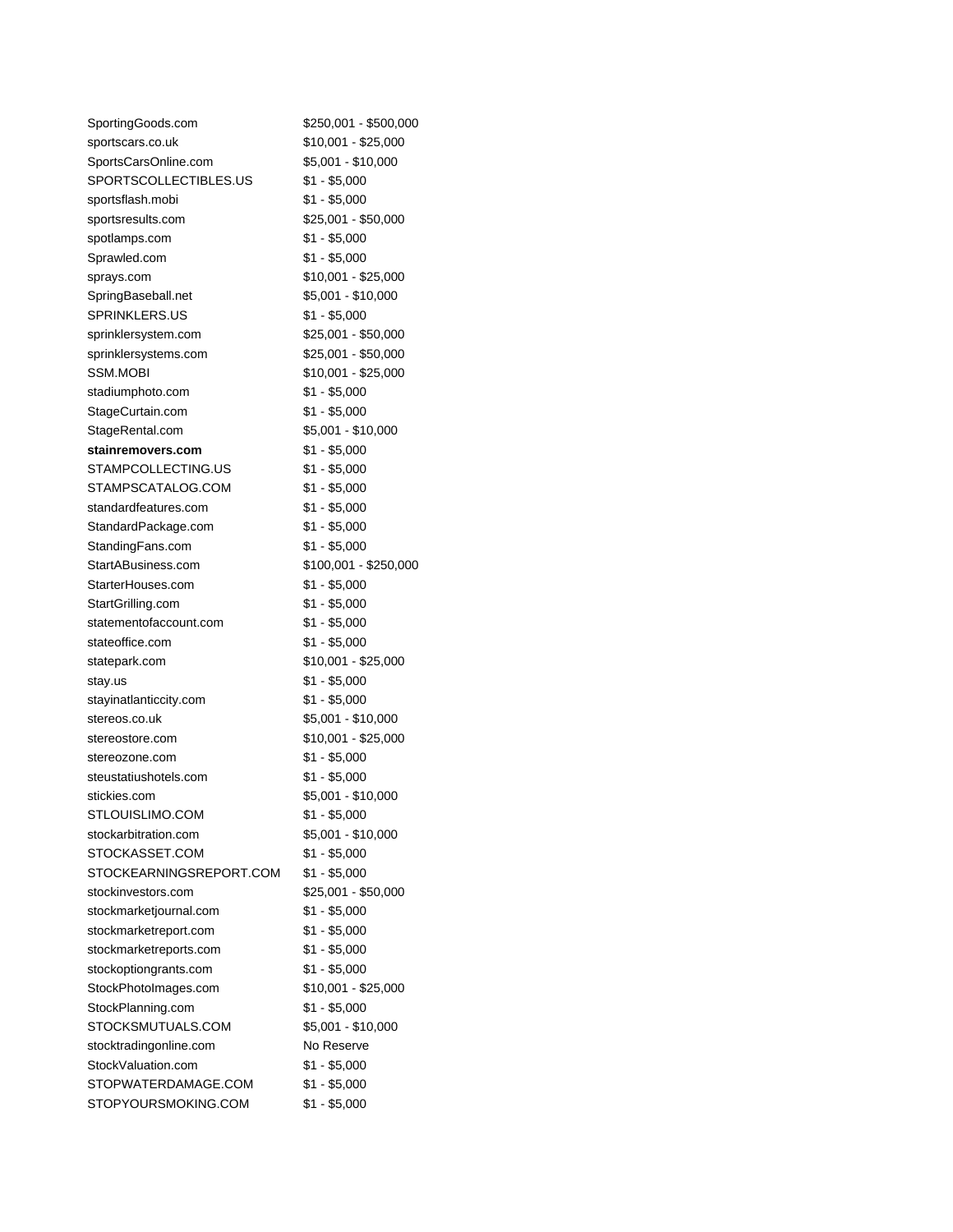| Storminsurance.com                                | \$10,001 - \$25,000  |
|---------------------------------------------------|----------------------|
| strangeinsertions.com                             | \$1 - \$5,000        |
| Strangely.com                                     | \$1 - \$5,000        |
| Strays.com                                        | \$5,001 - \$10,000   |
| StreamingTV.com                                   | \$25,001 - \$50,000  |
| Streetnames.us                                    | \$1 - \$5,000        |
| streettrucks.com                                  | \$50,001 - \$100,000 |
| stressandtension.com                              | \$1 - \$5,000        |
| strips.mobi                                       | $$1 - $5,000$        |
| StrongGrowth.com                                  | \$5,001 - \$10,000   |
| strongpainrelief.com                              | \$1 - \$5,000        |
| structuralproduct.com                             | \$1 - \$5,000        |
| stthomasyachtcharter.com                          | $$1 - $5,000$        |
| STUDENTADVISORY.COM                               | $$1 - $5,000$        |
| StudPoker.mobi                                    | $$1 - $5,000$        |
| stvincentandthegrenadineshotels.com \$1 - \$5,000 |                      |
| SUBLIMINALADS.COM                                 | $$1 - $5,000$        |
| SUBMISSIVEESCORTS.COM                             | \$1 - \$5,000        |
| SubwayPass.com                                    | \$1 - \$5,000        |
| subways.com                                       | \$25,001 - \$50,000  |
| SuckingPenises.com                                | \$1 - \$5,000        |
| suddeninfantdeathsyndrome.org                     | $$1 - $5,000$        |
| summarizations.com                                | $$1 - $5,000$        |
| SummerMovieGuide.com                              | $$1 - $5,000$        |
| Sundries.com                                      | $$1 - $5,000$        |
| sunglasscollection.com                            | \$10,001 - \$25,000  |
| Supermodel.net                                    | \$5,001 - \$10,000   |
| supremecourtlawyer.com                            | \$1 - \$5,000        |
| supremecourtlawyers.com                           | \$5,001 - \$10,000   |
| surfertravel.com                                  | \$5,001 - \$10,000   |
| SURGEONS.MOBI                                     | \$5,001 - \$10,000   |
| SURROGACYLAWS.COM                                 | $$1 - $5,000$        |
| surrogatemom.com                                  | $$1 - $5,000$        |
| surrogatemother.com                               | $$1 - $5,000$        |
| SURVEILLENCESYSTEMS.COM                           | \$1 - \$5,000        |
| survivorbenefits.com                              | $$1 - $5,000$        |
| Suspects.com                                      | \$10,001 - \$25,000  |
| suvbattery.com                                    | $$1 - $5,000$        |
| suvsale.com                                       | $$1 - $5,000$        |
| suvtires.com                                      | $$1 - $5,000$        |
| SWANKHOTELS.COM                                   | $$1 - $5,000$        |
| sweepstake.mobi                                   | \$5,001 - \$10,000   |
| sweetsexygirls.com                                | $$1 - $5,000$        |
| SWIMMINGPOOLS.CC                                  | $$1 - $5,000$        |
| SWING.US                                          | \$5,001 - \$10,000   |
| SwingerSpace.com                                  | \$5,001 - \$10,000   |
| swipecardreader.com                               | $$1 - $5,000$        |
| swissbanker.com                                   | \$25,001 - \$50,000  |
| systemfailures.com                                | $$1 - $5,000$        |
| t1crossover.com                                   | $$1 - $5,000$        |
| t1wiring.com                                      | $$1 - $5,000$        |
| t3cable.com                                       | $$1 - $5,000$        |
|                                                   |                      |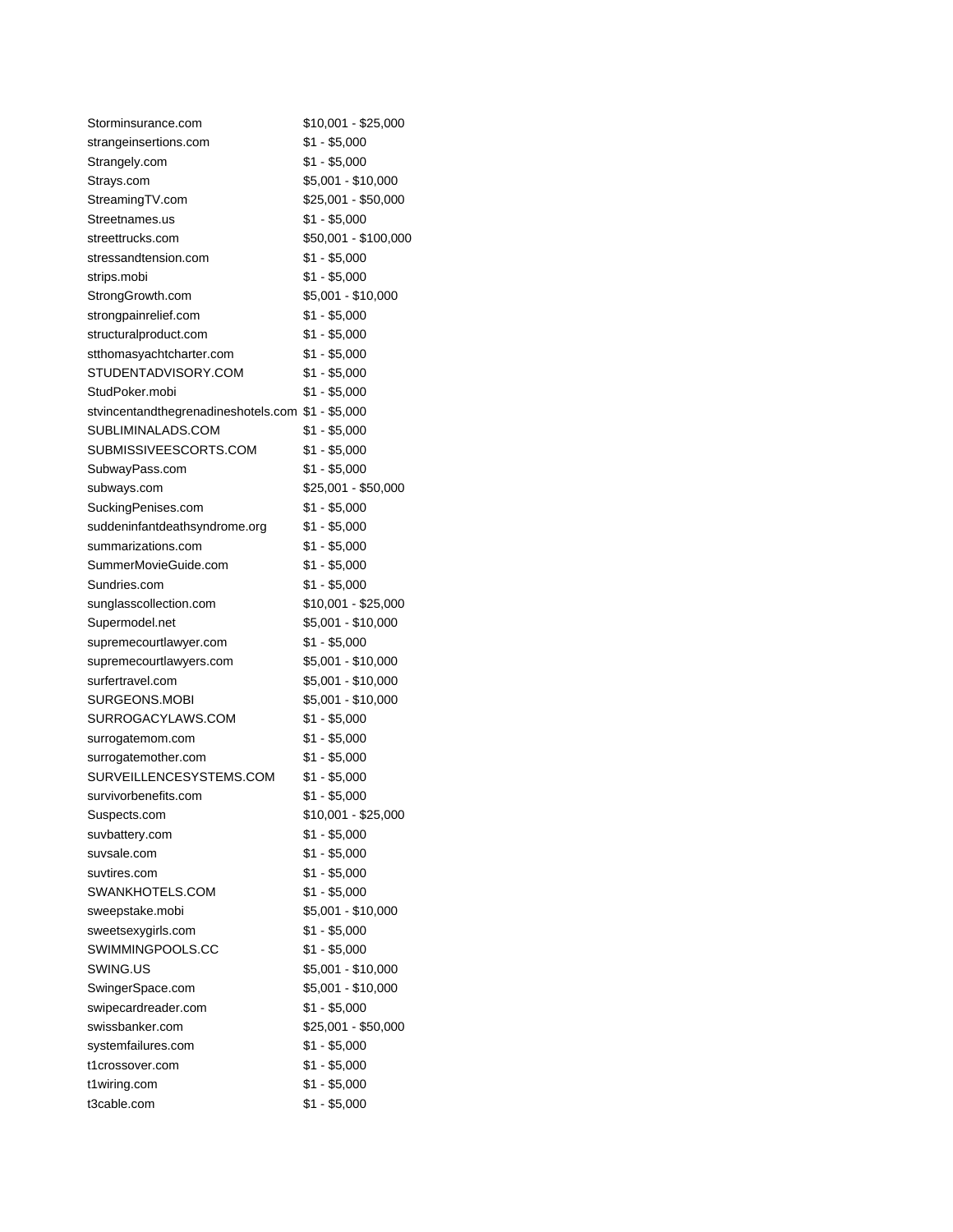| t3rates.com               | $$1 - $5,000$         |
|---------------------------|-----------------------|
| tablesettings.com         | \$10,001 - \$25,000   |
| tablespoons.com           | $$1 - $5,000$         |
| tablewater.com            | $$1 - $5,000$         |
| Tabloids.com              | \$100,001 - \$250,000 |
| tabulador.com             | $$1 - $5,000$         |
| Tags.mobi                 | $$1 - $5,000$         |
| TakeACruise.com           | \$5,001 - \$10,000    |
| TAKEMYADVICE.COM          | $$1 - $5,000$         |
| takeoutrestaurants.com    | $$1 - $5,000$         |
| talentseekers.com         | \$1 - \$5,000         |
| Talk.net                  | \$250,001 - \$500,000 |
| Tall.com                  | \$1MM - \$5MM         |
| Tampa.info                | $$10,001 - $25,000$   |
| targetpractice.com        | \$1 - \$5,000         |
| tattooremoving.com        | $$1 - $5,000$         |
| tawnie.com                | $$1 - $5,000$         |
| taxandsecuritieslaw.com   | $$1 - $5,000$         |
| taxcounselor.com          | $$1 - $5,000$         |
| taxdeferredinvestment.com | $$1 - $5,000$         |
| Taxes.la                  | $$1 - $5,000$         |
| TaxFreeReturn.com         | $$10,001 - $25,000$   |
| taxfreestatus.com         | \$1 - \$5,000         |
| TaxGrievance.com          | \$50,001 - \$100,000  |
| taxjournals.com           | $$1 - $5,000$         |
| TAXLIENRELEASE.COM        | $$1 - $5,000$         |
| TAXPREPARATION.US         | $$1 - $5,000$         |
| taxprotesters.com         | $$1 - $5,000$         |
| taxreporting.com          | $$1 - $5,000$         |
| taxreturnsoftware.com     | \$25,001 - \$50,000   |
| taxshelters.com           | \$10,001 - \$25,000   |
| TeaDrinks.com             | \$10,001 - \$25,000   |
| technology.biz            | \$5,001 - \$10,000    |
| Technology.org            | \$50,001 - \$100,000  |
| TechnologyNet.com         | \$25,001 - \$50,000   |
| TECHNOLOGYSCHOOLS.US      | \$1 - \$5,000         |
| TeenageSchoolgirls.com    | $$1 - $5,000$         |
| teencenter.com            | \$10,001 - \$25,000   |
| teenporno.com             | $$10,001 - $25,000$   |
| TeenTips.com              | $$1 - $5,000$         |
| tejano.com                | $$10,001 - $25,000$   |
| Teleconferencing.tv       | \$10,001 - \$25,000   |
| telephonecall.com         | \$25,001 - \$50,000   |
| TelephoneConference.com   | \$5,001 - \$10,000    |
| telephonecredit.com       | $$10,001 - $25,000$   |
| TELEPHONYDEVICES.COM      | $$1 - $5,000$         |
| TELEVISIONADVERTISING.US  | $$1 - $5,000$         |
| TELEVISIONCOMMERCIALS.US  | $$1 - $5,000$         |
| TelevisionShow.com        | \$25,001 - \$50,000   |
| TelevisionShows.com       | \$25,001 - \$50,000   |
| TenMinuteWorkout.com      | $$1 - $5,000$         |
| TennessePublicRecords.com | \$5,001 - \$10,000    |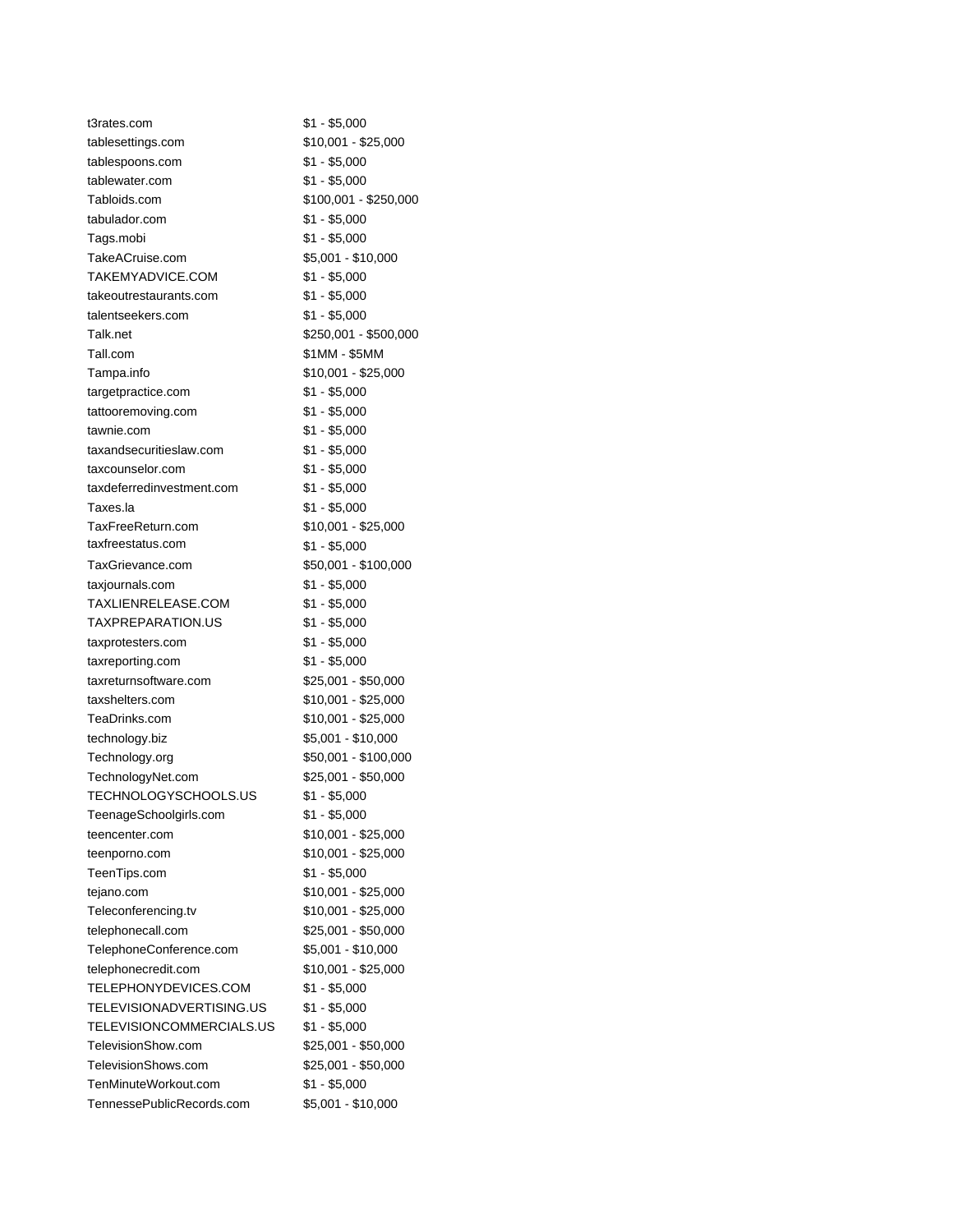| TENNISCOACH.COM                            | \$10,001 - \$25,000   |
|--------------------------------------------|-----------------------|
| TENNISLEAGUES.COM                          | $$1 - $5,000$         |
| tequilas.org                               | \$25,001 - \$50,000   |
| terabyteharddrive.com                      | \$5,001 - \$10,000    |
| terminsurancepolicies.com                  | $$1 - $5,000$         |
| terminsurancepolicy.com                    | $$1 - $5,000$         |
| TermiteRepair.com                          | \$1 - \$5,000         |
| termlifepolicies.com                       | \$1 - \$5,000         |
| termsofpayment.com                         | $$1 - $5,000$         |
| terrificsavings.com                        | $$1 - $5,000$         |
| terrify.com                                | $$1 - $5,000$         |
| testdriveincentives.com                    | $$1 - $5,000$         |
| testingrequirements.com                    | $$1 - $5,000$         |
| testrequirements.com                       | $$1 - $5,000$         |
| tetonhotels.com                            | $$1 - $5,000$         |
| TEXASCOLLEGES.US                           | \$1 - \$5,000         |
| TexasHoldemSimulator.com                   | $$1 - $5,000$         |
| texasinsurancelawyers.com                  | $$1 - $5,000$         |
| TEXASSWINGERCLUB.COM                       | \$1 - \$5,000         |
| text.com                                   | \$100,001 - \$250,000 |
| TEXTENABLED.COM                            | $$1 - $5,000$         |
| Texts.us                                   | $$1 - $5,000$         |
| THATSAWESOME.COM                           | $$1 - $5,000$         |
| TheBakery.com                              | \$25,001 - \$50,000   |
| thebarterexchange.com                      | $$1 - $5,000$         |
| theboomers.com                             | \$10,001 - \$25,000   |
| thebudget.com                              | $$1 - $5,000$         |
| thecreditreport.com                        | $$1 - $5,000$         |
| TheCurrencyMarket.com                      | $$1 - $5,000$         |
| thedata.com                                | $$1 - $5,000$         |
| thedoctor.com                              | \$25,001 - \$50,000   |
| THEFDA.COM                                 | $$1 - $5,000$         |
| thegameawards.com                          | \$1 - \$5,000         |
| THEgreatESTSTORYEVERTOLD.COI \$1 - \$5,000 |                       |
| TheHamptons.com                            | \$1MM - \$5MM         |
| TheHolyVatican.info                        | $$1 - $5,000$         |
| theinternettelephone.com                   | \$1 - \$5,000         |
| TheLawyer.org                              | $$1 - $5,000$         |
| THEluxuryPORTFOLIO.COM                     | $$1 - $5,000$         |
| themail.com                                | \$25,001 - \$50,000   |
| themalelook.com                            | \$10,001 - \$25,000   |
| TheMovies.mobi                             | \$5,001 - \$10,000    |
| thenationaldonotcallregistry.com           | $$1 - $5,000$         |
| TheNuclearBomb.com                         | $$1 - $5,000$         |
| thepromoter.com                            | $$1 - $5,000$         |
| THERAPHY.INFO                              | $$1 - $5,000$         |
| therealestatelawyers.com                   | $$1 - $5,000$         |
| thescubainstructor.com                     | $$1 - $5,000$         |
| THESTRIP.US                                | \$1 - \$5,000         |
| thevacancies.com                           | $$1 - $5,000$         |
| thinkofanumber.com                         | $$1 - $5,000$         |
| thisisromantic.com                         | \$1 - \$5,000         |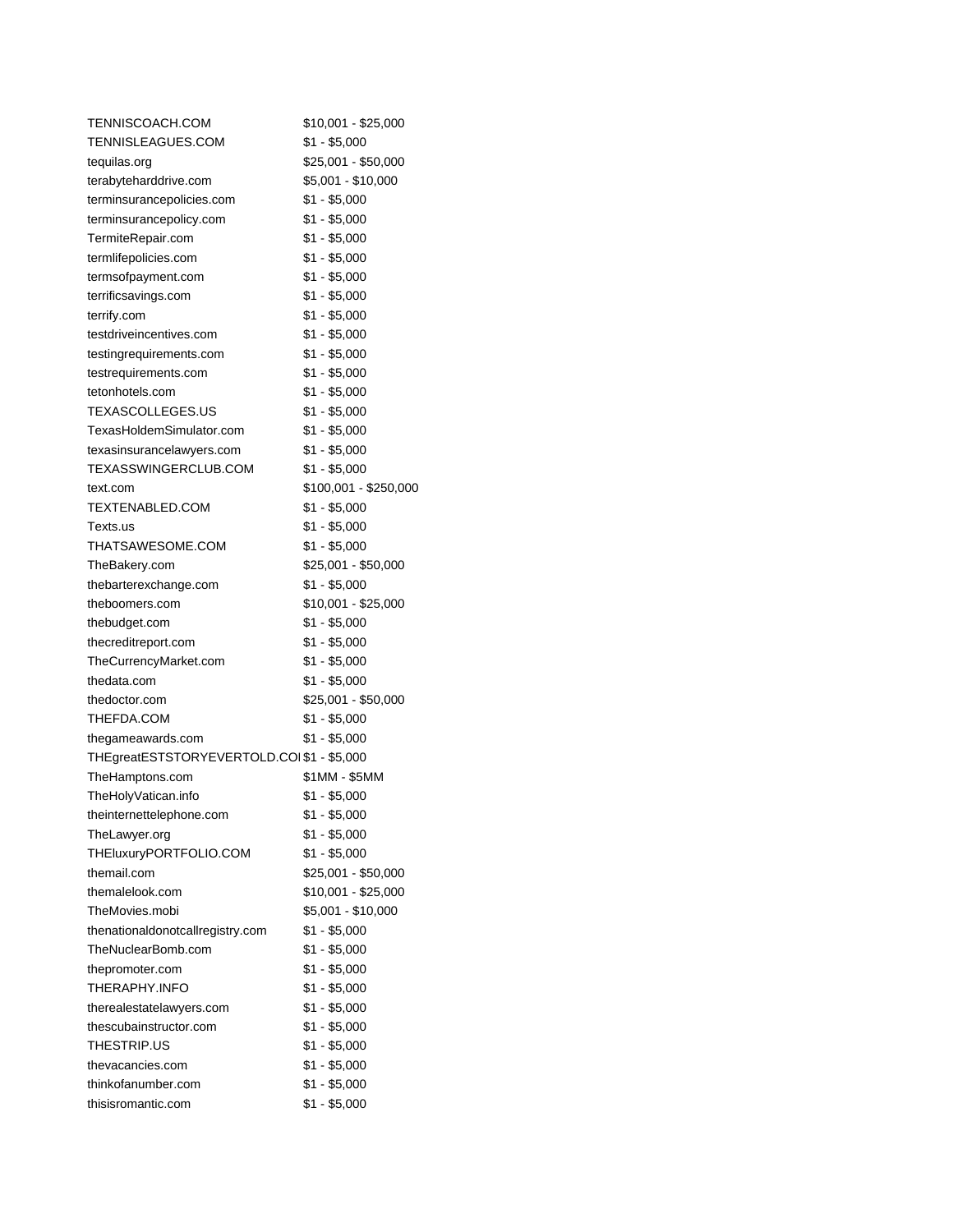| thisspace.com            | \$1 - \$5,000         |
|--------------------------|-----------------------|
| thoracic.com             | $$1 - $5,000$         |
| ThoughtPattern.com       | \$1 - \$5,000         |
| ThreePieceSuits.com      | $$1 - $5,000$         |
| tibullus.com             | $$1 - $5,000$         |
| TickerSymbols.info       | $$1 - $5,000$         |
| TicketDiscount.com       | \$5,001 - \$10,000    |
| ticketissuing.com        | $$1 - $5,000$         |
| ticketsatthedoor.com     | \$10,001 - \$25,000   |
| TicketsWorld.com         | $$1 - $5,000$         |
| Tiger.net                | \$10,001 - \$25,000   |
| tight.com                | \$50,001 - \$100,000  |
| tightgaybutt.com         | $$1 - $5,000$         |
| tila.com                 | \$25,001 - \$50,000   |
| TIMESAVED.COM            | $$1 - $5,000$         |
| Timeshare.mobi           | \$10,001 - \$25,000   |
| Timpanis.com             | No Reserve            |
| TOBACCO.COM              | \$750,001 - \$1MM     |
| todaysschedule.com       | \$1 - \$5,000         |
| Tog.com                  | \$5,001 - \$10,000    |
| tomatosauce.com          | \$5,001 - \$10,000    |
| tonemybody.com           | $$1 - $5,000$         |
| tongayachtcharter.com    | $$1 - $5,000$         |
| Top.vc                   | $$1 - $5,000$         |
| Top100.com               | \$750,001 - \$1MM     |
| top100hostels.com        | No Reserve            |
| topbreeder.com           | \$5,001 - \$10,000    |
| topcinemas.com           | \$10,001 - \$25,000   |
| Topically.com            | \$1 - \$5,000         |
| toplessdancing.com       | $$1 - $5,000$         |
| toprecruit.com           | \$10,001 - \$25,000   |
| topstocks.mobi           | \$5,001 - \$10,000    |
| TOPSTUDENTS.COM          | $$1 - $5,000$         |
| tortolayachtcharter.com  | $$1 - $5,000$         |
| Tourettes.com            | \$25,001 - \$50,000   |
| tournament.org           | $$1 - $5,000$         |
| Tournaments.com          | \$50,001 - \$100,000  |
| tours.jp                 | \$1 - \$5,000         |
| TOWNHOMES.US             | $$1 - $5,000$         |
| townhousecondominium.com | $$1 - $5,000$         |
| ToyDiscounts.com         | \$5,001 - \$10,000    |
| ToyStore.net             | \$5,001 - \$10,000    |
| tqg.com                  | \$10,001 - \$25,000   |
| traceroots.com           | $$1 - $5,000$         |
| TRACKACCOUNTS.COM        | $$1 - $5,000$         |
| tradeallowance.com       | $$1 - $5,000$         |
| tradedeficit.com         | \$10,001 - \$25,000   |
| TradeDiscount.com        | \$5,001 - \$10,000    |
| tradeinallowance.com     | $$1 - $5,000$         |
| trademarkservices.com    | \$5,001 - \$10,000    |
| TRADEPORTFOLIO.COM       | $$1 - $5,000$         |
| Traders.org              | \$100,001 - \$250,000 |
|                          |                       |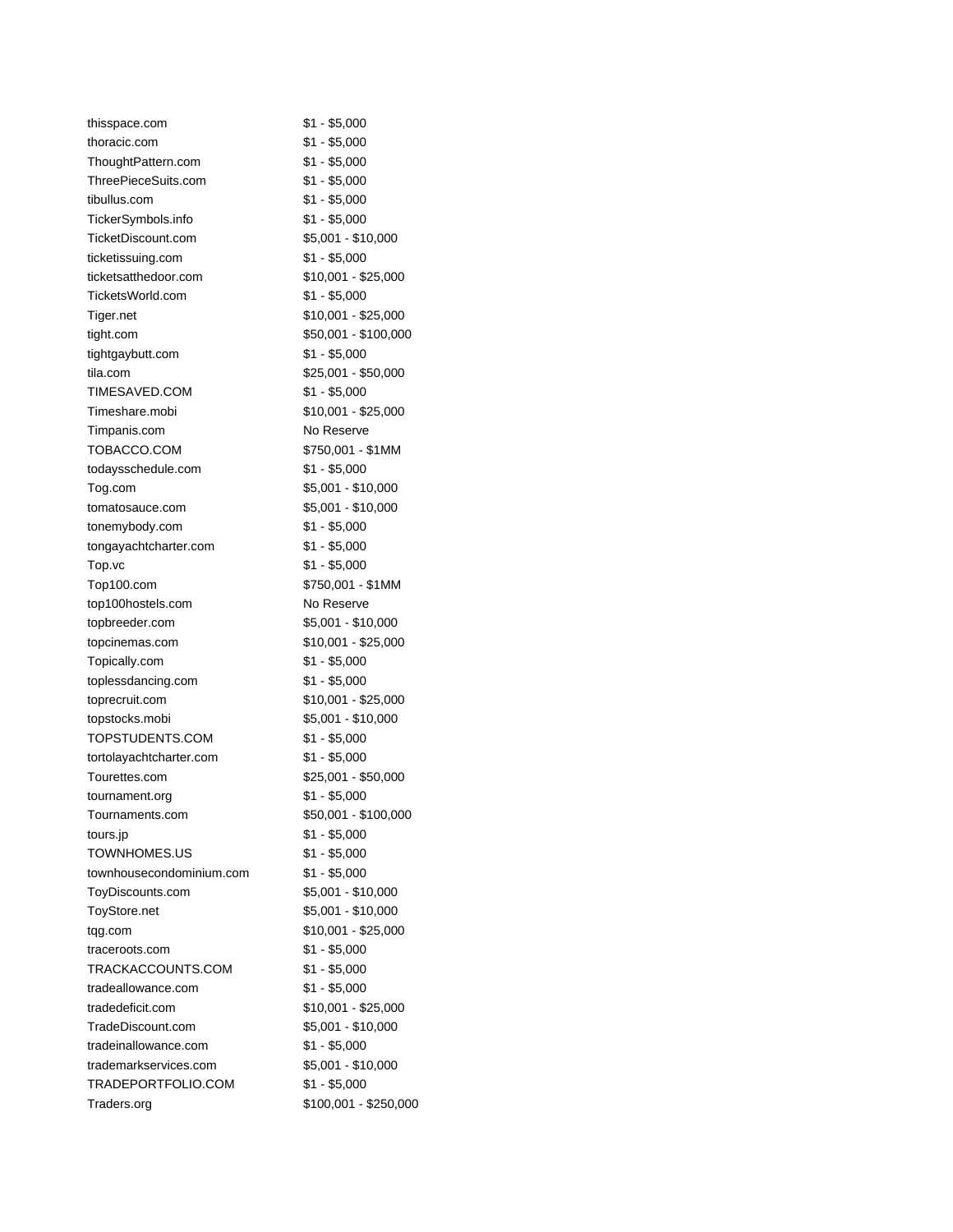| TRADESCHOOLSEARCH.COM      | \$1 - \$5,000         |
|----------------------------|-----------------------|
| TRADESHOWKIOSK.COM         | $$1 - $5,000$         |
| TRADESHOWKIOSKS.COM        | $$1 - $5,000$         |
| trafficcontrols.com        | \$1 - \$5,000         |
| trafficindustry.com        | \$5,001 - \$10,000    |
| TRAFFICINFORMATION.US      | $$1 - $5,000$         |
| TRAFFICUPDATE.US           | $$1 - $5,000$         |
| TRAFFICUPDATES.US          | \$1 - \$5,000         |
| TrainingBoxers.com         | $$1 - $5,000$         |
| trainingdisc.com           | $$1 - $5,000$         |
| trainingdisk.com           | $$1 - $5,000$         |
| trainingher.com            | $$1 - $5,000$         |
| traininghim.com            | $$1 - $5,000$         |
| trams.net                  | \$1 - \$5,000         |
| transactions.com           | \$50,001 - \$100,000  |
| transfermoneyonline.com    | \$1 - \$5,000         |
| TransferProperty.com/.net  | \$5,001 - \$10,000    |
| Transit.mobi               | \$25,001 - \$50,000   |
| TranslationSoftware.com    | \$5,001 - \$10,000    |
| translationsystem.com      | \$1 - \$5,000         |
| TransmissionShops.com      | \$100,001 - \$250,000 |
| Transplant.com             | \$100,001 - \$250,000 |
| trapping equipment.com     | $$1 - $5,000$         |
| TravelBookers.com          | \$10,001 - \$25,000   |
| TRAVELCENTRALAMERICA.COM   | \$5,001 - \$10,000    |
| travelingbycar.com         | $$1 - $5,000$         |
| TravelPlanningServices.com | $$1 - $5,000$         |
| treasury.org               | \$10,001 - \$25,000   |
| treatmentforgas.com        | $$1 - $5,000$         |
| trebledamages.com          | $$1 - $5,000$         |
| trentoitaly.com            | $$1 - $5,000$         |
| Trick.com                  | \$100,001 - \$250,000 |
| Trimthefat.com             | \$5,001 - \$10,000    |
| tripfortwo.com             | \$1 - \$5,000         |
| tripleabatteries.com       | $$1 - $5,000$         |
| TRIPOFFERS.COM             | $$1 - $5,000$         |
| trisha.com                 | \$25,001 - \$50,000   |
| trophycabinets.com         | \$1 - \$5,000         |
| TroubleDesk.com            | \$5,001 - \$10,000    |
| truckandvanrentals.com     | $$1 - $5,000$         |
|                            | $$1 - $5,000$         |
| TruckConvoy.com/.net       |                       |
| TRUCKDRIVINGCOLLEGE.COM    | $$1 - $5,000$         |
| TruckLeasing.com           | \$50,001 - \$100,000  |
| truckrentalcanada.com      | $$1 - $5,000$         |
| true3d.com                 | $$1 - $5,000$         |
| trusted.com                | \$50,001 - \$100,000  |
| TrustedName.com            | \$25,001 - \$50,000   |
| Truth.net                  | \$100,001 - \$250,000 |
| TSHIRTDRESS.COM            | $$1 - $5,000$         |
| TSHIRTDRESSES.COM          | $$1 - $5,000$         |
| TT.ws                      | $$1 - $5,000$         |
| TUBES.TV                   | $$1 - $5,000$         |
|                            |                       |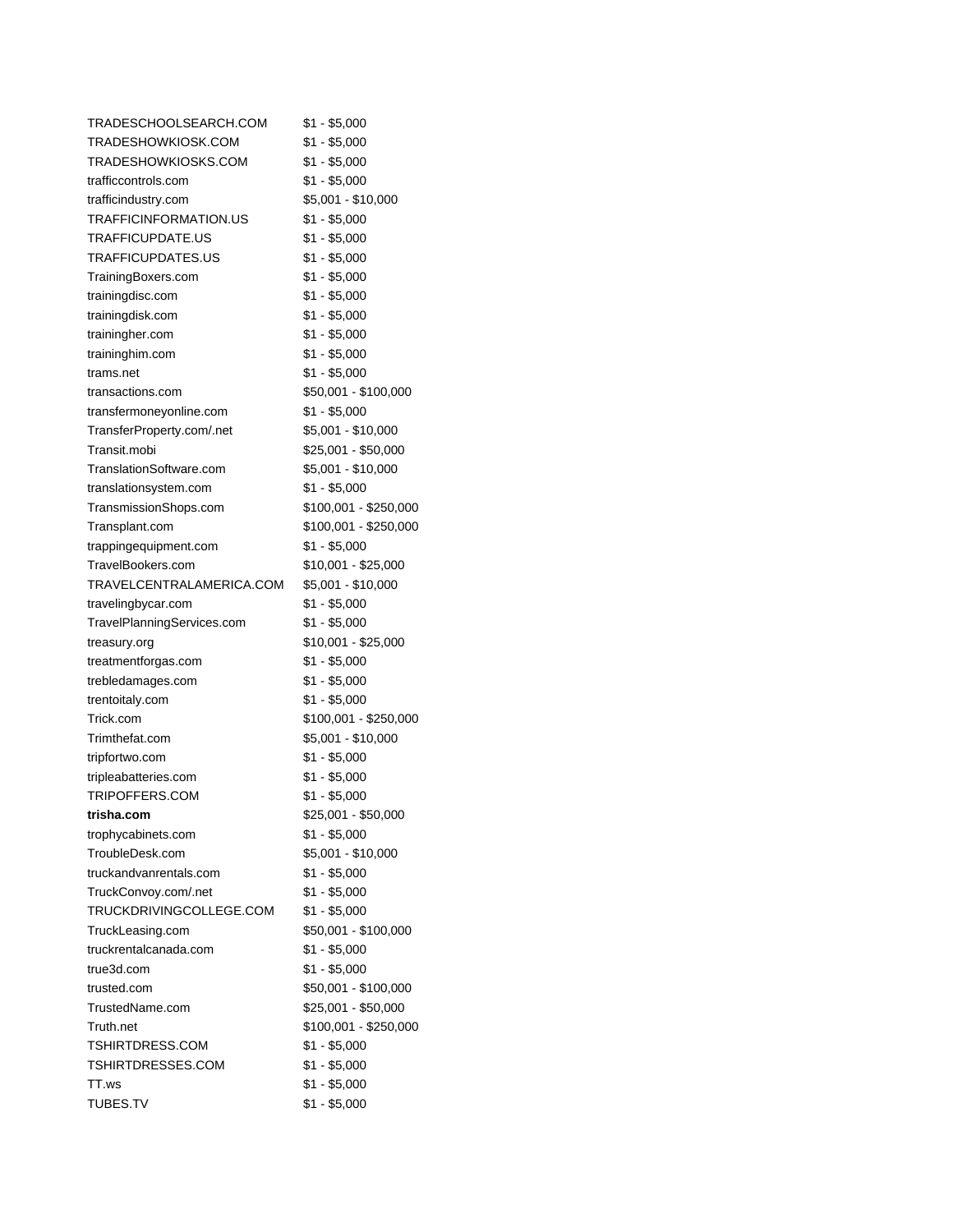| turkeyyachtcharters.com                  | \$1 - \$5,000         |
|------------------------------------------|-----------------------|
| Tuxedos.mobi                             | $$1 - $5,000$         |
| twowaycommunications.com                 | $$1 - $5,000$         |
| Tycoons.com                              | \$50,001 - \$100,000  |
| TypingClass.com                          | \$5,001 - \$10,000    |
| ub.com                                   | \$100,001 - \$250,000 |
| ukflights.com                            | \$25,001 - \$50,000   |
| UltimateRockSite.com                     | \$5,001 - \$10,000    |
| ultramodel.com                           | $$1 - $5,000$         |
| ultraportablecomputing.com               | $$1 - $5,000$         |
| ultraportabledevice.com                  | $$1 - $5,000$         |
| ultraportabledevices.com                 | $$1 - $5,000$         |
| ultraportablegadget.com                  | $$1 - $5,000$         |
| UltraportableLaptops.eu                  | $$1 - $5,000$         |
| ultraright.com                           | $$1 - $5,000$         |
| ultrasleek.com                           | $$1 - $5,000$         |
| umbrellapolicies.com                     | $$1 - $5,000$         |
| unbeatablesavings.com                    | $$1 - $5,000$         |
| uncategorized.com                        | $$1 - $5,000$         |
| UNCENSOREDMUSICVIDEO.COM                 | $$1 - $5,000$         |
| uncutnakedmen.com                        | $$1 - $5,000$         |
| underblanket.com                         | $$1 - $5,000$         |
| uneasypeace.com                          | $$1 - $5,000$         |
| unfairtradelaw.com                       | $$1 - $5,000$         |
| ungracious.com                           | $$1 - $5,000$         |
| uniformpatterns.com                      | $$1 - $5,000$         |
| UniformServices.com                      | \$5,001 - \$10,000    |
| uninstallsoftware.com                    | $$1 - $5,000$         |
| UniqueAttire.com                         | $$1 - $5,000$         |
| uniquebabyboysnames.com                  | \$1 - \$5,000         |
| uniquebabygirlsnames.com                 | $$1 - $5,000$         |
| uniquebeachHOMES.COM                     | $$1 - $5,000$         |
| uniquebeachHOUSE.COM                     | $$1 - $5,000$         |
| UNIQUETOWNHOMES.COM                      | $$1 - $5,000$         |
| UNIQUEWATERFRONTHOMES.CON \$1 - \$5,000  |                       |
| UNIQUEWATERFRONTPROPERTIE: \$1 - \$5,000 |                       |
| UNIQUEWATERFRONTPROPERTY.(\$1 - \$5,000  |                       |
| UnitedStatesConstitution.com             | \$100,001 - \$250,000 |
| unitedstatesgovernment.org               | \$5,001 - \$10,000    |
| unitedstatespresident.com                | \$5,001 - \$10,000    |
| universallifepolicy.com                  | $$1 - $5,000$         |
| UNIVERSITIES.US                          | \$10,001 - \$25,000   |
| unknownriches.com                        | $$1 - $5,000$         |
| unleadedgas.com                          | \$5,001 - \$10,000    |
| UpCloseSeating.com                       | No Reserve            |
| UPDATEYOURCOMPUTER.COM                   | $$1 - $5,000$         |
| upforlease.com                           | $$1 - $5,000$         |
| upforrent.com                            | $$1 - $5,000$         |
| upscalehotels.com                        | $$1 - $5,000$         |
| urgently.com                             | \$5,001 - \$10,000    |
| URGENTOFFERS.COM                         | $$1 - $5,000$         |
| URGETO.COM                               | $$1 - $5,000$         |
|                                          |                       |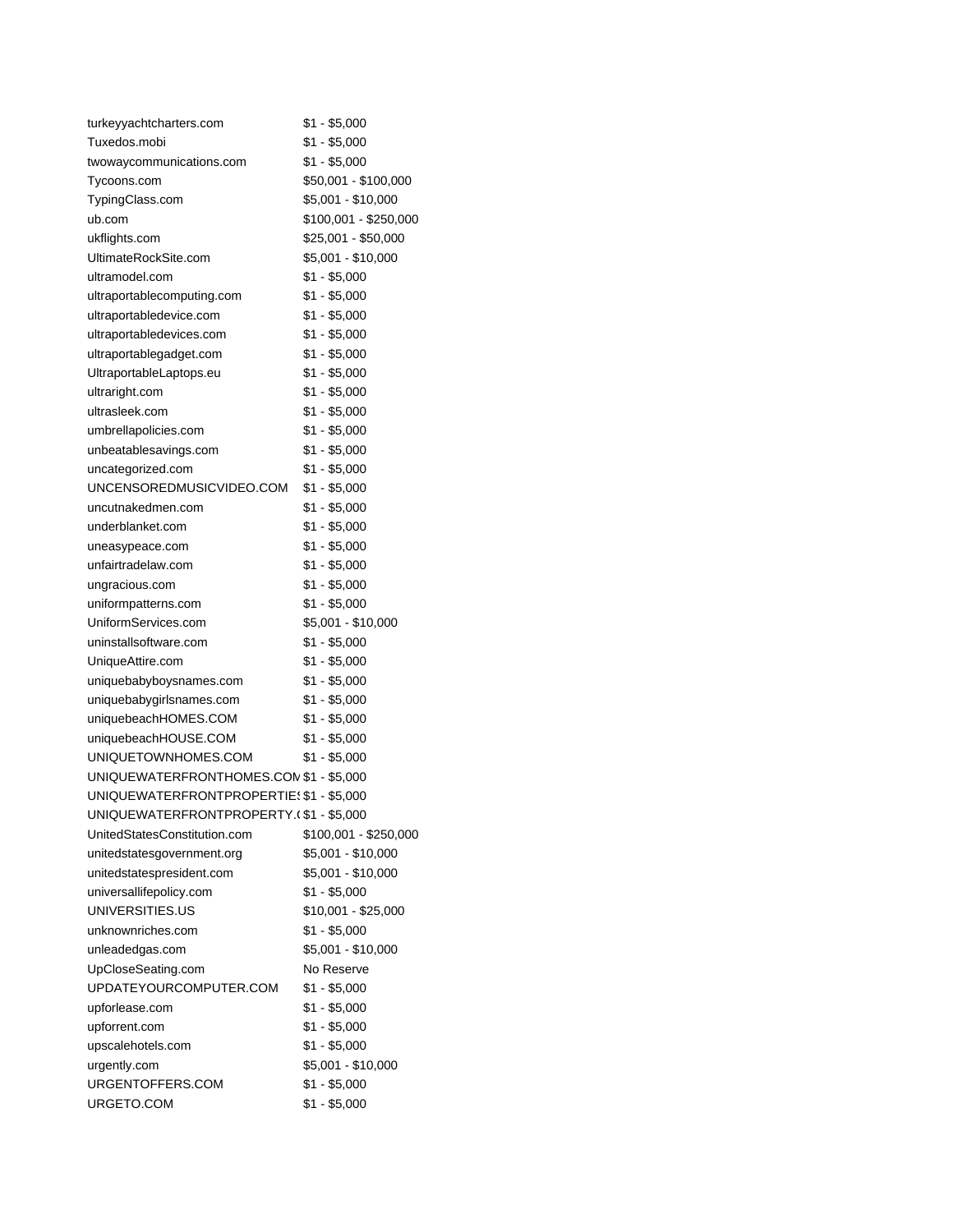| us.vc                         | \$1 - \$5,000         |
|-------------------------------|-----------------------|
| USAIRFARES.COM                | \$25,001 - \$50,000   |
| USBUSINESSSCHOOLS.COM         | \$1 - \$5,000         |
| USCASINOS.US                  | \$1 - \$5,000         |
| uscensus.org                  | \$5,001 - \$10,000    |
| USCENSUS.US                   | \$5,001 - \$10,000    |
| uscitizen.com                 | \$10,001 - \$25,000   |
| USDOLLARS.US                  | \$1 - \$5,000         |
| usedfarmmachinery.com         | $$10,001 - $25,000$   |
| usedforeigntrucks.com         | \$1 - \$5,000         |
| usedhorseshoes.com            | $$1 - $5,000$         |
| usedmonitors.com              | \$10,001 - \$25,000   |
| usedmotorcycles.com           | \$100,001 - \$250,000 |
| usedmotoroil.com              | \$1 - \$5,000         |
| usedvehiclefinancing.com      | \$1 - \$5,000         |
| usgovernmentdirectory.com     | \$1 - \$5,000         |
| usmale.mobi                   | \$5,001 - \$10,000    |
| USPOSTALSERVICES.COM          | $$25,001 - $50,000$   |
| USTravel.com                  | \$250,001 - \$500,000 |
| usviyachtcharters.com         | \$1 - \$5,000         |
| utahlasik.com                 | $$1 - $5,000$         |
| uxmalhotels.com               | \$1 - \$5,000         |
| vacantcondo.com               | \$1 - \$5,000         |
| vacantcondos.com              | \$1 - \$5,000         |
| vacantrealestate.com          |                       |
|                               | \$1 - \$5,000         |
| vacantroom.com                | \$1 - \$5,000         |
| vacationloans.com             | \$1 - \$5,000         |
| VACATIONPACKAGEDEAL.COM       | \$1 - \$5,000         |
| vacationpolicy.com            | \$1 - \$5,000         |
| VAGINALRING.COM               | \$1 - \$5,000         |
| ValidArguments.com            | \$1 - \$5,000         |
| valueflights.com              | \$10,001 - \$25,000   |
| VeganDiet.com                 | \$1 - \$5,000         |
| VEGASACCOMMODATIONS.COM       | $$1 - $5,000$         |
| VegasBucks.com                | $$1 - $5,000$         |
| VEGASMORTGAGELOANS.COM        | $$1 - $5,000$         |
| vegasstylegames.com           | \$5,001 - \$10,000    |
| VegasTips.info                | \$1 - \$5,000         |
| <b>VEGASVISITORBUREAU.COM</b> | $$1 - $5,000$         |
| <b>VEGASWEDDINGS.INFO</b>     | \$1 - \$5,000         |
| <b>VEHICLEBILLBOARDS.COM</b>  | $$1 - $5,000$         |
| vehicleinsurancepolicy.com    | $$1 - $5,000$         |
| <b>VEHICLELEASES.COM</b>      | $$1 - $5,000$         |
| vehiclesinstock.com           | $$1 - $5,000$         |
| <b>VEHICLESPEAKERS.COM</b>    | $$1 - $5,000$         |
| <b>VEINSPA.COM</b>            | \$10,001 - \$25,000   |
| Vending.info                  | \$5,001 - \$10,000    |
| VENTURECAPITALFIRM.US         | $$1 - $5,000$         |
| VenusFlytrap.com              | \$25,001 - \$50,000   |
| verylightportables.com        | $$1 - $5,000$         |
| VERYWEALTHYPEOPLE.COM         | $$1 - $5,000$         |
| vet.mobi                      | \$10,001 - \$25,000   |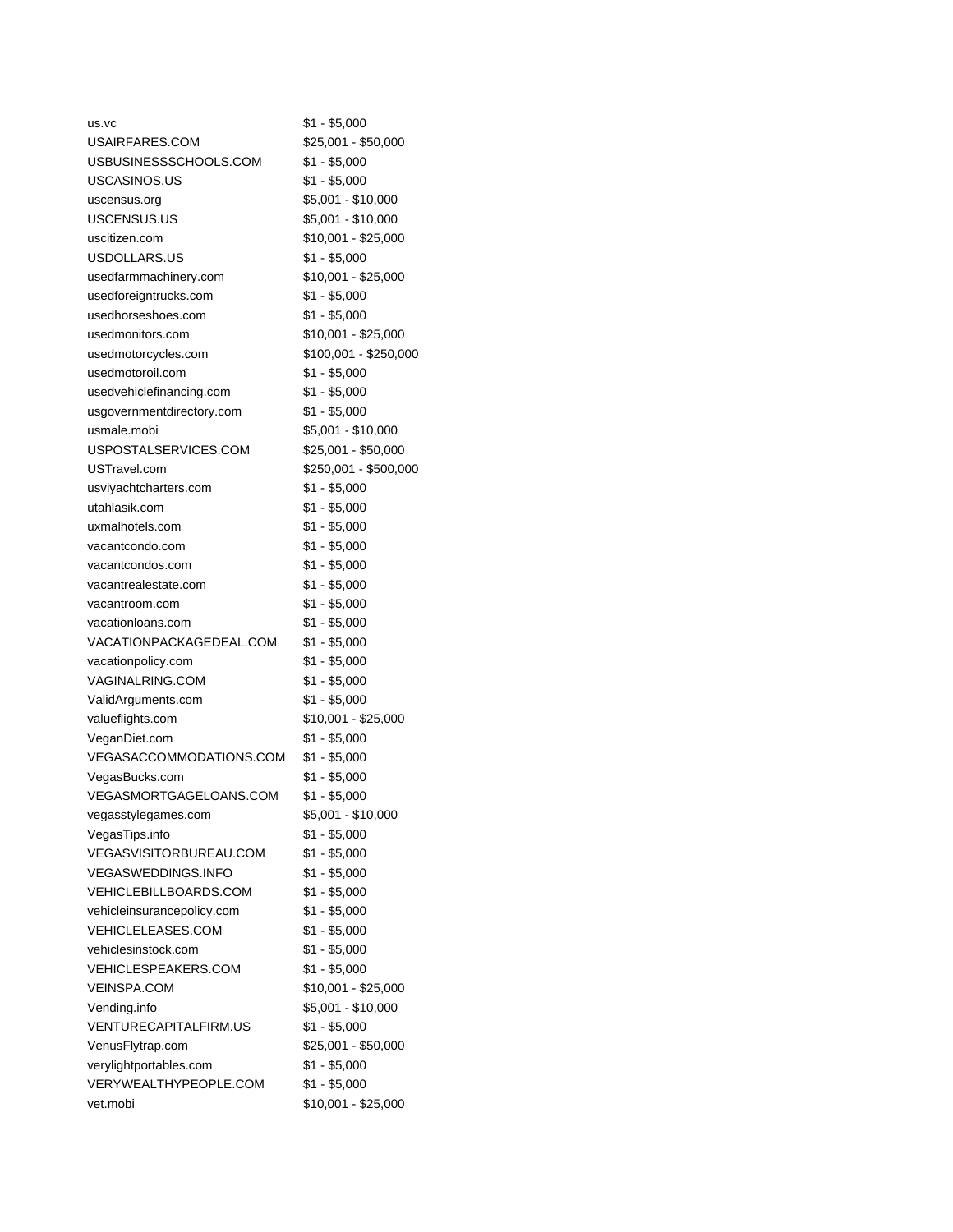| <b>VETERINARYSCHOOLS.US</b>    | \$1 - \$5,000         |
|--------------------------------|-----------------------|
| Vice.info                      | $$1 - $5,000$         |
| <b>VICTIMS.COM</b>             | \$10,001 - \$25,000   |
| victorianhouses.com            | \$10,001 - \$25,000   |
| videoboards.com                | $$1 - $5,000$         |
| videoequipmentsales.com        | \$5,001 - \$10,000    |
| videogamearcades.com           | $$1 - $5,000$         |
| videogames.jp                  | \$5,001 - \$10,000    |
| videogamescentral.com          | $$1 - $5,000$         |
| videogametitles.com            | $$1 - $5,000$         |
| VideoGamingSystems.com         | \$5,001 - \$10,000    |
| VideoProvider.com              | \$5,001 - \$10,000    |
| videoshop.com                  | \$50,001 - \$100,000  |
| VIEWRENTALLISTINGS.COM         | $$1 - $5,000$         |
| vintage.com                    | \$500,001 - \$750,000 |
| VintageAirplane.com            | \$5,001 - \$10,000    |
| VintageAirplanes.com           | \$5,001 - \$10,000    |
| VintageMotorcycles.com         | \$10,001 - \$25,000   |
| <b>VINYARDS.US</b>             | $$1 - $5,000$         |
| <b>VIPYACHTCHARTER.COM</b>     | $$1 - $5,000$         |
| virgingordahotels.com          | $$1 - $5,000$         |
| VIRGINIAELECTION.COM           | $$1 - $5,000$         |
| virginislandsyachtcharters.com | $$1 - $5,000$         |
| virtualappliances.com          | $$1 - $5,000$         |
| VIRTUALCHAT.INFO               | $$1 - $5,000$         |
| VirtualDomainNames.com         | $$1 - $5,000$         |
| virtualprinters.com            | $$1 - $5,000$         |
| VirtualShopping.com            | \$25,001 - \$50,000   |
| virtualslotmachines.com        | $$1 - $5,000$         |
| visitAthens.com                | \$10,001 - \$25,000   |
| VisitEcuador.com               | \$5,001 - \$10,000    |
| VisitingNashville.com          | $$1 - $5,000$         |
| visitNewJersey.com             | \$25,001 - \$50,000   |
| VKY.com                        | $$1 - $5,000$         |
| ymb.com                        | \$25,001 - \$50,000   |
| vo.net                         | \$5,001 - \$10,000    |
| Vocalist.com                   | \$50,001 - \$100,000  |
| voicemessagingsoftware.com     | \$1 - \$5,000         |
| VoiceProcessor.com             | \$5,001 - \$10,000    |
| VOID.info                      | $$1 - $5,000$         |
| voipmarket.com                 | $$1 - $5,000$         |
| voipnetwork.net                | \$5,001 - \$10,000    |
| VOIPSELLER.COM                 | $$1 - $5,000$         |
| votebymail.com                 | $$1 - $5,000$         |
| votersregistration.com         | $$1 - $5,000$         |
| vouchercertificate.com         | $$1 - $5,000$         |
| vouchercertificates.com        | $$1 - $5,000$         |
| VOYEUR.US                      | \$5,001 - \$10,000    |
| Voyeurs.mobi                   | \$5,001 - \$10,000    |
| Vrz.com                        | $$10,001 - $25,000$   |
| vulnerable.com                 | \$5,001 - \$10,000    |
| wages.net                      | \$5,001 - \$10,000    |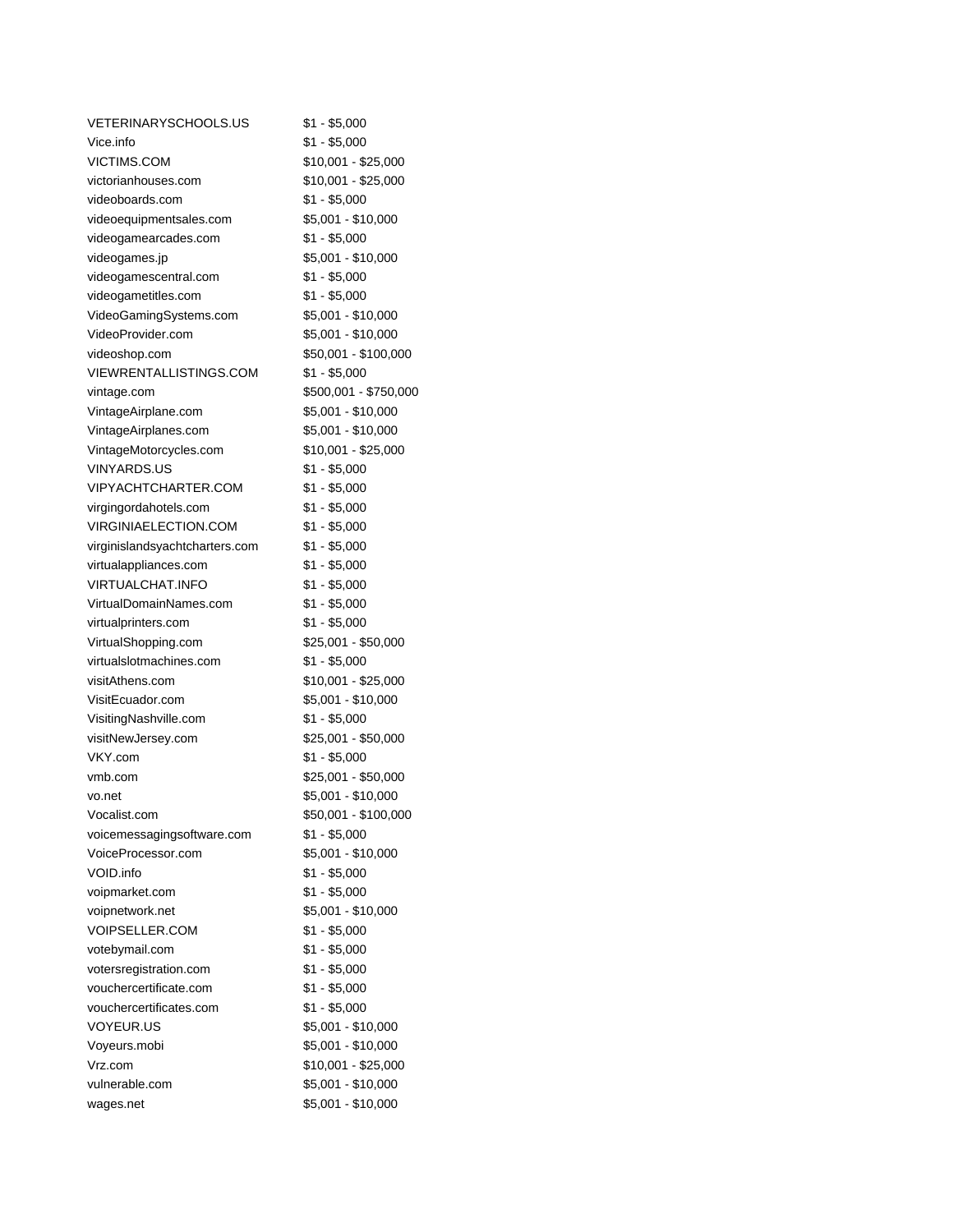| wallclocks.com                  | \$25,001 - \$50,000            |
|---------------------------------|--------------------------------|
| wallstreetcompany.com           | $$1 - $5,000$                  |
| WallTV.com                      | \$5,001 - \$10,000             |
| WANTAFRIEND.COM                 | $$1 - $5,000$                  |
| <b>WARCLIPS.COM</b>             | $$1 - $5,000$                  |
| warranted.biz                   | \$5,001 - \$10,000             |
| warranted.org                   | \$5,001 - \$10,000             |
| warranties.biz                  | $$1 - $5,000$                  |
| warranty.net                    | \$5,001 - \$10,000             |
| WarrantyProviders.com           | \$5,001 - \$10,000             |
| WashableWool.com                | $$1 - $5,000$                  |
| wastedchicks.com                | $$1 - $5,000$                  |
| Watchjewelers.com               | \$5,001 - \$10,000             |
| WatchMeNow.com                  | \$5,001 - \$10,000             |
| WaterPurified.com               | $$1 - $5,000$                  |
| WATERSIDEHOUSES.COM             | $$1 - $5,000$                  |
| Way.eu                          | \$25,001 - \$50,000            |
| we.org                          | \$25,001 - \$50,000            |
| we.vc                           | \$1 - \$5,000                  |
| WEARACONDOM.COM                 | $$1 - $5,000$                  |
| weareretired.com                | $$1 - $5,000$                  |
| weatherinsurancepolicy.com      | $$1 - $5,000$                  |
| WeatherproofCamera.com          | \$5,001 - \$10,000             |
| weathersatellite.com            | $$1 - $5,000$                  |
| webcasts.mobi                   | $$1 - $5,000$                  |
| webcellphone.com                | $$1 - $5,000$                  |
| webcellphones.com               | $$1 - $5,000$                  |
| webenabledappliance.com         | $$1 - $5,000$                  |
| <b>WEBFLIGHT.COM</b>            | $$1 - $5,000$                  |
| weddingcatering.com             | \$5,001 - \$10,000             |
| <b>WEDDINGHALL.US</b>           | $$1 - $5,000$                  |
| weddingphotogallery.com         | $$1 - $5,000$                  |
| weddingveils.com                | \$25,001 - \$50,000            |
| wedealblackjack.com             | $$1 - $5,000$                  |
| WEEKLYAUCTION.COM               | $$1 - $5,000$                  |
| weeklydomainsales.com           | $$1 - $5,000$                  |
| weightindicators.com            | $$1 - $5,000$                  |
| weightlifter.net                | $$1 - $5,000$                  |
| weird.cc                        | $$1 - $5,000$                  |
| wePredict.com                   | $$1 - $5,000$                  |
| weretired.com                   | $$1 - $5,000$                  |
| WesternApparel.com              | \$5,001 - \$10,000             |
| <b>WESTERNS.US</b>              | $$1 - $5,000$                  |
|                                 |                                |
| westindiesyachtcharter.com      | $$1 - $5,000$<br>$$1 - $5,000$ |
| WestMadison.com<br>WestPalm.com |                                |
|                                 | \$50,001 - \$100,000           |
| WETTOPS.COM                     | $$1 - $5,000$                  |
| WEWIIN.COM                      | $$1 - $5,000$                  |
| wg.net                          | \$5,001 - \$10,000             |
| whattolookfor.com               | $$1 - $5,000$                  |
| <b>WHEAT.ORG</b>                | \$25,001 - \$50,000            |
| WhichWay.com                    | \$25,001 - \$50,000            |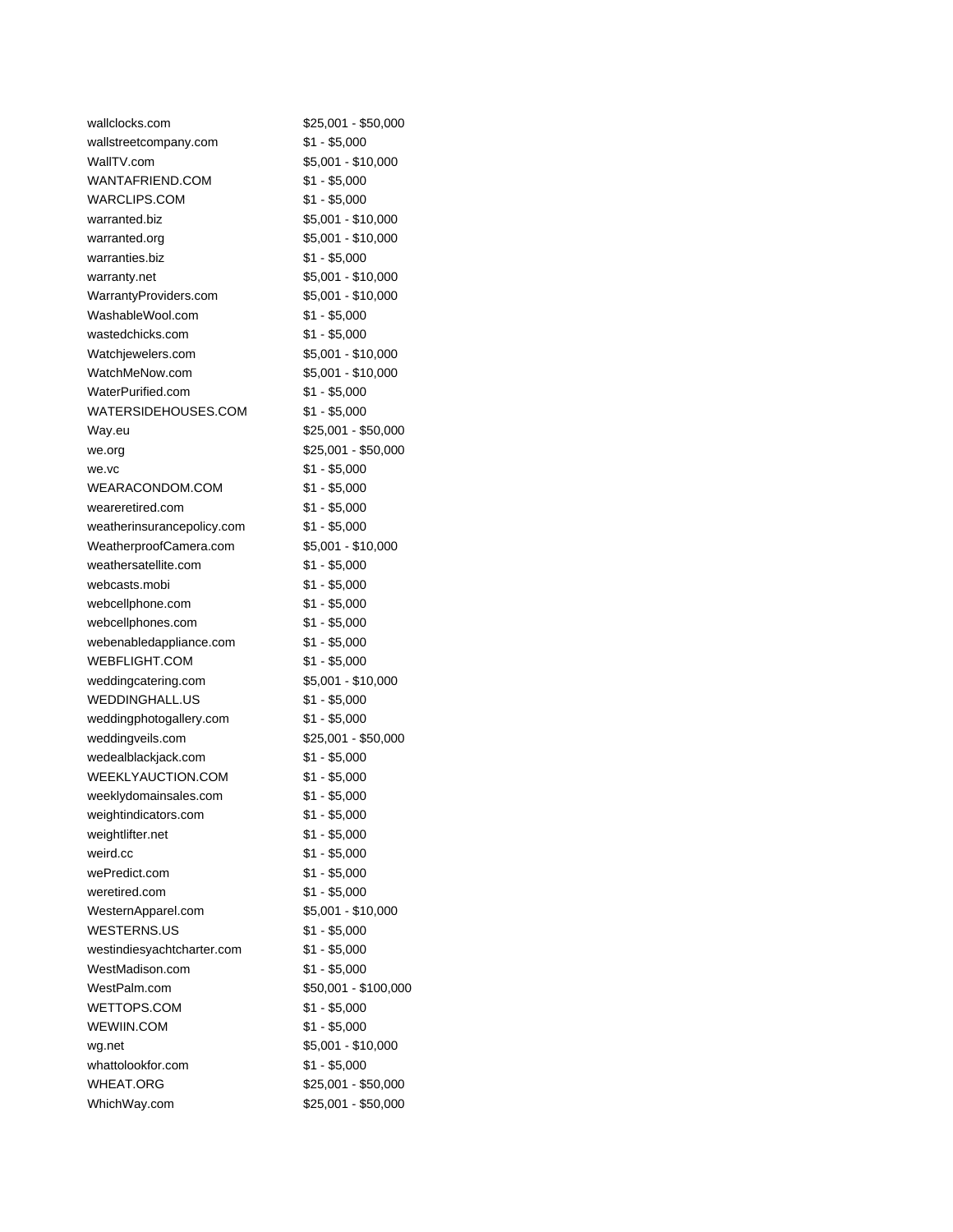| whips.eu                                        | \$1 - \$5,000         |
|-------------------------------------------------|-----------------------|
| WHITEFEMALES.COM                                | $$1 - $5,000$         |
| WholeFoodsSupermarket.com                       | $$1 - $5,000$         |
| wholelifepolicies.com                           | $$1 - $5,000$         |
| wholelifepolicy.com                             | $$1 - $5,000$         |
| wholesaleadulttoys.com                          | \$10,001 - \$25,000   |
| wholesalegemauction.com                         | \$1 - \$5,000         |
| wholesalejewelryauction.com                     | $$1 - $5,000$         |
| wholesalemobileaccessories.com                  | \$1 - \$5,000         |
| wholesalemobilephoneaccessory.com \$1 - \$5,000 |                       |
| whosebaby.com                                   | \$1 - \$5,000         |
| widereaching.com                                | $$1 - $5,000$         |
| WidowSex.com                                    | $$1 - $5,000$         |
| WiFiBroadbandTV.com                             | $$1 - $5,000$         |
| WIFIFIRM.COM                                    | $$1 - $5,000$         |
| wifipccard.com                                  | $$1 - $5,000$         |
| wiki.fm                                         | $$1 - $5,000$         |
| wiki.tc                                         | $$1 - $5,000$         |
| wiki.vg                                         | \$1 - \$5,000         |
| WILDFLOWER.COM                                  | \$100,001 - \$250,000 |
| will.biz                                        | $$1 - $5,000$         |
| willsandtrustsonline.com                        | \$1 - \$5,000         |
| wilshireblvd.com                                | $$1 - $5,000$         |
| windscreenwipers.com                            | $$1 - $5,000$         |
| WINE.tc                                         | $$1 - $5,000$         |
| WineBottles.com                                 | \$5,001 - \$10,000    |
| winesamples.com                                 | \$1 - \$5,000         |
| wineshipped.com                                 | $$1 - $5,000$         |
|                                                 |                       |
| WINNERS.US<br>WINNINGELECTIONS.COM              | \$1 - \$5,000         |
|                                                 | \$1 - \$5,000         |
| winterball.com                                  | \$1 - \$5,000         |
| WINTERGAMES.US                                  | $$1 - $5,000$         |
| wireless.jo                                     | $$1 - $5,000$         |
| wireless.la                                     | $$1 - $5,000$         |
| WIRELESSCASINOGAME.COM                          | \$1 - \$5,000         |
| wirelessdatadelivery.com                        | \$1 - \$5,000         |
| WirelessDiscounts.com                           | $$1 - $5,000$         |
| WirelessEmail.com                               | \$10,001 - \$25,000   |
| wirelessemails.com                              | $$1 - $5,000$         |
| wirelesslaptopmodem.com                         | $$1 - $5,000$         |
| wirelesslaptopmodems.com                        | $$1 - $5,000$         |
| WIRELESSMEDIACENTER.COM                         | $$1 - $5,000$         |
| WIRELESSMEDIAPLAYER.COM                         | $$1 - $5,000$         |
| WIRELESSMEDIAPLAYERS.COM                        | $$1 - $5,000$         |
| wirelessmobilephone.com                         | $$1 - $5,000$         |
| wirelessmobilephones.com                        | $$1 - $5,000$         |
| wirelessmonitors.com                            | $$1 - $5,000$         |
| wirelessserver.com                              | \$5,001 - \$10,000    |
| WIRELESSSLOT.COM                                | $$1 - $5,000$         |
| WIRELESSSLOTMACHINE.COM                         | $$1 - $5,000$         |
| WIRELESSSMARTPHONES.COM                         | $$1 - $5,000$         |
| wirelessspeed.com                               | \$5,001 - \$10,000    |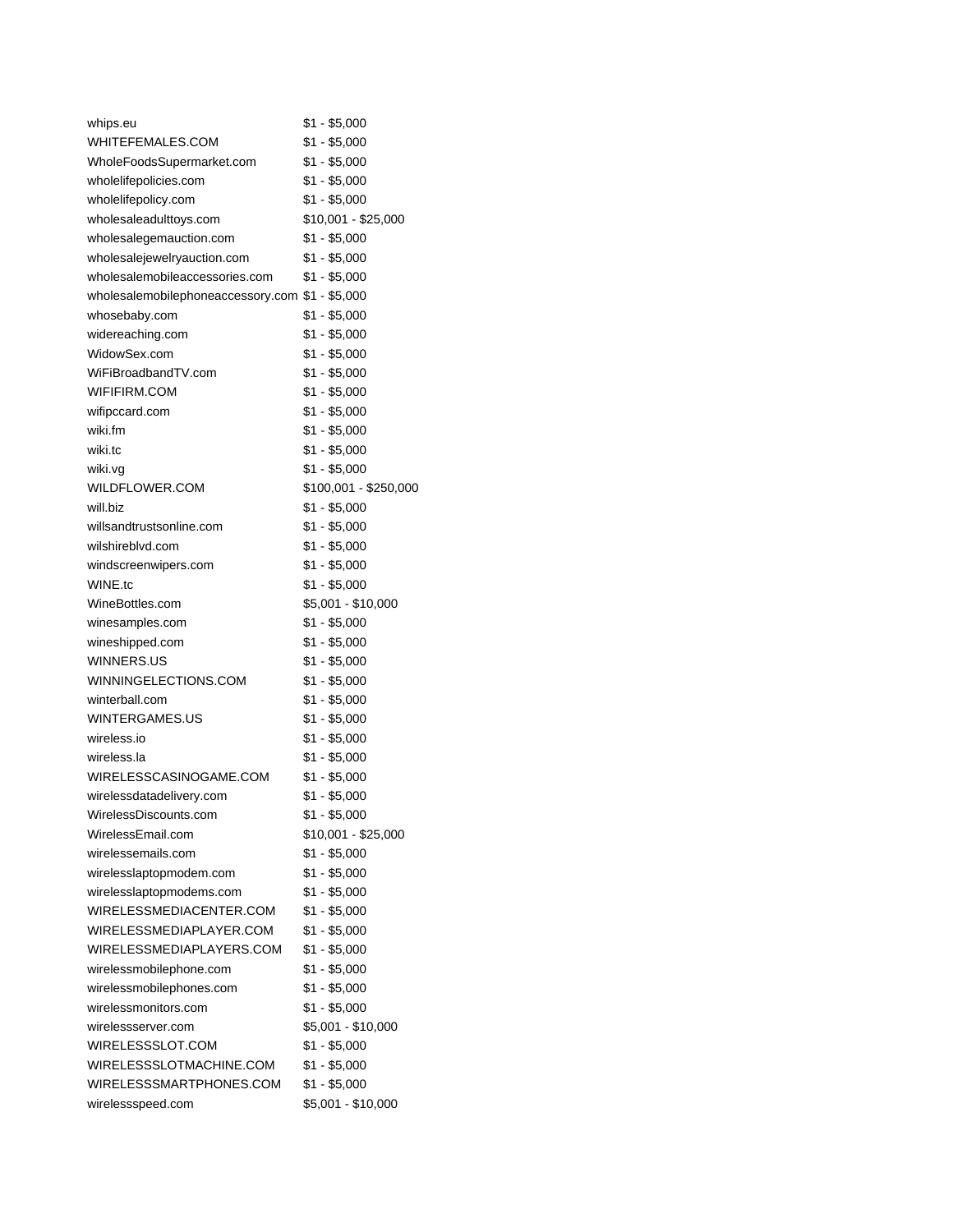| withdrawals.net                                | \$1 - \$5,000                                |
|------------------------------------------------|----------------------------------------------|
| wko.com                                        | \$10,001 - \$25,000                          |
| WoldWideTravel.com                             | No Reserve                                   |
| WOMANS.US                                      | \$1 - \$5,000                                |
| wombs.info                                     | $$1 - $5,000$                                |
| women.us                                       | \$1MM - \$5MM                                |
| WomenSports.com                                | \$25,001 - \$50,000                          |
| WoolOvercoats.com                              | No Reserve                                   |
| workerscompplan.com                            | $$1 - $5,000$                                |
| workerscompplans.com                           | \$1 - \$5,000                                |
| workerscomppolicies.com                        | $$1 - $5,000$                                |
| workerscomppolicy.com                          | $$1 - $5,000$                                |
| workgloves.com                                 | \$10,001 - \$25,000                          |
| workingovertime.com                            | \$10,001 - \$25,000                          |
| workmenscompensationlaw.com                    | \$5,001 - \$10,000                           |
| workweekends.com                               | $$1 - $5,000$                                |
| WorldTaxRates.com                              | \$5,001 - \$10,000                           |
| WorldTrivia.com                                | \$5,001 - \$10,000                           |
| worldwideacceptance.com                        | \$1 - \$5,000                                |
| worldwines.com                                 | \$25,001 - \$50,000                          |
| WorthInvestigating.com                         | \$1 - \$5,000                                |
| wrappingpaper.com                              | \$25,001 - \$50,000                          |
| WrestlingTalk.com                              | \$1 - \$5,000                                |
| writecoverage.com                              | $$1 - $5,000$                                |
| writeinsurance.com                             | $$1 - $5,000$                                |
| wrongful.com                                   | $$1 - $5,000$                                |
| WUP.com                                        | \$10,001 - \$25,000                          |
| wwd.net                                        | \$1 - \$5,000                                |
| wwwTennis.com                                  | \$5,001 - \$10,000                           |
| WyomingInsurance.com                           | \$5,001 - \$10,000                           |
| xgameforum.com                                 | $$1 - $5,000$                                |
| xgameforums.com                                | $$1 - $5,000$                                |
| XMAS.mobi                                      | \$5,001 - \$10,000                           |
| xxl.ca                                         | $$1 - $5,000$                                |
| XXXDANCING.COM                                 | $$1 - $5,000$                                |
| xxxgaypictures.com                             | $$1 - $5,000$                                |
|                                                | \$10,001 - \$25,000                          |
| xxxtext.com<br>yachter.com                     | \$10,001 - \$25,000                          |
| YAY.MOBI                                       | $$1 - $5,000$                                |
| YB.com                                         |                                              |
|                                                | \$100,001 - \$250,000<br>\$25,001 - \$50,000 |
| ycs.com<br>Yearbook.mobi                       | $$1 - $5,000$                                |
|                                                |                                              |
| yearcharts.com                                 | $$1 - $5,000$                                |
| yearendrally.com                               | $$1 - $5,000$                                |
| yearendsavings.com                             | $$1 - $5,000$                                |
| yearhigh.com                                   | $$1 - $5,000$                                |
| yearlow.com                                    | $$1 - $5,000$                                |
| YeastCream.com                                 | \$5,001 - \$10,000                           |
| YellowstoneParkAccommodation.com \$1 - \$5,000 |                                              |
| ykj.com                                        | \$5,001 - \$10,000                           |
| YOUCANBETONTHAT.COM and UC/ \$1 - \$5,000      |                                              |
| youngaudience.com                              | \$1 - \$5,000                                |